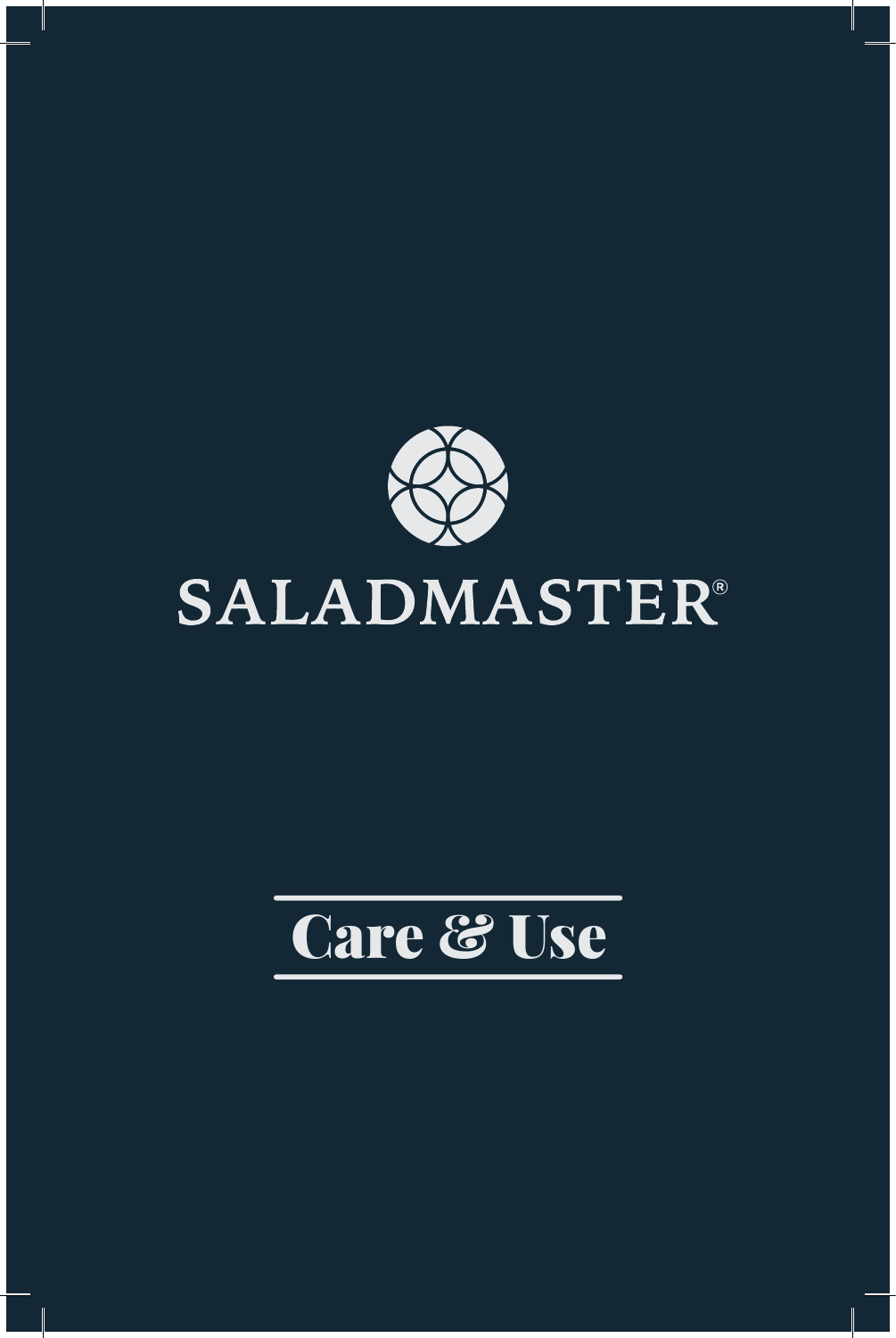

# **Index**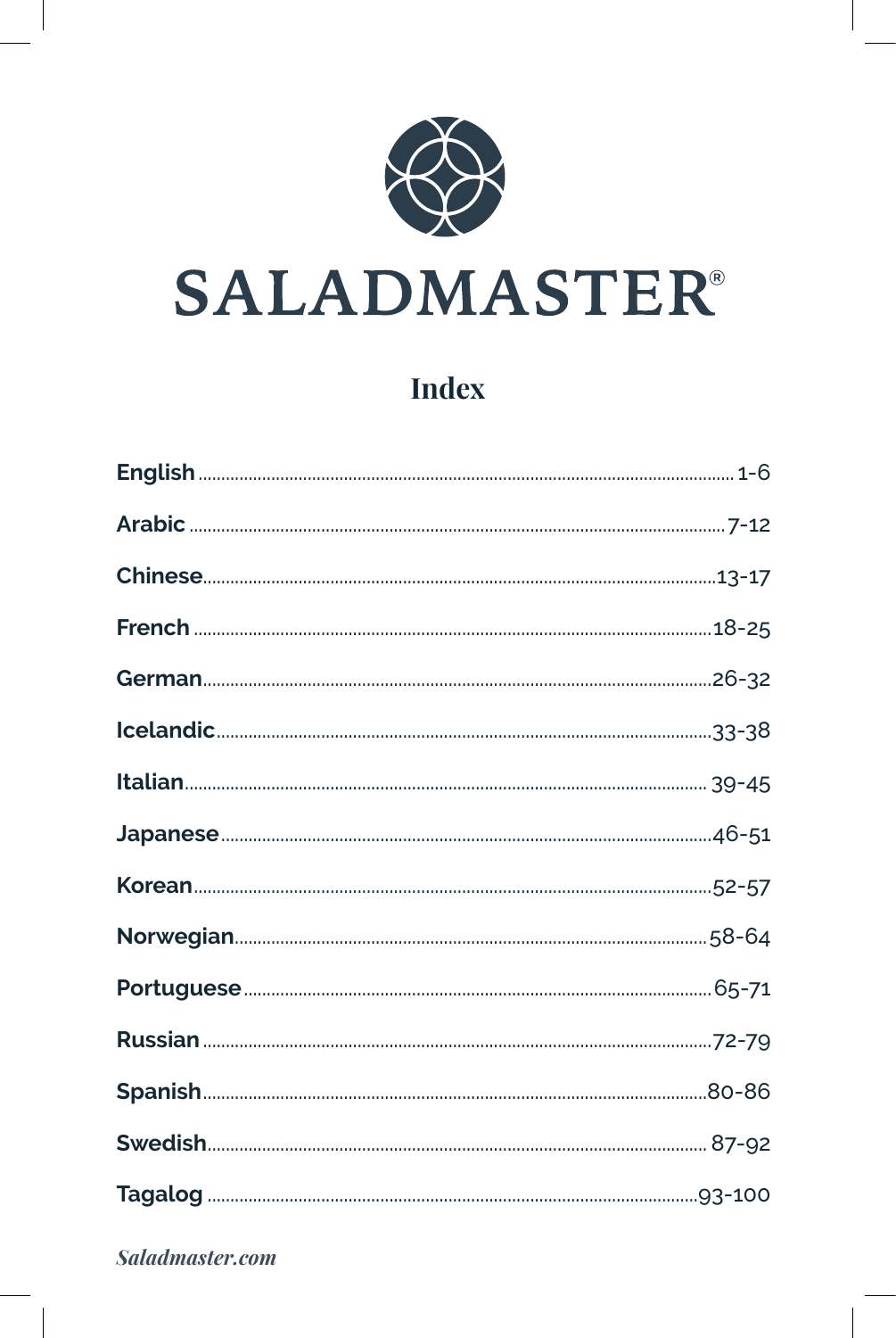### **Welcome to Saladmaster**

Congratulations for purchasing Saladmaster premium cookware. Our mission at Saladmaster is to utilize cooking to inspire the world to eat better, live better and achieve the life they desire. You're now part of a family of life-long Saladmaster cookware owners from all over the world who have discovered how Saladmaster makes life better. We do this by teaching a better way of preparing food, by teaching cooking as a family event, and by providing a better business opportunity. At Saladmaster, "We Change Life."

Everyone at Saladmaster wants you to receive the most value from your investment. Proper use of your cookware will ensure you enjoy cooking with Saladmaster for years to come. This guide provides comprehensive instructions for the care and use of your premium cookware. Prior to use, please be certain to read this carefully, especially the information on cleaning your utensils.

Don't be surprised if you enjoy your Saladmaster cookware so much that you want to share its superior benefits with others. Many of our customers have found a great business opportunity with Saladmaster. They have found their passion for our products is also a way to generate extra income for their families. If you're interested in learning more about the Saladmaster opportunity, please visit Saladmaster.com/start-a-business.

#### **A Premium Cooking Solution**

By following the techniques recommended for your new Saladmaster cookware, you will be able to eat healthier and, in many cases, cook faster than with traditional methods. The special design of your system preserves vital nutrients through efficient heat distribution. The Vapo-Valve™ in the cover eliminates guesswork by signaling when to turn down the heat, thus creating a vapor seal that allows cooking without added water or fat.

Our detachable handle system makes Saladmaster cookware versatile for any kind of cooking. Simply detach the handles while cooking and attach them when transporting hot foods and while navigating from stovetop to serving spaces.

Saladmaster cookware includes a variety of premium features, including:

- A multi-layer thermal core of heat-conducting aluminum that enables even heating.
- A self-bastin g, semi-vacuum cooking environment that reduces the need for water, oils and fats which allows for faster cooking.
- A Vapo-Valve that audibly alerts users when they should reduce the heat.
- A stainless steel exterior specifically designed to work on a variety of home cooking surfaces, from induction cooktops, to ceramic, gas and electric – it even works in the oven.
- Wide, dripless pouring edges help avoid spills.
- Detachable, ergonomic handles to allow flexibility with the cookware.
- Rounded corners that prevent food and grease buildup and are easy to clean.
- Self-nestling covers for easy storage.
- Removable handles remain cool to the touch and take up less room when storing the cookware.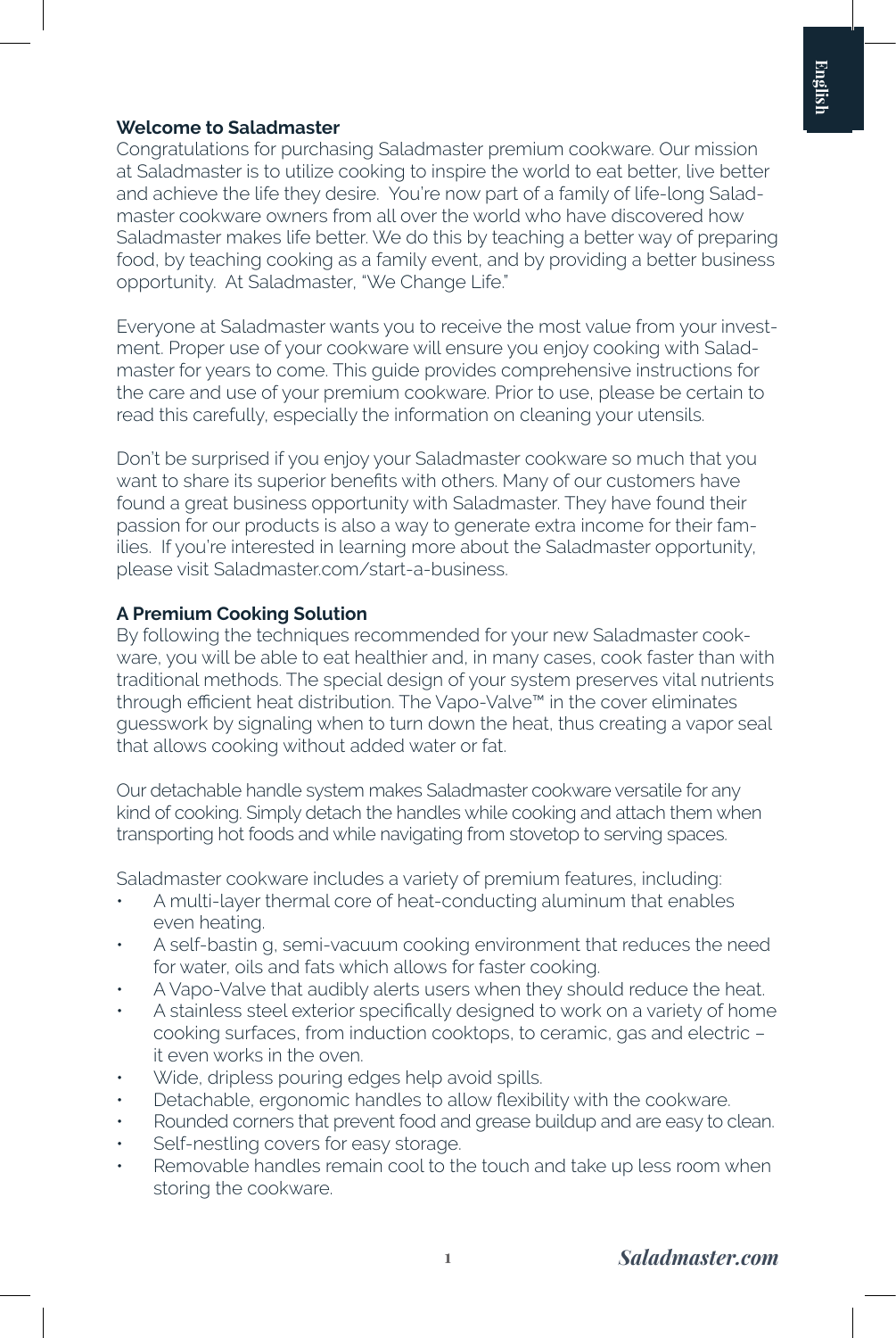The Saladmaster Food Processor is our signature product – and our company's namesake – available only through Saladmaster cooking shows. It beautifully cuts, grates, juliennes, shreds and slices fruits and vegetables making these tasks faster and easier.

Each piece of Saladmaster cookware is constructed of 316Ti titanium-stabilized stainless steel, and manufactured in the United States of America.

- Saladmaster cookware is easy to clean, easy to use and, most importantly, protects the purity of your food.
- American companies have a long history of quality and reliability. Saladmaster is a division of Regal Ware, Inc., and together we bring over 100 years of American manufacturing experience to that legacy.

#### **An Introduction to Cooking with Saladmaster**

Your Saladmaster cookware will provide you a world of benefits you never imagined.

#### *Quick and Simple Cooking*

Saladmaster cookware uses a simple heating process for most foods. Place fresh or frozen foods in the cookware and place the cover on the cookware. Begin cooking over medium heat, and when the Vapo-Valve on the cover clicks, reduce heat to low. This method of heating creates a semi-vacuum environment, locking in moisture, reducing the time it takes to cook meals and making it possible to accomplish traditionally time-consuming tasks faster. *"Medium – Click – Low", it's all you need to know.*

#### *Better-Tasting Food*

Using the easy-to-learn, low-temperature cooking methods taught by Saladmaster, customers can find simple ways to make food taste better and to prepare it faster. Foods can cook with little or no oil, reducing calories and fat in meals, while maintaining flavor. Cooking without water and using lower temperature settings help foods to maintain texture, color and flavor, while preserving nutrients in vegetables up to 98%.

# *On-Going Support*

Saladmaster promotes a fun and energizing lifestyle, by offering owners new recipes with detailed instructions on how to prepare foods, ranging from comfort foods to healthy and delicious ethnic favorites, utilizing Saladmaster cooking methods. These recipes are found at Saladmaster.com, under "Cook More" section on the site.

Additionally, participating Saladmaster Independent Authorized Dealerships provide scheduled cooking classes to learn more about making the most of your cookware, as well as, Open House events where consumers and their friends can learn more about cooking in Saladmaster products and the business opportunities.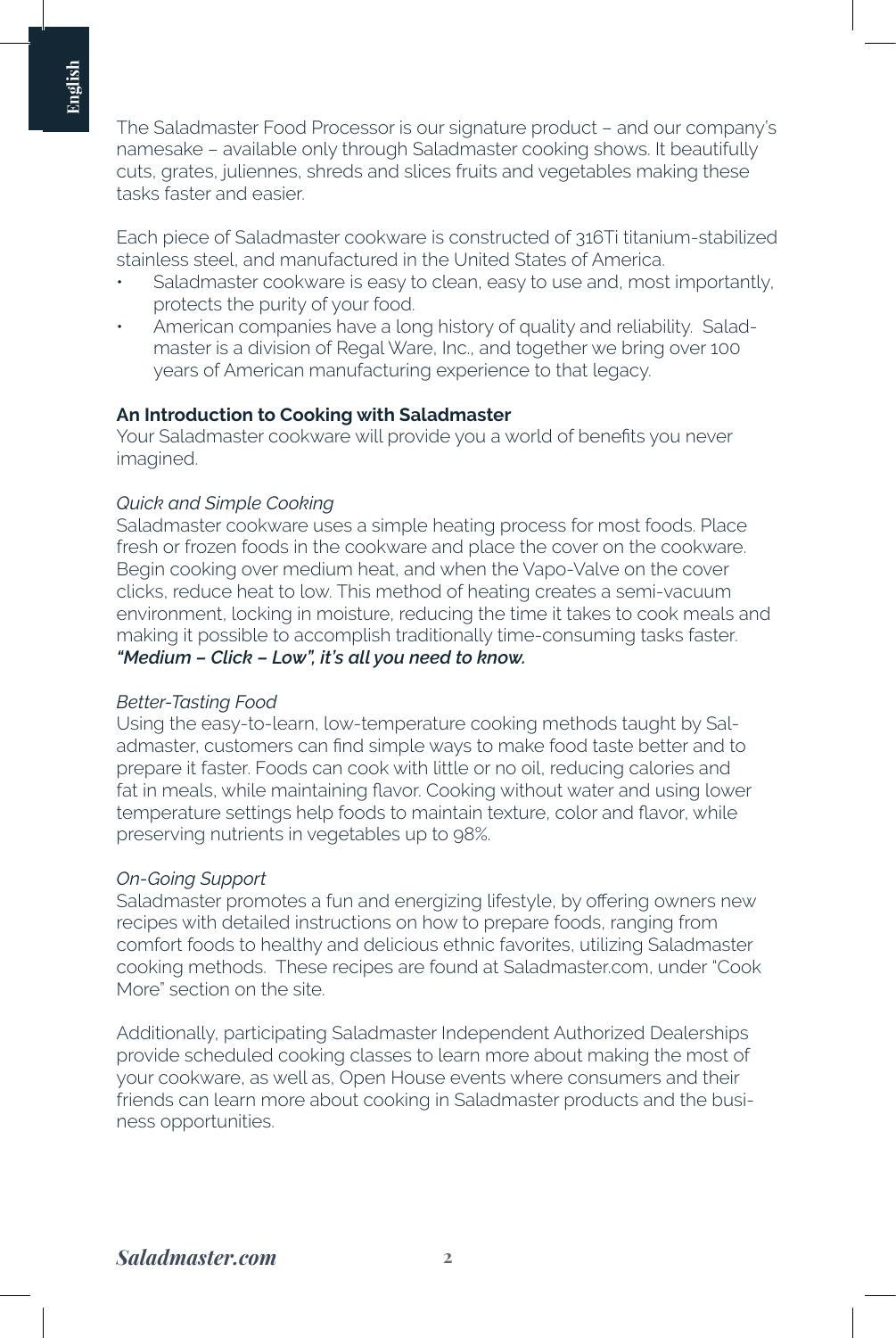# **Important Care and Use**

#### *Before First Use*

Wash each piece of your new Saladmaster cookware, including the detachable handles, in warm, soapy water to which you have added one cup (250 ml) of vinegar per one gallon (3.8 L) of water. This removes all traces of manufacturing oils and polishing compounds. Rinse in clear, warm water and dry thoroughly with a clean, soft towel.

# *Daily-Use Cleaning*

After each use, remove the detachable handles, wash cookware and handles in warm, soapy water, rinse and dry using a clean, soft towel. Your cookware may also be placed in your dishwasher. To maintain a polished finish on the handles, avoid using abrasive cleanser on the handles or cleaning them in the dishwasher.

# *For Stubborn Stains or Stuck-on Food*

Rinse pan with hot water and sprinkle with the Saladmaster stainless steel cleanser that was packed with your cookware, and create a paste. Using a damp paper towel, rub in a circular motion. Wash well in hot, soapy water to remove all cleanser, rinse and dry with a clean towel. Never use steel wool or hard abrasives on the outside surface of the cookware as they might dull the finish.

# *Reheating Foods*

Using the lowest temperature setting, warm the cookware slowly when moving directly from the refrigerator to the stove. Sudden changes in temperature may cause warping. Never put hot pans on a glass refrigerator shelf.

# **Proper Use**

# *To Add Saladmaster Detachable Handles*

Always attach the handle before using the cookware to cook on the stovetop. Use the long handles only on skillets and sauce pans; short side handles can be used on any utensil. Align the slot in the handle with the fixed stainless steel bracket on the pan. Do not press the button when attaching the handle. Push the handle onto the stainless steel bracket until it snaps in place.

# *To Remove Detachable Handles*

Always remove the handles before using the utensil in the oven, under the broiler or washing the pan in the dishwasher. Holding onto the opposite side of the pan, using the other hand, press downward on the button of the handle and pull outward to remove. Never force the handle.

# *Transporting Cookware*

Always transport the cookware with the required number of handles securely and properly attached in an upright position.

# *Cooking with Low Heat*

Use only medium and low heat settings as high heat is not required when using Saladmaster cookware. All you need to know is Medium – Click – Low. Preheat pans over medium heat, according to your electric range setting. If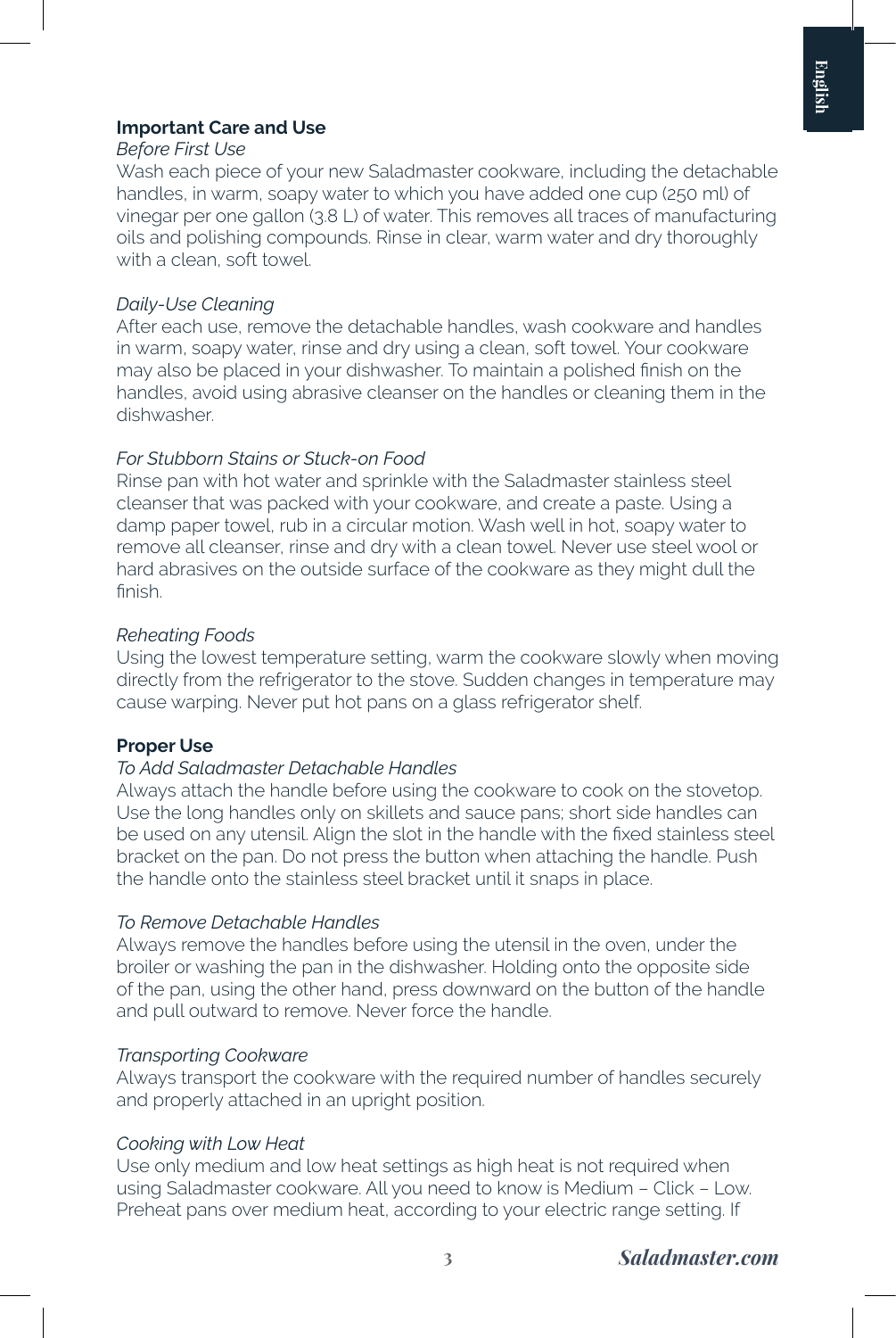necessary, use lower settings to control temperature. On a gas range, medium is when the flame reaches halfway to the bottom of the pan. When the Vapo-Valve clicks, then turn the temperature setting to low. On an electric range, that should be set at the lowest temperature setting. On a gas range it is the lowest flame without going out. If your lowest flame is still too high, then use a heat-reducing ring or diffuser pad between the burner and the pan. The use of excessive heat for long periods of time can cause a pan to warp.

## *Oven Cooking*

Always remove the handles from your cookware before placing cookware in the oven, under a broiler or washing them in a dishwasher or sink. When using a cover with the knob, do not exceed 350°F (177°C) in the oven. Always use pot holders to handle a pan that has been in the oven or under the broiler. Never use the cover under a broiler.

#### *Cooking with Salt*

When adding salt to water or other liquids, bring liquid to a boil first and then add salt. Salt can pit and damage the surfaces. This damage is not covered by the Saladmaster Warranty.

#### *Preheating*

Preheating a pan may take two to five minutes. A pan is properly preheated, when a few drops of water sprinkled on the surface bead and dissipate.

#### *Warping*

Adding cold water or frozen food into a hot pan, or putting a hot pan into cold water could cause warping. Sudden changes of temperature may cause any metal to warp, resulting in an uneven bottom. Warping is not covered by the Saladmaster Warranty.

#### *Proper Seal*

Always make sure that the rim of the cover and the rim of the pan remain free of food. This is very important in obtaining the proper seal between the cover and the shoulder of the pan. The Vapo-Valve is designed to click when the food or liquid inside the pan reaches the ideal cooking temperature, approximately 187°F (86°C). This is the signal to turn the heat to low.

#### *Discoloration on Cookware*

It is possible that a piece of cookware will turn blue on the bottom, or even on the inside. This blue tinting simply means that high heat has been used for an excessive amount of time. You can scorch anything, even Saladmaster cookware, by using high heat. If this occurs, rest assured that it will eventually fade away. Remember, you have not harmed the cookware; you have simply burned the metal. Keep in mind; it is never necessary to use high heat, even when boiling water.

Sometimes a white film will appear on the inside bottom of the cookware. This is primarily sodium cooked out of foods and calcium deposits that the dishwater will not remove. Use the Saladmaster cleanser. Likewise, any burned-on grease or carbon deposits on the bottom of your cookware can be removed with the use of Saladmaster cleanser.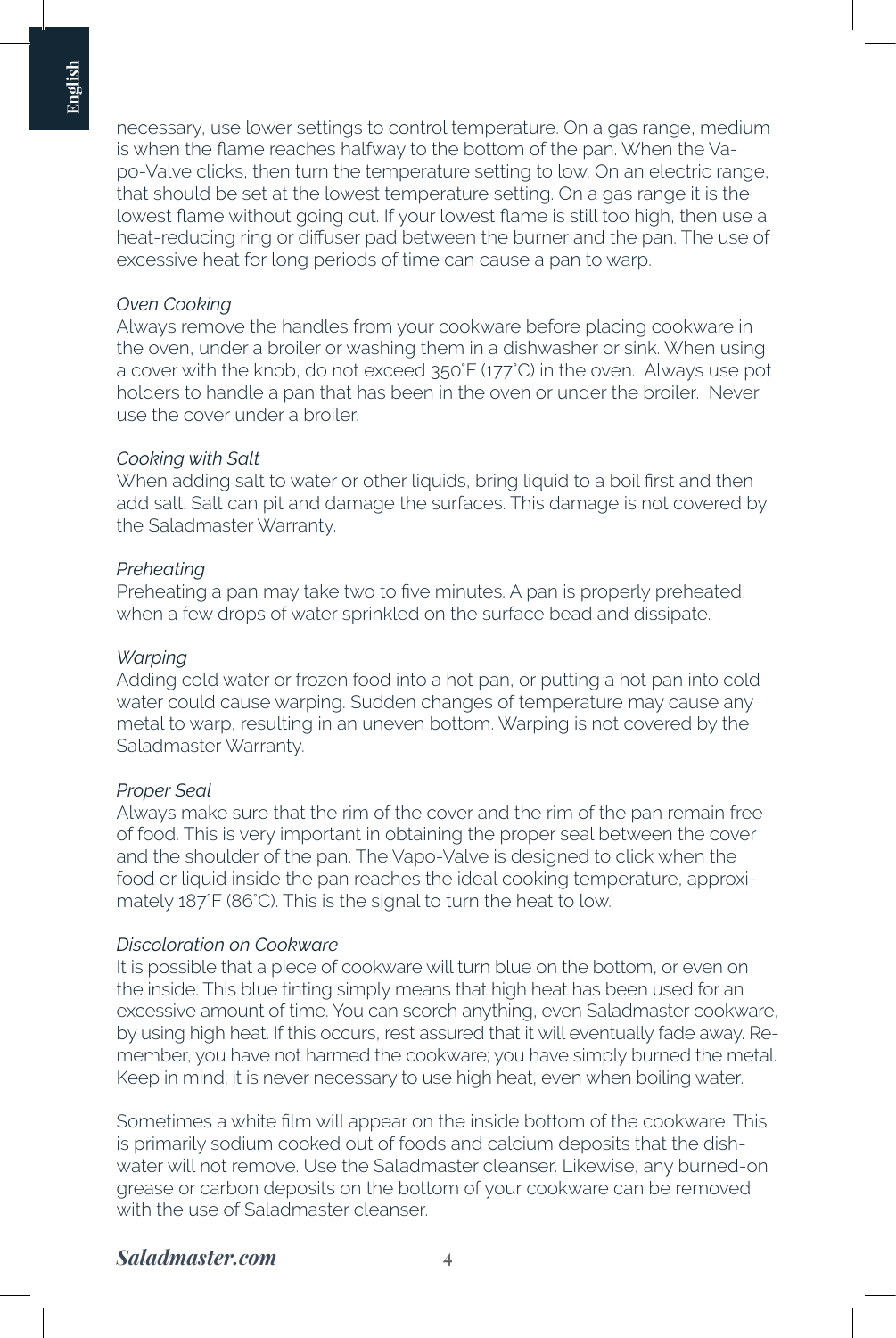### *Cookware Finish*

To avoid scratching the finish, use a damp paper towel with the cleanser. It is abrasive enough to clean the inside and bottom of the cookware without scratching the sides or inside top of the covers.

To keep the cookware exteriors looking new, avoid using an abrasive on the outside finish. If you want to use a soap-filled scouring pad on the inside, feel free to do so, but not on the exterior of the pan. If foods stick on the inside of the pan, add hot water and let stand for 10 minutes before cleaning with Saladmaster cleanser. Follow cleaning instructions on the container of Saladmaster cleaner. To purchase additional Saladmaster cleaner, visit Saladmaster.com or contact your local Dealer.

#### *Selecting the Right Utensil*

Saladmaster cookware performs best when selecting the right utensil. You're using the right utensil if it's at least two-thirds full.

## *CAUTION:*

If cooking with high heat or if the unit is exposed to heat for a long period of time, a pot holder should be considered when handling the cover.

#### **Saladmaster Cooking Basics**

#### *Roasting Meats on the Stovetop*

Preheat roaster or skillet over medium heat two to three minutes until a few drops of water splashed on the surface bead and dance. Place meat firmly into preheated utensil and press down to ensure even searing. Brown the meat on all sides. The meat may stick, but will loosen as it is browned. Do not add liquid (unless recipe calls for it). Cover utensil and cook over medium heat. When the Vapo-Valve clicks, reduce heat to low and cook according to times listed in the recipe, or remove the handles and finish cooking in the oven as directed in recipe, or use this chart as a guide.

| Meat        | <b>Minutes</b><br>per Pound | Meat      | <b>Minutes</b><br>per Pound |
|-------------|-----------------------------|-----------|-----------------------------|
| <b>Beef</b> |                             | Lamb, leg |                             |
|             |                             |           |                             |
|             |                             |           |                             |
|             |                             |           |                             |
|             |                             |           |                             |
|             |                             |           |                             |

#### *Fried Foods Without the Fat*

Any meat, including chicken with or without skin, can be "fried" in your Saladmaster cookware without added fat or oil. The secret is in preheating. Preheat the large or small skillet over medium heat two to three minutes until a few drops of water splashed on the surface bead and dance. Place meat firmly into preheated skillet and press down to ensure even searing. Brown the meat or chicken on all sides. If additional cooking is required, place the cover slightly ajar on top of the skillet and cook to desired doneness. Always choose the skillet large enough to hold the meat without crowding or cook the meat in small batches if necessary.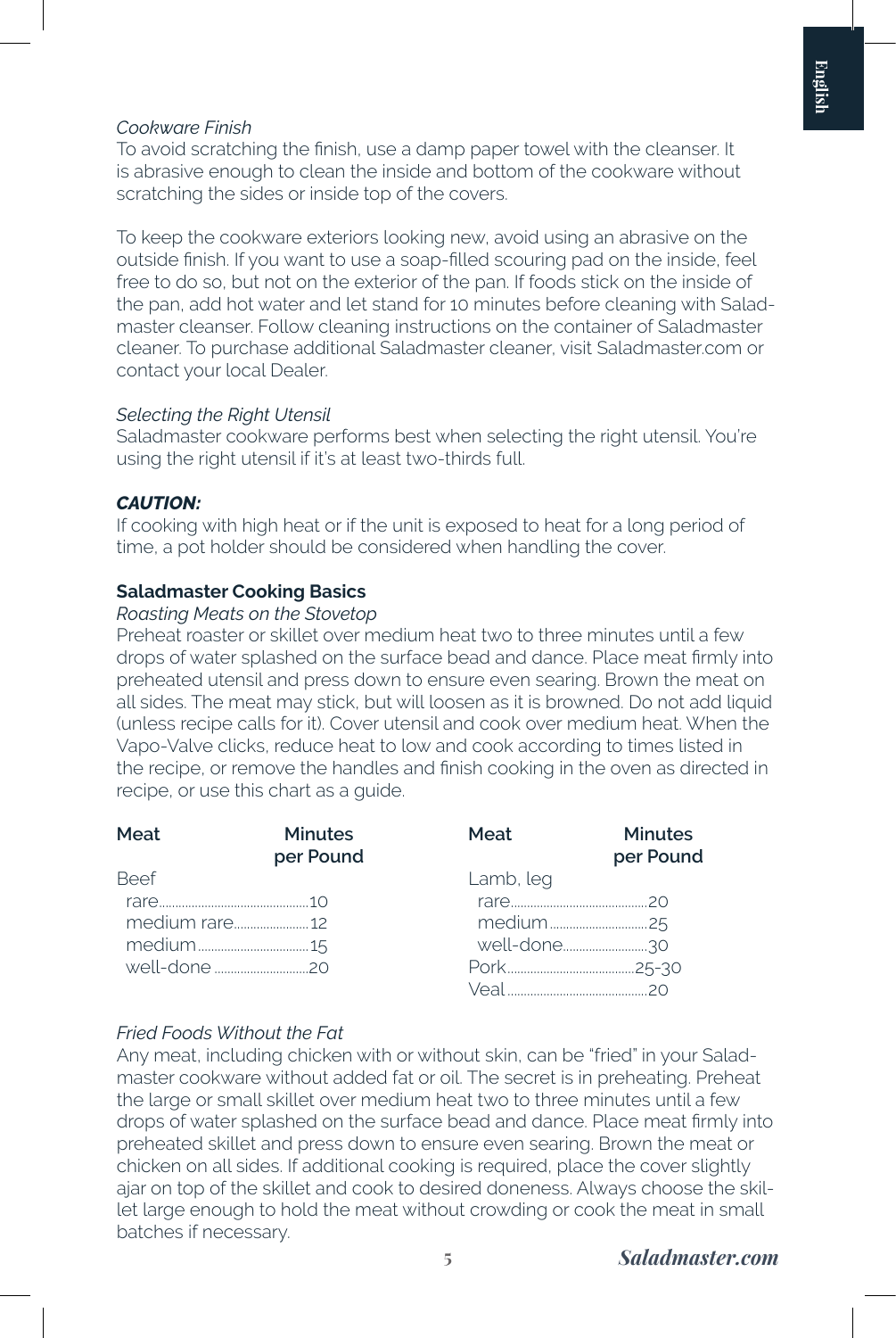# *Stack Cooking*

Have you ever needed just one more burner? Next time, try stack cooking! Stack cooking can provide that extra burner you need, thus allowing you to prepare two or more dishes while utilizing just one burner. The Saladmaster cooking system is specifically designed to provide even heat distribution and the vacuum seal required for stack cooking.

First, start cooking over medium heat. When the Vapo-Valve clicks, simply turn off the burner and immediately stack the pan on top of a pan that is already cooking over another burner. Thanks to the built-in core layer that evenly conducts heat across the bottom, up the sides, and through the cover, each piece of cookware becomes a little oven of its own, with the top piece of cookware becoming nearly as hot as the bottom piece.

#### **Frequently Asked Questions:**

#### *Can I put Saladmaster cookware in the dishwasher?*

Yes. We recommend that the removable handles be hand washed as repeated washing in the dishwasher may dull the handles. We recommend that you avoid the heat-dry cycle of the dishwasher by using the energy-efficient air-dry cycle.

#### *After I've lowered the heat and the seal has formed, can I lift the cover?*

Peek if you must. After replacing the cover, spin it so that the Vapo-Valve clicks, indicating that it has resealed itself. If it does not increase the heat until the valve clicks then reduce the heat to low.

#### *What if my range cooks at a higher temperature than normal?*

If your lowest temperature setting is still too high, you may need to purchase a heat-reducing pad for your burner, such as the type used under glass coffeepots on electric ranges.

#### *Can I ever cook over high heat?*

High heat may cause warping. Also, foods are more likely to stick or scorch over high heat, and cooking at a too high heat can cause food to shrink and become dry. It is okay, however, to bring large amounts of liquid to a boil, such as water for pasta, over medium-high heat. Reduce the heat after the boiling point has been reached.

# *Can I carve a roast in the pan?*

To maintain your cookware's finish, it is recommended that foods be removed to a cutting board for carving. Foods may be returned to your cookware for serving.

#### *Why does the Vapo-Valve click as soon as I turn the heat on under a covered pan? Should I lower the heat at that time?*

The Vapo-Valve is designed to click when the food or liquid inside the pan reaches approximately 187°F (86°C). Occasionally, slow clicking begins before the pan has been exposed to heat long enough to reach that level. When that happens, proceed as you would without the premature click. The click should stop as the heat rises. Once the temperature reaches approximately 187°F (86°C), the Vapo-Valve will click again. This time, the click will be more rapid and insistent, and it is time to reduce the heat to low.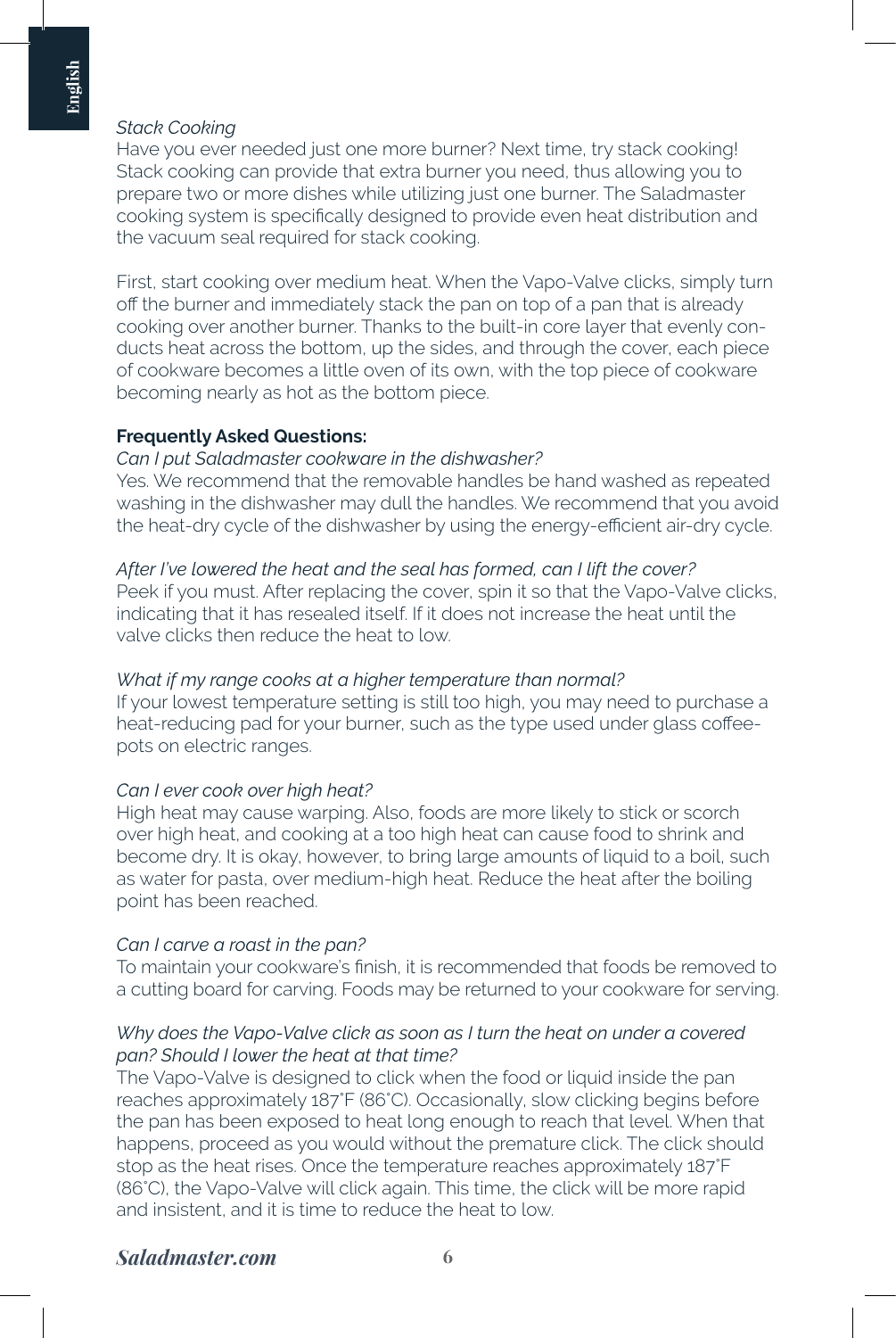# ًا بكم في Saladmaster مرحب

تهانينا على شرائكم لأواني الطهي الممتازة من Saladmaster. مهمّتنا في Saladmaster تكمُن في الآستفادة من الطهي لإلهام العالم للأكل بشكلٍ أفضل، والحياة بشكلٍ افضل وعيش الحياة التي يستحقونها. لقد أصبحتم الآن جزءًا من عائلة مالكي أواني الطهي Saladmaster من جميع أنحاء العالم الذين اكتشفوا كيف يمكن لـ Saladmaster أن تجعل الحياة أفضل. ونحن نُحقّق هذا من خلال تعريف المستخدمين ٍ بطريقة أفضل لتجهيز الطعام، ومن خالل التعريف بالطهي كحدث عائلي، ومن خالل توفير فرصة عمل أفضل. في Saladmaster، " ٍ هدفنا هو تغيير الحياة لنمط أفضل".

ّإن الجميع في عائلة Saladmaster ِ يرغب في حصولكم على أقصى قيمة من استثمارك. ٍ سيضمن لكم استخدام أواني الطهي بشكل مناسب االستمتاع بالطهي باستخدام أواني الطهي Saladmaster لأعوامٍ في المستقبل. يُوفّر هذا الدليل تعليمات شاملة للعناية باواني الطهِي الممتازة واستخدامها. قبل الاستخدام، يُرجى التاكد من قراءة هذا الدليل ً بعناية، خاصة المعلومات المعنية بتنظيف أواني الطهي.

عسدت بيرضة المثل التعليم المدينة المناسبة. وقد التنفسون المستقسم بمنتجاته سو ايضا<br>مصدر لتحصيل دخلٍ إضافي لأسرهم. إذا كنتِ مهتمّة بالتعرّف على المزيد عن الفرصة التي لا تتعجّبي إذا ما استمتعتِ باستخدامكِ لأواني الطهي من Saladmaster كثيرًا؛ بحيث ترغبين في مشاركة المزايا الفائقة التي تتمتّعين بها ّمع الآخرين. لقد اكتشف الكثير منِ عمالئنا فرصة أعمال رائعة مع Saladmaster. ّ وقد اكتشفوا أن ً شغفهم بمنتجاتنا هو أيضا تُوفّرها Saladmaster **، فتفَضّلي بزيارة موقع الويب** Saladmaster.com/start-a-business.

# حل طهي متميز

من خلال ّاتّباع التقنيات الموصى بها لأواني الطهي الجديدة من ِSaladmaster، سوف تتمكّنين من تناول طعام أكثر صحة، وفي كَثير من آلحالات، الطهّي بشكل أسرع من الطرق التقليدية. فالتصميم الخاص للنظآم الخاص بكِ يحفظ العناصر الغذائية الحيوية من خلال التوزيع الكفؤ للحرارة. بعيدًا عن التخمين، يُصدِر صمّامِ البخار ™Vapo Valve المثبت في الغطاء إشارة تُحدِّد وقت إطفاء النار، ومن ثم توفير أغطية حاجبة للبخار تسمح بالطهي دون إضافة ماء أو دهون.

يُضفِي نظام المقبض القابِل للفك بأواني الطهي من Saladmaster ميّزة التنوّع لتلائم هذه الأواني أي نوع من أنواع الطهي. فما عليكِ إلّا فك المقابض أثناء الطهي وتركيبها عند نقل الطعام الساخن واتناء التحرّك من الموقد إلى اماكن تقديم الطعام.

وتشمل أواني الطهي من Saladmaster ّ مجموعة متنوعة من المزايا التي من بينها:

- ّ بطانة داخلية حرارية متعددة الطبقات مصنوعة من األلمنيوم الموصل للحرارة تتيح تسخين الطعام بشكل موزّع بالتساوي.
- ُ بيئة طهي ذاتية التقطير تعمل بطريقة تشبه الشفط تلغي الحاجة إلى إضافة الماء، والزيوت، والدهون وتُتيح طهو الطعام بشكل أسرع.
- صمّام بخاري يُصدِر صوت تنبيه مسموع للمستخدم عند الحاجة إلى خفض مستوى الحرارة.
- طبقة خارجية من الفولاذ المقاوم للصدأ مصمّمة بشكلٍ خاص للاستخدام على<br>مجموعة متنوّعة من أسطح الطهي المنزلية تبدأ من مواقد الطهي بالحث المغناطيسي، وحتى مواقد الطهي ذات الأسطح المصنوعة من السيراميك، ومواقد الطهي التي تعمل بالغاز وبالكهرباء - بل يمكن استخدامها حتى في الأفران.
	- ُّ حواف عريضة مانعة للتقطير أثناء السكب تساعد في تجنب سكب الطعام.
		- **•** ِ مقابض مريحة قابلة للفك تمنحك مرونة في استخدام األواني.
		- **•** ُ تمنع األركان الدائرية تراكم الطعام والشحوم ويسهل تنظيفها.
			- **•** أغطية ذاتية للتخزين السهل.
- مقابض قابلة للفك تظل باردة عند لمسها وتستهلك مساحة أقل عند تخزين أواني الطهي.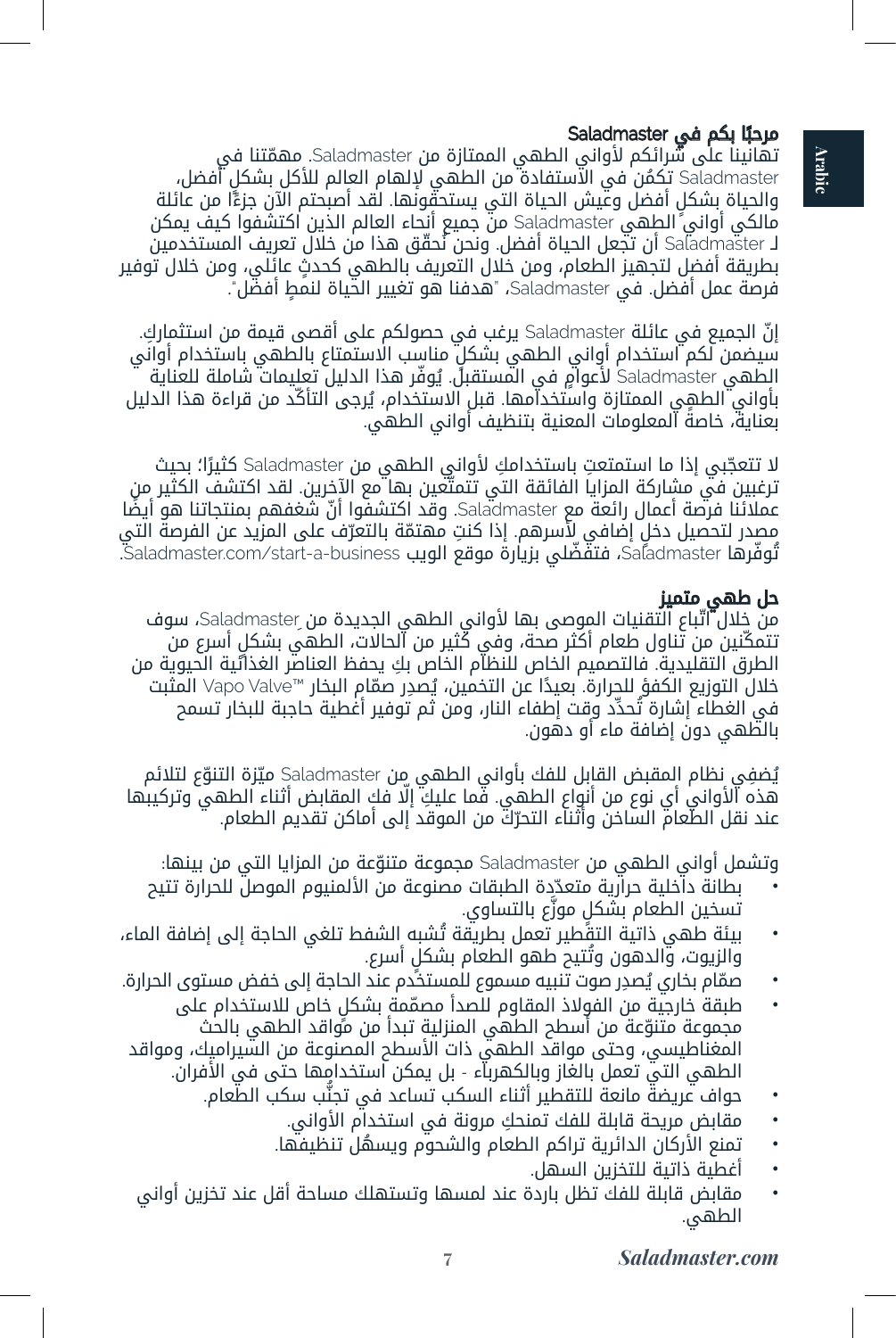يُمثل معالج الطعام Saladmaster المنتج المتميز الذي نوفره والذي أطلقنا عليه اسم الشركة، وهو متوفّر خلال عروض الطهي من Saladmaster فقط. ويتميّز معالج الطعام هذا بالقدرة على تقطيع الفواكه والخضروات إلى أجزاءٍ كبيرة، وأجزاءٍ ناعمة، وشرائح ُ طولية، ومكعبات صغيرة، وشرائح عرضية، بطريقة تضفي السهولة على هذه المهام وتُوفّر الوقت الذي تستغرقه.

ُتصنع كل قطعة من أواني الطهي Saladmaster من االستانليس ستيل المقاوم للصدأ المُدعّم بالتيتانيوم <sub>اَّ31</sub>6 ومصنوع في الولايات المتحدة الأمريكية.

- ّ ز أواني الطهي من Saladmaster بسهولة التنظيف، وسهولة االستخدام تتمي والأهم من هذا، أنّها تضمن نقاء الطعام.
- تتميّز الشركات الأمرِيكية بتاريخِ طويل من الجودة والموثوقية في هذا المجال. تُعَد Saladmaster أحد أقسام شركة .Inc ,Ware Regal ّ ويتمتعان بخبرة مشتركة في مجال التصنيع الأمريكي تتجاوز 100 عام.

# ِّ مقدمة للطهي مع Saladmaster

ِ ستمنحكِ أواني الطّهي من Saladmaster عالمًا من الميزات التي لم تخطُر لكِ على بال.

# الطهي البسيط والسريع

تستخدم أواني الطهي من Saladmaster طريقة تسخين بسيطة مع معظم أنواع الطعام. ضعِي الأطعمة الطازجة أو المجمدة في أواني الطهي ثم ضعِي الغطاء فوقها. يمكنكِ<br>بدء الطهي باستخدام مستوى تسخين متوسط، وعندما يصدر صوت نقر من صمّام -Vapo Valve ، اخفضي مستوى التسخين لدرجة منخفضة. تُنشِيَ طريقة الطهي هذه بيئة تَشبه الفراغ؛ حيث يتم احتجاز الرطوبة وتقليل الزمن المستغرق لطهي الوجبات ممّا يتيح إنجاز مهام الطهي التي تستغرق وقتا طويلاً في العادة في مدّةِ أقصر. **كل ما تحتاجين إلى** معرفته هو "المستوى المتوسط – النقرة – اإلعداد المنخفض".

# ً الحصول على طعام ألذ مذاقا

باستخدام طرق الطهي على درجة حرارة منخفضة وهي طرق يسهُل معرفتها مُقدَّمَة من Saladmaster ٍ ، يستطيع المستهلكون اكتشاف طرق بسيطة للحصول على مذاق ألذ للطعام مع تحضيره بشكل أسرع. يمكن طهي الأطعمة باستخدام مقدار بسيط من الزيت أو بدون استخدام الزيت، أَلأمر الّذي يؤدي لخفّض عدد السعرات الحرارية والدهون في الوجبات، مع الحفاظ على نكهة الطعام. يساعد الطهي بدون ماء وباستخدام درجات حرارة منخفضة علّى الاحتفاظ بملمس الطعام، ولونه، ونكهته، مع الحفاظ على العناصر المغذَية في الخضروات بنسبة تصل إلى .98%

# الدِعم أثناء التنقّل

تُعزّز Saladmaster نمط حياة مرحْ ومفعم بالنشاط من خلال تقديم وصفات جديدة لمالكي المنتجات تتميّز بتعليمات دقيقة بشان كيفية تجهيز الإطعمة، التي تبدأ من الأطعمة سهلة التحضير وحتى الوجبات الصحية والأطباق المفضّلة ذات النكهات العرقية الشهية، باستخدام طرق الطهي من Saladmaster. يمكن العثور على هذه الوصفات على موقع الويب Saladmaster.com ضمن القسم Cook More (طهو المزيد) بالموقع.

وبالإضافة لهذا، تُقدِّم أقسام بيع منتجات Saladmaster المعتمدة المستقلَّة المشاركة ّ ف على كيفية تحقيق أقصى استفادة من أواني الطهي ً حصصا تعليمية مجدولة للتعر بالإضافة لأحداث الدعوات المفتوحة؛ حيث يستطيع المستهلكون وأصدقائهم اكتشاف المزيد عن الطهي باستخدام منتجات Saladmaster ّ والفرص التجارية المتوفرة.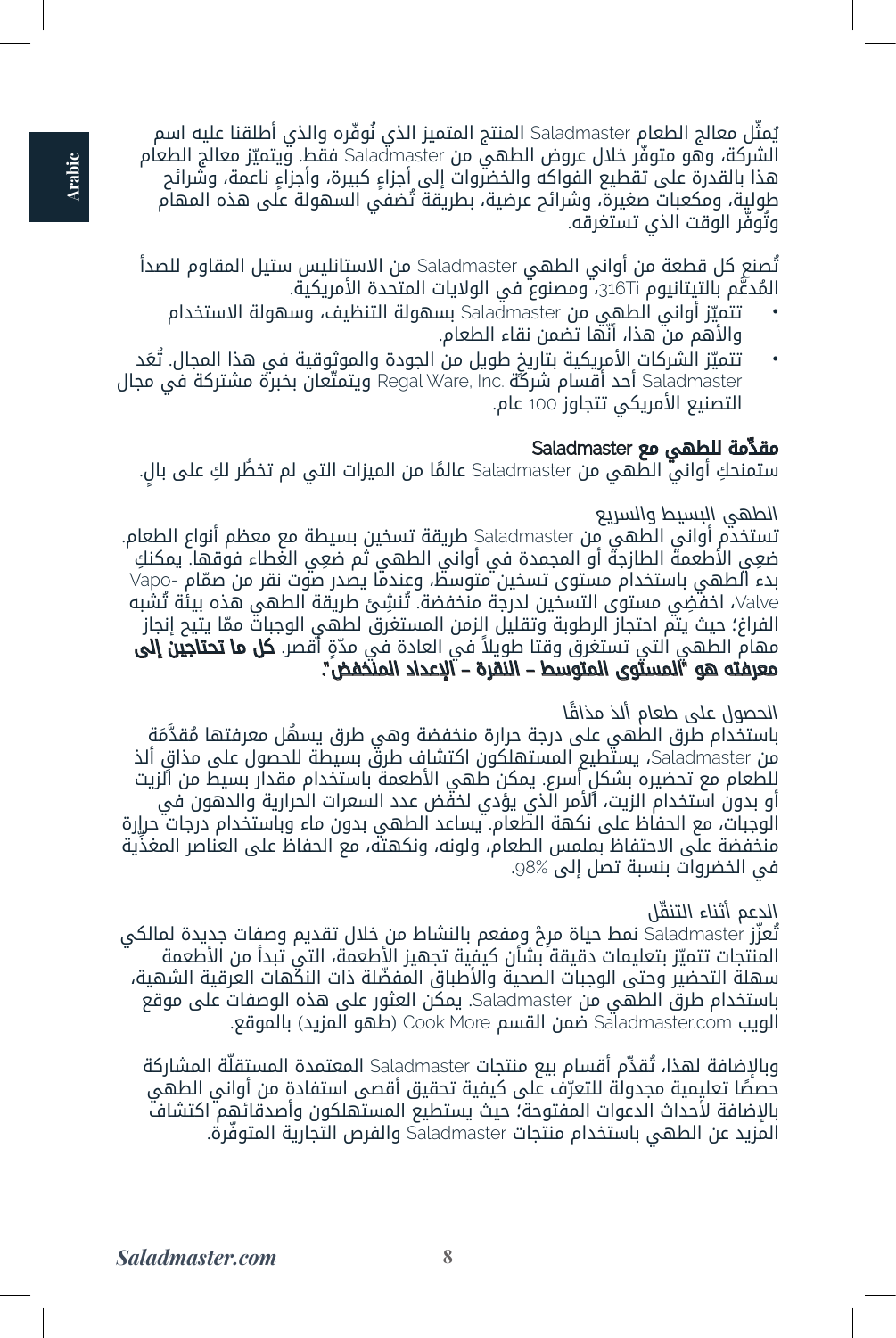# معلومات مهمة حول االستخدام والعناية

قبل الاستخدام لأول مرّة

**Arabic**

ِ اغسلي كل قطعة من أواني الطهي Saladmaster الجديدة، بما في ذلك المقابض القابلة للإزالة في ماء دافئ بالصابون مضافًا إليه كوب واحد (250 مل) من الخل لكل جالون واحد (3.8 لتر) من الماء. يعمل ذلك على إزالة جميع آثار زيوت التصنيع ومكوِّنات التلميع. اشطّفيها في ماءٍ دافئ نظيف، وجفّفيها تمامًا بمنشفة نظيفة ناعمة.

# التنظيف بعد االستخدام اليومي

بعد الاستخدام في كل مرّة، انزعِي المقابض القابلة للفك، واغسلِي أواني الطهي والمقابض في ماءٍ دافئ مشبع بالصابون، ثم اشطفي الأواني باستخدام منشفة نظيفة وناعمة. كما يمكن أيضًا وضع أواني الطهي في غسّالة الأطباق. للحفاظ على المظهر اللامع للمقابض، تجنّبي استخدام منظَّف قاشط على المقابض أو تنظيفها في غسَّالة الأطباق.

**Icelandic** ً اغسليها جيد ٍ ا في ماء ُ ساخن بصابون إلزالة جميع المواد الم ّ نظفة، واشطفيها وجففيها بالنسبة للأوساخ المُستعصية أو الطعام الملتصق<br>إشطُفي المقلاة بماءٍ ساخن ورُشِّي منظف استانلس ستيل Saladmaster المرفق معِ أواني الّطهي، واصنعِي عجينة. باستخدام منشفة ورقية رطِبة، امسحِي في حركة دائرية. بمنشفة نظيفة. لا تستخدمي مطلقًا ألياف سلكية أو مواد قاشطة صلبة على السطح الخارجي لأواني الطهي حيث قد تجعل الملمس باهتًا.

#### إعادة تسخين الطعام

باستِخدام وضعية أقل درجة حرارة، قومِي بتسخين الأواني ببطء عند النقل مباشرة من التلاجة إلى الموقد. فقد تتسبّب التِّغييرات المفاجئة في درجة الحرارة في الاعوجاج. لا تضعِي مقالي ساخنة على رف الثلاّجة الزجاجي مطلقًا. ُ

# االستخدام السليم

#### إلضافة مقابض Saladmaster القابلة للفك

لْلطهي على سطح الموقد، ثبَّتي دائمًا المقبض قبل استخدام أواني الطهي. استخدمي المقابض الطويلة فقط مع المقالة والقدور الصغيرة؛ يمكن استخدام مقابض قصيرة جانبية على أي إناء. قومِي بمحاذاة الفتحة في المقبض مع السنّادة الاستانلس ستيل المتيَّتة على المِقلاة. لا تضغطِي على الزر عند تتبيت المقبض. ادفعِي المقبض إلى داخل<br>... ّ السنادة االستانلس ستيل حتى يستقر في مكانه.

#### إلزالة المقابض القابلة للفك

قُومِي دائمًا بفك المقبض قبل استخدام الإناء في الفرن، أو تحت الشواية، أو غسل<br>المقلاة في غسَّالة الأطباق. بالإمساك من الجانب المقابل للمِقلاة، واستخدام اليد الأخرى، اضغطِي لأسفل على زر المقبض واسحبي للخارج لفك المقبض. لا تجذبي المقبض بشدّة.

# نقل أواني الطهي

انقُلي دائْمًا أواني الطهي مع تثبيت العدد المطلوب من المقابض بطريقة آمنة وسليمة في وضع قائم.

#### الطهي بدرجة حرارة منخفضة

ّ استخدمي فقط إعدادات التسخين المتوسطة والمنخفضة؛ حيث أن الحرارة العالية غير مطلوبة عند استخدام أواني الطهي Saladmaster. كل ما تحتاجين إلى معرفته هو "المستوى المتوسط – النِقرّة – المستوى المنخفض". قومِي بالتسخين المُسبق للأوعية على حرارة متوسطة، وفقًا لإعداد الموقد الكهربي لديكِ. إذا لزم الأمر، استخدمي إعدادات منخفضة للتحكّم في درجة الحرارة. على موقد الغاز يكون الإعداد "متوسطًا" عندما يصل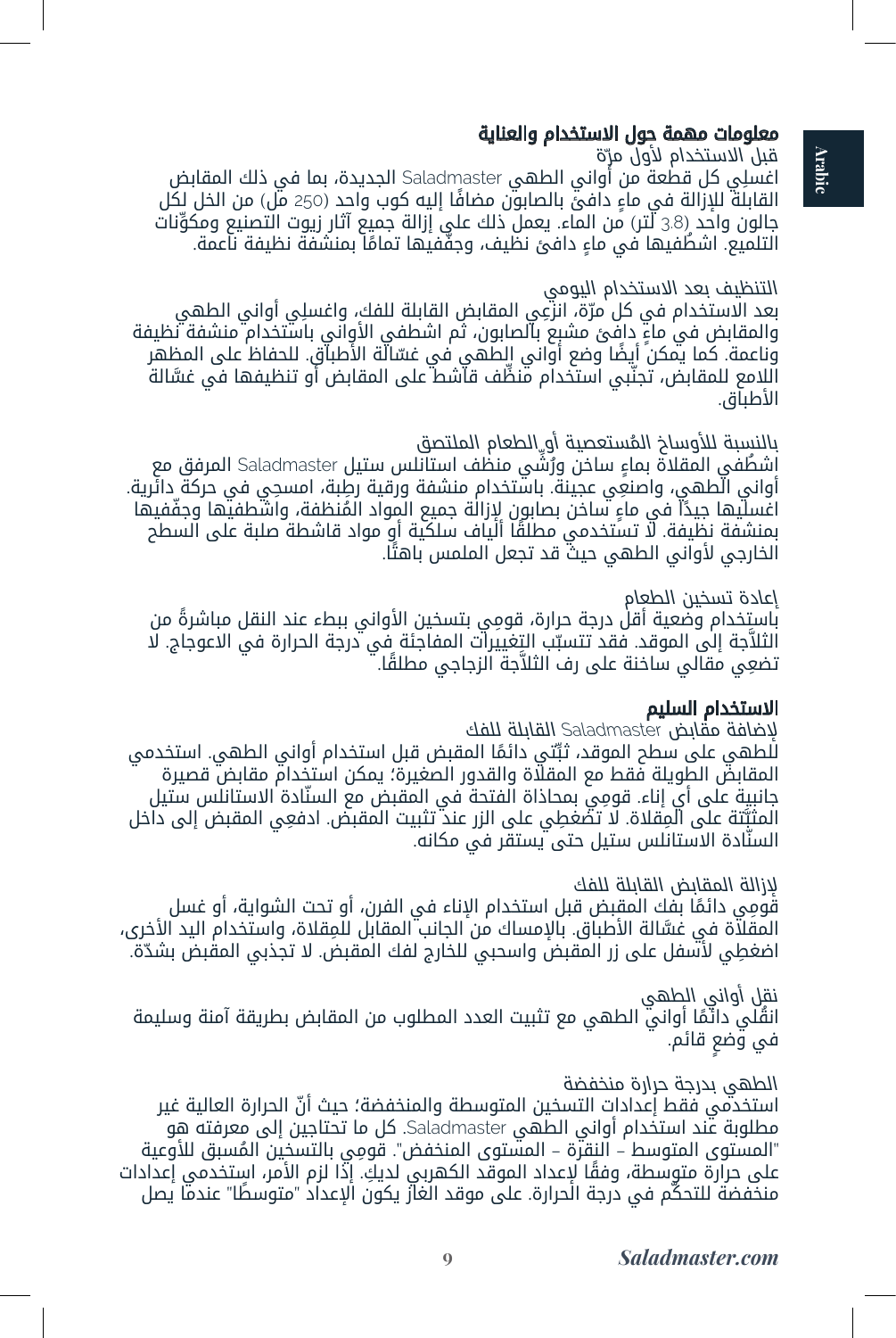اللهب إلى منتصف المسافة إلى قاع المِقلاة. عندما يصدُر صوت نقر من الصمّام البخاري، ِ قومي بتحويل إعداد درجة الحرارة إلى المستوى المنخفض. على موقد كهربي، يجب ضبط التسخين على أدنى إعداد لدرجة الحرارة. على موقد غاز يكون أدنى إعداد للهب دون انطفائه. إذا كان أدنى إعداد للّهب ما زال مرتفعًا للغاية، عندئذ استخدمي حلقة تقليل الحرارة أو بطانة بين الموقد والمِقلاة. إنّ الاستخدام المُفرط للحرارة لفتراّتٍ طويلة من الوقت يمكن ان يتسبّب في اعوجاج المِقلاة.

# الطهي بالفرن

قومِي ّ دائمًا بِفك المقابض من أواني الطهي قبل وضع أواني الطهي في الفرن، أو تحت شواية، أو غسلها في غسَّالة أطباق أو حوض غسيل. استخدمي دائمًا حوامل الوعاء<br>للامساك بمقلاة كانت في الفرن أو تحت الشواية.

# الطهي بالملح

عند إضافة الملح إلى الماء او السوائل الأخرى، اترُكِي السائل يغلي اولاً ثم اضيفي الملح. يمكن أن ينقر الملح الأسطح ويُتلفها. ولا يُغطَي ضمَان Saladmaster هذا التلف.

التسخين المُسبق<br>قد يستغرق التسخين المُسبق من دقيقتيْن إلى خمس دقائق. يتم معرفة ما إذا كانت المقلاة قد تم تسخينها بالشكل المطلوب، عندما تتبخر وتتلاشى قطرات الماء القليلة التي يتم نثرها على السطح.

# االعوجاج

إنّ إضافة ماء بارد أو طعام متجمّد إلى وعاءِ ساخن، أو وضع مِقلاة ساخنة في ماء بارد بِمكن ان يُسبّب الاعوجاج. كما قد تتسبّب التغيّرات المفاجئة في درجة الحرارة في اعوجاج أي معدن، ممّا يُؤدّي إلى قاع غير مستوٍ. ولا يُغطَي ضمان Saladmaster الاعوجاج.

# إحكام الإغلاق الأواني بطريقة مناسبة

تأكّدي دومًا من أنّ حافة الغطاء ومنكب المقلاة خاليان من الطعام. فهذا أمر مهم جدًا للحفاظ على صمّام منع التسرّب بالشكل السليم بين الغطاء ومنكب المقلاة. تم تصميم صمام البخار Vapo-Valve لإصدار صوت نقرة عندما تصل درجة حرارة الطعام أو السائل داخل المِقلاة إلى درجة حرارة الطهي المثالية، وهي تقريبًا 187 درجة فهرنهايت (86 درجة مئوية). هذه هي الإشارة إلى تخفيض الحرارة. ۖ

الزينة على أواني الطهي<br>من الممكن أن تتحوّل إحدى قطع أواني الطهي إلى اللون الأزرق في القاع، أو حتى من الداخل. هذا اللون الأزرق يعني ببساطة استخدام حرارة عالية لوقتٍ طويل. يمكنكِ أن تحرقي أي شيء، حتى أواني الطهي Saladmaster، باستخدام الحرارة العالية. وفي حالة حدوث ذلك، فلا شك في أنّ لون الأوانى سيتحوّل إلى اللون الباهت. تذكّرى أنّكِ لمّ تُتلِفي إناء الطهي؛ لكنَّكِ حرقتِ المعدن. ِ ضعِي في اعتباركِ أنَّه ليس من الضروري مطلقًا استخدام حرارة عالية حتى عند تسخين الماء.

ً أحيانا ستظهر طبقة رقيقة بيضاء على القاع الداخلي إلناء الطهي. ٍ بشكل رئيسي، يكون ذلك معدن الصوديوم الناتج عن الاطعمة وترسّبات الكالسيوم التي لن تستطيع غسّالة<br>الأطباق إزالتها. استخدام منظّف Saladmaster. يمكنك أيضًا إزالة أي شحوم محترقة أو ِّ رواسب كربونية في قا ع أواني الطهي باستخدام منظف Saladmaster.

# الطبقة الخارجية لأواني الطهي

لتجنب خدش الطبقة الخارجية، استخدمي منشفة ورقية رطبة مع المنظف. فالمنشفة كافية لتنظيف الجزء الداخلي وقاع إناء الطهي دون خدش الجوانب أو الجانب العلوي الداخلي للأغطية.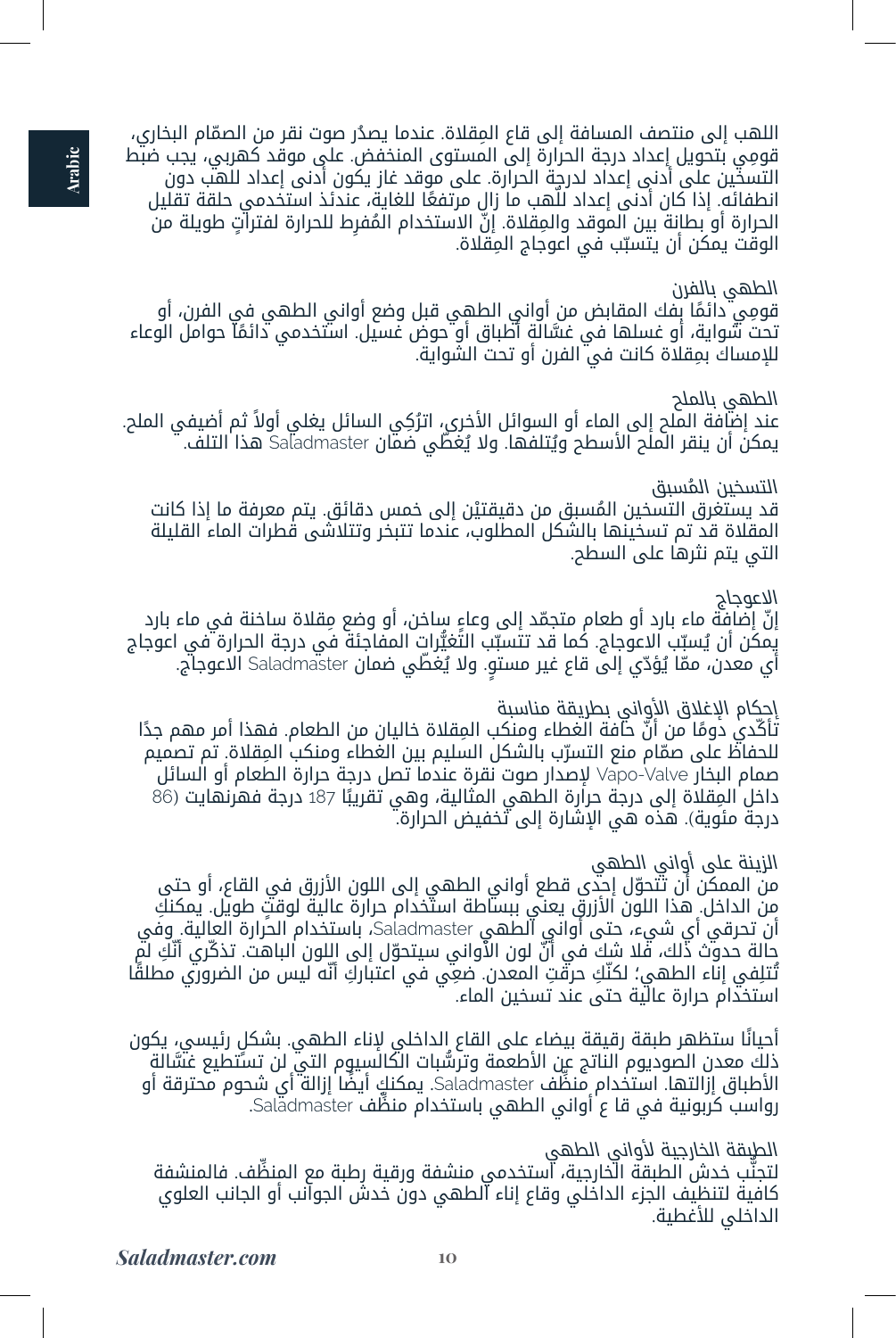وحتى تبدو الجوانب الخارجية لإناء الطهي كما لو كانت جديدة، لا تستخدمي مُطلقًا مادة كاشطة لتنظيف الطبقة الخارجية. ِ إذا كنت ترغبين في استخدام بطانة تنظيف مليئة بالصابون على الجزء الداخلي، فلا تتردّدي في القيام بذلك، ولكن لا تقومي بذلك على<br>الجزء الخارجي. في حالة التصاق أي شيء بالجزء الداخلي من المقلاة، أضيفِي ماءً ساخنًا واتركيها لمدَّة or دقائق قبل تنظيفها باستخدام مُنظِّف Saladmaster. اتبعي تعليمات<br>الطهي الموضّحة على حاوية منظّف Saladmaster. لشراء منظِّف Saladmaster إضافي، تفضّلي بزيارة Saladmaster.com أو اتّصلي بالوكيل المحلّي.

# اختيار إناء الطهي المناسب

تَؤدّي أواني الطهي من Saladmaster ٍبشكل أفضل عند اختيار الإناء المناسب. أنت تستخدمين الإناء المناسب إذا كان ممتلئًا إلىً ثلثيه على الأقل.

# الحذر:

في حال الطهو على نار عالية او في حال تعرّض الوحدة للحرارة لمدة طويلة، يجب استخدام ماسكة للمطبخ عازلة عند اإلمساك بالغطاء

# أساسيات الطهي في Saladmaster

تحمير اللحم

ِ قومِي بالتسخين المُسبق لِاناء التحمير أو المِقلاة فوق درجة حرارة متوسطة بين 2 و 3 دقائق حتى تتناثر بِضع قطراتٍ من الماء على السطح على شكل خرزات وتتراقص. ضعِي<br>اللحم بثبات في الاِناء المُسخّن مُسبقًا واضغطِي لأسفل لضمان التحمير المتساوي. حمِّري اللحم من جميع الجوانب. قد يلتصق اللحم، ولكن سوف يتفكّك مع التحمير. لا تُضيفَى سوائل (إلّا إذّا استدعت الوصفة ذلك). قومِي بتغطية الإناء والطّهي بدرجة حرارة متوسطة. ّ عندما تسمعي نقرة صمام Valve-Vapo ِّ ، قللي حينئذ الحرارة لدرجة منخفضة، وقومِي بالطهي وفقًا للأوقات المحدّدة في وصفة الطهي، أو قومِي بفك المقابض وانتهي من عملية الطهي في الفرن حسب التوجيهات في وصفة الطهي، أو استخدمي هذا المخطّط كدليل.

| دقىقة الكل رطل               | اللحم       | دقيقة لكل رطل | اللحم                             |
|------------------------------|-------------|---------------|-----------------------------------|
|                              | أرحُل الضأن |               | اللحم البقري<br>غير مطهي جيدًا 10 |
| غير مطهى جيدًا20             |             |               |                                   |
|                              |             |               |                                   |
| مطهو جيدًا 30                |             |               |                                   |
| لحم الخنزير …………من 25 إلى 30 |             |               |                                   |
|                              |             |               |                                   |

الطعام المُحمَّر بدون دهون<br>يمكن "تحمير" أي لحوم، بما في ذلك الدجاج بجلودها أو بدونها في أواني الطهي من Saladmaster دون إضافة دهون أو زيت. ويكمُن السر هنا في التسخين الْمُسبق. َقومِي<br>بالتسخين المُسبق للمِقلاة الكبيرة أو الصغيرة فوق درجة حرارة متوسطة بين 2 و 3 دقائق حتى تتناثر بضع قطرات مِن الماء على السطح على شكل خرزات وتتراقص. ضعِي اللحم ِ بثبات في المِقْلَاة المُسخّنة مُسبقًا واضغطِي لأسفل لضمان التحمير المتساوي. حمّري اللحم أو الدجاج من جميع الجوانب. في حالة الحاجة إلى وقت طهي إضافي، ضَعي الغطاء مفتوح جزئيًّا فوق المِقلاة وقومِي بالطهي حتى درجة الإستواء المرغوبة. اختاري دائمًا مقلاة كبيرة الحجم بدرجة كافية لأحتواء اللحم دون انحشار، أو قومي بطهي اللحم على دفعات صغيرة إذا لزم الأمر.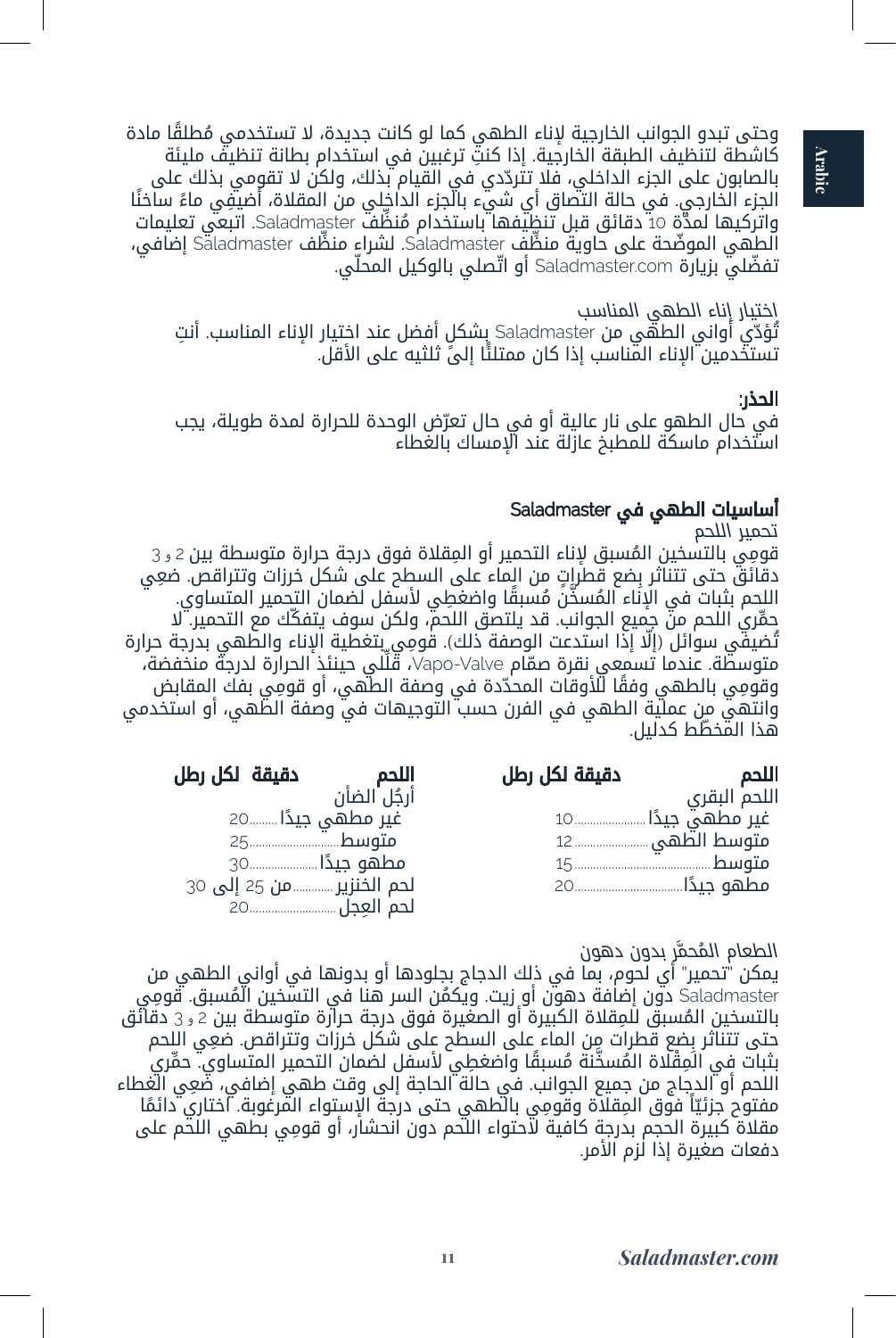# طهي كميات كبيرة من الطعام

هل سبق لكِ ان احتجتِ إلى موقد إضافي؟ في المرّة القادمة، جرّبي طهي كميات كبيرة! يمكن أن يكون الطهي بكمياتٍ كبيرة عِوضًا عن هذا الموقد الإضافي الذي تحتاجين إليه، ومن ثم فإنّ ذلك يسمح لكِ بتحضير اثنين من أطباق الطعام أو أكثر بينما تستخدمين موقد واحد فقط. إنّ نظام Saladmaster مُصمّم خصّيصًا لتوزيع الحرارة بالتساوي ومانع تسرّب ٍ البخار المطلوب لطهي كميات كبيرة.

ً أوال، ابدئي الطهي فوق حرارة متوسطة. ّ عند سماع صوت نقرة صمام Valve-Vapo، قومِي ببساطة بإطفاء الموقد ورَكبَي المِقلاةِ على الفورِ اعلى مِقلاة مُستخدمة بالفعل في الطهي فوق موقد آخر. بفضل الطبقة الأساسية المُدمجة التي تعمل على توصيل ۖ الحرارة عبر القاع بالتساوي، وحتى أعلى الأجناب، وعبر الغطاء، تُصبح كل قطعة من أواني الطهي بمتابة فرن صغير، وتصبِح المقلاة العلوية ساخنة تقريبًا متل المقلاة السفلية.

# الأسئلة المتداولة:

هل يمكنني غسل أواني الطهي من Saladmaster َّ في غسالة األطباق؟ نعم. يُوصى بغسل المقابض يدويًا حيث أنّ الغسيل المتكرّر في غسّالة الأطباق يجعل<br>'' المقابض باهتة. يُوصى بتجنب دورة التجفيف بالحرارة في غسالة الاطباق من خلال استخدام دورة تجفيف هواء ذات كفاءة في الطاقة.

بِعد أن قمتُ بتقليل الحرارة ِوتكوَّن مانعة التسرّب، هل يمكنني رفع الغطاء؟ ألق نظرة خاطفة إذا لزم الأمر. بعد إعادة وضع الغطاء، قومِي بتدويره حتى تسمعي صوت نقرَة صمّام Vapo-Valve، ما يُشير إلى أنّه قد أغلق بإحكام. إذّا لم يعمل ذلك على زيّادة نقرة صمّام Vapo-Valve، ما يُشير إلى أنّه قد أغلق بإحكام. إذا لم يعمل ذلا<br>الحرارة حتى سماع صوت نقرة الصمّام، يُرجى تقليل الحرارة لدرجة منخفضة.

ماذا يحدث لو أنّ الموقد لدي يطهي عند درجة حرارة مرتفعة أكثر من المعتاد؟ إذا كان أقل إعداد درجة حرارة لديك ما زال مرتفعًا، فقد تحتاجين إلى شراء بطانة مُخفِّضة للحرارة للموقد لديكِ، مثل هذا النوع المُستخدم تحت غلايات القهوة الزجاجية في المواقد الكهربائية.

# هل يمكنني الطهي على حرارة مرتفعة؟

قد تتسبُّبِ الحرارة المرتفعة في اعوجاج الإناء. كما إنه من المُحتمل جدًا ان تلتصق الأطعمة أو تحترق بفعل الحرارة المرتفعة، ويمكن أن يتسبّب الطهي عند حرارة مرتفعة جدًا في تقلص الطعام ويُصبِح جافا. ومع ذلك، فمن المناسب غِلِي كميات كبيرة من السائل، مثل الماء للمعكرونة، فوق حرارة متوسطة االرتفاع. ِّ قللي درجة الحرارة بعد الوصول إلى نقطة الغليان.

ِ هل يمكنني تقطيع قطع اللحم للشواء في المْقالة؟ للحفاظ على الطبقة الخارجية لإناء الطهي، يُوصى برفع الاطعمة وتقطيعها على لوح مُعَد لذلك. يمكن إعادة الأطعمة لإناء الطهي للتقديم.

# بّد أن أُشغِّل الحرارة تحت مِقلاة لماذا يتم سماع صوت نقرة صمّام Vapo-Valve بمجرّد أن أُ<br>مُغطَّاة؟ هل يجب عليَّ أن أخفِض الحرارة في هذا الوقت؟

تم تصميم صمّام Vapo-Valve لإصدار صوت نقرة عندما تصل درجة حرارة الطعام أو السائل داخل المقلاة إلى 187 درجة فهرنهايت (86 درجة مئوية) تقريبًا. في بعض الأحيان، يبدأ صوت نقر بطيء قبل ان تتعرّض المِقلاة للسخونة لفترةٍ طويلة بما يكفي للوصول إِلى ذلك المستوى. عندما يحدث ذلك، تابعي عملية الطهي دون الاهتمام بهذا النقر. من المُفترض أن يتوقف النقر عندما ترتفع الحرارة. بمجرّد وصول درجة الحرارة إلى 187 درجة فهرنهايت (86 درجة مئوية) تقريبًا، سوف يُصدِر صمّام Vapo-Valve نقرة مرّة أخرى. سيكون النقر هذه<br>. المرّة اسرع وتابت، ومن تم فقد حان الوقت لتقليل الحرارة لدرجة منخفضة.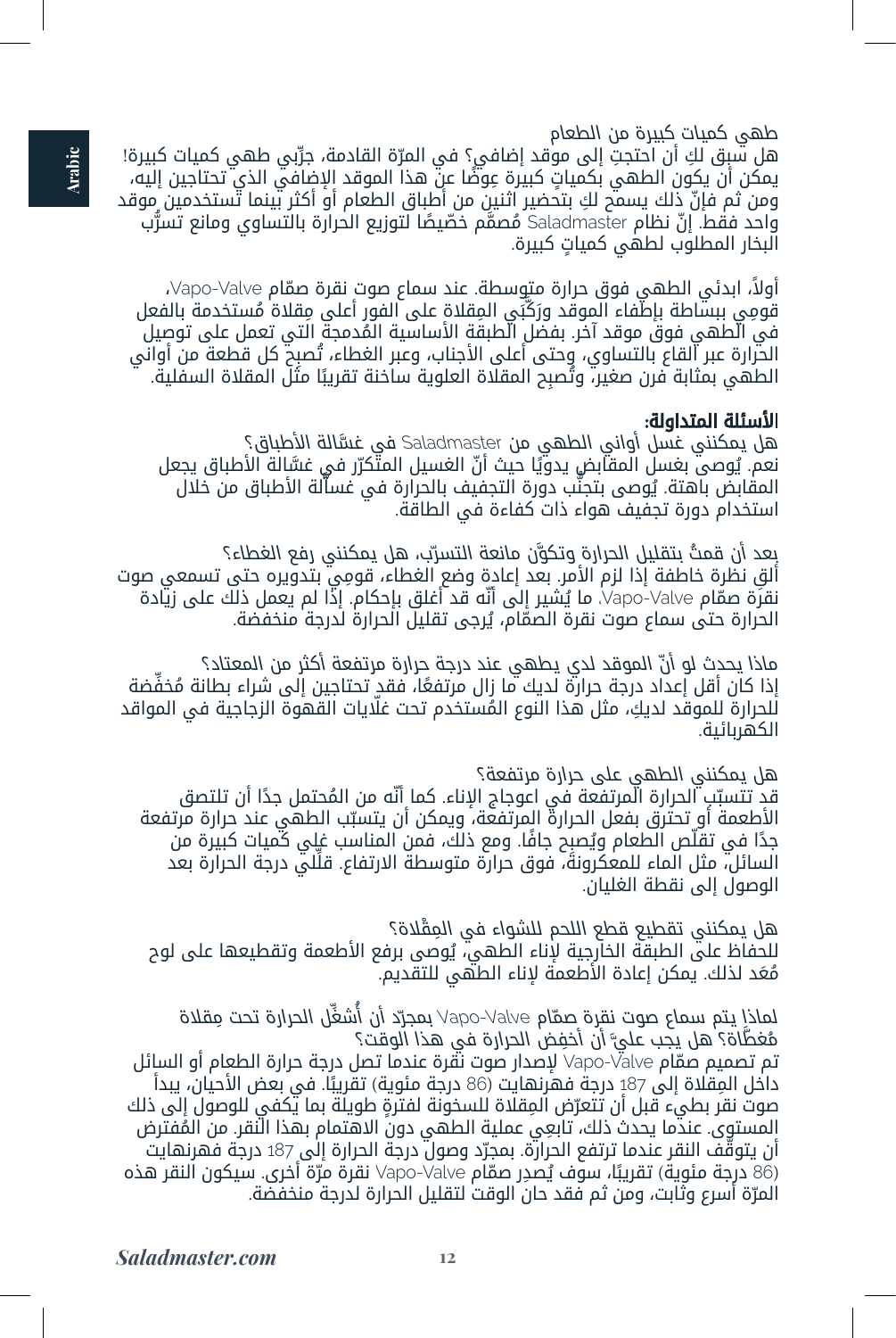#### 欢迎来到Saladmaster

恭喜您购买Saladmaster高端锅具。Saladmaster的使命是通过烹饪让人们吃得更 好,生活得更好,并实现人们想要的生活。现在您已成为全世界Saladmaster锅具 终身主人大家庭的一员,他们都已亲身体验Saladmaster如何让生活更美好。我们 通过教授更好的烹饪方法、通过提倡将烹饪视为一项家庭美事、并通过提供更好的 商业机会让此成为现实。在Saladmaster, "我们改变生活"。

Saladmaster的每一个人都希望您的投资能实现最大价值。正确使用您的锅具可以 确保您在未来的数年中享受Saladmaster锅具烹饪的乐趣。这一指南为您的高端锅 具的护理及使用提供了全面的说明。在使用之前,请务必仔细阅读此文,尤其是有 关器皿清洁的资料。

如果您因为太喜欢您的Saladmaster锅具以致于想同其他人分享它的顶级优势,请 不要感到惊讶。我们的许多客户已经发现了Saladmaster的绝佳商机。他们发现, 他们对我们产品的热情也可以为其家庭获得额外的收入。如果您想对Saladmaster 的商机有更多了解,请访问Saladmaster.com/start-a-business。

#### 高级烹饪方案

通过遵循以下为您的新Saladmaster锅具推荐的技巧,您可以吃得更加健康,而且 在很多情况下,您的烹饪速度会比传统方法更快。锅具系统的特殊设计通过有效的 热能分配保存了食物的重要营养素。表面的Vapo-Valve™通过发出调低温度的信号 可以让您无需再盲目猜测,同时,因为蒸汽密封效果,让您在烹饪时无需再加水或 加脂肪。

我们的可拆卸手柄设计让Saladmaster锅具可以通用于多种烹饪方式。在烹饪时, 您可以简单地拆下手柄,而在挪动温度高的食物或将其从灶台转移至服务空间时又 可以将其装上。

Saladmaster锅具具备多种顶级特色,包括:

- 多层导热铝芯,实现均匀加热。
- 自动散油及半真空烹调环境减少了水、油及脂肪的用量,让烹饪速度更快。
- Vapo-Valve声动提醒用户调低温度。
- 特殊设计的不锈钢表面让其可以在多种家用烹饪灶具上工作,从电磁炉到陶瓷 炉、天然气炉及电气炉——甚至是烤箱。
- 宽敞的防滴漏倾倒边沿有助于避免滴漏。
- 符合人体工学的可拆卸手柄增加了锅具的灵活性。
- 圆角设计可防止食物及油脂累积,且易于清洁。
- 自动收缩的封盖易于储存。
- 可拆卸手柄不会烫手,可随时触碰,且使锅具储存时占用的空间较小。

Saladmaster食物处理机是我们的招牌产品——也是我们公司的同名产品——仅可 通过Saladmaster烹饪节目获取。它可以精准地将水果及蔬菜切割、磨碎、切丝、 切条及切片。

每一件Saladmaster锅具均由稳定的316Ti钛合金不锈钢制成,并在美国生产。

- Saladmaster锅具易于清洁及使用,最重要的是,可以保护食物的纯味。
- 美国公司在质量及可靠性方面拥有悠久的历史。Saladmaster是Regal Ware, Inc.的一个分部,我们共同秉承这一传统,已有逾百年的美国制造经验。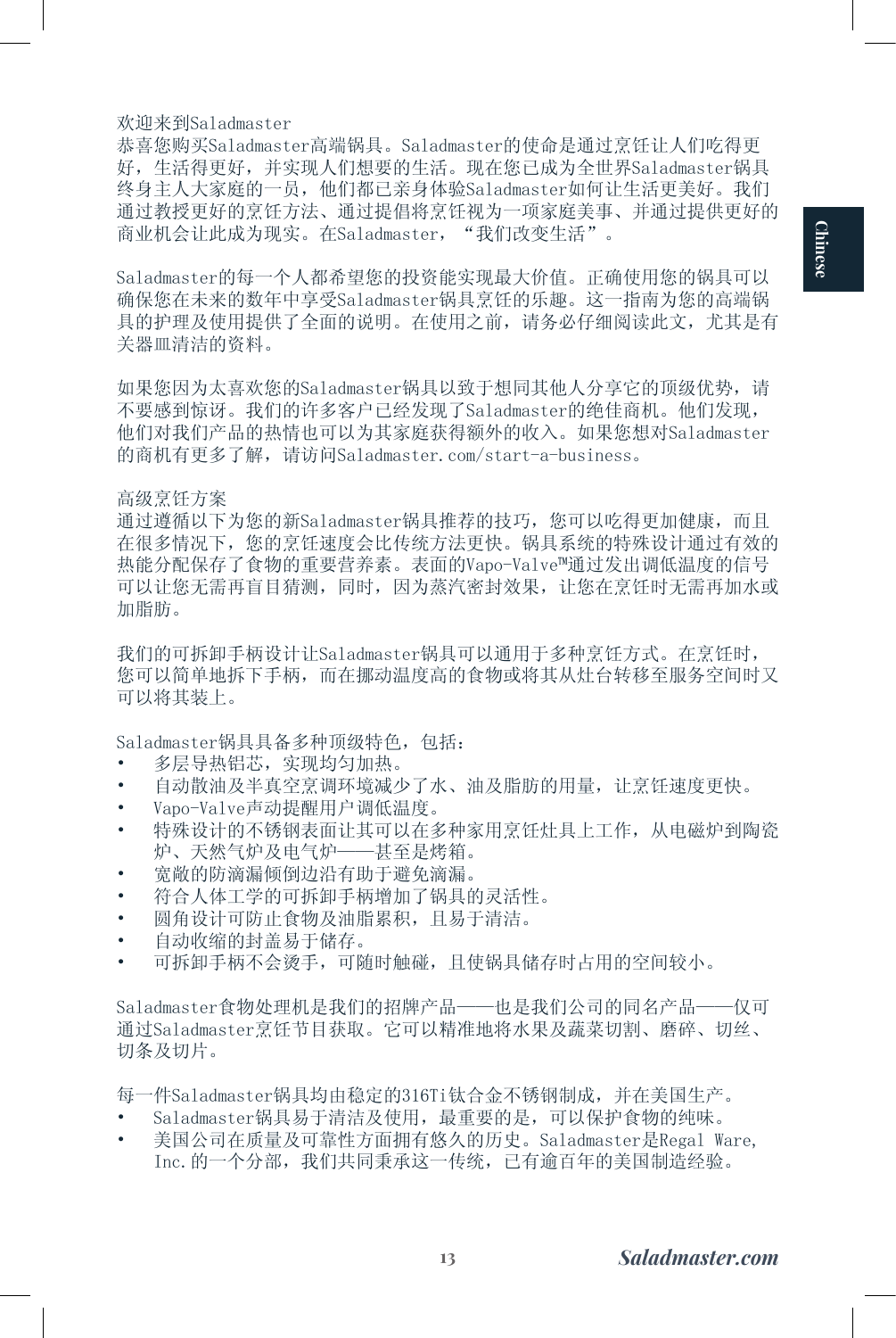Saladmaster锅具烹饪简介 您的Saladmaster锅具会带给您许多意想不到的惊喜。

#### 快速简单烹饪

对大多数食品来说,Saladmaster锅具均采用简单的加热程序。将新鲜或冰冻食品 放在锅具内,并盖上锅盖。烹饪开始时用中温煮,当锅盖上的Vapo-Valve发出提示 音时,调至低温。这种加热方法可使锅内产生半真空环境,锁住水分,减少烹饪所 需时间, 使原本费时的菜式能更快地煮好。您只需知道"中温——提示音——低 温"程序。

#### 更加美味的食物

通过Saladmaster所教授的简单易学的低温烹调方法,客户们可以通过简单的方法 让食物更加美味,且速度更快。食物可以少油或无油烹调,从而减少食物中的卡路 里及脂肪,同时保留食物的风味。无水及低温烹调设置有助于保留食物的质地、颜 色及风味,同时,蔬菜中的营养素保留率能高达98%。

#### 永久服务

Saladmaster通过为客户提供新的食谱推行充满乐趣及活力的生活方式,这些食谱 详细说明了如何使用Saladmaster烹饪方法来制作食物,范围涵盖爽心美食到健康 美味的特色美食。这些食谱可在Saladmaster.com网址上的"更多烹饪方法"部分 查看。

此外,参加Saladmaster独立授权经销商提供的定期烹饪班可以了解如何将您的锅 具发挥最大用处,同时,在客户日活动上,客户及其朋友可以了解更多Saladmaster产品烹饪方法及商业机会。

#### 重要护理及使用

在初次使用之前

在温热的清洁水中清洗您的新Saladmaster锅具的每一个部件,包括可拆卸手柄, 每加仑(3.8升)水中需加入一杯(250毫升)食醋。这样可以去除所有制造油及抛 光剂的痕迹。在干净温热的水中冲洗,并用干净柔软的毛巾彻底擦干。

#### 日常使用清洁

每次使用后,拆下可拆卸手柄,将锅具及手柄放在温热的清洁水中清洗,冲洗之后 再用干净柔软的毛巾擦干。您的厨具也可以放在洗碗机内清洗。为了保存手柄上抛 光面的完整性,请不要使用研磨性清洁剂清洗手柄或将其放置在洗碗机内清洗。

#### 针对顽固性污渍或残留食物

用热水冲洗锅体,并洒上您购买锅具时赠送的Saladmaster专用不锈钢清洁剂,然 后加水形成糊状物。再用湿纸巾以划圆方式擦拭。在热清洁水中清洗,去除所有清 洁剂,然后冲洗并用干净的毛巾擦干。请勿用钢丝球或硬性研磨机刷洗锅具外表 层,因为这样可能会伤害到锅具表面。

#### 重新加热食物

使用最低温度设置,直接将食物从冰箱移至炉灶上,慢慢加热锅具。温度的突然变 化可能导致锅具变形。请勿将热锅放在冰箱的玻璃格上。

#### 正确使用

安装Saladmaster可拆卸手柄 在将锅具放至炉灶上烹煮时,请务必安上手柄。长手柄仅用于煮锅及炖锅;短手柄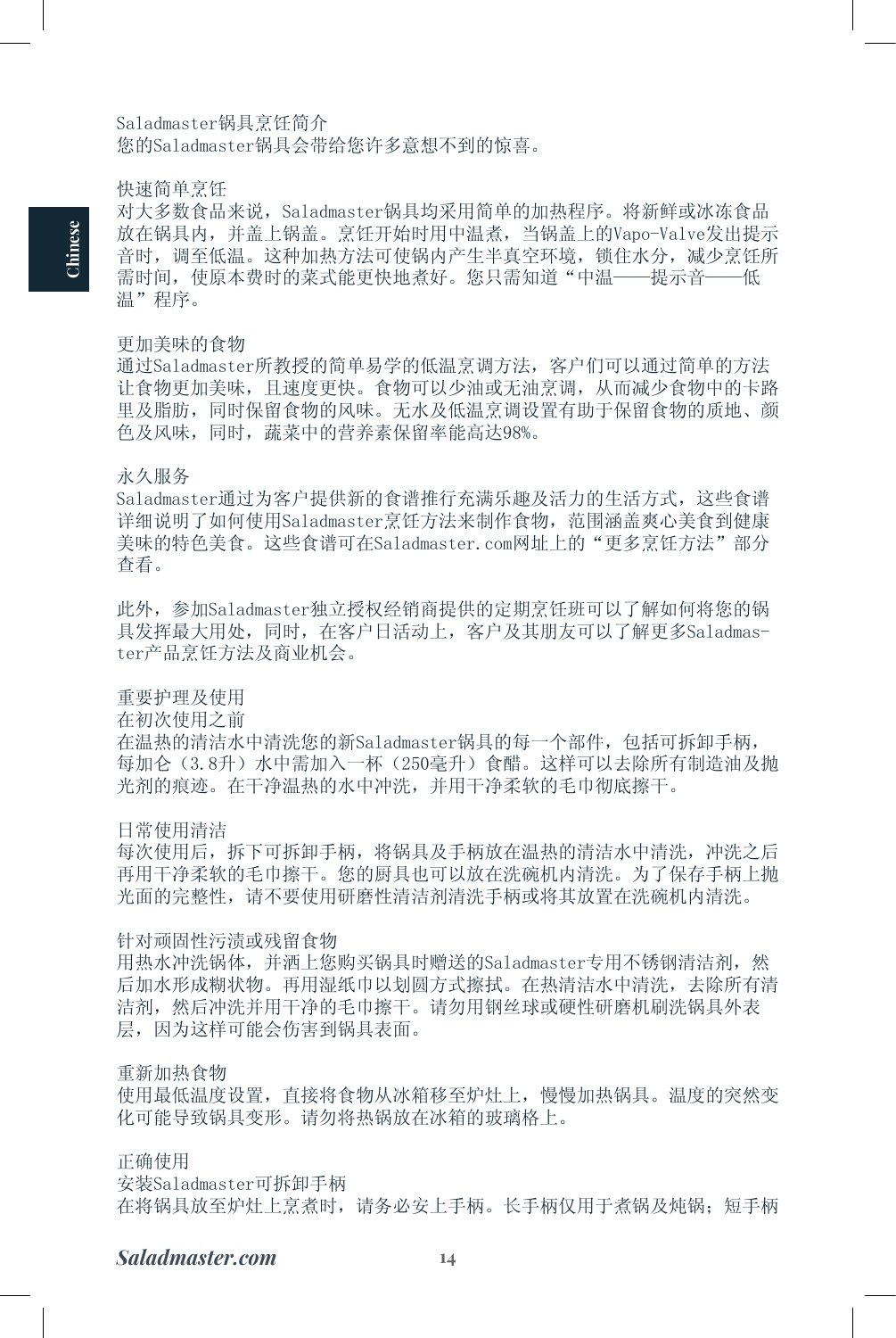可用于任何器具。将手柄上的槽口对准锅具上固定的不锈钢托架。在安装手柄时请 勿按压按钮。将手柄安上不锈钢托架,直至其卡扣到位。

移除可拆卸手柄

在烤箱内、烤炉下使用或在洗碗机内清洗锅具之前,请务必取下手柄。抓住锅具 的另一端,另一只手向下按压手柄的按钮,并向外拉出,取下手柄。请勿强行取 下手柄。

移动锅具

仅在规定数量的手柄牢固正确地安装在直立位置时,方可移动锅具。

#### 低温烹煮

仅使用中温及低温设置,因为使用Saladmaster锅具时无需高温。您只需知道中 温——提示音——低温程序。根据您的电气炉设置在中温下预热锅体。如有需要, 可以使用调低设置来控制温度。就天然气炉而言,当火焰到达锅体底部的中间位置 时即为中火。当Vapo-Valve发出提示音后,将温度调低。就电气炉而言,即为最低 温度设置。就天然气炉而言,为最低火焰未散出时的温度。倘最低火焰仍然过高, 可在炉灶与锅体之间放置一个降热环或扩散板。长时间在过热环境下使用,可能会 导致锅具变形。

#### 烤箱烹煮

在将锅具放至烤箱内、烤炉下或将其放在洗碗机或水槽内清洗之前,请务必取下 手柄。当使用带把手的锅盖时,烤箱内温度不得超过华氏350 度(摄氏177 度) 。在放置在烤箱内或烤炉上工作的锅体时,请务必使用锅垫。请不要在烤炉下使 用锅盖。

#### 用盐烹煮

在将盐加至水或其他液体中时,请在液体煮沸时再加盐。盐会使锅体表面造成凹陷 及损坏。这种损坏不在Saladmaster质保范围之内。

#### 预热

锅体预热可能需要两至五分钟。在锅具表面洒上少量水,当其变成水珠状并消散 时,即表示预热完成。

#### 变形

在热锅内添加冷水或冰冻食物、或将热锅放至冷水中可能会导致锅具变形。温度的 突然变化会导致任何金属变形,从而造成底部不平。变形不在Saladmaster质保范 围之内。

#### 妥当密封

请务必确保锅盖及锅体边缘均无任务食物残留。这对于确保锅盖与锅肩之间的妥当 密封至关重要。Vapo-Valve的设计是为了在锅内的食物或液体达到理想烹调温度( 约华氏187度(摄氏86度))时发出提示音。这是提醒您调低温度的信号。

#### 锅具褪色

一件锅具底部、甚至是内部有可能变成蓝色。这种蓝色着色纯粹是因为高温加热过 长时间造成。用高温加热,会烧焦任何东西,甚至是Saladmaster锅具。如果发生 这种情况,放心,过一段时间最终会褪色。记住,您没有破坏锅具;只不过是烧了 金属。记住;没有必要用高温加热,即使是烧开水。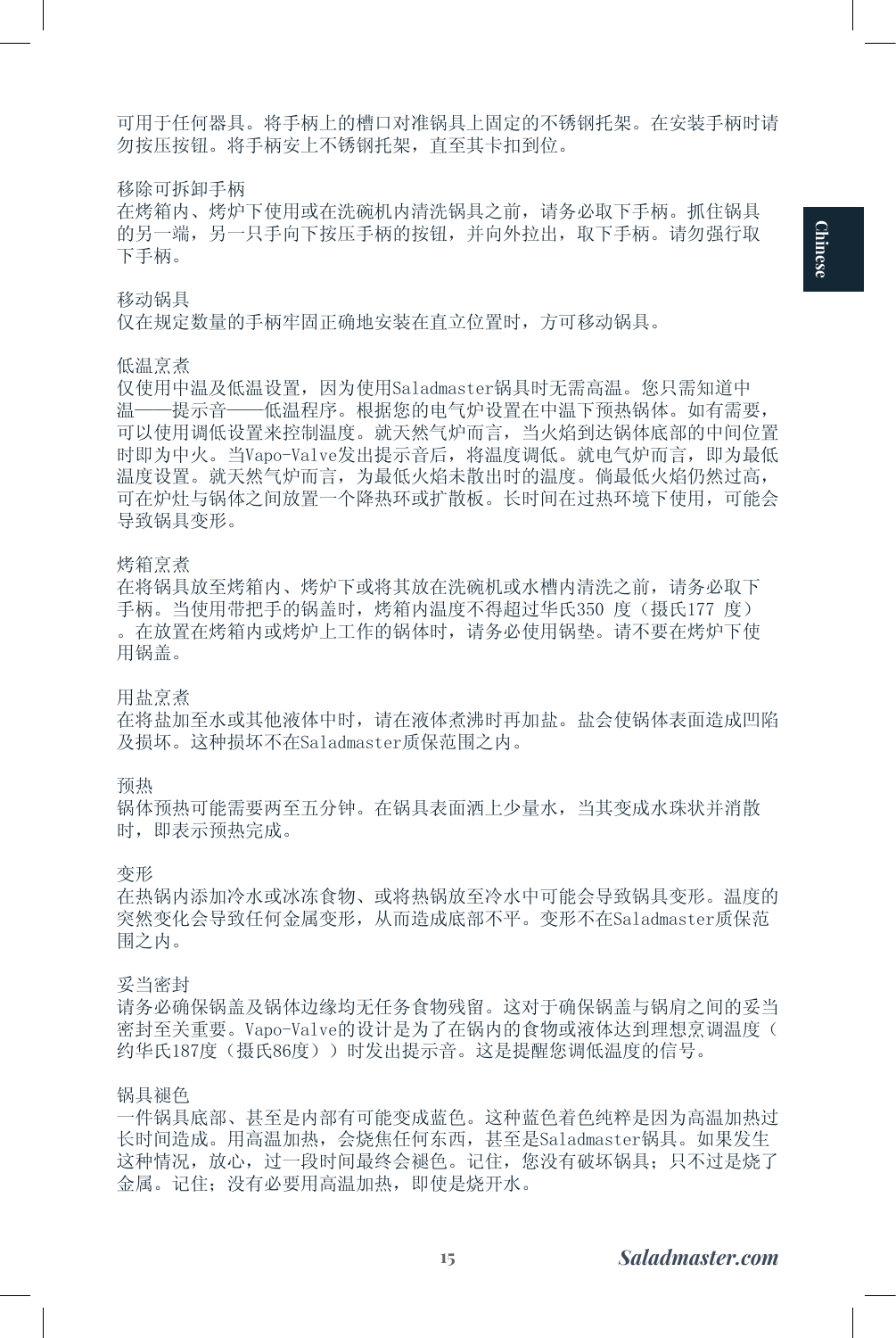有时,锅具内部锅底会出现一层白膜。这主要是食物烹饪后产生的钠,以及洗碗水 也无法去除的钙质。使用Saladmaster清洁剂。同样, Saladmaster清洁剂也可去 除任何烧糊的油脂或者锅具底部的积碳。

#### 锅具表面漆

为了防止表面漆被刮划,用涂上清洁剂的湿纸巾进行擦拭。该研磨性清洁剂足够清 理锅具内部锅底的污渍,且不会刮划锅边和顶盖内部。

为了保持锅具外部崭新如初,不要在外部表面漆上使用研磨性清洁剂。可以用皂液 百洁布擦拭内部,但不要擦拭平底锅外部。如果食物粘在平底锅底,添加热水,静 置10分钟之后再用Saladmaster清洁剂清洁。根据Saladmaster清洁剂容器上的清洁 说明使用。为了购买其他Saladmaster清洁剂,访问Saladmaster.com或者联系您的 本地经销商。

#### 选择正确的器皿

在选择正确的器皿时, Saladmaster锅具是最佳选择。如果盛放物至少为容器的三 分之二,则您使用的是正确的器皿。

#### 警告:

如果用高温烹饪,或长时间加热,则在揭开锅盖时建议使用隔热手套。

#### Saladmaster烹饪基础

炉灶上烤肉

预热烤箱或者中火加热平底煎锅两到三分钟,直到表面的几滴水花冒泡和翻滚。将 肉固定在预热器皿中,向下按,确保均匀灼烧。在肉的各面涂上棕色酱汁。肉可能 比较黏,但如果涂上棕色酱汁,则会变松。不要加液体(除非菜谱要求)。盖上器 皿,用中火烧。当Vapo-Valve发出提示音后,降低热度,根据菜谱上所列的次数 进行烹饪,或者根据菜谱指示,移除手柄,在烤箱中完成烹饪,或者用这张表作 为指导。

| 肉   | 分钟 | 肉   | 分钟        |
|-----|----|-----|-----------|
|     | 每磅 |     | 每磅        |
| 牛肉  |    | 羊腿  |           |
| 生   | 10 | 生   | 20        |
| 三分熟 | 12 | 五分熟 | 25        |
| 五分熟 | 15 | 全熟  | 30        |
| 全熟  | 20 | 猪肉  | $25 - 30$ |
|     |    | 牛仔肉 | 20        |

无油煎炸食品

任何肉,包括帶或不带皮的鸡肉可以用Saladmaster锅具进行无油煎炸。秘诀在于 预热。用中火预热大平底锅或小平底锅两到三分钟,直到表面的几滴水花冒泡和翻 滚。将肉固定在预热器皿中,向下按,确保均匀灼烧。将肉或鸡肉的各面涂上棕色 酱汁。如果需要额外的烹饪加工,将锅盖稍稍盖住平底锅,直至做到理想的熟度。 始终选择足够大的锅来煎肉,这样肉不会太满,或如必要的话,分小批进行烹饪。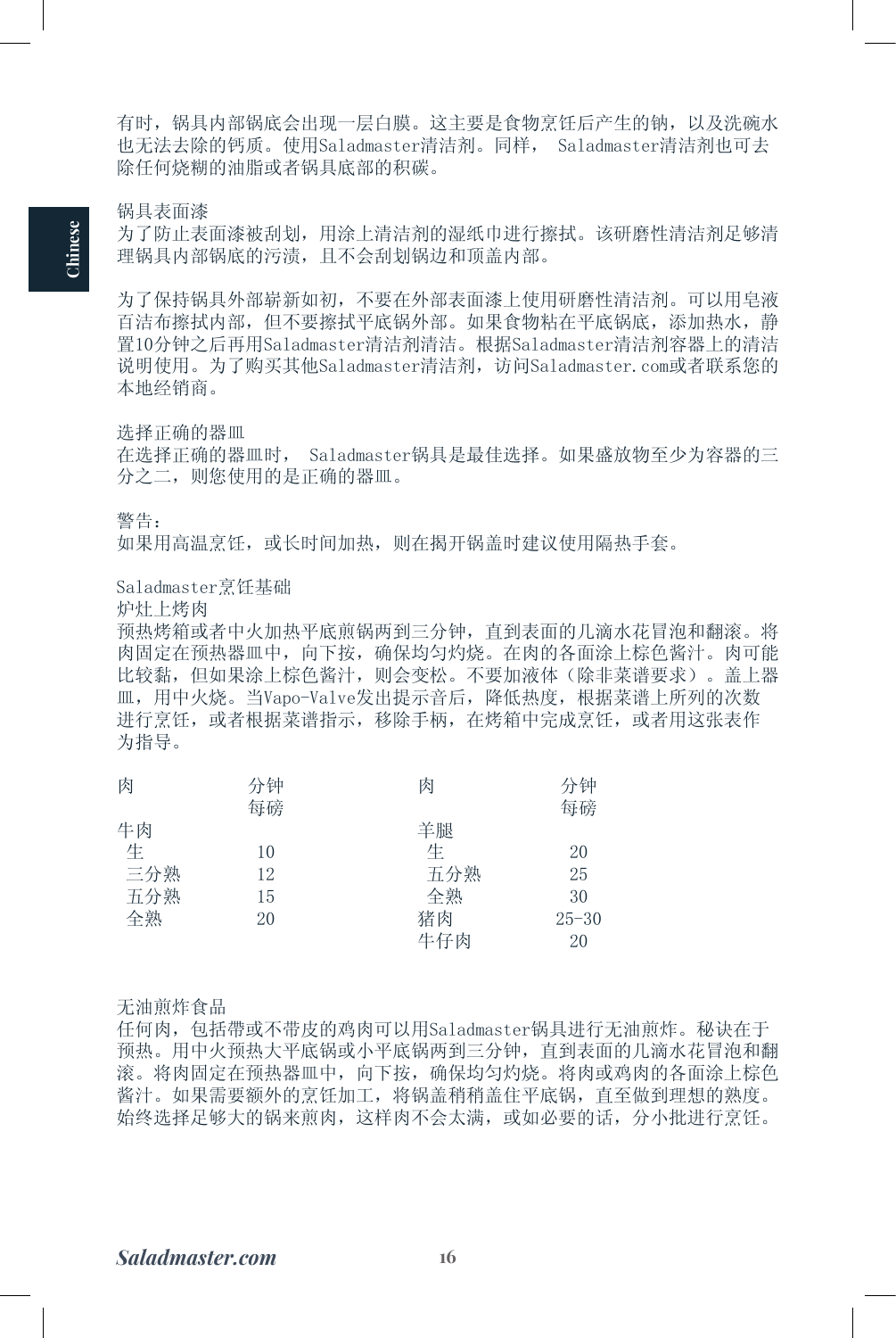叠加烹饪

您曾经需要多一个炉灶吗? 下次, 试试叠加烹饪! 叠加烹饪可以为您腾出一个所需的燃气灶,这样让您在准备两道或多道菜时,只用 一个炉灶。Saladmaster烹饪系统旨在提供叠加烹饪所需的热传导和真空密封状态。

首先,用中火开始烹饪。当Vapo-Valve发出提示音时,只需关掉炉灶,立即将平底 锅置于另一个已经在炉灶上烹饪的锅上。由于内置核心层能够均匀地向底部、侧边 及锅盖传递热量,每件锅具都会变成一个小烤箱,最上层的锅具几乎和最底部的受 热相同。

常见问题:

我可以将Saladmaster锅具放在洗碗机中吗? 可以。我们建议手洗可拆除的手柄,因为在洗碗机内多次进行清洗会弄钝手柄。我 们建议避免使用洗碗机的热干功能,而是使用节能晾干过程。

我已经调低了温度,形成密封状态之后,可以开盖吗? 如果您必须开盖,可以偷瞄一眼。在重盖锅盖之后,旋转锅盖,这样Vapo-Valve会 发出提示音,说明已经重新密封。如果在阀门发出提示音之前未加温,那么就将温 度调到低温。

要是我的炉灶烹饪温度比正常高呢? 如果最低温度设置仍太高,您可能需要购买降热垫置于炉灶上,类似于电气炉在煮 玻璃咖啡壶时中间夹的那层垫。

我能用高温烹饪吗?

高温可能会引起变形。同时,食物加热过高,更有可能粘锅或烧糊;高温烹饪可能 引起食物萎缩,变干。然而,如果可以的话,加入大量液体直至烧开,如意面加 水,调至中高火加热。在达到沸点时降低火力。

我可以在平底锅中切割烧烤物吗?

为了保护您的锅具表面,我们建议将食物从锅里拿出,在砧板上进行切割。可将食 物重新放到您的锅具中进行加工。

为什么在盖着锅盖的情况下,我一打开火, Vapo-Valve就发出提示音? 那时, 我 该降低温度吗?

Vapo-Valve的设计是为了在锅内的食物或液体达到理想烹调温度(约华氏187度( 摄氏86度))时发出提示音。有时,在平底锅加热时间不足够长,尚未达到那个程 度时,便开始慢慢发出提示音。当这种情况发生时,不考虑过早提示,继续操作。 温度升高时,提示应停止。一旦温度达到约187华氏度(86摄氏度)时, Vapo-Valve 将再次发出提示。这次,提示将更加迅速和一致,是时候降低火力到低温了。

**Chinese**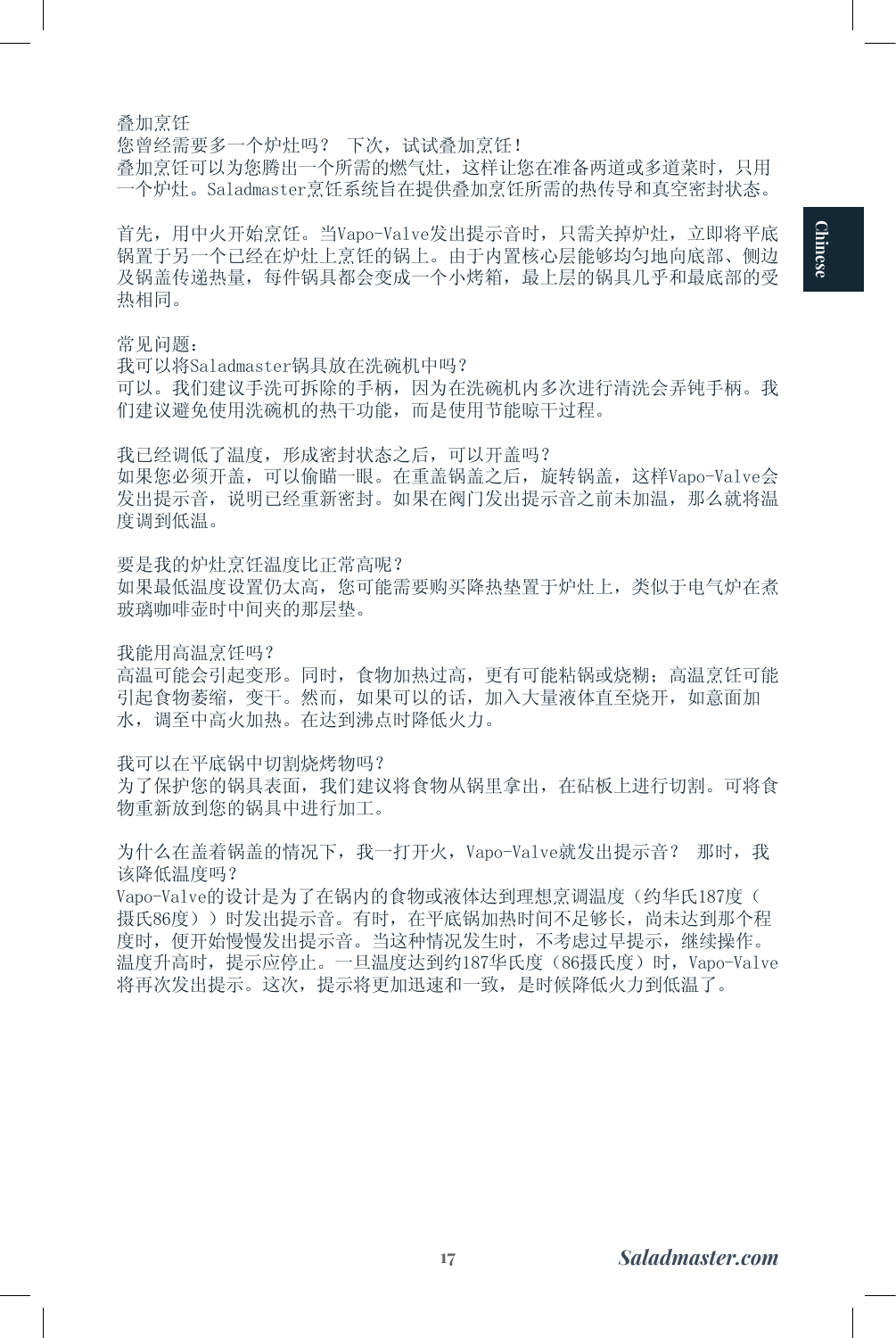#### **Bienvenue à Saladmaster**

Félicitations pour votre achat de la batterie de cuisine haut de gamme Saladmaster. À Saladmaster, notre mission est d'utiliser la cuisine pour inspirer les gens à mieux manger, à mieux vivre et à mener la vie qu'ils désirent. Vous faites maintenant partie de la famille mondiale d'utilisateurs à vie de la batterie de cuisine Saladmaster qui ont découvert comment Saladmaster peut rendre la vie encore plus exceptionnelle. Pour ce faire, nous vous enseignons à mieux préparer vos repas et à faire de la cuisine une activité familiale, et nous vous offrons une excellente occasion d'affaires. À Saladmaster, « nous transformons votre vie ».

À Saladmaster, chaque personne veut que vous retiriez la plus grande valeur possible de votre investissement. Une utilisation adéquate de votre batterie de cuisine saura vous faire apprécier la cuisine avec Saladmaster pour les années à venir. Ce guide fournit des instructions complètes concernant l'entretien et l'utilisation de votre batterie de cuisine haut de gamme. Avant de l'utiliser, veuillez vous assurer de les lire attentivement, en particulier les renseignements liés au nettoyage de vos ustensiles.

Ne soyez pas surpris : vous aimerez tellement votre batterie de cuisine Saladmaster que vous ne pourrez vous empêcher d'en vanter les avantages exceptionnels à vos amis. Un grand nombre de nos clients ont trouvé une excellente occasion d'affaires grâce à Saladmaster. Ils ont découvert que leur passion pour nos produits est aussi un moyen de générer des revenus supplémentaires pour leur famille. Si vous souhaitez en apprendre davantage sur l'occasion d'affaires de Saladmaster, veuillez visiter le site Saladmaster.com/ start-a-business.

#### **Une solution de cuisson haut de gamme**

En suivant les techniques recommandées pour votre nouvelle batterie de cuisine Saladmaster, vous serez en mesure de manger plus sainement et, dans de nombreux cas, de cuisiner des plats plus rapidement qu'avec les méthodes traditionnelles. La conception unique de votre système préserve les éléments nutritifs essentiels grâce à une distribution efficace de la chaleur. La valve Vapo-ValveMC du couvercle vous indique quand vous devez baisser la température de cuisson, créant ainsi un joint de vapeur étanche qui permet une cuisson sans ajouter d'eau ni de corps gras.

Notre système à poignée amovible fait de la batterie de cuisine Saladmaster un outil polyvalent pour tout type de cuisine. Il suffit de détacher les poignées pendant la cuisson et de les fixer lorsque vous déplacez des aliments chauds et lorsque vous déplacez les ustensiles de la surface de cuisson aux aires de service.

La batterie de cuisine Saladmaster comprend plusieurs caractéristiques haut de gamme, notamment :

- Une couche intermédiaire en aluminium, un conducteur qui permet la distribution uniforme de la chaleur.
- Un environnement de cuisson partiellement sous vide et à arrosage automatique qui réduit la quantité d'eau, d'huile et de corps gras nécessaire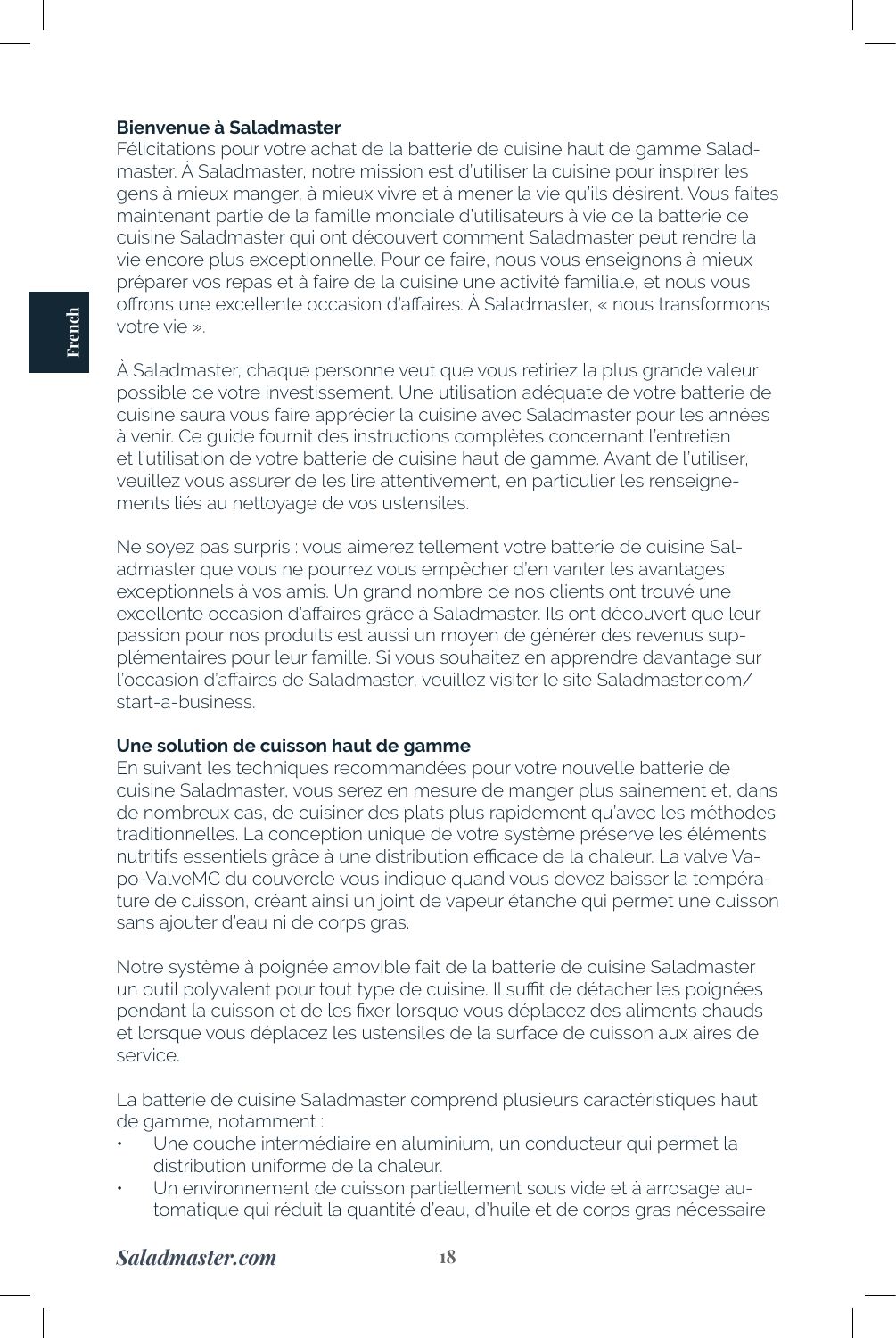et qui permet d'accélérer la cuisson.

- Une valve Vapo-Valve qui émet un son pour avertir l'utilisateur de réduire la chaleur.
- Une surface extérieure en acier inoxydable spécifiquement conçue pour convenir à une gamme de surfaces de cuisson domestiques, comme les surfaces de cuisson à induction, en céramique, au gaz et électriques. Les ustensiles peuvent même être utilisés au four.
- Les larges bords verseurs anti-gouttes permettent d'éviter les dégâts.
- Les poignées amovibles et ergonomiques procurent de la polyvalence à la batterie de cuisine.
- Les coins arrondis empêchent l'accumulation d'aliments et de graisse et sont faciles à nettoyer.
- Les couvercles s'emboîtent automatiquement pour un rangement facile.
- Les poignées amovibles ne deviennent pas chaudes afin qu'elles puissent être manipulées et prennent moins de place lors du rangement de la batterie de cuisine.

Le robot culinaire Saladmaster est notre produit emblématique et notre nom s'inspire de cet outil. Il n'est offert que par l'entremise des émissions de cuisine Saladmaster. Il coupe, râpe, coupe en juliennes et tranche magnifiquement les fruits et les légumes pour réaliser ces tâches plus rapidement et plus facilement.

Chaque pièce de la batterie de cuisine Saladmaster est construite en acier inoxydable stabilisé au titane 316Ti et est fabriquée aux États-Unis d'Amérique.

- La batterie de cuisine Saladmaster est facile à nettoyer et à utiliser. Par-dessus tout, elle conserve la pureté de vos aliments.
- Les entreprises américaines ont une longue histoire de qualité et de fiabilité. Saladmaster est une division de Regal Ware, Inc., et nous comptons ensemble plus de 100 ans d'expérience en fabrication américaine; voilà notre contribution à cet héritage.

# **Une introduction à la cuisine avec Saladmaster**

Votre batterie de cuisine Saladmaster vous procurera un large éventail d'avantages auxquels vous n'auriez jamais pensé.

#### *Une cuisson rapide et simple*

Les ustensiles de cuisine Saladmaster utilisent un procédé de chauffage simple pour la plupart des aliments. Placez les aliments frais ou congelés dans la batterie de cuisine et mettez le couvercle en place. Commencez la cuisson à feu moyen, puis, quand la valve Vapo-Valve du couvercle se recourbe vers l'intérieur en émettant un « clic », réduisez à feu doux. Ce mode de chauffage crée un environnement partiellement sous vide qui emprisonne l'humidité, ce qui réduit le temps nécessaire pour la cuisson des repas et permet d'accomplir plus rapidement des tâches qui demandent traditionnellement beaucoup de temps. **« Feu moyen, "clic", feu doux », c'est tout ce que vous devez savoir.**

#### *Des aliments plus savoureux*

En utilisant les méthodes de cuisson à basse température faciles à apprendre enseignées par Saladmaster, nos utilisateurs peuvent obtenir simplement des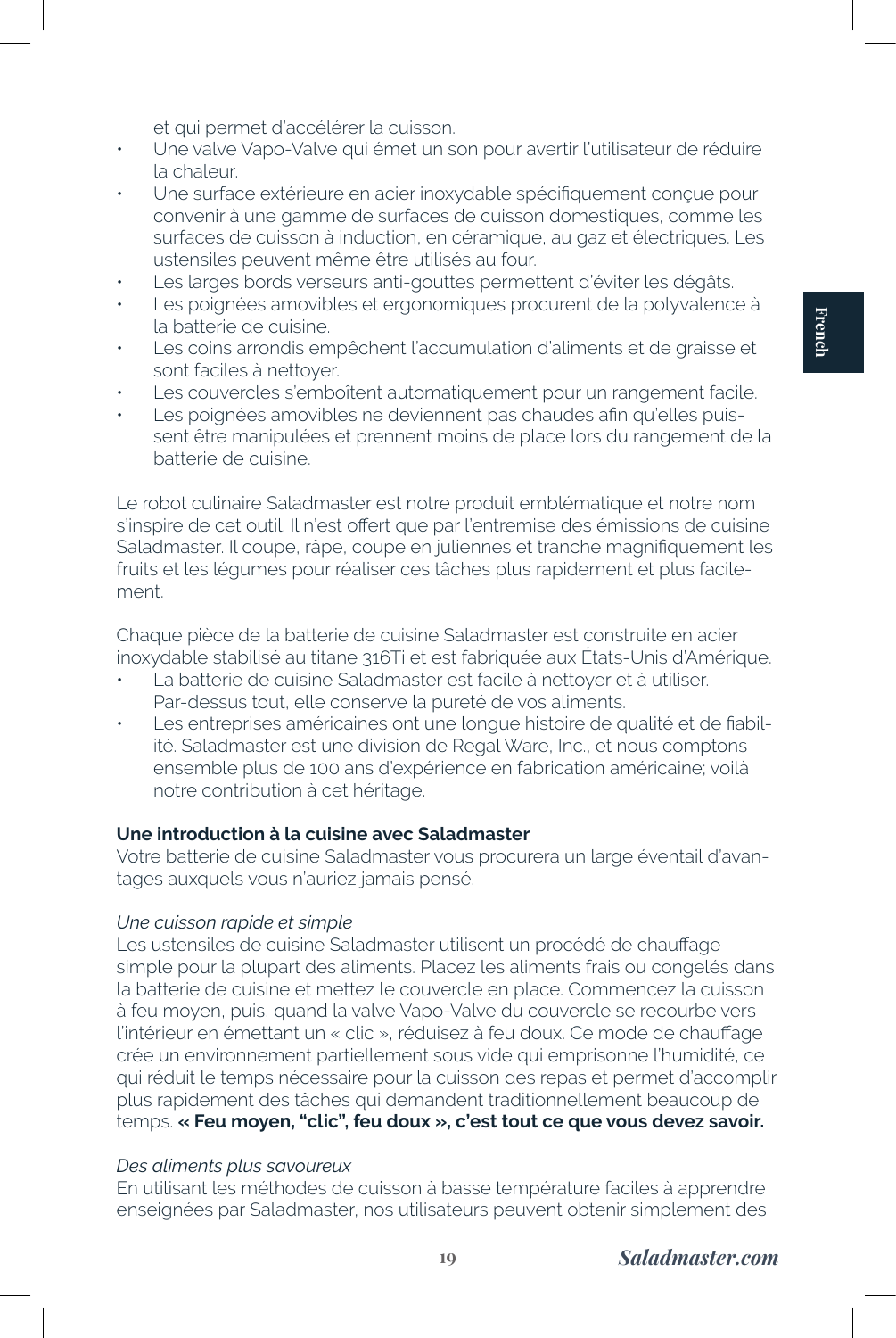mets savoureux préparés rapidement. Les aliments peuvent être cuits avec peu d'huile ou sans huile, ce qui réduit les calories et les matières grasses des repas tout en conservant la saveur. Une cuisson sans eau et à basse température permet de maintenir la texture, la couleur et la saveur des aliments tout en préservant jusqu'à 98 % des éléments nutritifs des légumes.

#### *Une assistance permanente*

Saladmaster vous encourage à adopter un mode de vie empreint de plaisir et d'énergie. Nous vous offrons de nouvelles recettes avec des instructions détaillées pour la préparation de repas variés, comme des plats réconfortants et vos plats ethniques favoris sains et délicieux, en utilisant les méthodes de cuisson de Saladmaster. Ces recettes se trouvent sur le site Saladmaster.com, dans la rubrique « Cook More » (Cuisiner davantage).

De plus, certains revendeurs indépendants autorisés de Saladmaster qui sont participants donnent des cours de cuisine et y enseignent comment profiter au maximum de votre batterie de cuisine. Ils tiennent aussi des événements portes ouvertes au cours desquels les consommateurs et leurs amis peuvent en apprendre davantage sur la manière de cuisiner avec les produits Saladmaster et sur les occasions d'affaires offertes.

# **Instructions importantes concernant l'entretien et l'utilisation**

#### *Avant la première utilisation*

Lavez chaque pièce de votre nouvelle batterie de cuisine Saladmaster, y compris les poignées amovibles, dans de l'eau chaude savonneuse à laquelle vous aurez ajouté 250 ml (une tasse) de vinaigre pour chaque 3,8 l (un gallon) d'eau. Ainsi, toute trace d'huile de fabrication et de composés de polissage sera éliminée. Rincez à l'eau propre et chaude, et séchez bien les pièces à l'aide d'une serviette propre et douce.

#### *Nettoyage pour une utilisation quotidienne*

Après chaque utilisation, enlevez les poignées amovibles, lavez la batterie de cuisine et les poignées dans l'eau chaude savonneuse, rincez et séchez-les à l'aide d'une serviette propre et douce. Votre batterie de cuisine peut également être lavée au lave-vaisselle. Pour conserver la finition polie des poignées, évitez d'utiliser un nettoyant abrasif pour les nettoyer ou de les nettoyer au lave-vaisselle.

#### *Pour les taches rebelles ou les aliments collés*

Rincez la casserole à l'eau chaude et saupoudrez-y le nettoyant pour acier inoxydable Saladmaster fourni dans l'emballage de votre batterie de cuisine, et formez une pâte. À l'aide de papier essuie-tout humide, frottez en effectuant un mouvement circulaire. Lavez soigneusement à l'eau chaude savonneuse pour enlever toute trace de nettoyant, rincez et séchez à l'aide d'une serviette propre. N'utilisez jamais de laine d'acier ni de produits très abrasifs sur la surface extérieure de la batterie de cuisine puisqu'ils pourraient ternir la finition.

#### *Réchauffage des aliments*

En utilisant le plus bas réglage de température, réchauffez la batterie de cuisine lentement quand elle passe directement du réfrigérateur à la cuisinière.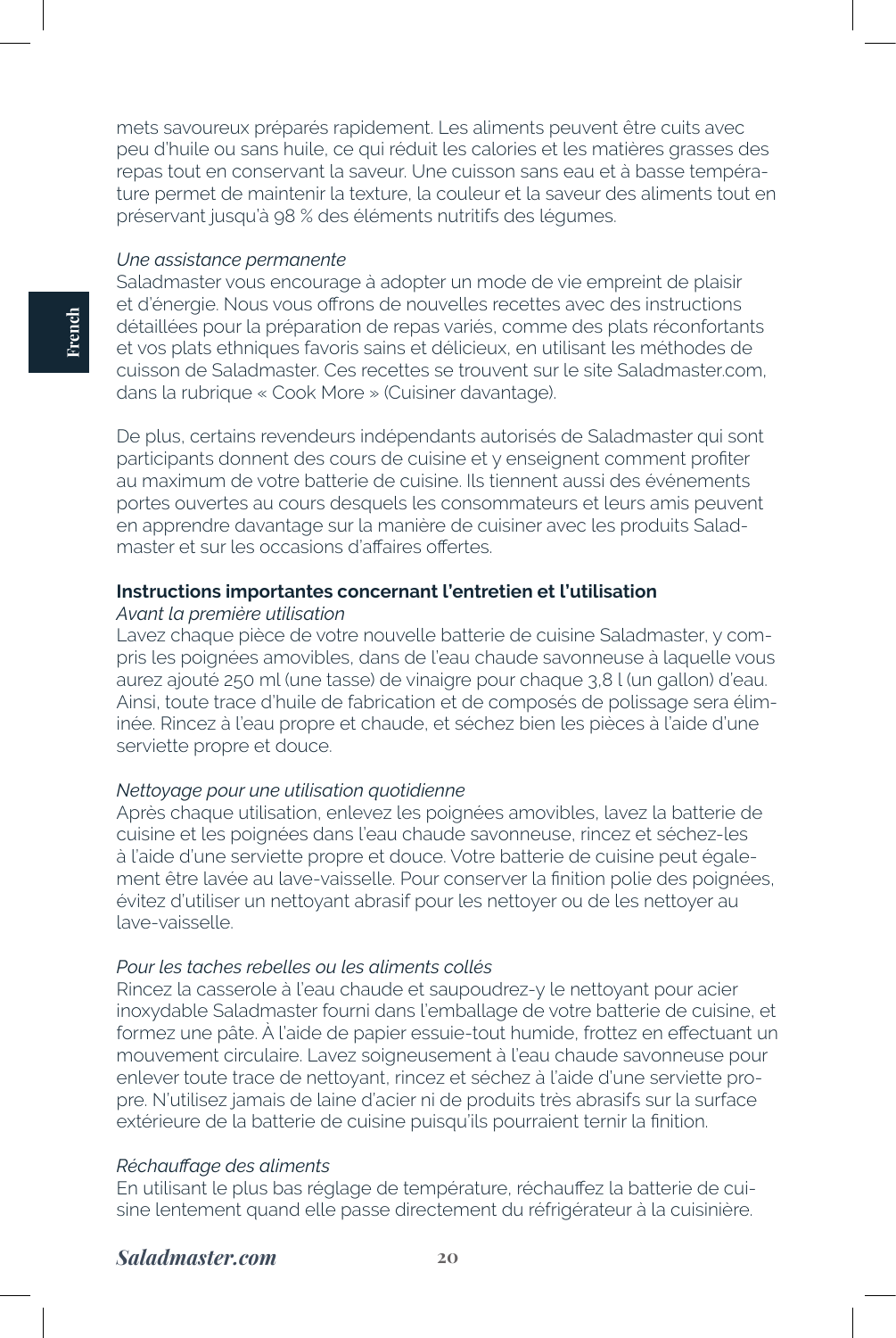Les changements brusques de température peuvent provoquer le gauchissement des pièces. Ne déposez jamais de casserole chaude sur une étagère en verre dans le réfrigérateur.

#### **Utilisation adéquate**

# *Fixer les poignées amovibles Saladmaster*

Fixez toujours une poignée avant d'utiliser la batterie de cuisine sur la cuisinière. Utilisez les poignées longues seulement avec les poêles à frire et les casseroles; les courtes poignées latérales peuvent être utilisées avec tout ustensile. Alignez la fente de la poignée avec le support en acier inoxydable de la casserole. N'appuyez pas sur le bouton en fixant la poignée. Poussez la poignée sur le support en acier inoxydable jusqu'à ce qu'elle s'enclenche.

#### *Retirer les poignées amovibles*

Retirez toujours les poignées avant de mettre l'ustensile au four, sous le gril ou avant de le laver au lave-vaisselle. Tenez le côté opposé de la casserole, et avec l'autre main, appuyez sur le bouton de la poignée et tirez celle-ci vers vous pour la retirer. Ne forcez jamais la poignée.

# *Déplacer les ustensiles de la batterie de cuisine*

Déplacez toujours l'ustensile de cuisine en position verticale et en utilisant le nombre approprié de poignées et en les fixant correctement à l'ustensile.

#### *Cuisson à basse température*

Utilisez seulement les feux moyen et doux puisque la chaleur élevée n'est pas nécessaire lors de l'utilisation de la batterie de cuisine Saladmaster. Tout ce que vous devez savoir est « Feu moyen, "clic", feu doux ». Préchauffez les casseroles à feu moyen, en fonction du réglage de votre cuisinière électrique. Au besoin, utilisez des réglages inférieurs pour contrôler la température. Sur une cuisinière à gaz, un feu moyen est obtenu lorsque la flamme se trouve à mi-chemin du fond de la casserole. Lorsque la valve Vapo-Valve se recourbe vers l'intérieur en émettant un « clic », réduisez la cuisson à feu doux. Sur une cuisinière électrique, il s'agit du réglage de température le plus bas. Sur une cuisinière à gaz, il s'agit de la plus petite flamme qui ne s'éteint pas. Si la plus petite flamme crée encore trop de chaleur, utilisez un anneau de réduction de la chaleur ou un coussinet diffuseur entre le brûleur et la casserole. L'utilisation de chaleur excessive pendant de longues périodes peut provoquer le gauchissement d'une casserole.

#### *Cuisson au four*

Retirez toujours les poignées de votre batterie de cuisine avant de la mettre au four, sous le gril, ou avant de la nettoyer au lave-vaisselle ou dans l'évier. Lorsque vous utilisez un couvercle à poignée, ne dépassez jamais 177 °C (350 °F) dans le four. Utilisez toujours des maniques pour porter une casserole qui a été dans le four ou sous le gril. N'utilisez jamais un couvercle sous le gril.

# *Cuisiner avec du sel*

Pour ajouter du sel à de l'eau ou à d'autres liquides, portez d'abord le liquide à ébullition, puis ajoutez le sel. Le sel peut creuser et endommager les surfaces. Ces dommages ne sont pas couverts par la garantie Saladmaster.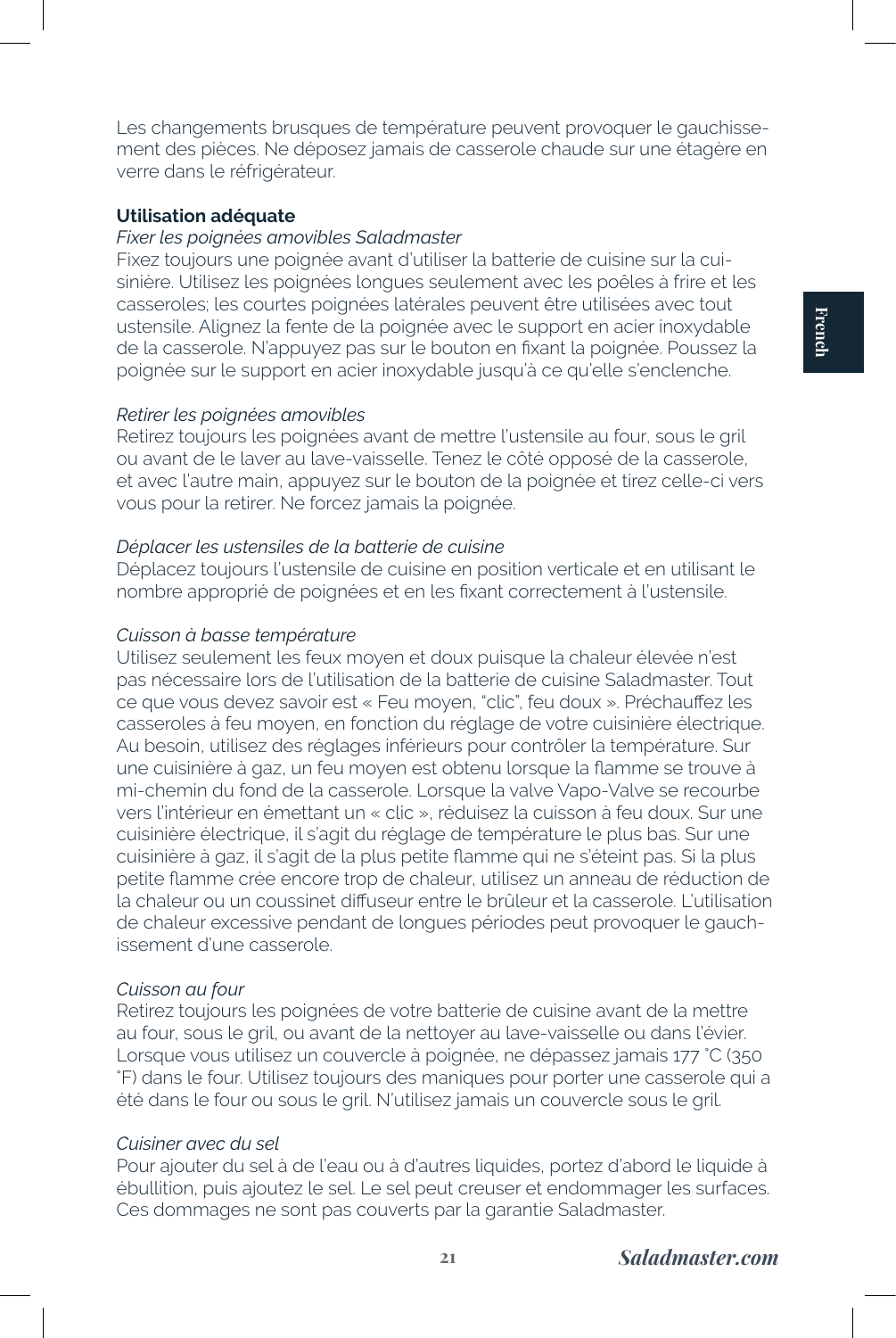#### *Préchauffage*

Le préchauffage d'une casserole peut prendre de deux à cinq minutes. Une casserole est correctement préchauffée lorsque vous testez la chaleur en versant quelques gouttes d'eau sur la surface et que des billes frémissantes se forment.

#### *Gauchissement*

Ajouter de l'eau froide ou des aliments congelés dans une casserole chaude, ou déposer une casserole chaude dans de l'eau froide peut entraîner le gauchissement de la casserole. Des changements soudains de température peuvent provoquer le gauchissement de tout objet en métal, ce qui entraîne un fond inégal. Le gauchissement n'est pas couvert par la garantie Saladmaster.

#### *Étanchéité adéquate*

Assurez-vous toujours que le rebord du couvercle et celui de la casserole sont exempts de nourriture. Ceci est très important pour assurer une étanchéité adéquate entre le couvercle et la bordure de la casserole. La valve Vapo-Valve est conçue pour se recourber vers l'intérieur en émettant un « clic » lorsque les aliments ou le liquide dans la casserole ont atteint la température de cuisson idéale, soit environ 86 °C (187 °F). Cela indique qu'il est temps de passer à une cuisson à feu doux.

### *Décoloration de la batterie de cuisine*

Il est possible que le fond ou même l'intérieur d'une pièce de la batterie de cuisine devienne bleu. Cette teinte bleue signifie simplement que la pièce a été exposée à une chaleur élevée pendant une durée excessive. Vous pouvez brûler tout objet, même la batterie de cuisine Saladmaster, en utilisant une chaleur élevée. Si cela se produit, soyez assuré que cette teinte finira par disparaître. Souvenez-vous que vous n'avez pas endommagé la batterie de cuisine; vous avez tout simplement brûlé le métal. D'ailleurs, il n'est jamais nécessaire d'utiliser une chaleur élevée, même pour faire bouillir de l'eau.

Parfois, un film blanc apparaît sur le fond intérieur de l'ustensile. Il s'agit généralement de dépôts de sodium et de calcium extraits des aliments lors de la cuisson et qui ne peuvent être éliminés lors d'un nettoyage au lave-vaisselle. Utilisez le nettoyant Saladmaster. Il en va de même pour tous les dépôts de graisse brûlée ou de carbone sur le fond de vos ustensiles; ils peuvent être éliminés en utilisant le nettoyant Saladmaster.

#### *Finition de la batterie de cuisine*

Pour éviter de rayer la finition, utilisez du papier essuie-tout humide avec le nettoyant. Ce dernier est assez abrasif pour nettoyer l'intérieur et le fond des ustensiles sans rayer les côtés ou l'intérieur des couvercles.

Pour conserver la surface extérieure de la batterie de cuisine à l'état neuf, évitez d'utiliser un produit abrasif sur la finition extérieure. Si vous voulez utiliser un tampon à récurer savonneux pour nettoyer l'intérieur, n'hésitez pas, mais ne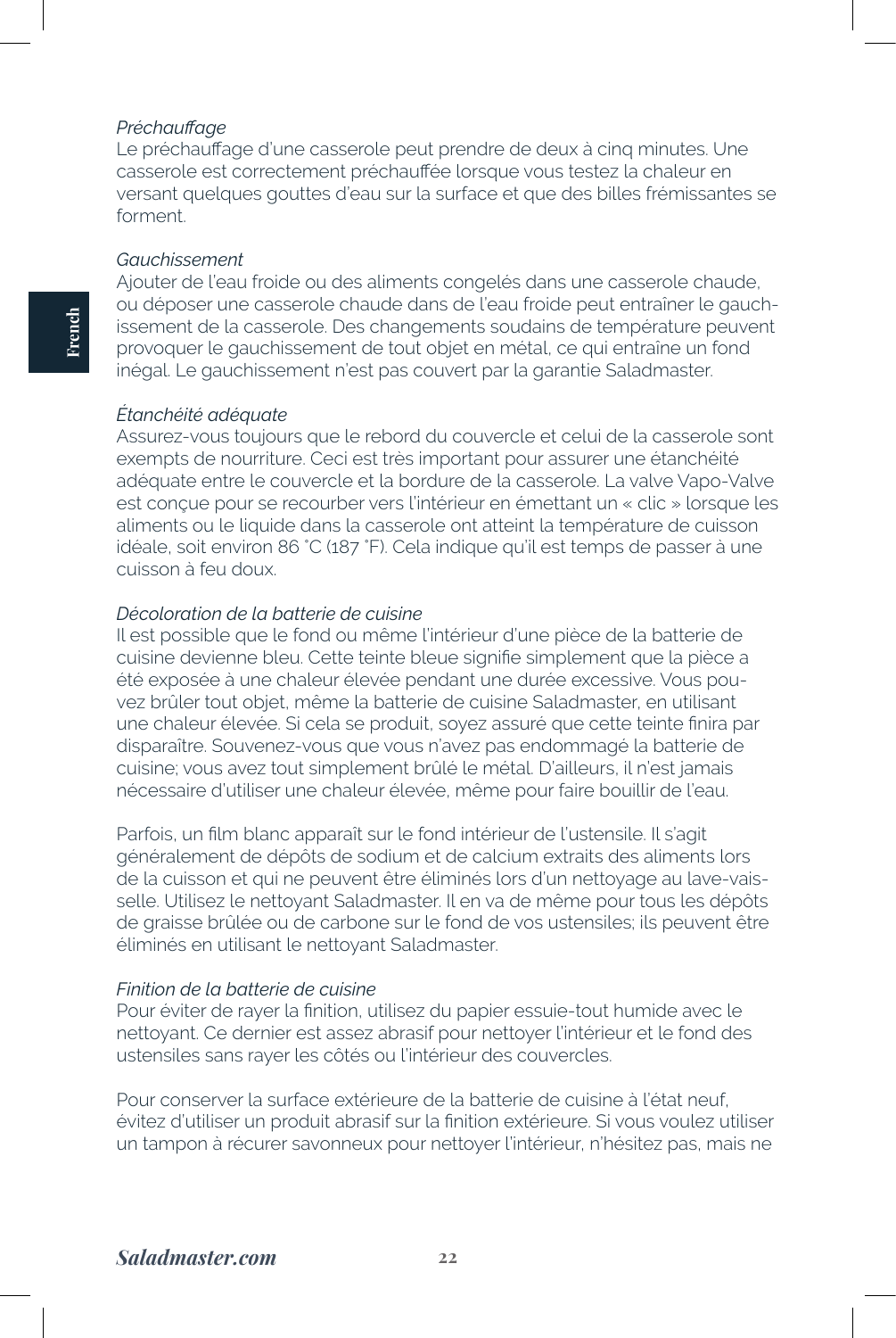l'utilisez pas sur la surface extérieure de la casserole. Si les aliments collent à l'intérieur de la casserole, ajoutez-y de l'eau chaude et laissez-la reposer pendant 10 minutes avant de la nettoyer avec le nettoyant Saladmaster. Suivez les instructions de nettoyage figurant sur le contenant du nettoyant Saladmaster. Pour acheter du nettoyant Saladmaster supplémentaire, visitez le site Saladmaster.com ou communiquez avec votre revendeur local.

#### *Choisir le bon ustensile*

Choisissez le bon ustensile de la batterie de cuisine Saladmaster pour obtenir le meilleur rendement possible. Vous utilisez le bon ustensile s'il est plein aux deux tiers au moins.

## *Prudence:*

Si vous cuisinez à une chaleur élevée ou si la casserole est exposée à la chaleur pendant une longue période, pensez à utiliser une manique pour manipuler le couvercle.

# **Les rudiments de la cuisine avec Saladmaster**

#### *Rôtir la viande sur la cuisinière*

Préchauffez la rôtissoire ou la poêle à frire à feu moyen pendant deux à trois minutes, et testez la chaleur en versant quelques gouttes d'eau sur la surface; elles doivent former des billes frémissantes. Placez la viande fermement dans l'ustensile préchauffé et appuyez dessus pour la faire revenir uniformément. Faites revenir tous les côtés de la viande. La viande peut coller, mais elle se décollera au fur et à mesure qu'elle devient dorée. N'ajoutez pas de liquide (sauf si la recette l'exige). Mettez le couvercle en place et faites cuire à feu moyen. Lorsque la valve Vapo-Valve se recourbe vers l'intérieur en émettant un « clic », réduisez la chaleur à feu doux et cuisez en respectant les durées indiquées dans la recette, ou enlevez les poignées et terminez la cuisson au four comme indiqué dans la recette. Vous pouvez aussi utiliser ce tableau comme guide.

| <b>Viande</b> | <b>Minutes</b><br>par livre | <b>Viande</b> | <b>Minutes</b><br>par livre |
|---------------|-----------------------------|---------------|-----------------------------|
| Boeuf         |                             | Gigot         |                             |
| saignant      | 10                          | d'agneau      |                             |
| mi-saignant   | 12                          | saignant      | 20                          |
| à point       | 15                          | à point       | 25                          |
| bien cuit     | 20                          | bien cuit     | 30                          |
|               |                             | Porc.         | 25 à 30                     |
|               |                             | Veau          | 20                          |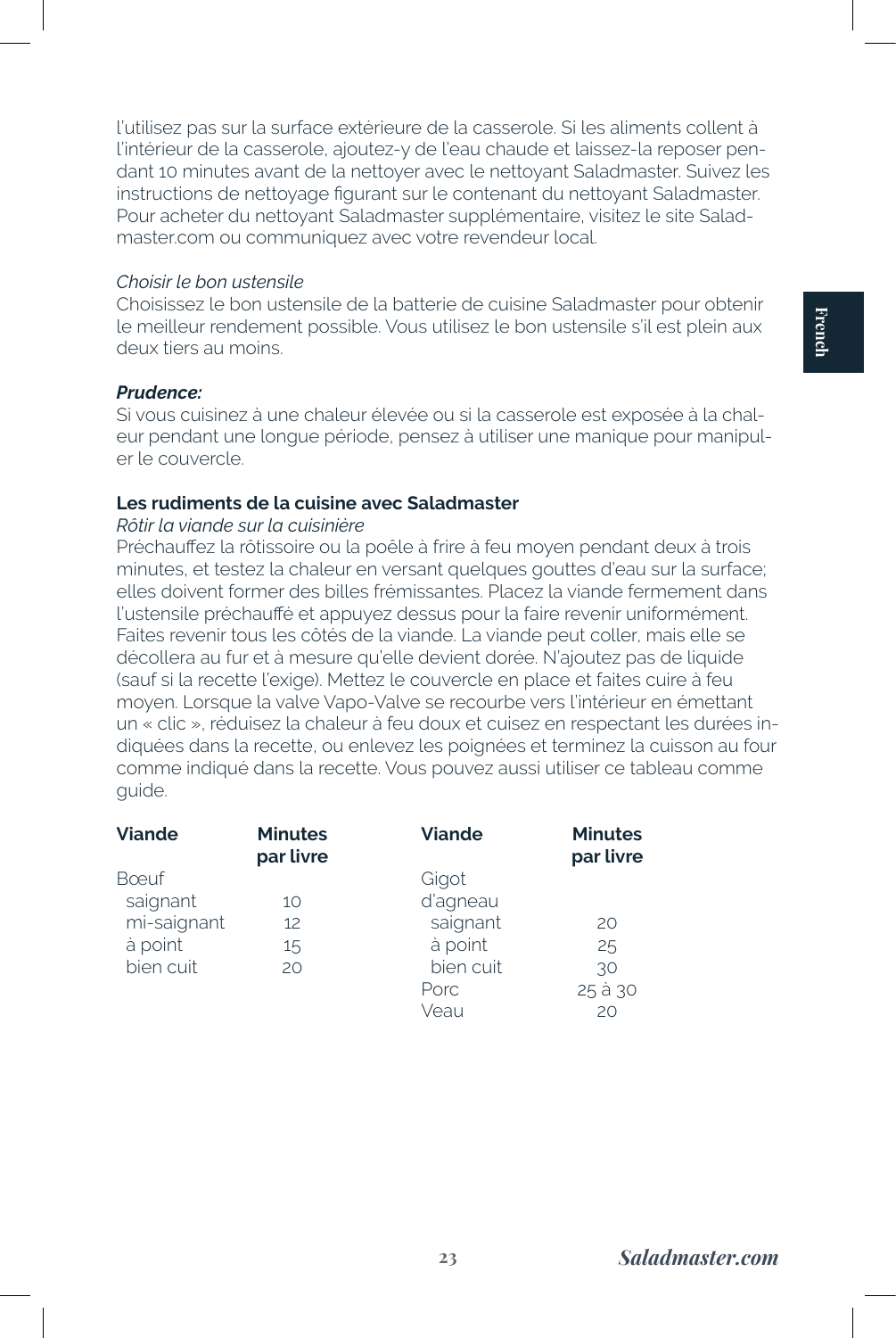#### *Frire des aliments, sans gras*

Toute viande, dont du poulet avec ou sans peau, peut être « frite » à l'aide de votre batterie de cuisine Saladmaster sans ajouter de corps gras ni d'huile. Le secret est dans le préchauffage. Préchauffez la grande ou la petite poêle à frire à feu moyen pendant deux à trois minutes jusqu'à ce que quelques gouttes versées sur la surface forment des billes frémissantes. Placez la viande fermement dans la poêle à frire préchauffée et appuyez dessus pour la faire revenir uniformément. Faites revenir tous les côtés la viande ou du poulet. Si une plus longue cuisson est nécessaire, placez le couvercle légèrement entrouvert sur la poêle à frire et faites cuire jusqu'au degré de cuisson désiré. Choisissez toujours une poêle à frire suffisamment grande pour éviter d'entasser les pièces de viande. Au besoin, vous pouvez aussi faire cuire la viande quelques morceaux à la fois.

#### *Cuisson à niveaux*

Avez-vous déjà eu besoin d'un brûleur de plus? La prochaine fois, essayez la cuisson à niveaux! La cuisson à niveaux peut vous fournir le brûleur supplémentaire dont vous avez besoin, vous permettant ainsi de préparer deux plats ou plus en utilisant un seul brûleur. Le système de cuisson Saladmaster est spécifiquement conçu pour fournir une distribution uniforme de la chaleur et le joint étanche à vide nécessaire pour la cuisson à niveaux.

Commencez la cuisson à feu moyen. Lorsque la valve Vapo-Valve se recourbe vers l'intérieur en émettant un « clic », éteignez tout simplement le brûleur et empilez immédiatement la casserole sur une casserole placée sur un autre brûleur allumé. Grâce à sa couche intermédiaire intégrée qui distribue uniformément la chaleur au fond, sur les côtés et à travers le couvercle, chaque pièce de la batterie de cuisine devient un four miniature; la pièce supérieure de la batterie de cuisine devient presque aussi chaude que la pièce inférieure.

#### **Foire aux questions:**

# *Puis-je laver la batterie de cuisine Saladmaster au lave-vaisselle?*

Oui. Le nettoyage à la main des poignées amovibles est recommandé puisque le lavage répété au lave-vaisselle peut les ternir. Nous vous recommandons d'éviter le cycle de séchage à la chaleur du lave-vaisselle et d'utiliser plutôt le cycle de séchage à l'air écoénergétique.

#### *Après avoir réduit la chaleur et après la formation du joint d'étanchéité, puis-je soulever le couvercle?*

Jetez un coup d'œil dans la casserole uniquement si cela est nécessaire. Après avoir remis le couvercle en place, tournez-le de sorte que la valve Vapo-Valve se recourbe vers l'intérieur en émettant un « clic », indiquant que la casserole s'est refermée hermétiquement. Si elle ne se referme pas hermétiquement, augmentez la chaleur jusqu'à ce que la valve se recourbe vers l'intérieur en émettant un « clic », puis continuez la cuisson à basse température.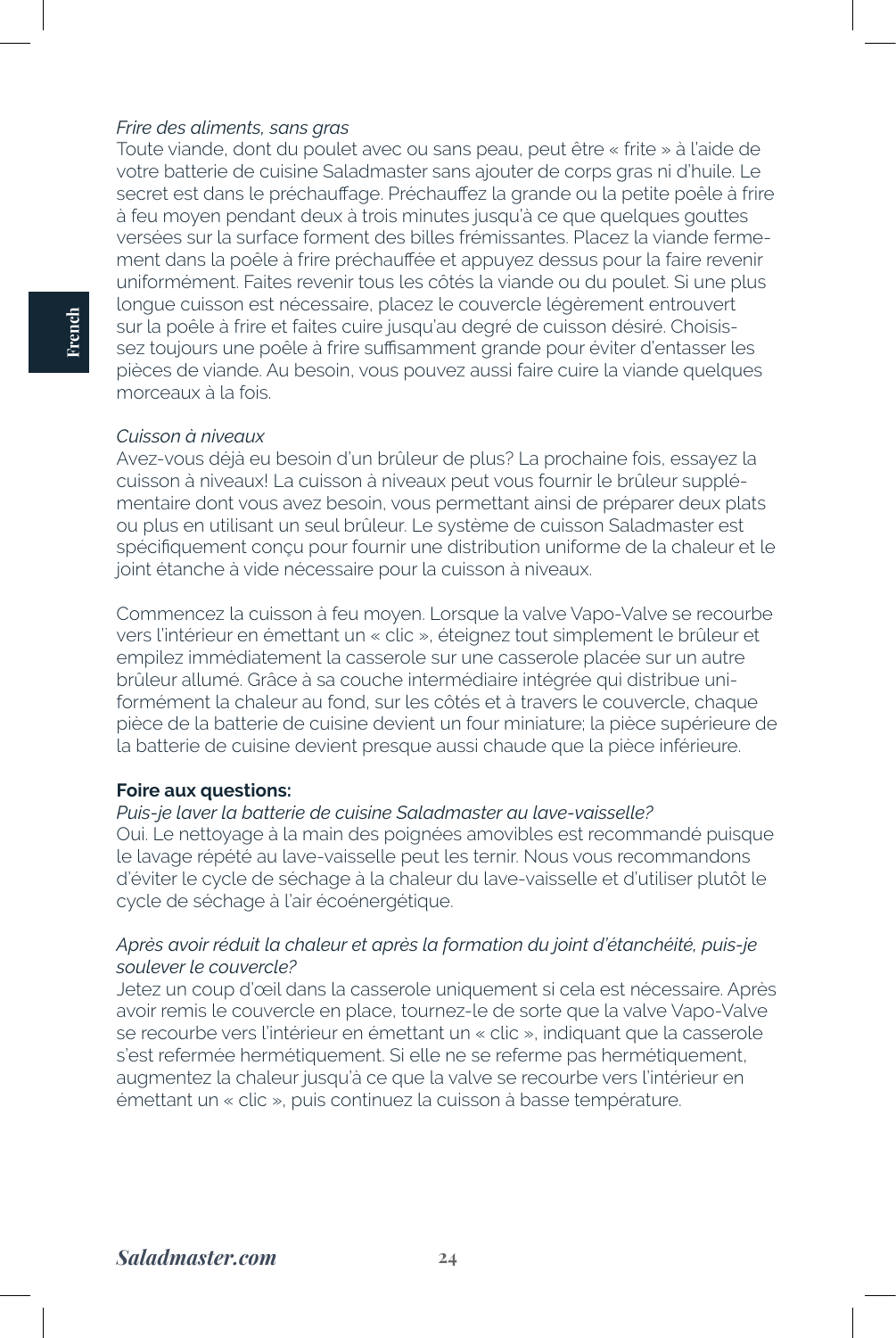# *Que dois-je faire si ma cuisinière cuit à une température supérieure à la normale?*

Si le réglage le plus bas de la température est encore trop élevé, il est possible que vous deviez acheter un coussinet de réduction de la chaleur pour votre brûleur, comme celui utilisé sous les cafetières de verre sur les cuisinières électriques.

#### *Puis-je faire de la cuisson à chaleur élevée?*

La chaleur élevée peut gauchir les ustensiles. De plus, les aliments sont plus susceptibles de coller ou de brûler à chaleur élevée, et la cuisson à chaleur trop élevée peut faire rétrécir les aliments et les assécher. Cependant, il est approprié d'apporter de grandes quantités de liquide à ébullition, comme de l'eau pour les pâtes, à feu moyennement élevé. Réduisez la chaleur après avoir atteint le point d'ébullition.

# *Puis-je trancher un rôti dans la casserole?*

Pour maintenir la finition de votre batterie de cuisine, il est recommandé de retirer les aliments et de les déposer sur une planche à découper pour les couper. Vous pouvez ensuite replacer les aliments dans vos ustensiles de cuisine pour le service.

#### *Pourquoi la valve Vapo-Valve se recourbe-t-elle vers l'intérieur en émettant un « clic » dès que* j'allume le feu sous une casserole couverte? Dois-je alors réduire le feu?

La valve Vapo-Valve est conçue pour se recourber vers l'intérieur en émettant un « clic » lorsque toute nourriture ou tout liquide dans la casserole atteint environ 86 °C (187 °F). De temps en temps, il est possible qu'un lent recourbement de la valve se produise avant que la casserole n'ait été exposée suffisamment longtemps à la chaleur pour atteindre cette température. Lorsque cela se produit, procédez comme vous le feriez si la valve ne s'était pas recourbée prématurément. Le recourbement de la valve devrait cesser à mesure que la chaleur augmente. Dès que la température atteint environ 86 °C (187 °F), la valve Vapo-Valve se recourbera à nouveau vers l'intérieur en émettant un « clic ». Cette fois, le recourbement sera plus rapide et insistant, et il sera temps de réduire la chaleur à feu doux.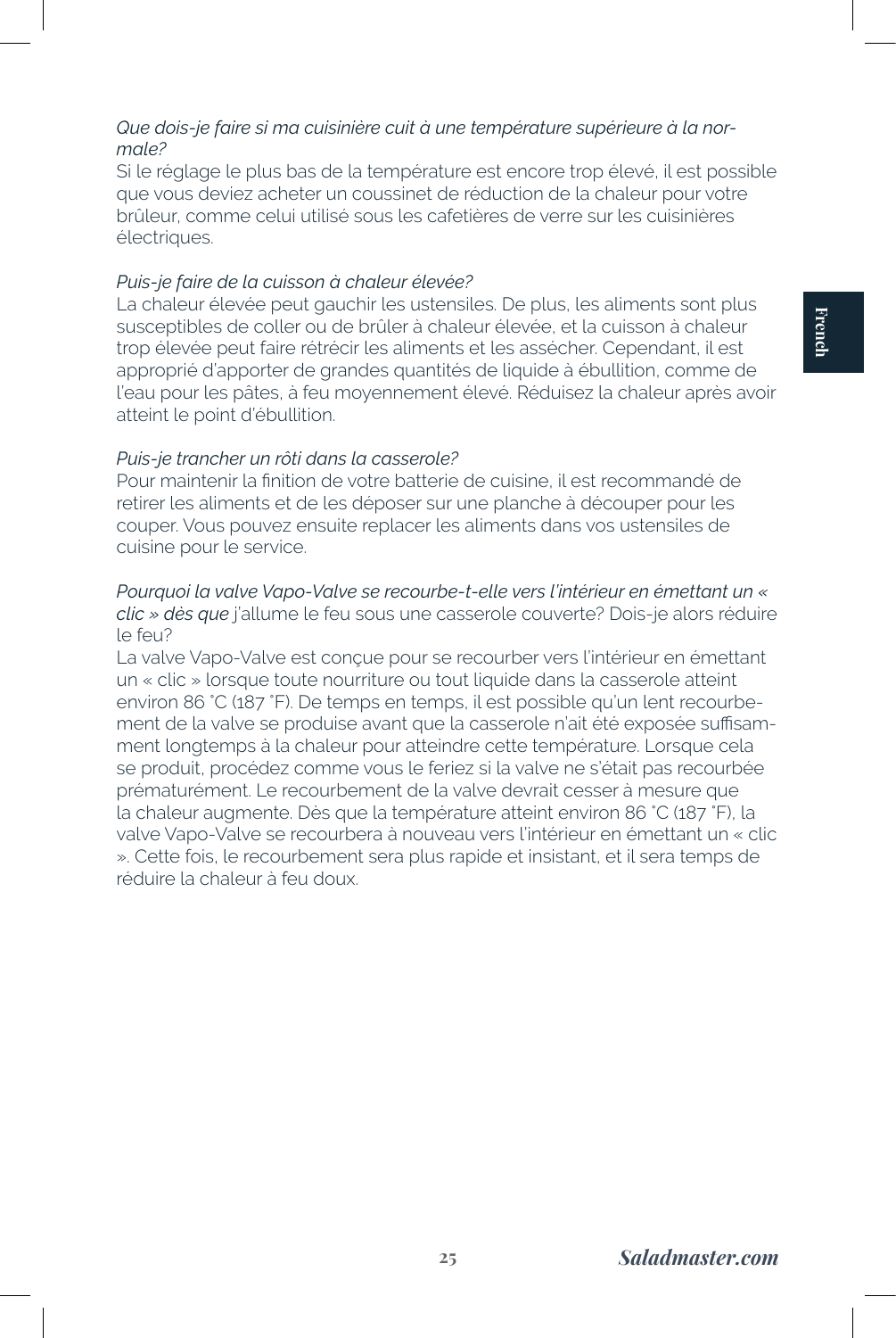#### **Willkommen bei Saladmaster**

Herzlichen Glückwunsch zum Kauf Ihres Premiumprodukts von Saladmaster. Unsere Mission ist es, durch Kochen die Welt dazu inspirieren, besser zu essen und besser zu leben. Menschen auf der ganzen Welt haben bereits entdeckt, wie Saladmaster ein besseres Leben ermöglicht. Zu dieser Gemeinschaft aus Besitzern von Saladmaster-Kochgeschirr gehören Sie nun auch. Wir zeigen, wie sich Lebensmittel auf bessere Weise zubereiten lassen, wie sich das Kochen zum Ereignis für die ganze Familie machen lässt und wie dies alles für Sie sogar zu einer Geschäftsidee werden kann. Unser Motto ist "Wir ändern Leben".

Wir möchten, dass sich Ihre Investition in die Produkte von Saladmaster für Sie lohnt. Bei richtiger Pflege und Verwendung wird Ihnen Ihr Saladmaster-Kochgeschirr über Jahre hinaus Freude bereiten. In dieser Anleitung finden Sie umfassende Hinweise zur Pflege und Verwendung Ihres hochwertigen Produkts. Lesen Sie diese Anleitung vor der ersten Verwendung bitte sorgfältig durch und achten Sie dabei auch besonders auf die Reinigungshinweise.

Es kann passieren, dass Ihnen das Kochen mit Saladmaster so viel Freude bereitet, dass Sie auch andere dafür gewinnen möchten. Über die Jahre sind viele unserer Kunden zu Botschaftern für Saladmaster geworden und verdienen nun mit ihrer Leidenschaft für unsere Produkte ein Zusatzeinkommen für ihre Familien. Wenn Sie Interesse an einer solchen Geschäftsmöglichkeit haben, finden Sie unter saladmaster.com/start-a-business weitere Informationen.

#### **Ein hochwertiges Kochsystem**

Wenn Sie den Kochempfehlungen für Ihr neues Saladmaster-Kochgeschirr folgen, werden Sie Ihre Mahlzeiten auf gesündere Weise und in vielen Fällen schneller als mit herkömmlichen Methoden zubereiten. Das System ist speziell darauf ausgelegt, durch eine effiziente Hitzeverteilung wichtige Nährstoffe zu erhalten. Das Vapo-Valve™ im Deckel sagt Ihnen genau, wann es Zeit ist, den Herd herunterzudrehen. Der Topf wird dann dampfdicht versiegelt und zum Garen ist kein zusätzliches Wasser oder Fett nötig.

Dank der abnehmbaren Griffe sind die Töpfe von Saladmaster vielseitig einsetzbar. Sie können beim Kochen einfach abgenommen und wieder angebracht werden, wenn der Topf vom Herd genommen oder heißes Essen transportiert werden soll.

Einige der hochwertigen Funktionen und Merkmale der Kochtöpfe von Saladmaster:

- Ein mehrschichtiger thermischer Kern aus wärmeleitendem Aluminium, der eine gleichmäßige Erwärmung ermöglicht.
- Eine feuchtigkeitserhaltende, luftabschließende Kochumgebung, die ein schnelleres Garen mit weniger Wasser, Öl und Fett ermöglicht.
- Ein Vapo-Valve, das den Koch mit einem hörbaren Klick darauf hinweist, wenn die Hitze heruntergedreht werden kann.
- Ein Äußeres aus Edelstahl, das speziell für die Verwendung auf unterschiedlichen Kochflächen – von Induktions- und Keramikkochfeldern bis hin zu Gas- und Elektroherd und sogar im Ofen – entwickelt wurde.
- Breiter, tropfenfreier Schüttrand verhindert Verschüttungen.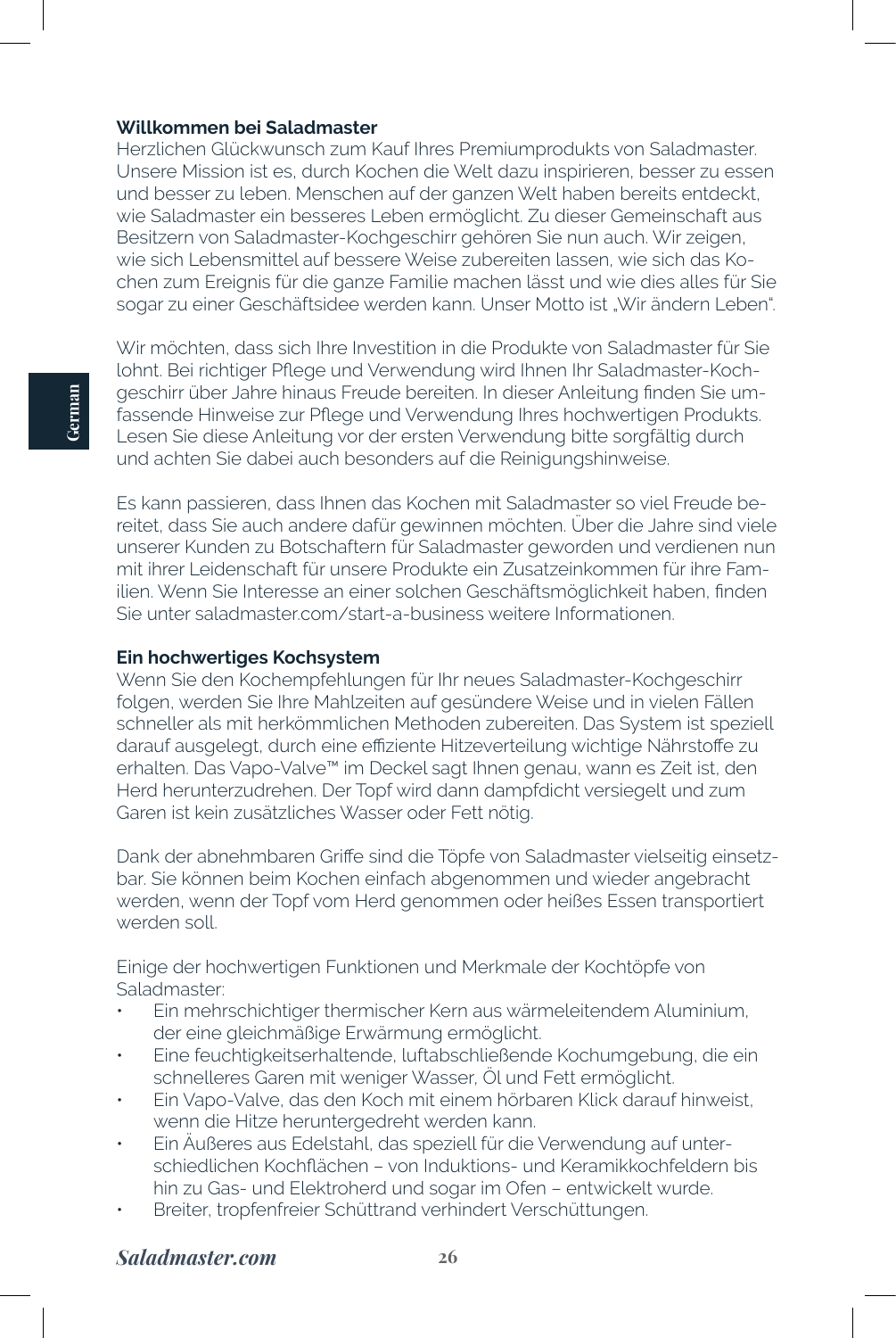- Abnehmbare, ergonomische Griffe bieten mehr Flexibilität.
- Abgerundete Kanten verhindern ein Festsetzen von Lebensmittelrückständen und Fett und sind leicht zu reinigen.
- Stapelbare Deckel lassen sich platzsparend verstauen.
- Die abnehmbaren Griffe bleiben kühl und sorgen dafür, dass sich das Kochgeschirr platzsparend aufbewahren lässt.

Die Saladmaster-Küchenmaschine ist unser Vorzeigeprodukt und Namensgeber für unser Unternehmen. Sie ist nur über die Messeauftritte und Kochvorführungen von Saladmaster erhältlich. Obst und Gemüse lassen sich damit schnell und einfach scheiden, raspeln, stifteln und hobeln.

Jedes Teil des Saladmaster-Kochgeschirrs besteht aus titanstabilisertem 316Ti-Edelstahl und wurde in den Vereinigten Staaten von Amerika hergestellt.

- Saladmaster-Kochgeschirr ist einfach zu reinigen, leicht zu verwenden und ermöglicht eine schonende Zubereitung von Mahlzeiten.
- Amerikanische Hersteller legen seit jeher größten Wert auf Qualität und Zuverlässigkeit. Saladmaster gehört zum Unternehmen Regal Ware, Inc., das bereits seit über 100 Jahren erfolgreich Kochgeschirr herstellt.

#### **Eine Einführung in das Kochen mit Saladmaster**

Ihr Saladmaster-Kochgeschirr bietet Ihnen völlig neue Möglichkeiten zum Kochen.

#### *Schnell und einfach kochen*

Das Kochgeschirr von Saladmaster nutzt für die meisten Lebensmittel einen ganz einfachen Wärmevorgang. Legen Sie frische oder gefrorene Lebensmittel in den Topf und setzen Sie den Deckel auf den Topf. Beginnen Sie den Kochvorgang auf mittlerer Hitze. wenn das Vapo-Valve am Deckel klickt, können Sie die Hitze auf niedrige Stufe herunterdrehen. Bei diesem Verfahren entsteht ein Halbvakuum, bei dem Feuchtigkeit eingeschlossen und der Garvorgang beschleunigt wird. Dadurch lassen sich auch Gerichte, deren Zubereitung bislang sehr zeitaufwendig war, schneller zubereiten. *Alles, was Sie sich merken müssen, ist: "Mittlere Stufe – Klick – niedrige Stufe".*

# *Besserer Geschmack*

Mit den leicht zu lernenden Methoden von Saladmaster zum Kochen auf niedriger Stufe lässt sich Essen auf eine besonders schmackhafte und gleichzeitig schnelle Weise zubereiten. Da dazu nur wenig oder gar kein Öl nötig ist, werden die Mahlzeiten kalorien- und fettärmer und behalten ihren natürlichen Geschmack. Beim Garen ohne Wasser und auf niedriger Stufe bleiben die Textur, die Farbe und das Aroma der Zutaten besser erhalten. Zudem werden bis zu 98 % der Nährstoffe im Gemüse bewahrt.

#### *Kochtipps und Hilfe*

Saladmaster steht für Spaß und Lebensfreude und bringt immer wieder neue Kochideen und Rezepte mit ausführlichen Anleitungen für die Zubereitung von traditionellen Schlemmereien bis hin zu gesunden exotischen Gerichten heraus. Diese Rezepte finden Sie unter Saladmaster.com im Abschnitt "Cook More" (auf Englisch).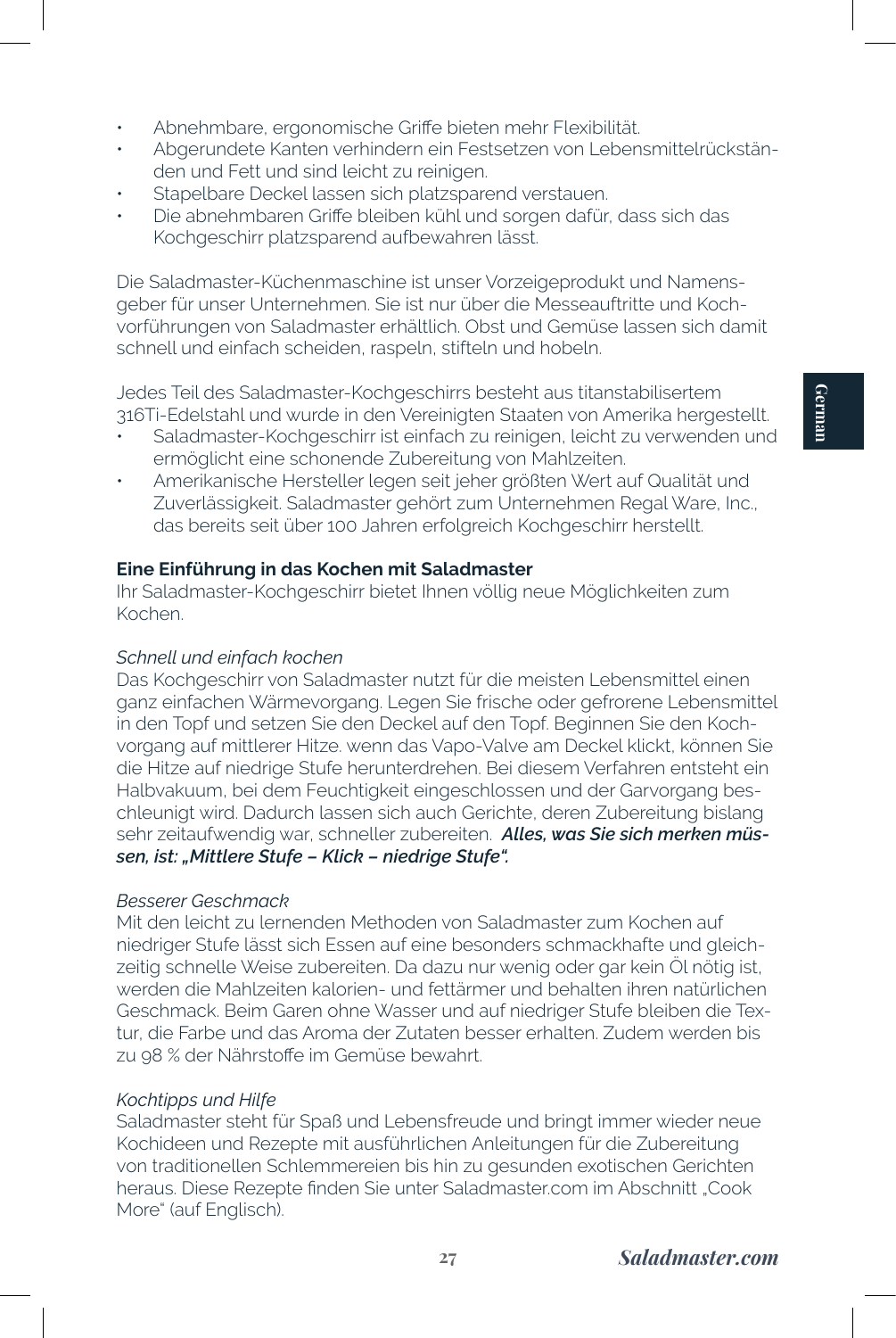Unabhängige, autorisierte Saladmaster-Händler veranstalten zudem mitunter Kochkurse oder andere Veranstaltungen, bei denen Interessierte mehr über das Kochen mit Saladmaster-Produkten oder auch Geschäftsmöglichkeiten im Saladmaster-Vertrieb erfahren.

#### **Wichtige Pflege- und Verwendungshinweise**

#### *Vor der ersten Verwendung*

Waschen Sie jedes Teil Ihres neuen Saladmaster-Kochgeschirrs (auch die abnehmbaren Griffe) in warmem Wasser mit Spülmittel. Fügen Sie pro vier Liter Wasser etwa 250 ml Essig zum Spülwasser hinzu. Dadurch werden auch die letzten Reste von bei der Herstellung verwendeten Fertigungsölen und Polierpasten entfernt. Spülen Sie die Teile danach unter klarem, warmem Wasser ab und trocken Sie sie mit einem sauberen, weichen Geschirrtuch.

#### *Reinigung nach der täglichen Verwendung*

Nehmen Sie nach jeder Verwendung die abnehmbaren Griffe ab, waschen Sie Töpfe und Griffe mit Spülmittel und warmem Wasser, spülen Sie Schaumrückstände ab und trocknen Sie beides mit einem sauberen, weichen Geschirrtuch. Die Töpfe können auch in der Spülmaschine gereinigt werden. Damit die Griffe ihren Glanz nicht verlieren, sollten Sie sie nicht mit Scheuermittel und nicht in der Spülmaschine reinigen.

#### *Bei hartnäckigen Flecken und angebrannten Speiseresten*

Spülen Sie den Topf oder die Pfanne mit heißem Wasser ab und geben Sie etwas von dem Edelstahlreiniger, der im Packungsinhalt des Saladmaster-Kochgeschirrs enthalten war, hinzu, bis eine Paste entsteht. Reiben Sie diese Paste mit einem feuchten Küchentuch in kreisförmigen Bewegungen ein. Waschen Sie den Topf oder die Pfanne dann in heißem Spülwasser ab, um alle Rückstände des Edelstahlreinigers zu beseitigen. Spülen Sie das Produkt dann unter klarem Wasser ab und trocken Sie es mit einem sauberen Geschirrtuch. Verwenden Sie an der Außenfläche auf keinen Fall Stahlwolle oder sandhaltige Scheuermittel, da die Oberfläche sonst zerkratzt wird oder ihren Glanz verliert.

#### *Aufwärmen*

Wenn Sie das Kochgeschirr direkt vom Kühlschrank auf den Herd setzen, sollten Sie es langsam auf niedrigster Stufe erwärmen. Plötzliche Temperaturänderungen können zu Materialverformungen führen. Stellen Sie heiße Töpfe auf keinen Fall auf eine Glasplatte im Kühlschrank.

#### **Richtige Verwendung**

# *Anbringen der abnehmbaren Griffe*

Bringen Sie stets die Griffe an, bevor Sie das Kochgeschirr zum Kochen auf dem Herd verwenden. Die langen Griffe sind nur für die Bratpfannen und Saucentöpfe vorgesehen, die kurzen Griffe können überall verwendet werden. Positionieren Sie den Schlitz im Griff auf der festen Edelstahlhalterung am Topf bzw. an der Pfanne. Drücken Sie beim Anbringen der Griffe nicht auf den Knopf. Drücken Sie den Griff auf die Edelstahlhalterung, bis sie einrastet.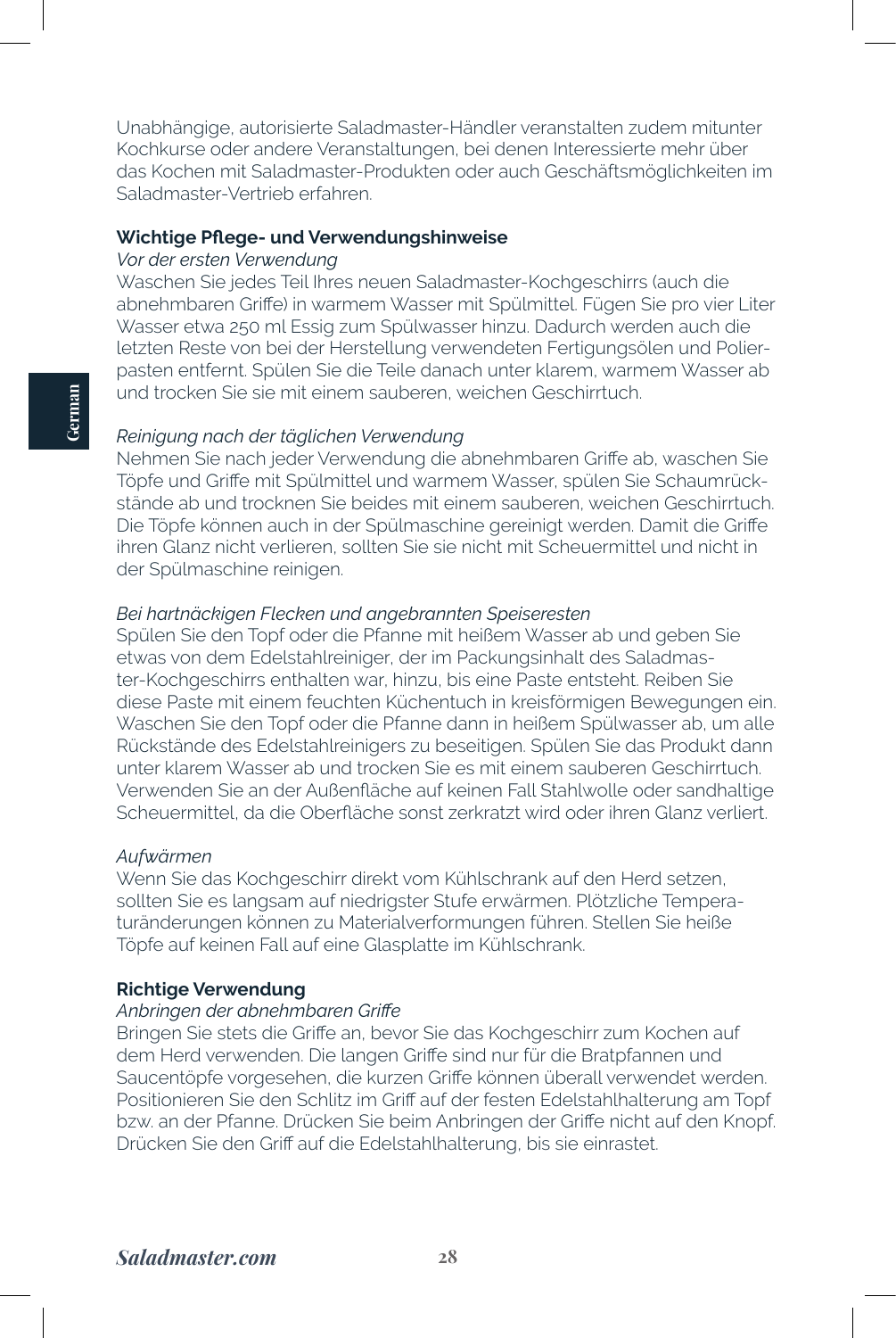# **German**

#### *Abnehmen der Griffe*

Bevor Sie das Kochgeschirr im Ofen oder unter dem Grill verwenden oder in die Geschirrspülmaschine geben, müssen Sie die Griffe stets entfernen. Halten Sie den Topf bzw. die Pfanne dazu an der gegenüberliegenden Seite fest, drücken Sie mit der anderen Hand den Knopf am Griff nach unten und ziehen Sie den Griff ab. Wenden Sie keine übermäßige Kraft an.

#### *Transport des Kochgeschirrs*

Beim Transport sollten stets alle Griffe sicher und fest angebracht sein und sich das Kochgeschirr in aufrechter Position befinden.

# *Kochen auf niedriger Stufe*

Zum Kochen mit Saladmaster-Kochgeschirr ist keine große Hitze nötig. Verwenden Sie das Geschirr daher nur auf niedriger und mittlerer Stufe. Alles, was Sie sich merken müssen, ist: "Mittlere Stufe - Klick - niedrige Stufe". Heizen Sie das Kochgeschirr auf mittlerer Stufe vor. Wenn die Temperatur auf dem Elektroherd zu hoch ist, stellen Sie ihn auf eine niedrigere Stufe. Bei einem Gasherd sollte die Flamme auf mittlerer Stufe halb bis zur Unterseite des Topfes reichen. Wenn das Vapo-Valve klickt, drehen Sie die Temperatur herunter. Auf einem Elektroherd sollte das die niedrigste Stufe sein. Auf einem Gasherd ist das die kleinste Flamme. Wenn auch die kleinste Flamme noch zu heiß ist, verwenden Sie einen Aufsatz zur Hitzereduzierung (z. B. Hitzeverteiler oder Simmerplatte). Werden Töpfe und Pfannen über einen zu langen Zeitraum übermäßiger Hitze ausgesetzt, kann es zu einer Verformung des Metalls kommen.

# *Verwendung im Ofen*

Wenn Sie das Kochgeschirr im Ofen oder unter dem Grill verwenden sowie beim Abspülen von Hand oder in der Geschirrspülmaschine, sollten Sie die Griffe stets entfernen. Wenn Sie einen Deckel mit Griff verwenden, sollte die Ofentemperatur 177 °C nicht überschreiten. Stellen Sie Töpfe und Pfannen, die im Ofen oder unter dem Grill waren, stets auf Untersetzer. Verwenden Sie niemals einen Deckel unter dem Grill.

# *Kochen mit Salz*

Bevor Sie Salz zu Wasser oder anderen Flüssigkeiten hinzufügen, sollten Sie die Flüssigkeit zum Kochen bringen. Salz kann die Topfoberfläche angreifen und beschädigen. Solche Schäden werden nicht von der Saladmaster-Garantie abgedeckt.

# *Vorwärmen*

Eine Pfanne oder ein Topf ist in etwa zwei bis fünf Minuten vorgewärmt. Die Pfanne oder der Topf ist dann ausreichend vorgewärmt, wenn Wassertropfen kleine Perlen bilden und sich dann auflösen.

# *Verformung*

Wenn Sie kaltes Wasser oder Tiefkühlkost in eine heiße Pfanne geben oder eine heiße Pfanne in kaltes Wasser legen, kann es zu Materialverformungen kommen. Bei plötzlichen Temperaturschwankungen kann sich Metall verformen, was zu einer unebenen Unterseite führt. Solche Verformungen werden nicht von der Saladmaster-Garantie abgedeckt.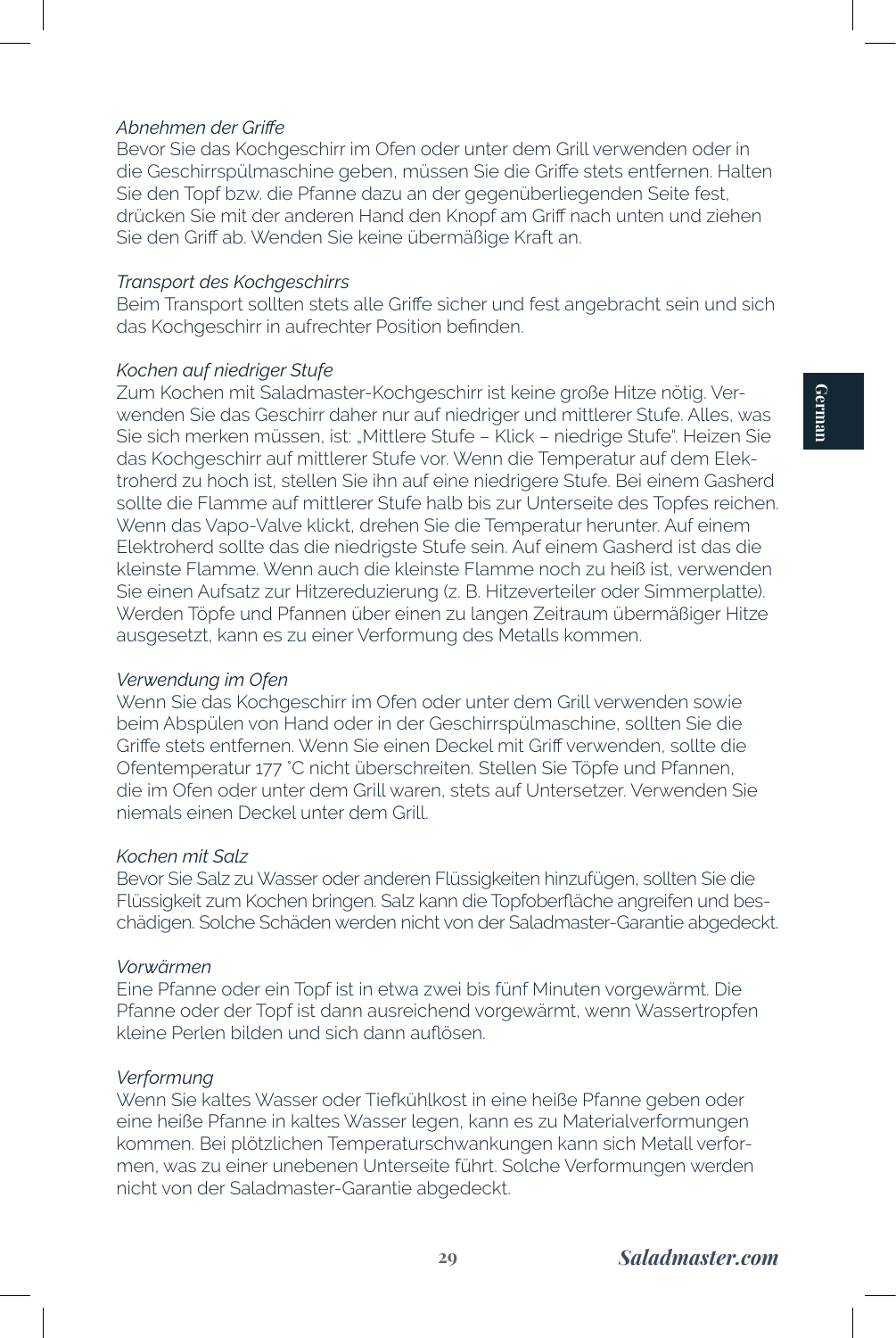#### *Richtige Versiegelung*

Achten Sie stets darauf, dass das Kochgut nicht an den Kanten von Topf und Deckel klebt. Das ist wichtig, da sonst Deckel und Topf nicht richtig dicht abschließen. Das Vapo-Valve klickt, wenn das Gargut oder die Flüssigkeit im Topf bzw. in der Pfanne die ideale Kochtemperatur von etwa 86 °C erreicht hat. Das ist das Signal zum Herunterdrehen des Herdes.

#### *Verfärbungen am Kochgeschirr*

Es kann passieren, dass ein Topf oder eine Pfanne auf der Unterseite oder sogar der Innenseite blau anläuft. Das ist ein Zeichen dafür, dass das Produkt zu lange einer zu hohen Temperatur ausgesetzt war. Mit großer Hitze lässt sich alles versengen – selbst Saladmaster-Kochgeschirr. Die Verfärbung sollte jedoch im Laufe der Zeit wieder verblassen. Sie haben das Kochgeschirr nicht beschädigt, sondern einfach nur das Metall überhitzt. Denken Sie immer daran, dass selbst beim Kochen von Wasser keine übermäßige Hitze notwendig ist.

Gelegentlich kann ein weißer Film innen im Boden des Kochgeschirrs entstehen. Das sind Natrium- und Kalziumablagerungen, die in der Geschirrspülmaschine nicht entfernt werden. Verwenden Sie dazu den Saladmaster-Reiniger. Auch eingebranntes Fett und Rückstände angebrannten Garguts lassen sich damit gut entfernen.

#### *Oberfläche des Kochgeschirrs*

Verwenden Sie zum Auftragen und Verreiben des Reinigers ein feuchtes Küchentuch, um die Oberfläche nicht zu zerkratzen. Das Küchentuch scheuert genug, um das Kochgeschirr innen und auf der Unterseite zu reinigen, ist aber auch weich genug, um die Außenseiten und die Deckel nicht zu zerkratzen.

Damit das Kochgeschirr seinen Glanz nicht verliert, sollten Sie zumindest auf der Außenseite auf Scheuermittel oder kratzende Schwämme verzichten. Im Innern können Sie einen Scheuerschwamm mit Spülmittel verwenden, aber nicht auf der polierten Außenseite. Bei Rückständen im Topf oder der Pfanne, füllen Sie etwas heißes Wasser hinein und lassen Sie das Ganze zehn Minuten aufweichen, bevor Sie es mit Saladmaster-Reiniger reinigen. Beachten Sie auch die Verwendungshinweise auf dem Saladmaster-Reiniger. Wenn Sie Saladmaster-Reiniger brauchen, können Sie ihn unter saladmaster.com oder bei Ihrem Händler nachbestellen.

#### *Die Wahl des richtigen Kochgeschirrs*

Saladmaster-Kochgeschirr ist am effektivsten, wenn für jeden Zweck der richtige Topf bzw. die richtige Pfanne ausgewählt wird. Ist das Kochgeschirr mindestens zu zwei Dritteln gefüllt, dann verwenden Sie das richtige Geschirr.

#### *VORSICHT:*

Wenn Sie auf hoher Stufe kochen oder das Kochgeschirr längere Zeit Hitze ausgesetzt ist, sollten Sie den Deckel nur mit Topflappen anfassen.

#### **Grundlagen des Kochens mit Saladmaster**

*Braten von Fleisch auf dem Herd* Heizen Sie den Bräter oder die Bratpfanne zwei bis drei Minuten bei mittlerer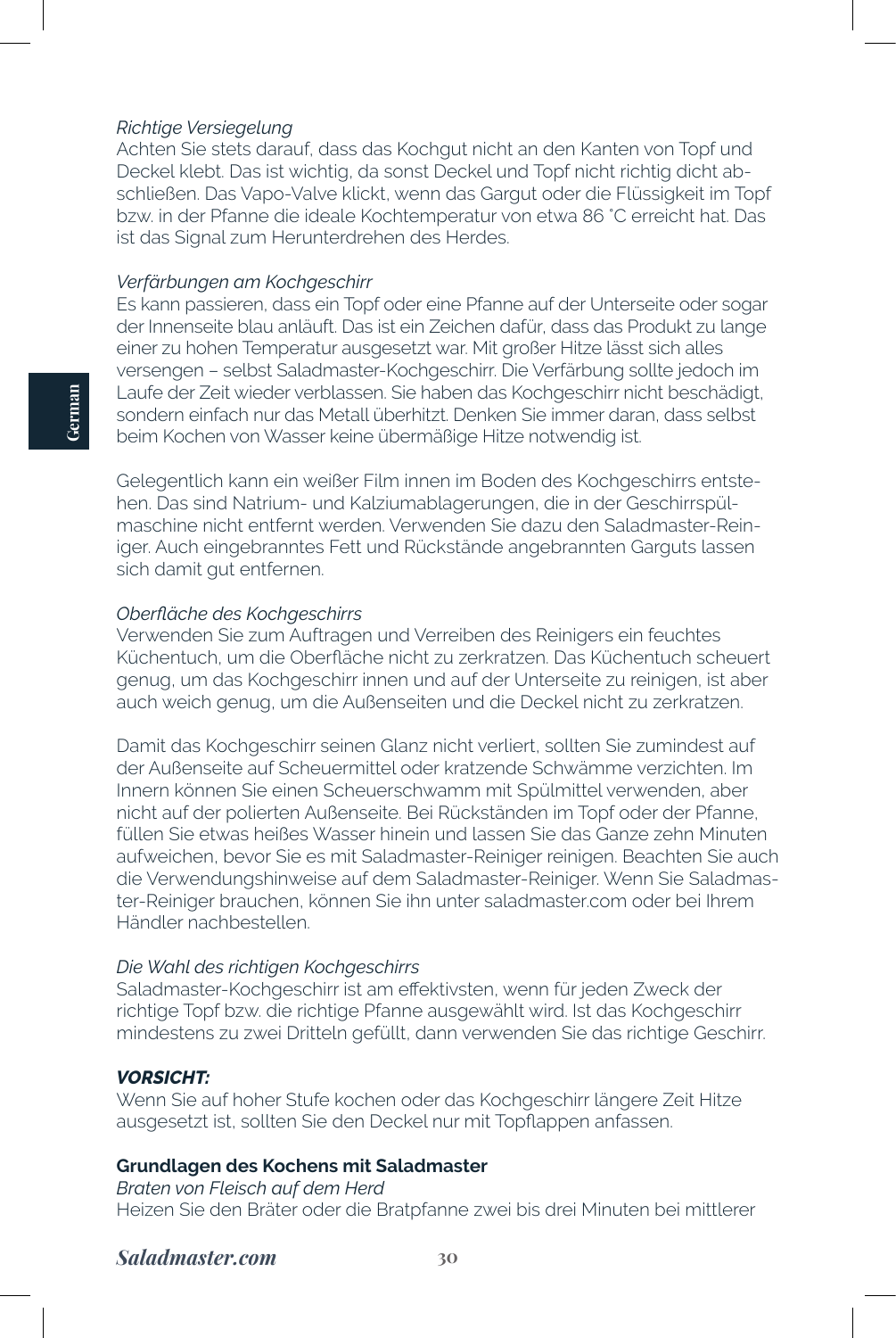Hitze vor. Wenn Sie etwas Wasser hineinspritzen, sollten sich Perlen bilden, die auf der Oberfläche herumtanzen. Legen Sie das Fleisch in das vorgewärmte Kochgeschirr und drücken Sie es fest an, um für ein gleichmäßiges Anbraten zu sorgen. Braten Sie das Fleisch auf allen Seiten an. Das Fleisch kann anfangs etwas ankleben, wird sich aber lösen, wenn es angebraten ist. Geben Sie keine Flüssigkeit hinzu (es sei denn, dies ist im Rezept vorgesehen). Decken Sie den Bräter bzw. die Pfanne mit einem Deckel zu und garen Sie das Fleisch bei mittlerer Hitze. Wenn das Vapo-Valve klickt, drehen Sie den Herd entweder auf kleine Stufe zurück und garen Sie das Fleisch so lange weiter wie im Rezept angegeben oder nehmen Sie die Griffe ab und garen Sie das Fleisch im Ofen weiter. Halten Sie sich dabei an die Angaben im Rezept oder orientieren Sie sich an den folgenden Richtwerten.

| <b>Fleisch</b>         | <b>Minuten</b><br>je 450 g | <b>Fleisch</b> | Minuten<br>je 450 g |
|------------------------|----------------------------|----------------|---------------------|
| Rind                   |                            | Lamm, Keule    |                     |
|                        |                            |                |                     |
| medium-rare/englisch12 |                            |                |                     |
|                        |                            |                |                     |
| well-done/durch        | 20                         |                |                     |
|                        |                            |                |                     |

#### *Braten ohne Fett*

Jede Art Fleisch (auch Hühnchen mit oder ohne Haut) kann im Saladmaster-Kochgeschirr ohne Zugabe von Fett oder Öl gebraten werden. Das Erfolgsrezept hierzu ist das Vorwärmen. Heizen Sie die Bratpfanne zwei bis drei Minuten bei mittlerer Hitze vor. Wenn Sie etwas Wasser hineinspritzen, sollten sich Perlen bilden, die auf der Oberfläche herumtanzen. Legen Sie das Fleisch in die vorgewärmte Pfanne und drücken Sie es fest an, um für ein gleichmäßiges Anbraten zu sorgen. Braten Sie das Fleisch auf allen Seiten an. Wenn das Fleisch länger gebraten werden soll, legen Sie den Deckel etwas schräg auf die Pfanne, sodass ein Spalt frei bleibt, und braten Sie das Fleisch bis die gewünschte Garstufe erreicht ist. Wählen Sie stets eine Pfanne, die groß genug ist, um das Fleisch zu garen, ohne die Pfanne zu überfüllen. Wenn Sie keine Pfanne haben, die groß genug ist, braten Sie das Fleisch in kleinen Portionen.

#### *Stapelkochen*

Haben Sie schon einmal so viel gekocht, dass Sie mehrere Herde gebraucht hätten? Dann probieren Sie das nächste Mal am besten Stapelkochen aus. Beim Stapelkochen können Sie mehrere Speisen auf einer Herdplatte zubereiten und sparen so Platz. Das Saladmaster-Kochgeschirr ist speziell für eine gleichmäßige Hitzeverteilung und den zum Stapelkochen nötigen Vakuumverschluss konzipiert.

Beginnen Sie ganz normal mit dem Garen auf mittlerer Stufe. Wenn das Vapo-Valve klickt, schalten Sie die Herdplatte aus und stapeln Sie den Topf auf einen Topf, der bereits auf einer anderen Herdplatte in Verwendung ist. Dank der integrierten Kernschicht, die die Hitze gleichmäßig über die Unterseite sowie in die Topfseite und den Deckel verteilt, wird jeder einzelne Topf zu einem eigenen Ofen. Der oberste Topf des Stapels wird dabei fast genauso heiß wie der unterste.

**German**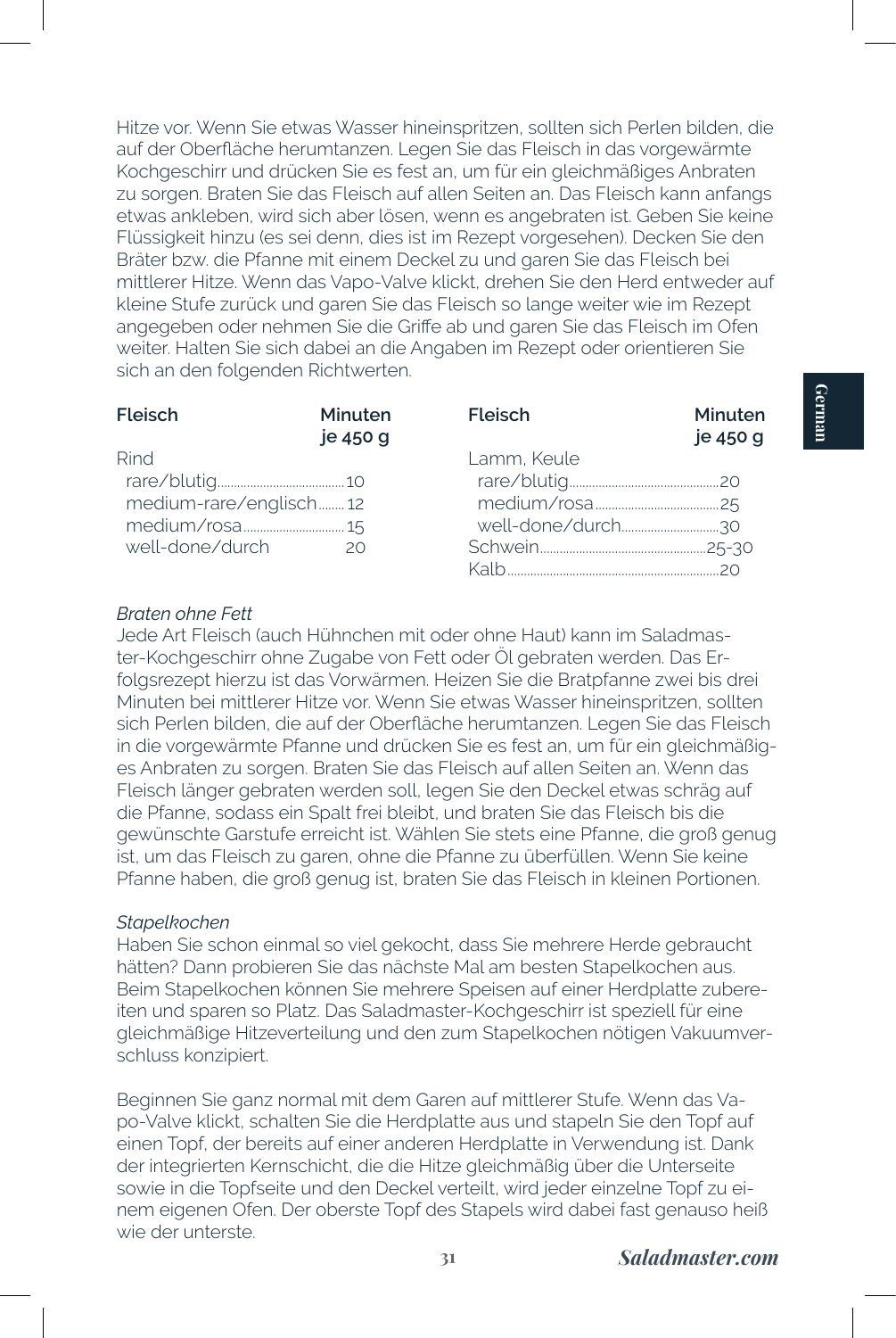## **Häufig gestellte Fragen:**

#### *Kann ich Saladmaster-Töpfe im Geschirrspüler reinigen?*

Ja. Wir empfehlen jedoch, die abnehmbaren Griffe von Hand zu waschen, da diese nach mehrmaligem Waschen im Geschirrspüler ihren Glanz verlieren können. Wenn Ihre Geschirrspülmaschine über einen stromsparenden Lufttrockengang verfügt, sollten Sie diesen anstatt des Hitzetrockengangs verwenden.

## *Kann ich den Deckel anheben, nachdem ich die Hitze heruntergedreht habe und sich ein luftdichter Verschluss gebildet hat?*

Wenn es sein muss, können Sie den Deckel anheben, um einen Blick in den Topf zu werfen. Wenn Sie den Deckel wieder auflegen, drehen Sie ihn bis das Vapo-Valve klickt. Das heißt, dass der Topf wieder luftdicht verschlossen ist. Wenn das Klicken ausbleibt, drehen Sie die Hitze hoch bis das Ventil klickt und reduzieren Sie die Hitze dann wieder.

*Was, wenn die Temperaturen bei meinem Herd höher als üblich sind?* Wenn die niedrigste Kochstufe Ihres Herdes immer noch zu hoch ist, können Sie einen Aufsatz zur Hitzereduzierung (z. B. einen Hitzeverteiler oder eine Simmerplatte) kaufen.

#### *Kann ich, wenn ich möchte, auch auf hoher Stufe kochen?*

Hohe Hitze kann zu Verformungen führen. Außerdem kann das Gargut bei hoher Hitze anbrennen oder trocken werden. Größere Mengen Flüssigkeit, wie z. B. Nudelwasser, können Sie jedoch bedenkenlos auf mittlerer bis hoher Stufe zum Kochen bringen. Wenn das Wasser dann kocht, sollten Sie den Herd herunterdrehen.

#### *Kann ich Fleisch in der Pfanne schneiden?*

Um das Kochgeschirr nicht zu beschädigen, sollten Sie das Kochgut vor dem Schneiden immer herausnehmen. Danach können Sie es bis zum Servieren in das Kochgeschirr zurücklegen.

#### *Warum klickt das Vapo-Valve, sobald ich die Herdplatte für meinen abgedeckten Topf einschalte? Sollte ich die Hitze zu dieser Zeit bereits reduzieren?*

Das Vapo-Valve klickt, wenn das Gargut oder die Flüssigkeit im Topf bzw. in der Pfanne eine Temperatur von etwa 86 °C erreicht hat. Gelegentlich kann ein langsames Klicken zu hören sein, obwohl der Topf noch nicht lange genug auf dem Herd war, um diese Temperatur erreicht zu haben. Wenn das der Fall ist, ignorieren Sie das vorzeitige Klicken einfach. Mit steigender Hitze sollte das Klicken aufhören. Wenn dann eine Temperatur von etwa 86 °C erreicht ist, wird das Vapo-Valve erneut klicken. An diesem Punkt ist das Klicken schneller und lauter, und nun kann der Herd auf die niedrige Stufe heruntergedreht werden.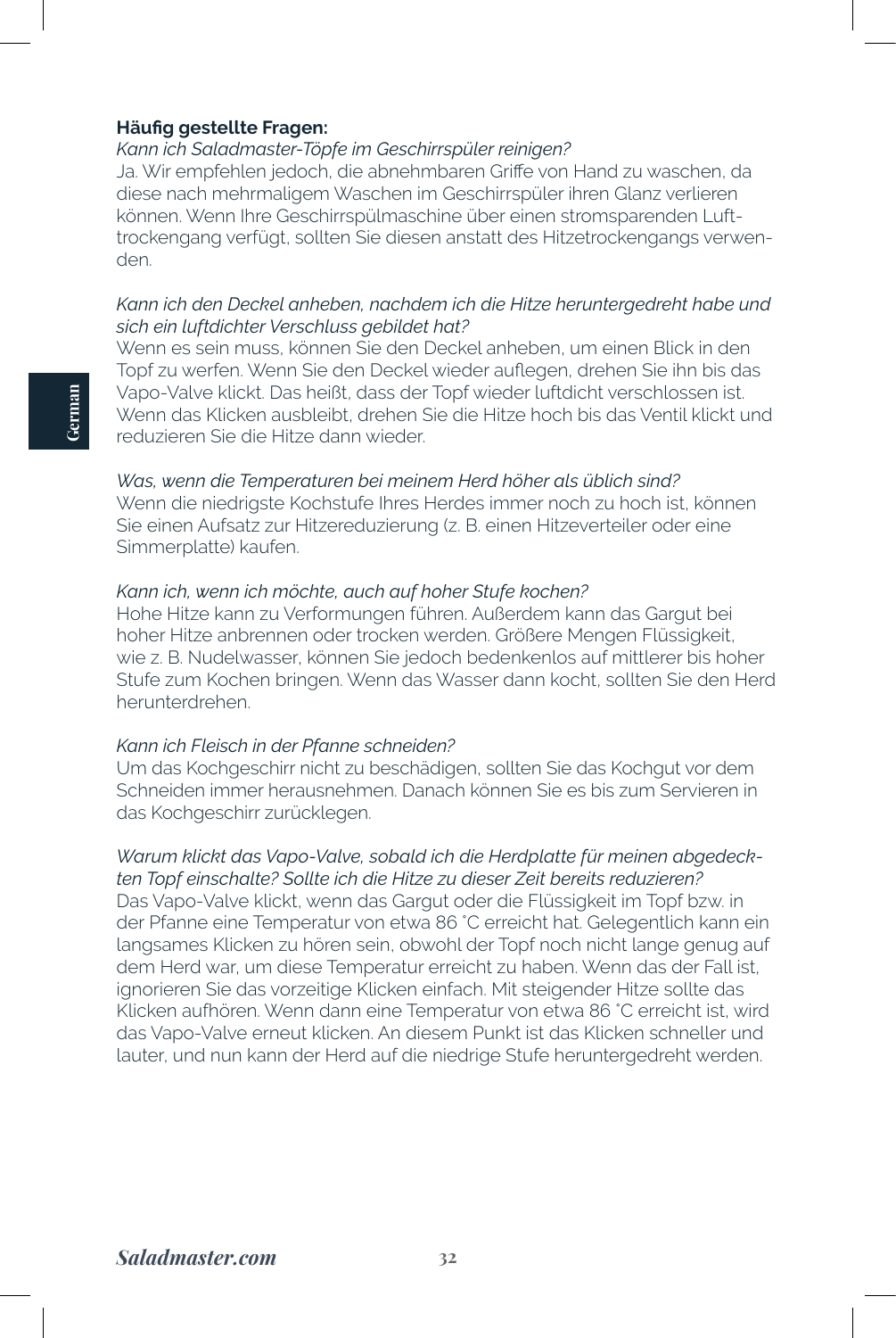#### **Velkomin/n í heim Saladmaster**

Til hamingju með kaup þín á vönduðum eldunarbúnaði Saladmaster. Markmið okkar hjá Saladmaster er að notfæra okkur eldamennsku til að fylla heiminn innblæstri til að borða betri mat, lifa betra lífi og öðlast það líf sem fólk óskar eftir. Þú ert núna hluti af hópi eigenda eldunarbúnaðs Saladmaster hvaðanæva frá heiminum sem hafa uppgötvað hvernig Saladmaster gerir lífið betra. Við gerum það með því að fræða fólk um betri leiðir til að útbúa mat, með því að kenna matreiðslu sem fjölskylduviðburð og með því að veita betri viðskiptatækifæri. Hjá Saladmaster "breytum við lífi fólks".

Allir hjá Saladmaster vilja að þú fáir sem mest fyrir fjárfestingu þína. Rétt notkun á eldunarbúnaði þínum tryggir að þú getir nýtt þér Saladmaster árum saman. Í þessari handbók er að finna ítarlegar leiðbeiningar um viðhald og notkun á vandaða eldunarbúnaði þínum. Fyrir notkun skaltu lesa handbókina vandlega, einkum upplýsingarnar um þrif á eldunaráhöldum þínum.

Ekki láta það koma þér á óvart ef þú nýtur Saladmaster eldunarbúnaðs þíns svo mikið að þú viljir deila frábærum kostum þess með öðrum. Margir af viðskiptavinum okkar hafa uppgötvað frábær viðskiptatækifæri með Saladmaster. Þeir hafa uppgötvað að ástríða þeirra í garð vara okkar er einnig leið til að næla sér í aukatekjur fyrir fjölskyldur þeirra. Ef þú hefur áhuga á að fá frekari upplýsingar um Saladmaster-tækifæri skaltu fara inn á síðuna Saladmaster.com/start-abusiness.

# **Vönduð eldunarlausn**

Með því að fylgja þeirri tækni sem mælt er með fyrir nýja Saladmaster eldunarbúnað þinn getur þú borðað heilsusamlegri mat og, í mörgum tilfellum, eldað hraðar samanborið við hefðbundnar eldunaraðferðir. Sérstök hönnun okkar varðveitir mikilvæg næringarefni með skilvirkri hitadreifingu. Vapo-Valve™ í lokinu útrýmir ágiskanir með því að gefa merki um hvenær eigi að lækka hitann, þannig verður til gufuþétting sem gerir það mögulegt að elda án vatns eða fitu.

Okkar aftengjanlega handfang gerir Saladmaster eldunarbúnað fjölhæfan fyrir alls konar eldamennsku. Losaðu bara handföngin við eldun og settu þau á þegar þú færir til heitan mat og þegar gengið er með hann frá eldavél að framreiðslusvæðum.

Eldunarbúnaður Saladmaster felur í sér ýmis konar úrvalseiginleika, þar á meðal:

- Fjöllaga varmakjarna með hitaleiðandi áli sem gerir jafna hitun mögulega.
- Sjálfdreypt, hálflofttæmt eldunarumhverfi sem dregur úr þörf á vatni, olíu og fitu sem stuðlar að hraðari eldun.
- Vapo-Valve sem gefur frá sér hljóðræna viðvörun þegar notendur eiga að lækka hitann.
- Ryðfrítt stál að utan sem hannað er til að vinna með ýmis konar eldunarflötum á heimilum, frá spaneldavélum til keramíks-, gas- og rafmagnseldavéla - það má meira segja fara í ofninn.
- Breiðar brúnir til að hella hindra slettur.
- Aftengjanleg, notendavæn handföng veita meiri sveigjanleika með eldunarbúnaðinn.
- Kringlótt horn sem hindra uppsöfnun matar og fitu og auðvelt er að þrífa.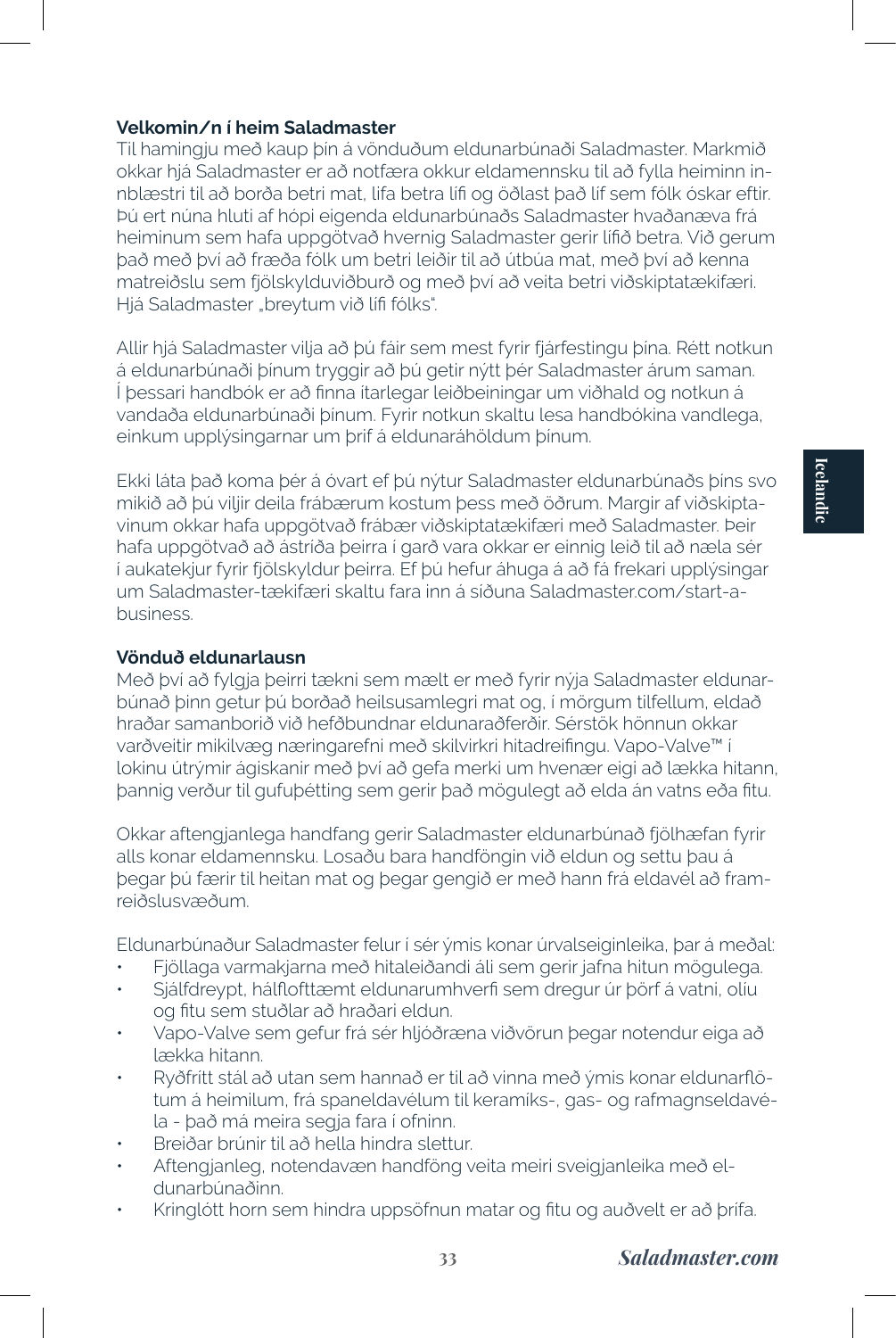- Lok sem leggjast saman er auðvelt að geyma.
- Fjarlægjanleg handföng eru köld við snertingu og taka minna pláss við geymslu eldunarbúnaðarins.

Saladmaster matvinnsluvélin er auðkennisvaran okkar – og ber sama nafn og fyrirtæki okkar – og er aðeins fáanleg á Saladmaster matreiðslusýningum. Hún er frábær í að skera, raspa og tæta ávexti og grænmeti og auðveldar slík verk og gerir þau fljótvirkari.

Allur Saladmaster eldunarbúnaður er gerður úr 316Ti ryðfríu títanstáli og framleiddur í Bandaríkjunum.

- Auðvelt er að þrífa Saladmaster eldunarbúnað, nota hann og það sem mikilvægast er, að hann verndar hreinleika matar okkar.
- Bandarísk fyrirtæki eiga langa sögu um gæði og áreiðanleika. Saladmaster er deild innan Regal Ware, Inc. og saman bjóðum við upp á ríflega 100 ára framreiðslureynslu í Bandaríkjunum.

#### **Kynning á matreiðslu með Saladmaster**

Saladmaster eldunarbúnaður þinn veitir þér alls konar kosti sem þú getur ekki ímyndað þér.

#### *Skjót og einföld matreiðsla*

Saladmaster eldunarbúnaður notast við einfalt hitunarferli fyrir flestan mat. Settu ferskan eða frosinn mat í eldunarbúnaðinn og settu lokið á hann. Byrjaðu að elda við miðlungshita og þegar smellur heyrist í Vapo-Valve á lokinu þá lækkarðu hitann í lágan. Þessi hitunaraðferð skapar hálflofttæmt umhverfi, læsir inni raka, styttir eldunartíma og styttir matseld sem yfirleitt tekur langan tíma. **"Miðlungshiti - Smellur - Lágt hitastig", fleira þarftu ekki að vita.**

#### *Matur sem smakkast betur*

Með því að nota eldunaraðferðir við lágt hitastig sem auðvelt er að læra og sem Saladmaster kennir, geta viðskiptavinir nýtt sér leiðir til að maturinn smakkist betur og matreitt hann hraðar. Mat má elda með lítilli eða engri olíu. Þannig fækkar hitaeiningum og minni fita er í máltíðum. Á sama tíma helst bragðið eins. Matreiðsla án vatns við lægra hitastig stuðlar að því að viðhalda áferð matarins, lit og bragð en á sama tíma varðveita allt að 98% næringarefna í grænmeti.

#### *Viðvarandi stuðningur*

Saladmaster stuðlar að skemmtilegum og orkugefandi lífsstíl með því að bjóða eigendum upp á ítarlegar leiðbeiningar um matreiðslu, allt frá þægilegum mat til heilsusamlegra og gómsætra vinsælla rétta, með því að notast við eldunaraðferðir Saladmaster. Finna má þessar uppskriftir á Saladmaster.com í hlutanum "Elda meira" á síðunni.

Einnig bjóða sjálfstæðir, viðurkenndir söluaðilar Saladmaster upp á matreiðslukennslu og þannig má fá upplýsingar um hvernig nýta má eldunarbúnaðinn sem best. Einnig er boðið upp á opin hús þar sem neytendur og vinir þeirra geta fengið upplýsingar um matreiðslu með vörum Saladmaster og viðskiptatækifæri.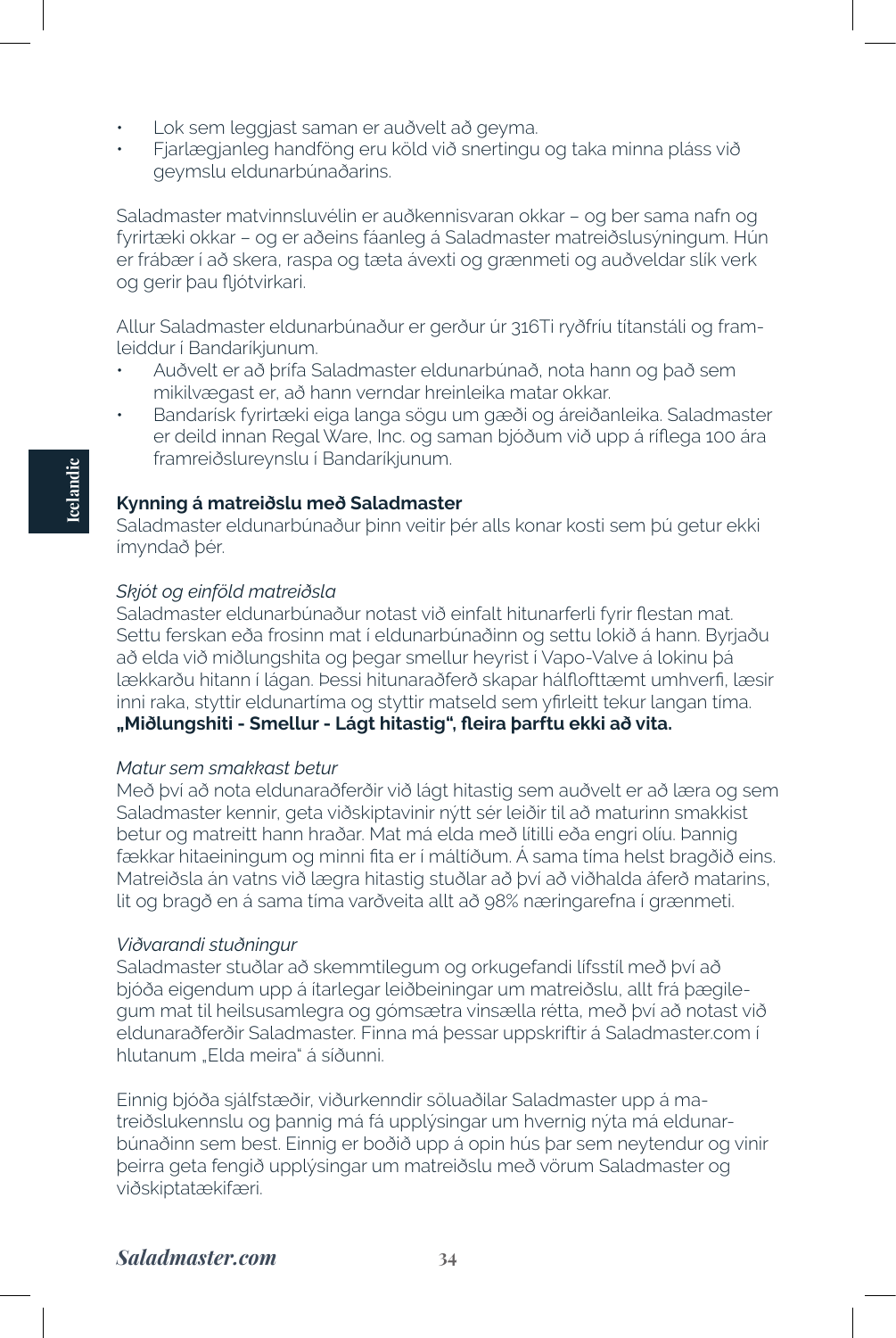## **Mikilvægt viðhald og notkun**

## *Fyrir fyrstu notkun*

Þvoðu allar nýjar Saladmaster vörur, þar á meðal aftengjanleg handföng, í volgu vatni með sápu sem þú hefur bætt við 250 ml af ediki í hverja 3,8 lítra af vatni. Þannig eru allar framleiðsluolíur fjarlægðar sem og fægiefni. Skolaðu í hreinu, volgu vatni og þurrkaðu með hreinum, mjúkum klút.

## *Dagleg þrif*

Eftir hverja notkun skal fjarlægja aftengjanlegu handföngin, þvo eldunarbúnaðinn og handföngin í volgu vatni með sápu og skola og þurrka með hreinum og mjúkum klút. Eldunarbúnað þinn má einnig setja í uppþvottavél. Ef varðveita skal fægiáferð handfanganna skal forðast notkun á fægilegi á handföngum og setja þau í uppþvottavél.

## *Erfiðir blettir eða matur sem festist*

Skolaðu pottinn með heitu vatni og úðaðu á hann hreinsiefni Saladmaster fyrir ryðfrítt stál sem fylgdi eldunarbúnaði þínum og búðu til þykkni. Notaðu raka pappírsþurrku og nuddaðu með kringlóttum hreyfingum. Þvoðu vel í heitu vatni með sápu til að fjarlægja hreinsiefnið, skolaðu og þurrkaðu með hreinni þurrku. Aldrei skal nota stálull eða hart fægiefni á ytra byrði eldunarbúnaðarins þar sem slíkt getur gert áferðina litlausa.

## *Endurhitun matar*

Stilltu á lægsta hitastig, hitaðu eldunarbúnaðinn hægt þegar hann er færður frá ísskáp á eldavél. Skyndilegar breytingar á hitastigi geta valdið því að eldunarbúnaðurinn aflagist. Aldrei skal setja heita potta á glerhillu í ísskáp.

## **Rétt notkun**

## *Aftengjanleg Saladmaster handföng sett á*

Ávallt skal festa handfangið áður en eldunarbúnaðurinn er notaður á eldavélinni. Aðeins skal nota löng handföng á steikarpönnum og skaftpottum. Stutt hliðarhandföng má nota á öll eldunaráhöld. Renndu rauf handfangsins í ryðfríu stálfestinguna á pottinum. Ekki þrýsta á hnappinn þegar þú festir handfangið. Þrýstu handfanginu í ryðfríu stálfestinguna þar til hún festist.

## *Aftengjanleg handföng tekin af*

Ávallt skal fjarlægja handföngin áður en eldunaráhöldin eru notuð í ofninum, undir grillinu eða potturinn er þveginn í uppþvottavélinni. Haltu í gagnstæða hlið pottsins, notaðu hina höndina og þrýstu niður á hnappinn á handfanginu og togaðu út til að taka það af. Aldrei skal þvinga handfangið.

## *Eldunarbúnaður færður úr stað*

Ávallt skal færa eldunarbúnaðinn úr stað með nauðsynlegum fjölda handfanga festum á viðeigandi máta í uppréttri stöðu.

## *Matreiðsla við lágan hita*

Aðeins skal nota miðlungshita eða lágan hita þar sem ekki er þörf á háum hita þegar Saladmaster eldunarbúnaður er notaður. Það eina sem þú þarft að vita er Miðlungshiti - Smellur - Lágt hitastig. Forhitaðu potta við miðlungshita, í samræmi við rafmagnsstillingar. Ef nauðsyn krefur skal nota lægri stillingar til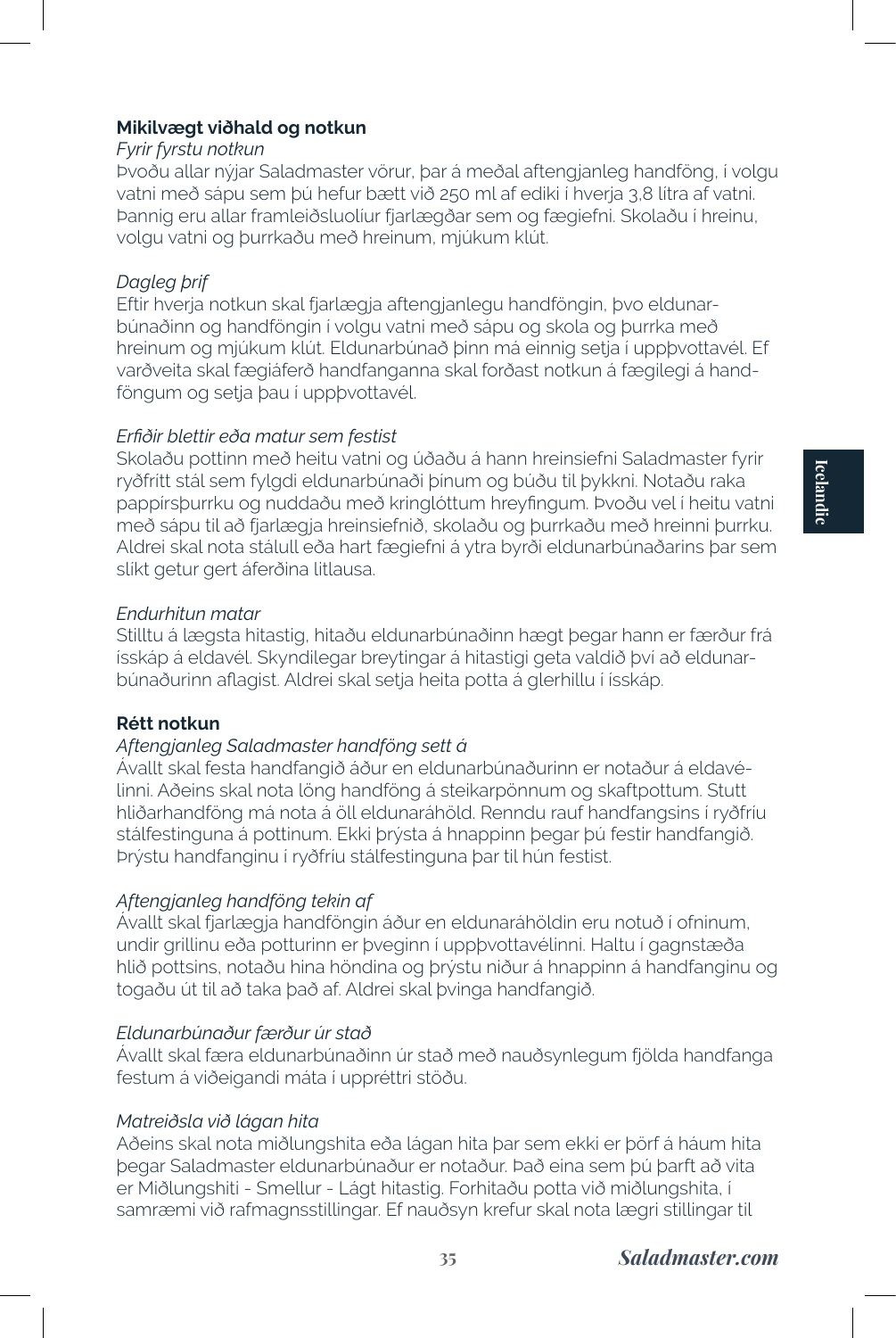að stjórna hitastigi. Á gaseldavél er miðlungshiti sá hiti þegar loginn fer hálfa leið að botni pottsins. Þegar Vapo-Valve smellur stillirðu hitastigið á lágt. Á rafmagnseldavél, skal stilla á lægsta hita. Á gaseldavél er það lægsti loginn án þess að slokkni. Ef lægsti logi er enn of hár skaltu nota hitatakmarkandi hring eða dreifihlíf á milli brennarans og pottsins. Notkun of mikils hita til lengri tíma kann að hafa í för með sér að potturinn aflagist.

#### *Matreiðsla í ofni*

Ávallt skal fjarlægja handföngin af eldunarbúnaðinum áður en hann er settur í ofninn, undir grill eða þveginn í uppþvottavél eða vaski. Þegar notað er lok með hún, má ekki hafa meiri hita á ofninum en 177°C. Ávallt skal nota handföng til að meðhöndla pott sem hefur verið í ofni eða undir grilli. Aldrei má nota lokið undir grilli.

## *Matreiðsla með salti*

Þegar salti er bætt við vatn eða annan vökva skal fyrst láta vökvann sjóða og síðan bæta saltinu við. Salt getur búið til holur og skemmt yfirborðið. Slíkt tjón fellur ekki undir ábyrgð Saladmaster.

## *Forhitun*

Forhitun á potti getur tekið tvær til fimm mínútur. Pottur er nægjanlega forhitaður þegar vatnsdreitli er dreift á yfirborðið og breytist í dropa sem dreifa úr sér.

#### *Aflögun*

Ef kalt vatn eða frosinn matur er settur í heitan pott eða heitur pottur er settur ofan í kalt vatn, getur aflögun átt sér stað. Skyndilegar breytingar á hitastigi geta valdið því að málmur aflagast og botninn orðið ójafn. Aflögun fellur ekki undir ábyrgð Saladmaster.

## *Viðeigandi þétting*

Ávallt skal tryggja að brún loksins og brún pottsins séu lausar við matarleifar. Þetta er mikilvægt til að tryggja viðeigandi þéttingu á milli loksins og brún pottsins. Vapo-Valve er hönnuð til að smella þegar matur eða vökvi í pottinum nær æskilegu eldunarhitastigi, um það bil 86°C. Þetta er merki um að stilla eigi hitann á lágt.

## *Upplitun á eldunarbúnaði*

Hugsanlegt er að hluti eldunarbúnaðarins verði blár á botninum og jafnvel innra byrði hans. Þetta bláa litbrigði endurspeglar einfaldlega að hár hiti hefur verið notaður í of langan tíma. Þú getur brennt allt, jafnvel Saladmaster eldunarbúnað, með því að nota háan hita. Ef slíkt gerist máttu vera viss um að það mun að lokum dofna. Hafðu í huga að þú hefur ekki skemmt eldunarbúnaðinn. Þú hefur bara brennt málminn. Hafðu í huga að ekki er nauðsynlegt að nota háan hita, jafnvel þegar vatn er soðið.

Stundum birtist hvít himna á botninum ofan í eldunarbúnaðinum. Um er að ræða botnfall natríums og kalsíum sem uppþvottavélin getur ekki fjarlægt. Notaðu hreinsiefni Saladmaster. Einnig má fjarlægja brennda feiti eða botnfall kolefnis í botni eldunarbúnaðarins með því að notast við hreinsiefni Saladmaster.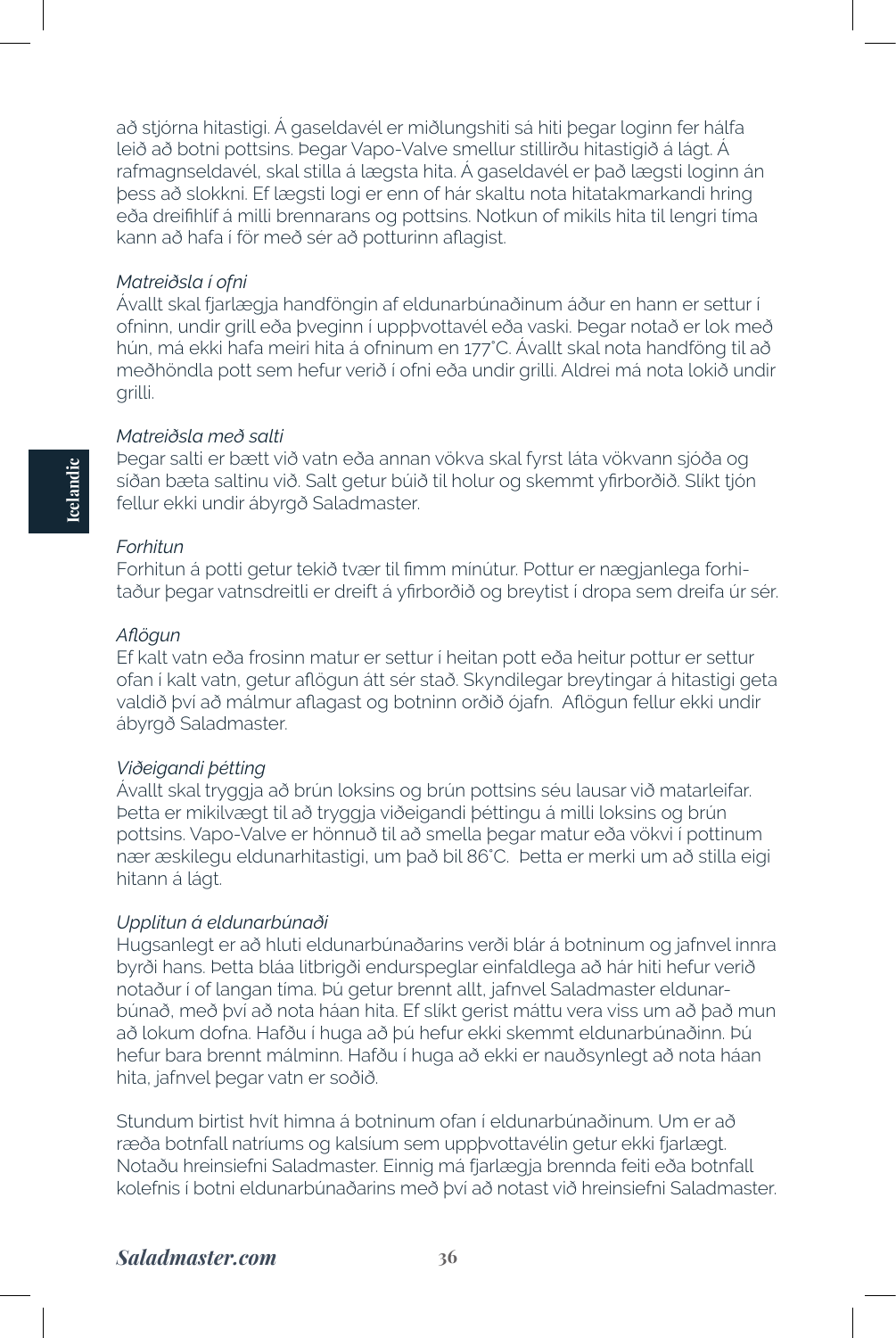## *Áferð eldunarbúnaðar*

Notaðu raka pappírsþurrku með hreinsiefninu til að koma í veg fyrir að rispa áferðina. Það er nógu mikið svarfefni til að þrífa innra byrði og botn eldunarbúnaðarins án þess að rispa hliðarnar eða lokið.

Forðastu að nota fægiefni á áferðina að utan þannig að eldunarbúnaðinn líti alltaf út eins og hann sé nýr. Ef þú vilt nota ræstipúða með sápu á innra byrðið þá er þér frjálst að gera það. Ekki nota slíkt á ytra byrði pottsins. Ef matur festist ofan í pottinum skaltu setja heitt vatn í hann og láta það standa í 10 mínútur áður en þú þrífur hann með hreinsiefni Saladmaster. Fylgdu þrifleiðbeiningunum sem finna má á hreinsiefni Saladmaster. Farðu inn á Saladmaster.com eða hafðu samband við söluaðila á staðnum ef þú vilt kaupa meira hreinsiefni.

## *Val á réttum eldunaráhöldum*

Saladmaster eldunarbúnaður skilar bestu afköstum þegar valin eru rétt eldunaráhöld. Þú ert að nota rétta eldunaráhaldið ef það er að minnsta kosti tveir þriðjungar fullt.

## *Varúð:*

Ef eldað er við háan hita eða ef einingin er í snertingu við hita í langan tíma, ætti að nota pottalepp þegar lokið er meðhöndlað.

## **Undirstöðuatriði matreiðslu með Saladmaster**

#### *Kjöt steikt á eldavél*

Forhitaðu steikarpottinn eða steikarpönnuna við miðlungshita í tvær til þrjár mínútur þar til vatnsdreitli er dreift á yfirborðið sem breytist í dropa og dreifa úr sér. Settu kjötið tryggilega í forhitaða áhaldið og þrýstu því niður til að tryggja jafna eldun. Brúnaðu kjötið á öllum hliðum. Kjötið kann að festast en það losnar þegar það hefur verið brúnað. Ekki bæta neinum vökva við (nema uppskriftin segi til um það). Hyldu áhaldið og eldaðu við miðlungshita. Þegar Vapo-Valve smellur seturðu á lágan hita og eldar í samræmi við tímann sem finna má í uppskriftinni eða fjarlægir handföngin og lýkur við eldun í ofninum eins og uppskriftin segir til um, eða notar þessa töflu þér til leiðbeiningar.

| <b>Kjöt</b>      | Mínútur<br>á hvert pund | Kjöt         | Mínútur<br>á hvert pund |
|------------------|-------------------------|--------------|-------------------------|
| <b>Nautakjöt</b> |                         | Lambalæri    |                         |
| rautt            | 10                      | rautt        | 20                      |
| lítið steikt     | 12                      | meðalsteikt  | 25                      |
| meðalsteikt      | 15                      | mikið steikt | 30                      |
| mikið steikt     | 20                      | Svínakjöt    | $25 - 35$               |
|                  |                         | Kálfakjöt    | 20                      |

## *Djúpsteiktur matur á fitu*

Allt kjöt, þar á meðal kjúklingur með eða án skinns, má "djúpsteikja" í Saladmaster eldunarbúnaði þínum án þess að bæta við neinni fitu eða olíu. Lykilinn er að finna í forhitun. Forhitaðu stóra eða litla pönnu við miðlungshita í tvær til þrjár mínútur þar til nokkrir vatnsdropar sem settir eru á yfirborðið sem breytist í dropa og dreifa úr sér. Settu kjötið tryggilega í forhitaða pönnuna og þrýstu því niður til að tryggja jafna eldun. Brúnaðu kjötið á öllum hliðum. Ef þörf er á frekari eldun skal setja lokið hálfopið ofan á pönnuna og elda þar til kjötið er tilbúið.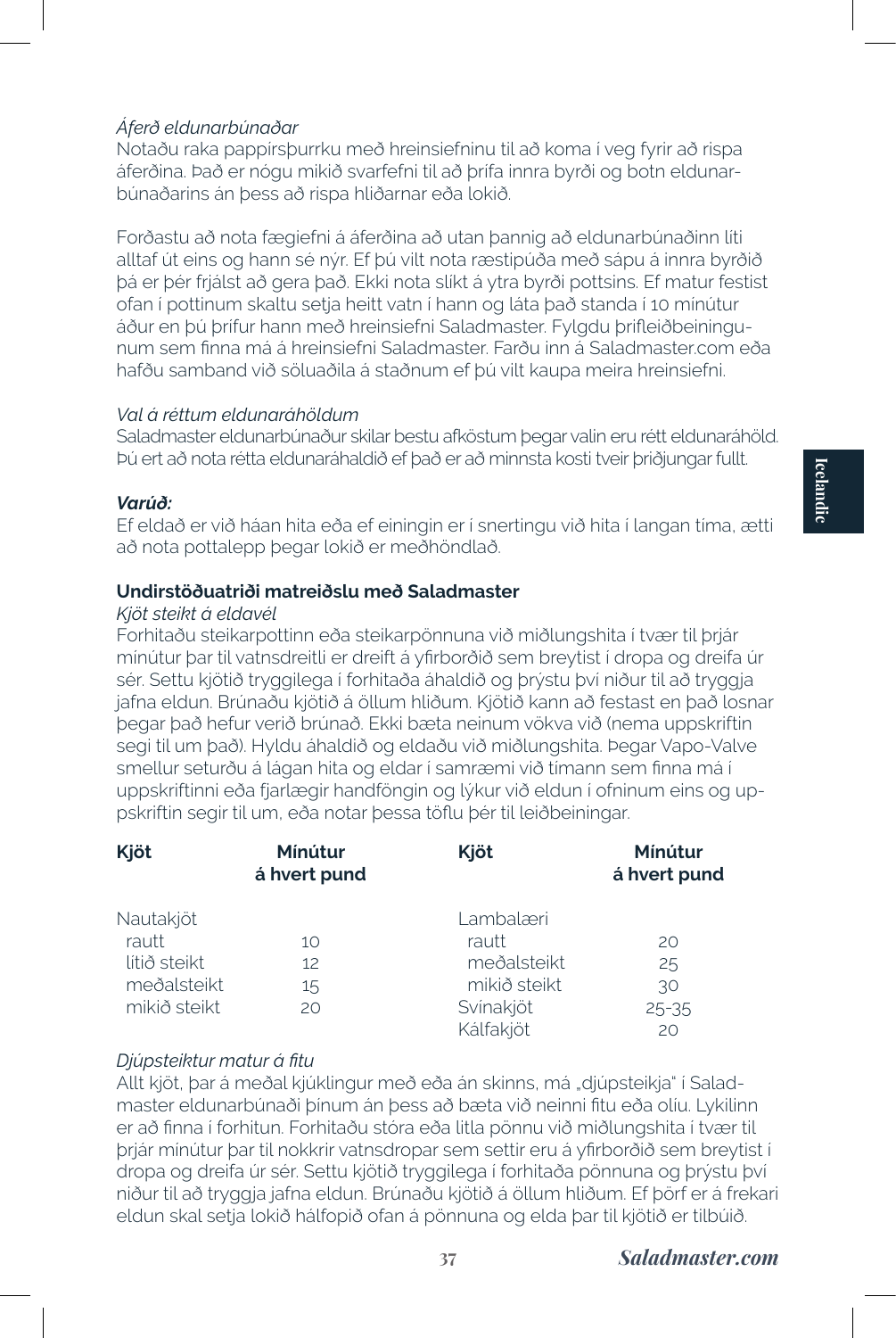Ávallt skal velja pönnu sem er nógu stór fyrir kjötið, annars þarf að elda kjötið í smærri hlutum.

## *Matreiðsla í stafla*

Hefurðu einhvern tímann haft þörf á einum brennara til viðbótar? Næst geturðu prófað að elda í stafla! Matreiðsla í stafla getur komið í stað þess viðbótarbrennara sem þörf er á og þannig gert þér kleift að elda tvo eða fleiri rétti með því að nota aðeins einn brennara. Eldunarkerfi Saladmaster er sérstaklega hannað til að veita jafna hitadreifingu og þéttingu sem nauðsynleg er fyrir matreiðslu í stafla.

Þú byrjar á að elda við miðlungshita. Þegar Vapo-Valve smellur slekkurðu á brennaranum og setur pottinn strax ofan þá þann pott sem er þegar verið að elda með á öðrum brennara. Þökk sé innbyggðu kjarnalagi sem leiðir hita um botninn, upp hliðarnar og í gegnum lokið verður hver eldunarbúnaður að litlum ofni. Efsti eldunarbúnaður verður nánast jafn heitur og sá neðsti.

# **Algengar spurningar:**

# *Má ég setja Saladmaster eldunarbúnað í uppþvottavél?*

Já. Við mælum með að handföngin séu þvegin í höndunum þar sem þvottur í uppþvottavél getur gert þau litlaus. Við mælum með að þú forðist að nota hitaþurrkun í uppþvottavél og notir í staðinn orkusparandi loftþurrkun.

*Má ég lyfta lokinu eftir að hitinn hefur verið lækkaður og þétting hefur myndast?* Kíktu ofan í ef þig langar til. Eftir að þú hefur sett lokið aftur á skaltu snúa því svo að Vapo-Valve smelli, það gefur til kynna að þétting sé komin aftur á. Ef slíkt á sér ekki stað skal hækka hitann þar til smellur heyrist og síðan setja á lágan hita.

#### *Hvað ef eldavél mín eldar á hærri hita en hefðbundin?*

Ef lægsta hitastig er of hátt gætir þú þurft að kaupa hitahlíf fyrir brennarann þinn, eins og þá sem notuð er undir glerkaffikönnum á rafmagnseldavélum.

## *Má ég einhvern tímann elda við hátt hitastig?*

Hátt hitastig getur valdið aflögun. Einnig er líklegra að maturinn festist eða brenni við hátt hitastig. Eldun við of mikinn hita getur valdið því að maturinn dragist saman og verði þurr. Það er í lagi að ná suðunni upp á miklu magni vökva með yfir miðlungsháu hitastigi, til dæmis vatn fyrir pasta. Lækkaðu hitann eftir að suðan kemur upp.

## *Má ég skera steik í pönnunni?*

Ráðlagt er að skera mat á skurðarbretti til að viðhalda áferð eldunarbúnaðarins. Setja má matinn aftur í eldunarbúnaðinn þegar bera á hann fram.

## *Hví smellur Vapo-Valve um leið og ég kveiki á hitanum eða þegar lok er á pottinum? Ætti ég þá að lækka hitann?*

Vapo-Valve smellur þegar matur eða vökvi í pottinum nær 86°C hita. Öðru hvoru kemur hægur smellur áður en potturinn hefur verið nógu lengi yfir hita til að ná því stigi. Þegar það gerist skaltu bregðast á sama máta og þú myndir með ótímabærum smelli. Smellurinn ætti að hætta um leið og hitinn eykst. Þegar 86°C hitastig næst ætti Vapo-Valve að smella að nýju. Í þetta sinn verður smellurinn skjótari og ákveðnari og þá skal lækka hitann.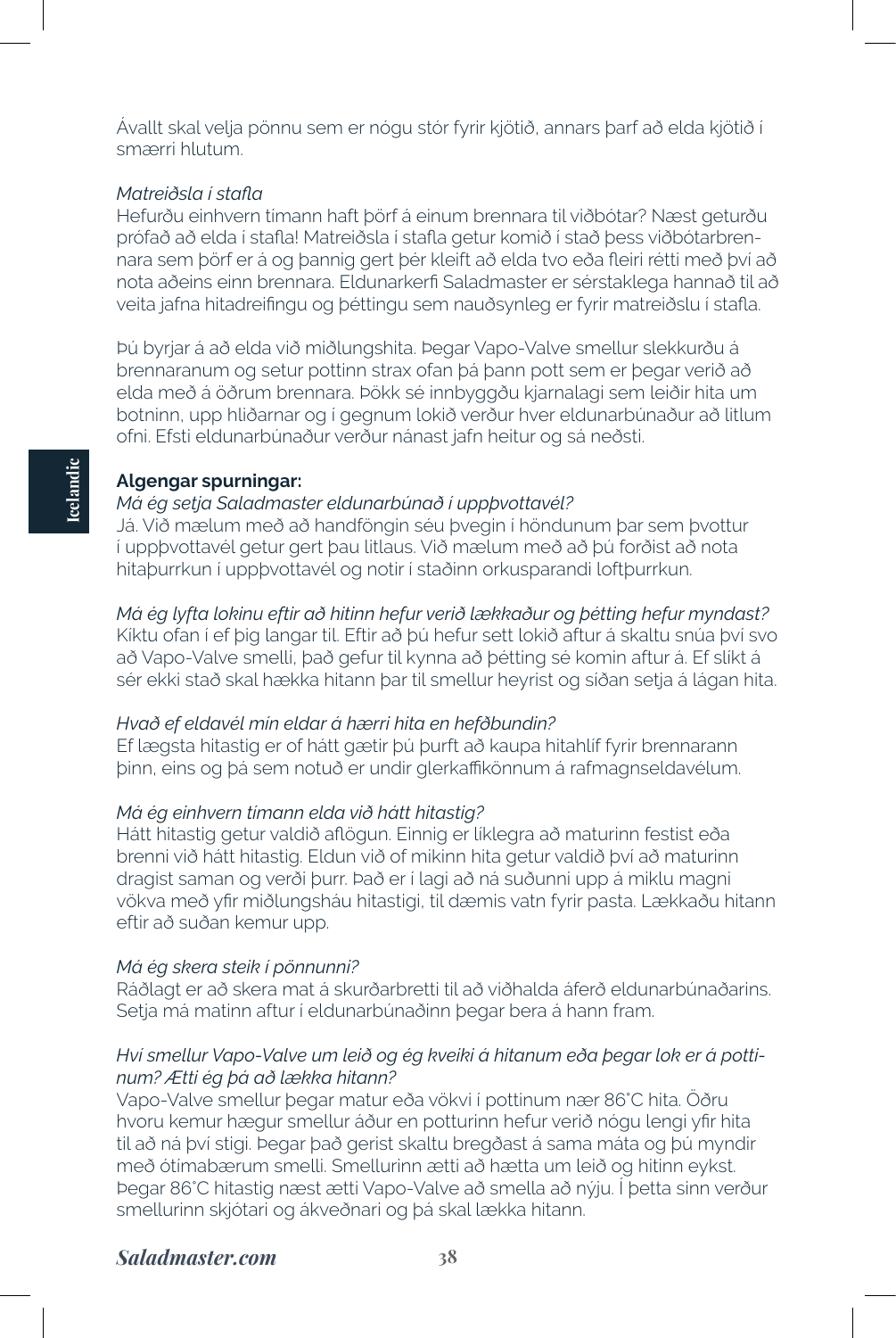## **Benvenuti a Saladmaster**

Congratulazioni per aver acquistato la pregiata batteria di pentole Saladmaster. La nostra missione a Saladmaster è utilizzare la cucina per ispirare il mondo a mangiare meglio, vivere meglio e raggiungere ciò che ciascuno di noi si prefigge nella vita. Ora fate parte della famiglia di proprietari fidelizzati di batterie di pentole Saladmaster provenienti da tutto il mondo, che hanno scoperto come Saladmaster migliori la vita. Facciamo ciò insegnando come preparare il cibo in modo migliore, trasformando la cucina in un'attività per tutta la famiglia e offrendo una migliore opportunità commerciale. Noi di Saladmaster "Cambiamo la vita".

A Saladmaster tutti desideriamo che riceviate il massimo dal vostro investimento. Utilizzando la batteria di pentole nel modo corretto potrete cucinare con Saladmaster per molti anni. La presente guida fornisce istruzioni complete sulla cura e sull'utilizzo della vostra pregiata batteria di pentole. Prima dell'utilizzo leggete attentamente questa guida, soprattutto le informazioni sulla pulizia di pentole e tegami.

Non stupitevi se vi troverete così tanto bene con la batteria di pentole Saladmaster da voler condividere con altri gli enormi vantaggi. Molti dei nostri clienti hanno avuto ottime opportunità commerciali con Saladmaster. Hanno scoperto che la loro passione per i nostri prodotti può anche essere un modo per generare guadagni aggiuntivi per le proprie famiglie. Se vi interessa avere ulteriori informazioni riguardo alle opportunità di Saladmaster, visitate il sito Saladmaster.com/start-a-business.

## **Soluzione per una cottura di prestigio**

Seguendo le tecniche raccomandate qui di seguito per la vostra batteria di pentole Saladmaster, potrete mangiare in modo più sano e in molti casi cucinare più velocemente rispetto ai metodi tradizionali. Grazie allo speciale design del sistema, le sostanze nutritive vitali si preservano attraverso un efficiente sistema di distribuzione del calore. La Vapo-Valve™ del coperchio segnala quando è ora di abbassare la temperatura, evitando di dover andare a tentoni, creando così un effetto sigillante di vapore che permette di cuocere senza aggiungere acqua o grassi.

Il nostro sistema dotato di manici removibili rende la batteria di pentole Saladmaster adatta per ogni tipo di cottura. Vi basterà sganciare i manici mentre cucinate e riagganciarli quando dovete trasportare cibi caldi o spostarvi dal piano cottura per l'impiattamento.

La batteria di pentole Saladmaster ha numerose caratteristiche di alta qualità, tra cui:

- una base multistrato di alluminio a conduzione termica, che permette una distribuzione omogenea del calore.
- Un sistema di cottura a semi-vuoto e con autoregolazione dei grassi che riduce l'utilizzo di acqua, olio e grassi, favorendo una cottura più rapida.
- Una Vapo-Valve che avvisa sonoramente gli utenti quando è il momento di abbassare la temperatura.
- Una parte esterna di acciaio inossidabile ideata specificatamente per adat-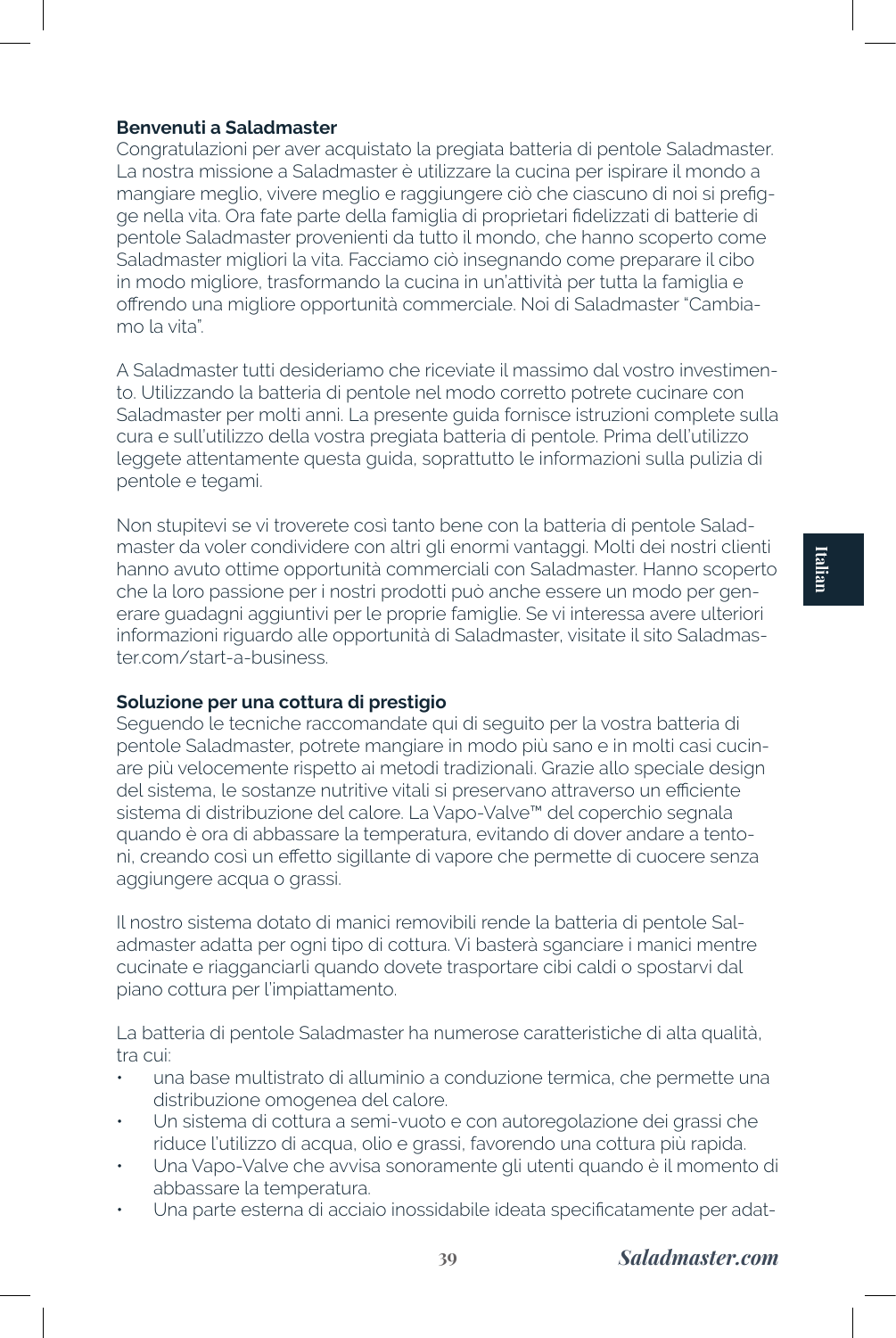tarsi ai diversi piani cottura della casa, dai piani cottura a induzione, a quelli in ceramica, gas ed elettrici; può addirittura andare in forno.

- I bordi di versamento ampi e antisgocciolo, che prevengono le fuoriuscite.
- Manici ergonomici e removibili, che donano flessibilità alla batteria di pentole.
- Angoli arrotondati, che evitano l'accumulo di cibo e grassi, facilitandone la pulizia.
- Coperchi sovrapponibili, facili da riporre.
- Manici removibili, che non scottano e occupano meno spazio quando si ripone la batteria di pentole.

Il robot da cucina Saladmaster è il nostro fiore all'occhiello, nonché omonimo dell'azienda, ed è disponibile esclusivamente presso gli eventi gastronomici di Saladmaster. È in grado di tagliare, grattugiare, tagliare alla julienne, sminuzzare e affettare frutta e verdura perfettamente, rendendo queste operazioni più semplici e veloci.

Ciascuna parte della batteria di pentole Saladmaster è costruita con acciaio inossidabile stabilizzato al titanio 316Ti e prodotta negli Stati Uniti d'America.

- La batteria di pentole Saladmaster è facile da pulire e da utilizzare e soprattutto preserva la purezza del cibo.
- Le aziende americane hanno una lunga tradizione di qualità e affidabilità. Saladmaster è una divisione della Regal Ware Inc. e complessivamente apportiamo un'eredità di oltre cent'anni di esperienza manifatturiera americana.

## **Introduzione alla cottura con Saladmaster**

La vostra batteria di pentole Saladmaster vi offrirà vantaggi che non avevate mai immaginato.

## *Cottura semplice e veloce*

La batteria di pentole Saladmaster utilizza per la maggior parte dei cibi un processo di riscaldamento semplice. Mettete cibi freschi o surgelati in pentola e coprite con il coperchio. Cominciate la cottura a fuoco medio e abbassate la temperatura quando la Vapo-Valve sul coperchio scatta. Questo metodo di riscaldamento crea un semi-vuoto, trattenendo l'umidità e riducendo i tempi di cottura dei pasti, facendovi risparmiare tempo in quelle attività tradizionalmente lunghe. **"Medio - scatto - basso" è tutto ciò che dovete sapere.**

#### *Cibo più saporito*

Utilizzando i metodi di cottura a bassa temperatura, facili da imparare, di Saladmaster, i clienti scoprono modi semplici per dare più sapore al proprio cibo, preparandolo più velocemente. I cibi cuociono senza o con un filo di olio, riducendo le calorie e i grassi contenuti nei pasti, senza però rinunciare al sapore. Cucinando senz'acqua e utilizzando impostazioni di temperatura basse il cibo mantiene la propria consistenza, colore e sapore, pur preservando fino al 98% delle sostanze nutritive contenute nelle verdure.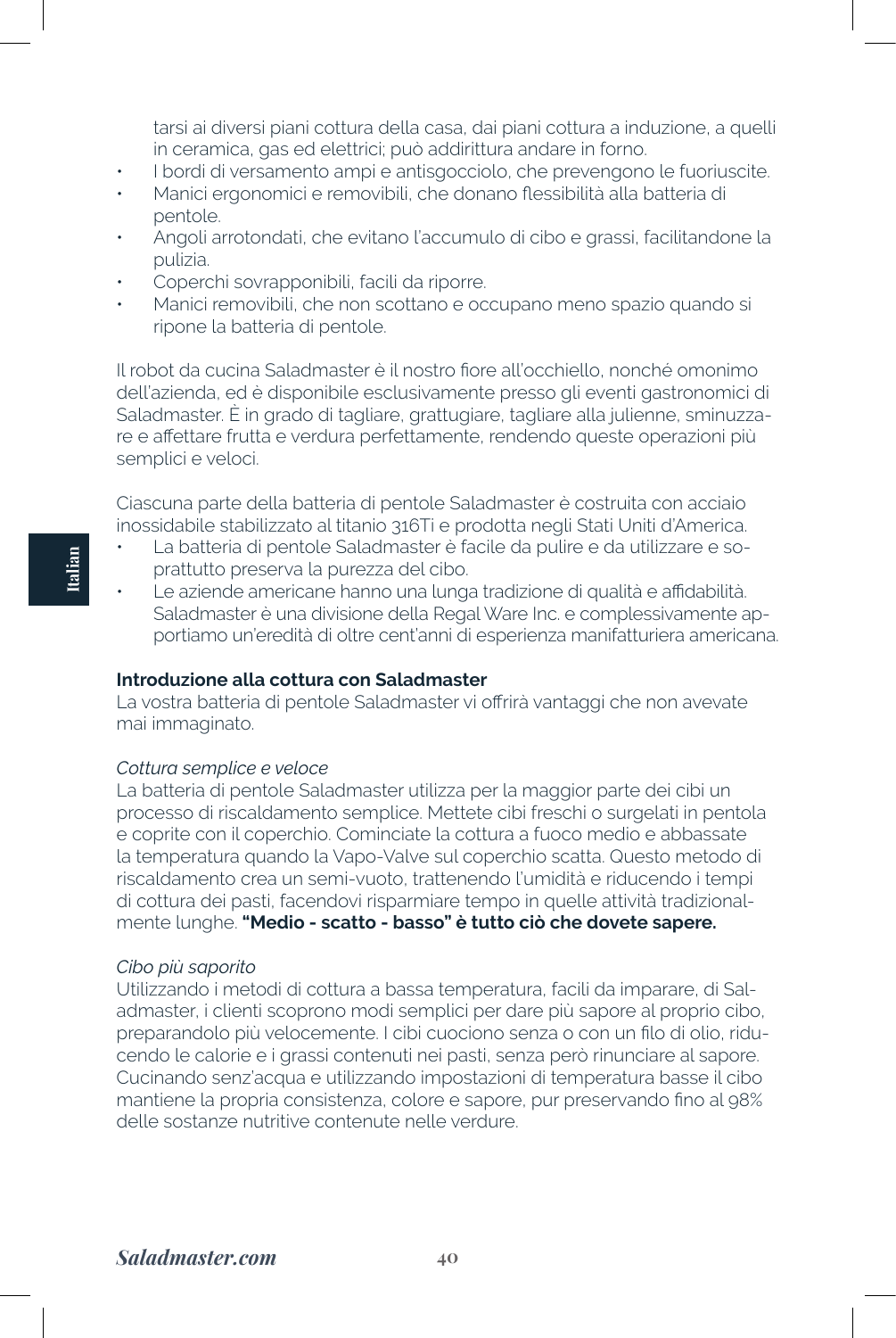## *Assistenza continua*

Saladmaster sostiene uno stile di vita divertente e pieno di energia, offrendo ai proprietari nuove ricette con istruzioni dettagliate sulla preparazione dei cibi, dai piatti casalinghi a deliziosi e salutari piatti etnici, utilizzando i metodi di cottura Saladmaster. Potete trovare queste ricette sul sito Saladmaster.com, nella sezione "Cucinate di più".

Inoltre, diventando concessionari autorizzati indipendenti di Saladmaster potete partecipare a corsi di cucina programmati, per imparare come utilizzare al meglio la vostra batteria di pentole, nonché prendere parte a dimostrazioni casalinghe, in cui i consumatori e i loro amici possono imparare a cucinare con i prodotti Saladmaster e conoscere le opportunità commerciali.

## **Cura e utilizzo importanti**

## *Prima del primo utilizzo*

Lavate ciascuna parte della nuova batteria di pentole Saladmaster, compresi i manici removibili, in acqua calda saponata con l'aggiunta di un bicchiere di aceto (250 ml) ogni 3,8 litri d'acqua. Questa operazione rimuove le tracce di olio di fabbricazione e di lucidante. Risciacquate in acqua calda pulita e asciugate bene con un asciugamano pulito e morbido.

## *Pulizia quotidiana*

Dopo l'uso sganciate i manici removibili, lavate la batteria di pentole e i manici in acqua calda saponata, risciacquate e asciugate con un asciugamano pulito e morbido. La batteria di pentole può anche essere lavata in lavastoviglie. Per mantenere una finitura lucida sui manici evitate l'utilizzo di detergenti abrasivi sui manici e non lavateli in lavastoviglie.

## *Per macchie o incrostazioni di cibo resistenti*

Risciacquate la padella con acqua calda e spruzzate del detergente per acciaio inossidabile Saladmaster, contenuto nella confezione della batteria e create una pasta. Strofinate con movimenti circolari, utilizzando del rotolo da cucina inumidito. Lavate bene in acqua calda saponata per rimuovere completamente il detergente, risciacquate e asciugate con un asciugamano pulito. Non utilizzate mai pagliette metalliche o prodotti altamente abrasivi sulla superficie esterna della batteria di pentole, poiché potrebbero smorzarne la finitura.

#### *Riscaldare cibi*

Quando riscaldate pentole e tegami che erano in frigorifero, fatelo lentamente, utilizzando la temperatura minima. Variazioni di temperatura repentine possono causare deformazioni. Non riponete mai pentole calde sui ripiani di vetro del frigorifero.

## **Utilizzo corretto**

#### *per agganciare i manici removibili*

Agganciate sempre i manici prima di utilizzare la batteria di pentole sul piano cottura. Utilizzate i manici lunghi solo per padelle e pentole; i manici laterali corti possono essere utilizzati per qualsiasi altro tegame della batteria. Allineate la fessura del manico al supporto fisso di acciaio inossidabile della padella. Non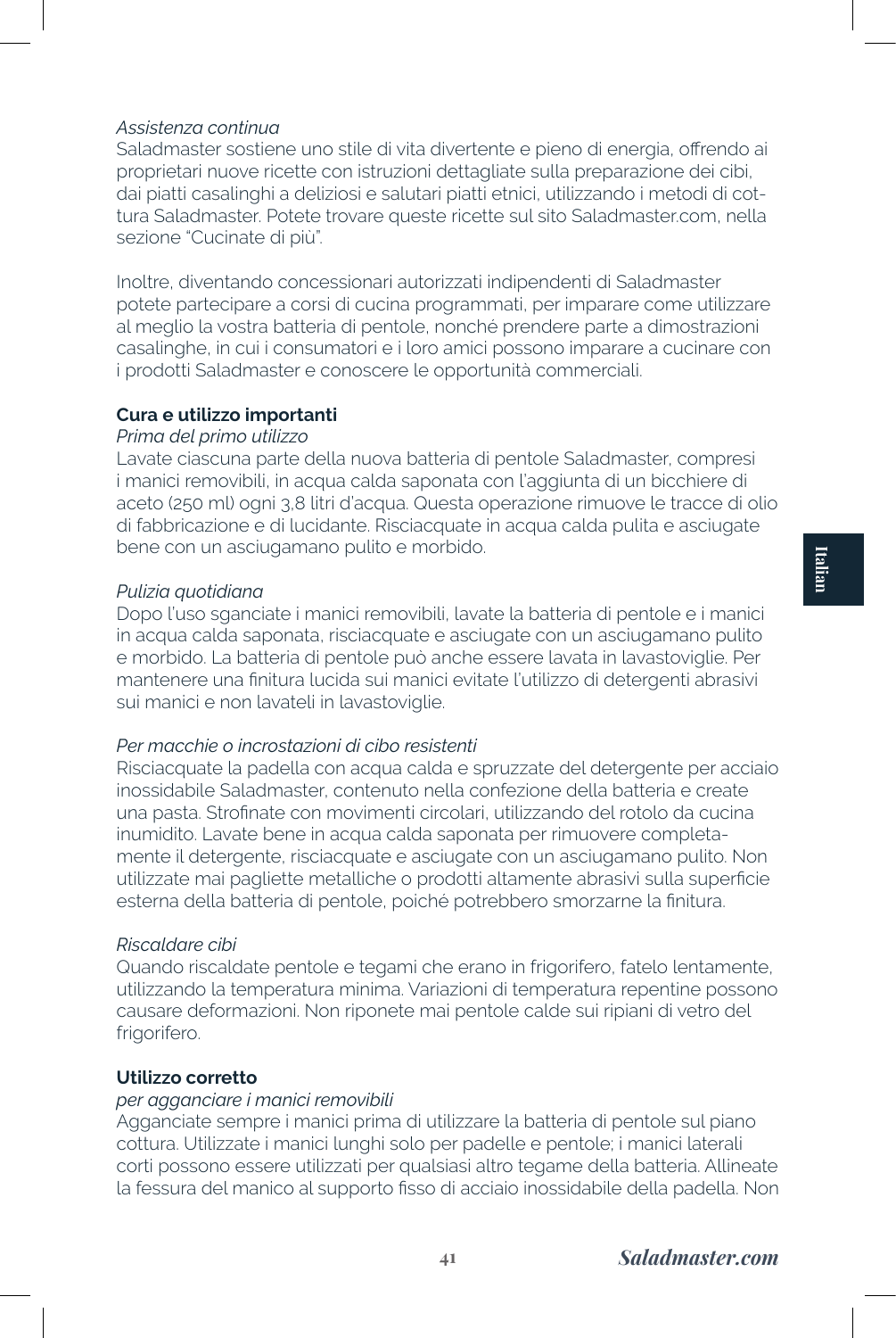premete il bottone mentre agganciate il manico. Premete il manico nel supporto di acciaio inossidabile fino a quando scatta in posizione.

## *Per sganciare i manici removibili*

Sganciate sempre i manici prima di utilizzare pentole o tegami in forno, sotto la griglia oppure prima di lavare la padella in lavastoviglie. Tenendo fermo l'altro lato della padella, utilizzate la mano libera per premere il bottone del manico verso il basso e tirate verso l'esterno per sganciarlo. Non fare mai forza sul manico.

## *Trasportare pentole e tegami*

Trasportate sempre pentole e tegami in posizione verticale, con il giusto numero di manici agganciati correttamente e saldamente.

#### *Cottura a bassa temperatura*

Utilizzate solo impostazioni di temperatura basse o medie, poiché le alte temperature non sono necessarie quando si cucina con la batteria di pentole Saladmaster. Tutto ciò che dovete sapere è "Medio - scatto - basso". Preriscaldate le padelle a temperatura media, in base alle vostre impostazioni elettriche. Se necessario, utilizzate impostazioni più basse per controllare la temperatura. Su un piano di cottura a gas, l'impostazione media si ha quando la fiamma è equidistante dal fondo della padella. Quando scatta la Vapo-Valve abbassate la temperatura. Su un piano di cottura elettrico è l'impostazione di temperatura minima. Su un piano di cottura a gas è la fiamma più bassa prima dello spegnimento. Nel caso in cui la fiamma minima sia ancora troppo alta utilizzate, un riduttore o uno spargifiamma tra il fornello e la padella. Il prolungato uso di temperature eccessive può provocare deformazioni della padella.

#### *Cottura in forno*

Sganciate sempre i manici prima di utilizzare pentole o tegami in forno, sotto la griglia oppure prima di lavarli in lavastoviglie o a mano. Quando utilizzate un coperchio con pomello, non superate mai i 177 °C in forno. Utilizzate sempre delle presine per maneggiare una padella che è stata in forno o sotto la griglia. Non utilizzate mai il coperchio sotto una griglia.

## *Cottura con il sale*

Quando aggiungete sale all'acqua o ad altri liquidi, fatelo dopo l'ebollizione. Il sale può ammaccare o danneggiare le superfici. Questo danno non è coperto dalla garanzia di Saladmaster.

## *Preriscaldare*

Una padella può impiegare dai due ai cinque minuti per preriscaldarsi. Una padella è correttamente preriscaldata quando spruzzando poche gocce di acqua imperlano la superficie e spariscono.

#### *Deformazione*

Versare acqua fredda o cibi surgelati in una padella calda oppure immergere una padella calda in acqua fredda può causare delle deformazioni. Variazioni repentine di temperatura possono causare delle deformazioni del metallo, che comportano un fondo irregolare. Le deformazioni non sono coperte dalla garanzia di Saladmaster.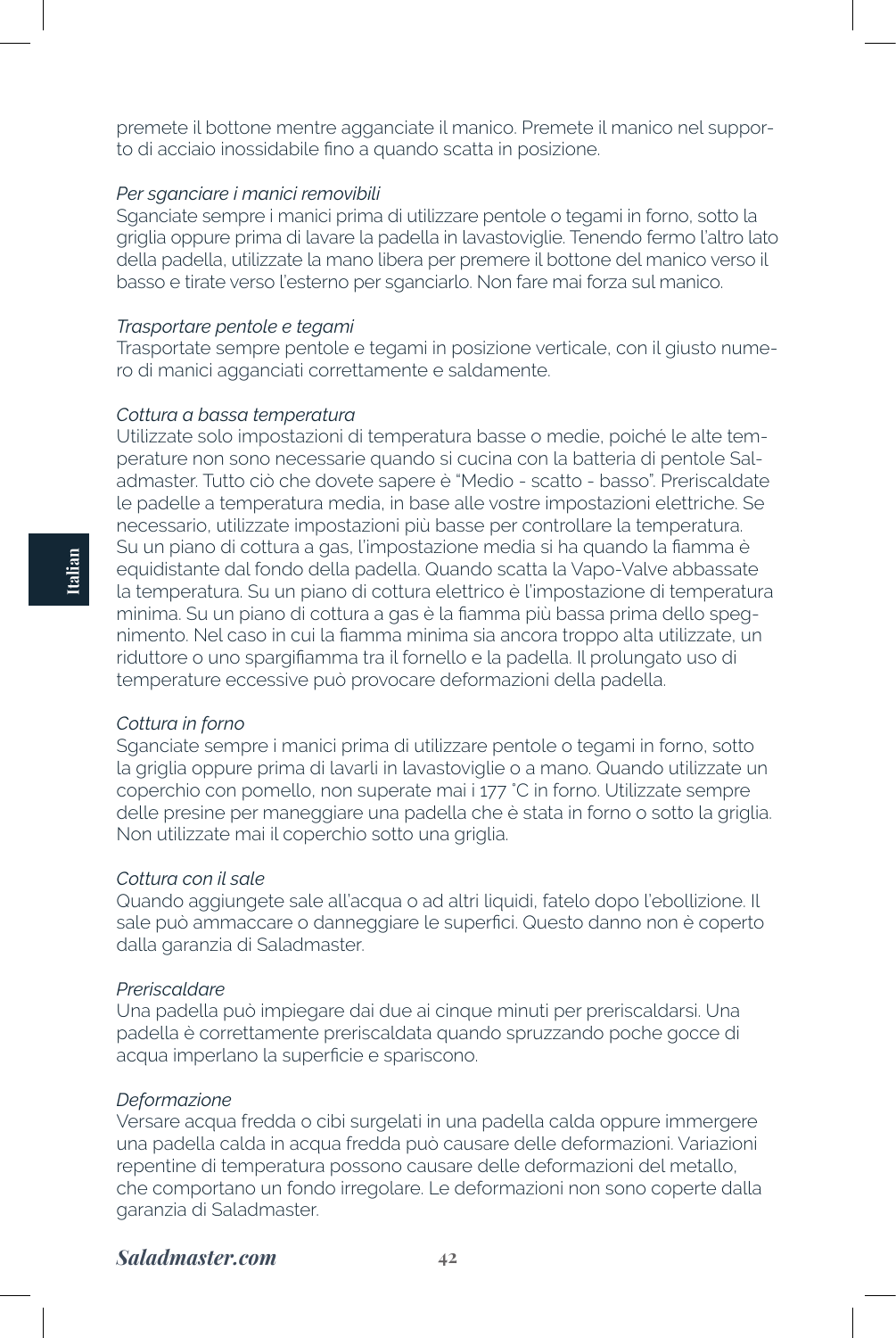## *Effetto sigillante corretto*

Assicuratevi sempre che non vi sia cibo sui bordi del coperchio e della padella. Ciò è essenziale per ottenere il corretto effetto sigillante tra il coperchio e il bordo della padella. La Vapo-Valve è ideata per scattare quando il cibo o il liquido all'interno della padella raggiunge la temperatura di cottura ideale, circa 86 °C. Ciò indica che bisogna abbassare la temperatura.

## *Scolorimento della batteria di pentole*

È possibile che il fondo o persino l'interno di una pentola o tegame diventi blu. Il colore blu indica semplicemente che è stato fatto un uso prolungato ed eccessivo ad alte temperature. Con le alte temperature si può bruciare qualsiasi cosa, persino le pentole e tegami Saladmaster. Se ciò succede, non preoccupatevi, poiché il colore infine si affievolirà. Ricordate che non avete danneggiato la batteria di pentole ma semplicemente bruciato il metallo. Ricordate che non è mai necessario ricorrere alle alte temperature, nemmeno per bollire l'acqua.

A volte comparirà uno strato bianco sul fondo interno di pentole e tegami. Si tratta principalmente del sodio eliminato dal cibo e di depositi di calcare che non vengono rimossi dall'acqua per il lavaggio dei piatti. Utilizzare il detergente Saladmaster. Similmente, qualunque deposito di carbonio o grasso bruciato sul fondo della batteria di pentole, può essere rimosso con il detergente Saladmaster.

## *Finitura della batteria di pentole*

Per evitare graffi alla finitura, utilizzate il detergente con del rotolo da cucina inumidito. È sufficientemente abrasivo per pulire l'interno e il fondo della batteria di pentole, senza graffiare i lati o la parte interna dei coperchi.

Per mantenere le parti esterne della batteria di pentole come nuovi, evitate l'uso di prodotti abrasivi sulla finitura esterna. Se desiderate utilizzare spugnette abrasive insaponate all'interno della padella è possibile farlo, ma non nella parte esterna. Se vi sono residui di cibo all'interno della padella, versate dell'acqua calda è aspettate 10 minuti prima di pulirla con il detergente Saladmaster. Seguite le istruzioni per la pulizia riportate sulla confezione del detergente Saladmaster. Per acquistare altro detergente Saladmaster, visitate il sito Saladmaster.com oppure contattate il vostro rivenditore locale.

## *Selezionate il pezzo della batteria di pentole giusto*

Le prestazioni della batteria di pentole Saladmaster aumentano se scegliete il pezzo giusto. State utilizzando la pentola o il tegame giusto se è pieno per almeno due terzi.

#### *Attenzione:*

Se si cucina ad alte temperature o se l'unità viene esposta per lungo tempo a calore, conviene munirsi di presina per maneggiare il coperchio.

# **Le basi della cottura Saladmaster**

## *Preparare arrosti di carne sul piano cottura.*

Preriscaldate la casseruola o la padella a temperatura media per due o tre minuti fino a quando poche gocce di acqua spruzzate imperlano la superficie e sfrigolano. Disponete la carne fermamente nella padella preriscaldata e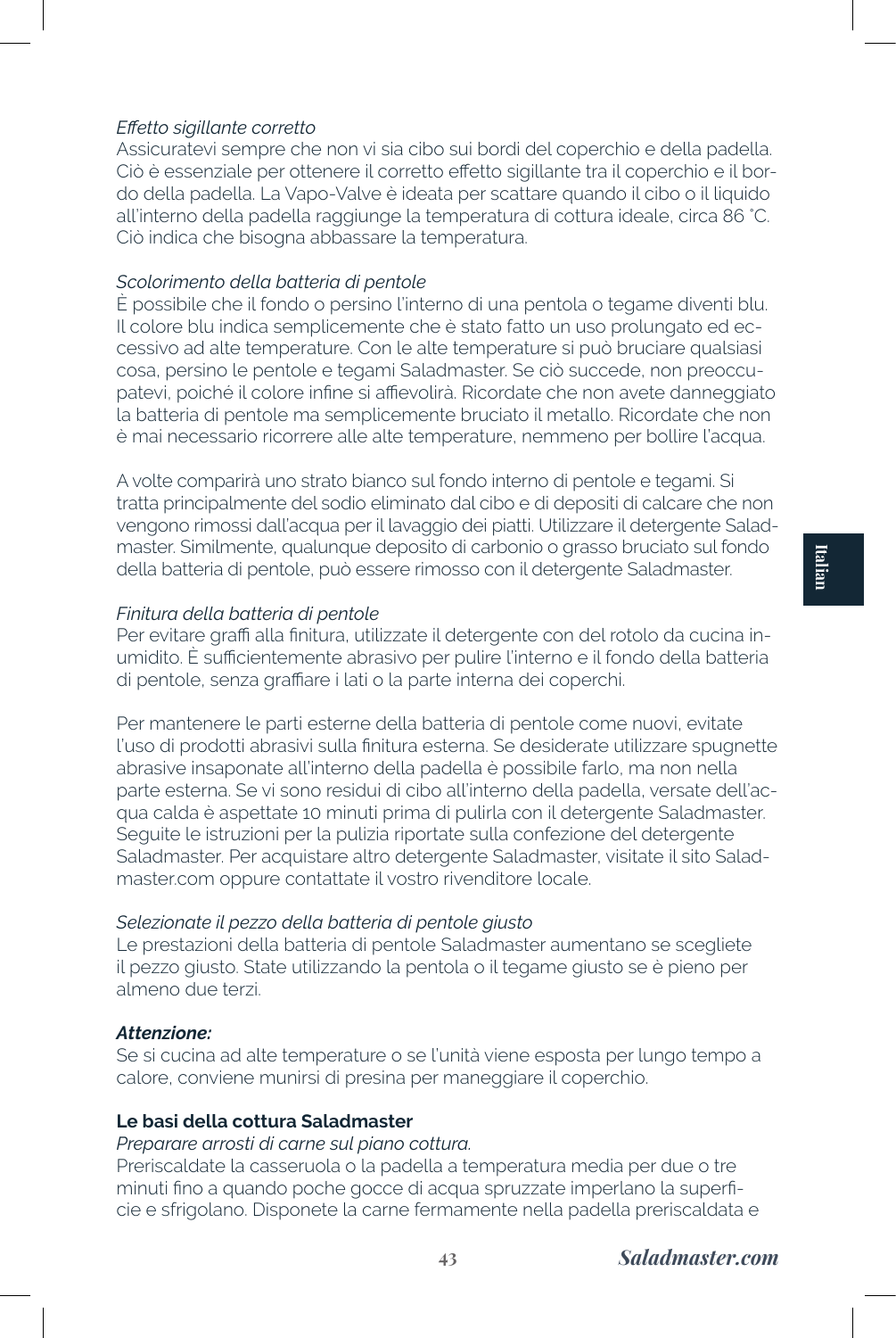premete per assicurare una cottura omogenea. Rosolate la carne su tutti i lati. La carne potrebbe attaccarsi, ma si staccherà mentre rosola. Non aggiungete liquidi (a meno che sia previsto dalla ricetta). Mettete il coperchio e cuocete a temperatura media. Quando la Vapo-Valve scatta, abbassate la temperatura e cuocere secondo i tempi indicati dalla ricetta oppure sganciate i manici e terminate la cottura in forno, come da ricetta, oppure utilizzate questa tabella come riferimento.

| Carne           | <b>Minuti</b><br>per 450<br>grammi | Carne          | <b>Minuti</b><br>per 450<br>grammi |
|-----------------|------------------------------------|----------------|------------------------------------|
| Manzo           |                                    | Coscia         |                                    |
| al sangue       | 10                                 | d'agnello      | 20                                 |
| al sangue-media | 12                                 | al sangue      | 25                                 |
| media           | 15                                 | media          | 30                                 |
| media ben cotta | 20                                 | ben cotta      | $25 - 30$                          |
|                 |                                    | Maiale Vitello | 20                                 |

#### *Cibi fritti senza grassi*

Qualsiasi carne, compreso il pollo senza pelle, può essere "fritta" con la vostra batteria di pentole Saladmaster senza aggiungere grassi o olio. Il segreto sta nel preriscaldare. Preriscaldate la padella piccola o grande a temperatura media per due o tre minuti fino a quando poche gocce di acqua spruzzate imperlano la superficie e sfrigolano. Disponete la carne fermamente nella padella preriscaldata e premete per assicurare una cottura omogenea. Rosolate la carne o il pollo su tutti i lati. Se è necessario cuocere più a lungo, mettete il coperchio sulla padella, lasciandolo leggermente socchiuso e cuocete fino a raggiungere la cottura desiderata. Scegliete sempre una padella grande abbastanza per contenere la carne senza che si sovrapponga eccessivamente oppure se necessario, cuocete la carne in piccole porzioni.

## *Cottura a strati*

Vi capita mai di aver bisogno di un fornello in più? La prossima volta provate la cottura a strati!

La cottura a strati offre quel fornello in più di cui avete bisogno, permettendo di preparare duo o più piatti utilizzando un solo fornello. Il sistema di cottura Saladmaster è ideato specificatamente per distribuire il calore in modo omogeneo e offrire l'effetto sotto-vuoto sigillante necessario per la cottura a strati.

Iniziate dapprima con una cottura a temperatura media. Quando la Vapo-Valve scatta, abbassate semplicemente la temperatura del fornello e impilate immediatamente una padella sopra a quella che sta già cuocendo su un altro fornello. Grazie allo strato centrale integrato che conduce il calore in modo uniforme, dal fondo ai lati e attraverso il coperchio, ciascun pezzo della batteria di pentole diventa un piccolo fornello a sé stante, in cui la padella o tegame più in alto diventa calda quasi quanto quella sul fondo.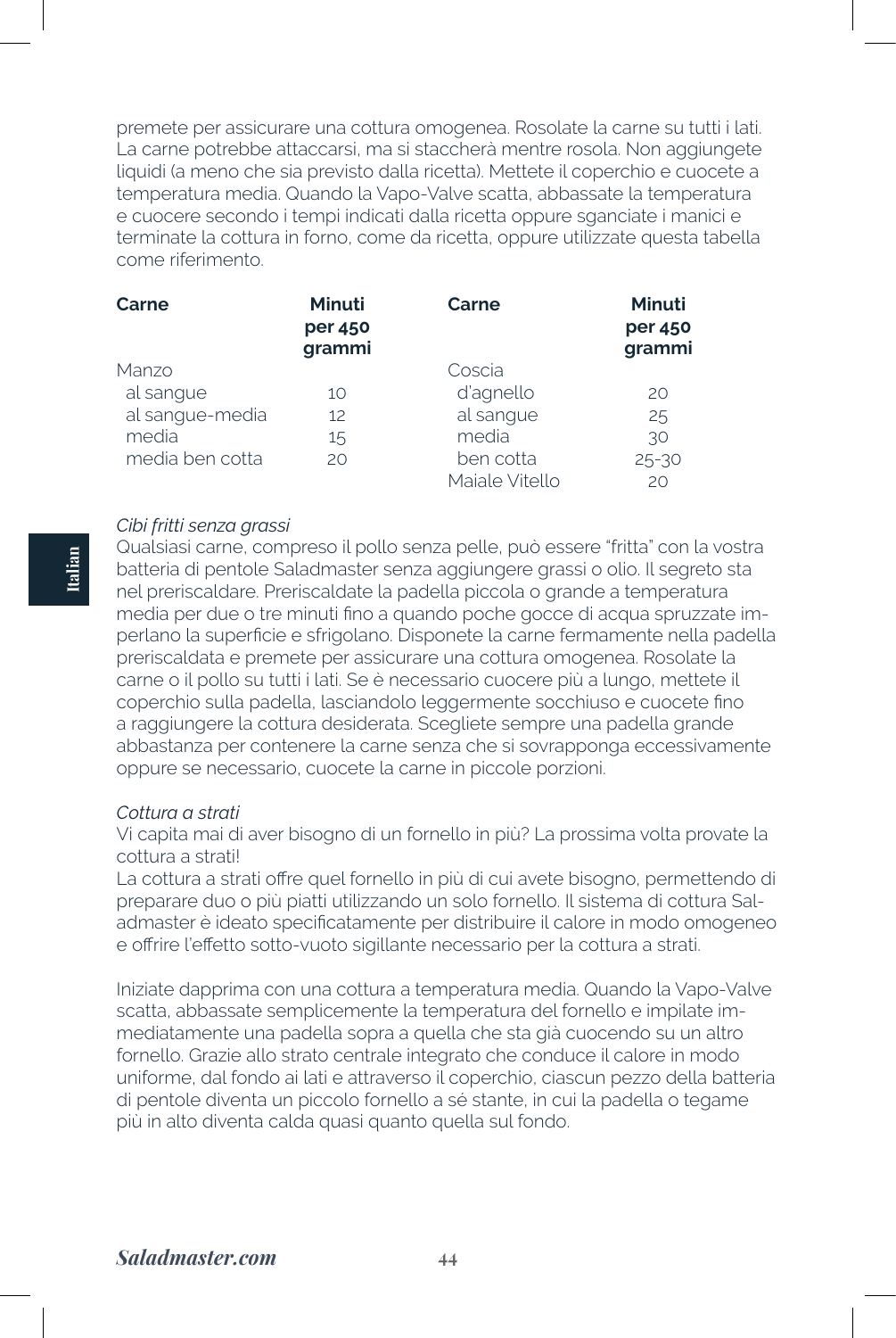# **Italian**

## **Domande frequenti:**

## *Posso lavare le pentole e tegami Saladmaster in lavastoviglie?*

Sì. Raccomandiamo di lavare a mano i manici removibili poiché lavaggi frequenti in lavastoviglie possono smorzare la finitura dei manici. Raccomandiamo di evitare il ciclo di asciugatura con aria calda della lavastoviglie e di utilizzare invece il ciclo di asciugatura con aria a risparmio energetico.

## *Dopo aver abbassato la temperatura e dopo la formazione dell'effetto sigillante, posso sollevare il coperchio?*

Date un'occhiata, se necessario. Dopo aver riposizionato il coperchio, ruotarlo così che la Vapo-Valve scatti, indicando che si è sigillata nuovamente. Se non aumenta il calore fino a quando la valvola scatta, allora abbassare la temperatura.

## *Che cosa devo fare se il mio piano cottura cuoce a una temperatura superiore a quella normale?*

Se le vostre impostazioni di cottura minima sono ancora troppo alte, potete acquistare un riduttore di fiamma per il vostro fornello, come quelli utilizzati sotto le caffettiere di vetro sui piani di cottura elettrici.

## *Posso cuocere a una temperatura elevata?*

Le temperature elevate possono creare deformazioni. Inoltre, è più probabile che i cibi si attacchino o brucino a temperature elevate, e la cottura ad alte temperature può ridurre la porzione di cibo e farlo diventare asciutto. È comunque possibile portare ad ebollizione grandi quantità di liquidi, come l'acqua per la pasta, a temperatura medio-alta. Abbassate la temperatura dopo aver raggiunto il punto di ebollizione.

## *Posso affettare l'arrosto in padella?*

Per mantenere la finitura della batteria di pentole, si raccomanda di estrarre i cibi e di affettarli su un tagliere. È possibile mettere di nuovo il cibo in padella per servirlo.

# *Perché la Vapo-Valve scatta non appena aumento la temperatura sotto una*

*padella con coperchio? Devo abbassare la temperatura in quel momento?* La Vapo-Valve è ideata per scattare quando il cibo o il liquido all'interno della padella raggiunge la temperatura di circa 86 °C. Ogni tanto inizia a scattare prima che la padella sia stata esposta al calore a sufficienza per raggiungere quel livello. Quando ciò si verifica, procedete come fareste solitamente, senza lo scatto anticipato. Lo scatto dovrebbe terminare con l'aumentare della temperatura. Una volta che la temperatura ha raggiunto gli 86 °C circa, la Vapo-Valve scatterà di nuovo. Questa volta lo scatto sarà più rapido e insistente ed è questo il momento di abbassare la temperatura.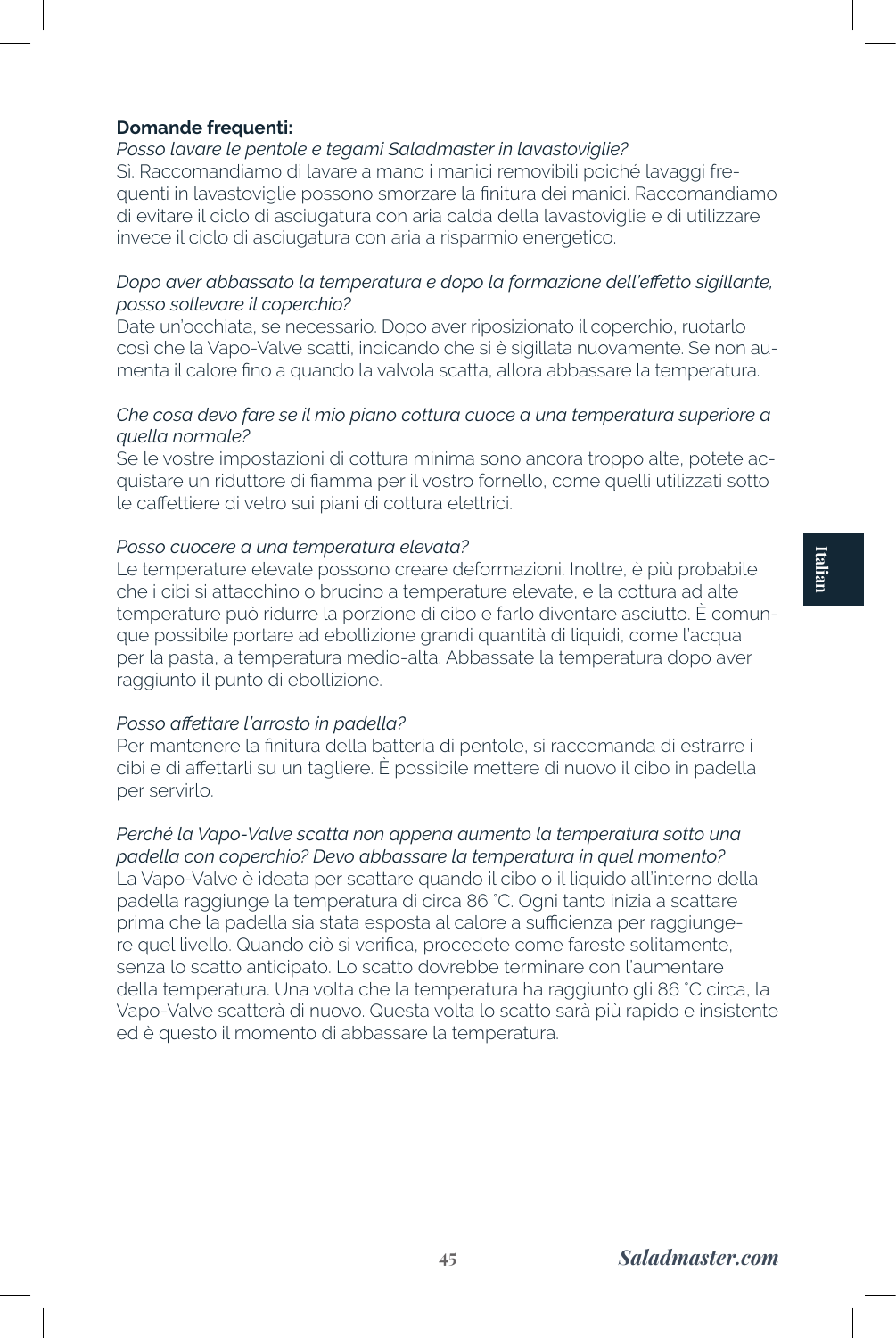#### **Saladmasterの世界へようこそ**

Saladmasterプレミアム調理器具をご購入いただき、誠にありがとうございま す。Saladmasterの使命は、世界中の人々の食生活と生活を改善し、皆様が望む暮ら しを実現するために、料理を活用することです。お客様は、一生涯使えるSaladmaster調理器具をお持ちの世界中の人々の仲間入りをしました。多くのお客様がすで に、Saladmasterを使ってより良い暮らしを実現しています。私たちは、より良い調理 方法を教えたり、家族のイベントとしての料理を教えたり、より良いビジネスチャンス を提供することで、皆様のより良い暮らしを実現しています。Saladmasterは、「暮らし の変革者 はのです。

Saladmasterの従業員一同、お客様には最大限の投資価値を得ていただきたいと考 えています。調理器具を適切な方法でお使いいただくことで、Saladmasterでの調理 を長年にわたりお楽しみいただけます。当ガイドでは、お客様のプレミアム調理器具 のお手入れ方法と使用方法を総合的にご案内しています。ご使用前にこのガイドを よくお読みになり、特に器具の洗浄方法などをご確認ください。

Saladmaster調理器具を愛用し、その優れたメリットを他の方と共有したいと考える 方もたくさんいらっしゃいます。弊社のお客様の多くは、Saladmasterに素晴らしいビ ジネスチャンスを見出しています。このような方々は、弊社製品に対する情熱を、ご家 族のために副収入につなげています。Saladmasterのビジネスチャンスについてご興 味がある方は、Saladmaster.com/start-a-businessで詳細をご覧ください。

プレミアム調理ソリューション

ご購入いただいたSaladmaster調理器具に推奨されている調理テクニックに従うこ とで、お客様はより健康的な食生活を実現し、さらに多くの場合、従来の方法よりも調 理時間を短縮できます。特別設計のシステムにより、熱を効率的に分散して重要な栄 養素を逃しません。蓋のVapo-Valve™が的確な火力調節のタイミングを知らせるので 勘に頼る必要がなく、蒸気の膜が食材を包み込むので、水や油を足さずに調理する ことができます。

着脱可能なハンドルが付いたSaladmasterの調理器具なら、あらゆるタイプの調理 が可能です。調理中はハンドルを外し、熱い料理を運ぶ際や、コンロの上から食卓へ 移す際にはハンドルを取り付けます。

Saladmaster調理器具はプレミアムな特徴が満載です。ここでその一部をご紹介しま す。

- 熱伝導の良いアルミニウム製の多重構造サーマルコアにより、熱を均一に伝え ます。
- 半真空の調理環境では、食材の水分を活かして、少ない水分や油分でより迅速 に調理することができます。
- 温度を下げるべきタイミングになると、Vapo-Valveが音で知らせます。
- 外側はステンレススチールで、IH、セラミック、ガス、雷気などの様々な家庭用調 理台に対応する特別設計を採用し、オーブンでも使用可能です。
- 鍋縁の幅が広く、液垂れを防ぎます。
- 人間工学に基づく着脱可能なハンドル付きで、用途に合わせて使い分けられま す。
- • 丸みを帯びた鍋底のフォルムはこびりつきを防ぎ、洗浄も簡単です。
- 蓋は自立するので収納が簡単です。
- 着脱可能なハンドルは熱くならず、ハンドルを外せば収納時にスペースを節約 できます。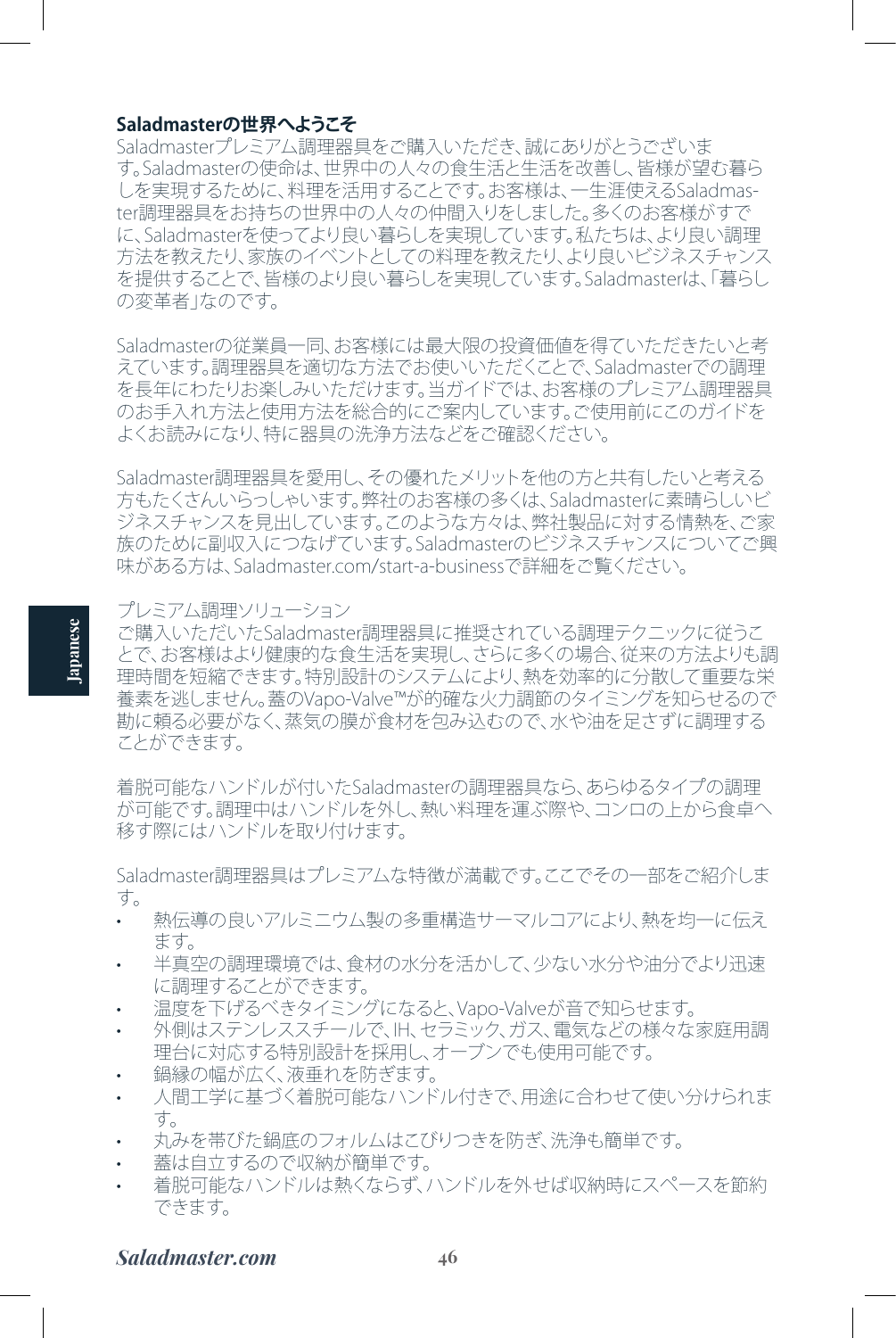Saladmasterフードプロセッサーは、弊社とその名前を代表する製品で、Saladmaster の料理番組を通じて限定販売されています。果物や野菜のカット、すりおろし、千切 り、細切り、スライスが可能で、これらの作業を短時間で効率よく、簡単に行えます。

すべてのSaladmaster調理器具は、316Tiチタン合金ステンレス製で、米国内で製造さ れています。

- Saladmaster調理器具は、洗浄しやすく、使いやすく、そして何よりも、食材本来の 味や栄養を守ります。
- 米国の企業には、品質と信頼の長い歴史があります。SaladmasterはRegal Ware, Inc.の事業部であり、私たちは共に、100年以上にわたるアメリカの製造業の経 験と実績でお客様の信頼にお応えします。

#### **Saladmasterを使った調理入門**

Saladmaster調理器具は、お客様が今まで想像もしなかったような多彩なメリットを お届けします。

## 簡単でシンプルな調理方法

Saladmaster調理器具では、ほとんどの食材に対してシンプルな加熱プロセスを使用 します。生または凍った食材を調理器具に入れ、蓋をします。中火で加熱し、蓋につい ているVapo-Valveの音が鳴ったら弱火にします。この加熱方法は半真空環境を生み 出し、水分を閉じ込めるので、調理時間が短縮されます。従来の時間がかかる方法よ りも、短時間で簡単に調理が可能です。「中火、音が鳴ったら、弱火」とだけ覚えておけ ばいいのです。

## 食材がもっと美味しくなる

Saladmasterがお教えする覚えやすい低温調理法を活用すれば、お客様はシンプル な方法で食材をより美味しく、短時間で調理することができます。食材をごく少量の 油、または油なしで調理することができるので、食事に含まれる脂肪分を減らしつ つ、食材本来の味を守ります。低温設定を使用した無水調理では、食材の食感、色、風 味を維持しつつ、野菜に含まれる栄養素の最大98%を保ちます。

#### 継続的なサポート

Saladmasterは、お客様に詳しい調理方法を示した新しいレシピを提供し、楽しく元 気あふれるライフスタイルを推進しています。心安らぐ料理から健康的で美味しいエ スニック料理まで、Saladmasterの調理法を活用して様々なお料理をお楽しみくださ い。これらのレシピは、Saladmaster.comの「Cook More(もっと料理を楽しもう)」セク ションに掲載されています。

さらに、加盟のSaladmaster独立正規販売特約店では、Saladmaster調理器具の活用 方法を学べる料理教室や、お客様とお友達がSaladmaster製品での調理やビジネス チャンスについて学べるオープンハウスイベントを開催しています。

## お手入れと使用に関する注意点

#### 初めてお使いになる前に

新しいSaladmaster製品の各パーツ(着脱可能なハンドルを含む)を、3.8リットルの 水につき250mlの酢を加えた温かいせっけん水で洗ってください。そうすることで、製 造時に使用されるオイルや研磨材を完全に除去することができます。透明なぬるま 湯ですすぎ、柔らかい清潔なタオルでよく拭いてください。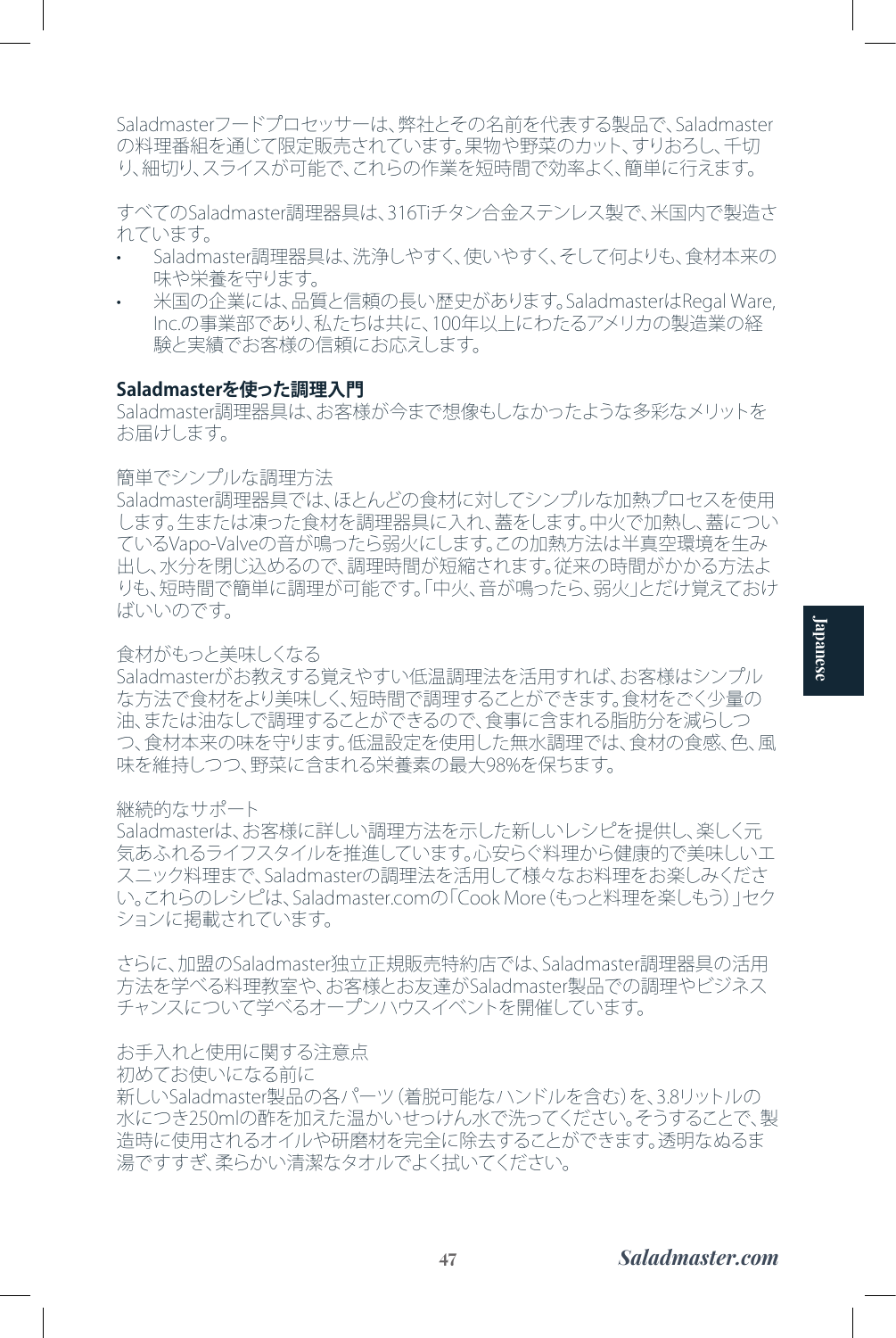#### 毎日の洗浄

ご使用の後は、着脱可能なハンドルを取り外し、調理器具とハンドルを温かいせっ けん水で洗い、すすいでから柔らかい清潔なタオルで拭いてください。調理器具は 食器洗い機で洗うこともできます。なお、ハンドルは、光沢仕上げを損なわないよう に、研磨剤入り洗剤の使用や食器洗い機での洗浄は避けてください。

#### 頑固な汚れやこびりつき

鍋を熱いお湯ですすぎ、調理器具に付属していたSaladmasterステンレススチールク レンザーを振りかけて、ペースト状にしてください。湿らせたペーパータオルを使用 し、円を描くようにこすります。熱いせっけん水でよく洗ってクレンザーを完全に落と し、すすいでから清潔なタオルで拭いてください。表面加工を傷つける恐れがありま すので、調理器具の外側はスチールウールや硬い研磨剤でこすらないでください。

#### 食材の再加熱

冷蔵庫から直接コンロに移す場合は、最も低い温度設定を使用して、調理器具をゆ っくり温めてください。急激な熱の変化はゆがみの原因になります。熱い鍋は冷蔵庫 のガラス棚に置かないでください。

#### 適切な使用方法

着脱可能なSaladmasterハンドルの取り付け

調理器具をコンロ上で使用する前に、必ずハンドルを取り付けてください。ロングハ ンドルはスキレットとソースパンに限り使用してください。ショートハンドルは、どの 器具でも使用することができます。ハンドルのスロットを鍋に固定されたステンレス スチールの取り付け金具に合わせます。ハンドルを取り付ける際は、ボタンを押さな いでください。パチンと固定されるまで、ハンドルをステンレススチールの取り付け 金具に押し付けてください。

## 着脱可能なハンドルの取り外し

調理器具をオーブン内やブロイラーの下で使用する場合や、鍋を食器洗い機で洗浄 する場合は、必ず事前にハンドルを取り外してください。鍋の反対側をしっかりつか み、もう片方の手でハンドルのボタンを押して外に向かって引っ張り、取り外します。 ハンドルを無理に押さないようにしてください。

#### 調理器具の移動

調理器具を移動する際には、必ず必要な数のハンドルを上向きにしっかり固定して 取り付けてから移動してください。

## 弱火で調理

Saladmaster調理器具を使用する際には、強火にする必要はありません。中火または 弱火の設定だけを使用してください。「中火、音が鳴ったら、弱火」とだけ覚えておけ ばいいのです。お客様の電気コンロの設定に従い、あらかじめ中火で鍋を温めてく ださい。必要に応じて弱火設定を使用し、温度を調整します。ガスコンロの場合、中火 にすると、火の高さが鍋底までの距離の半分まで届きます。Vapo-Valveの音が鳴った ら、温度設定を弱にします。電気コンロの場合は、最低の温度設定にしてください。ガ スコンロの場合は、火が消えない程度に、できるだけ火を弱くしてください。できるだ け火を弱くしても火が強すぎる場合は、バーナーと鍋の間に熱を下げるリングまたは 熱を拡散するパッドを入れてください。過度の熱で長時間使用すると、鍋にゆがみが 生じる場合があります。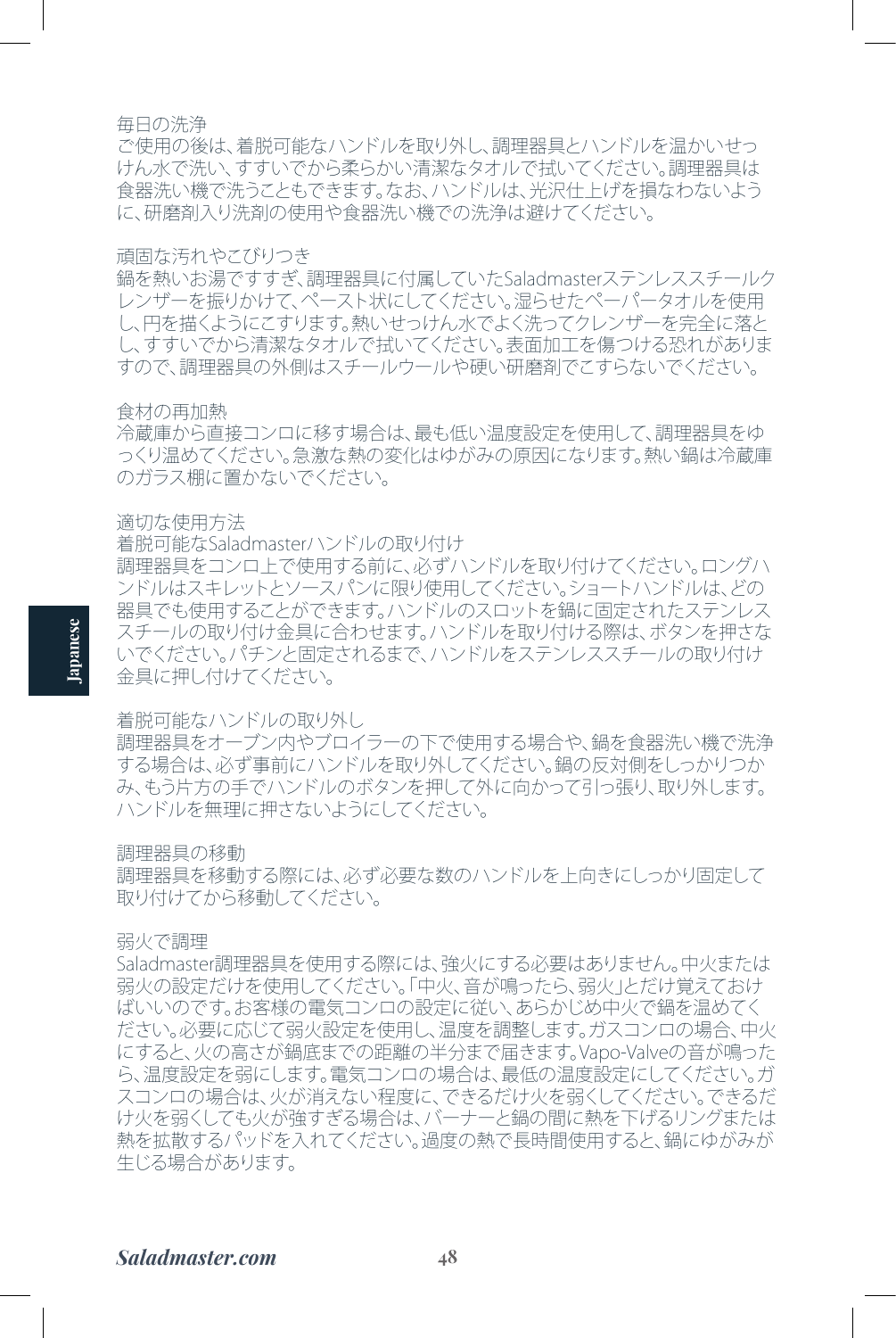#### オーブン調理

オーブン内やブロイラーの下に調理器具を置く場合や、食器洗い機またはシンクで 洗浄する場合は、必ず事前に調理器具からハンドルを取り外してください。取っ手が 付いた蓋をオーブンで使用する場合は、177°C以下の温度設定にしてください。オー ブン内やブロイラーの下に置いた鍋を扱う場合は、必ず鍋つかみを使用してくださ い。ブロイラーの下では蓋を使用しないでください。

#### 塩を使う調理

水などの液体に塩を加える場合は、あらかじめ液体を沸騰させてから塩を加えてくだ さい。塩が表面をへこませたり、表面に損傷を与える場合があります。このような損傷 は、Saladmasterの保証対象外となります。

#### 予熱

鍋の予熱には、2~5分ほど時間がかかります。表面に水を数滴垂らし、それが泡立っ て消えるようなら、鍋は十分に予熱されています。

#### ゆがみ

熱い鍋に冷水や凍った食品を入れたり、熱い鍋を冷水に入れたりすると、ゆがみが生 じる場合があります。どのような金属でも急激な温度変化でゆがみが生じる場合が あり、その結果、鍋底にでこぼこが生じます。ゆがみはSaladmasterの保証対象外とな ります。

しっかりと密閉する

蓋の縁と鍋の縁に食材がつかないようにしてください。これは、蓋と鍋本体を密着さ せて、密閉性を確保するために非常に重要です。Vapo-Valveは、鍋の中の食材または 液体が適切な調理温度(約86°C)に達すると音が鳴るように設計されています。これ は、弱火にする合図です。

## 調理器具の変色

調理器具の底、または内側が青色に変色する場合があります。このような青色の変色 は、過度に長時間強火にさらされた場合に起こります。強火を使用すると、どのような ものでも、たとえSaladmasterの調理器具でも焦げが生じます。このような変色が生じ ても、ご安心ください。時間の経過とともに消えてゆきます。調理器具に損傷を与えた のではなく、金属を焼いただけなのです。しかし、たとえお湯を沸かすときでも、強火 にする必要はありませんのでご留意ください。

調理器具の内側の底に白い膜が表れる場合があります。これは主に食材から 出たナトリウムと、普通に洗うだけでは除去できないカルシウムの沈着物で す。Saladmasterクレンザーで洗浄してください。同様に、調理器具の底に焦げ付いた 油脂や炭素堆積物も、Saladmasterクレンザーで除去することができます。 調理器具の表面加工

表面加工を傷つける恐れがありますので、クレンザーを使用する際には湿らせたペ ーパータオルをご使用ください。十分な研磨効果があるので、側面や蓋の内側上部 を傷つけずに、調理器具の中や底を洗浄することができます。

調理器具の外側を新品同様の状態に保つために、外側のお手入れの際は研磨剤 の使用を避けてください。せっけんを浸み込ませた台所用スポンジを使用しても かまいませんが、鍋の外側には使用しないでください。鍋の内側に食材がこびりつ いた場合は、熱いお湯を入れ、10分間放置してからSaladmasterクレンザーで洗浄 します。Saladmasterクレンザーの容器に記載されている洗浄方法に従ってくださ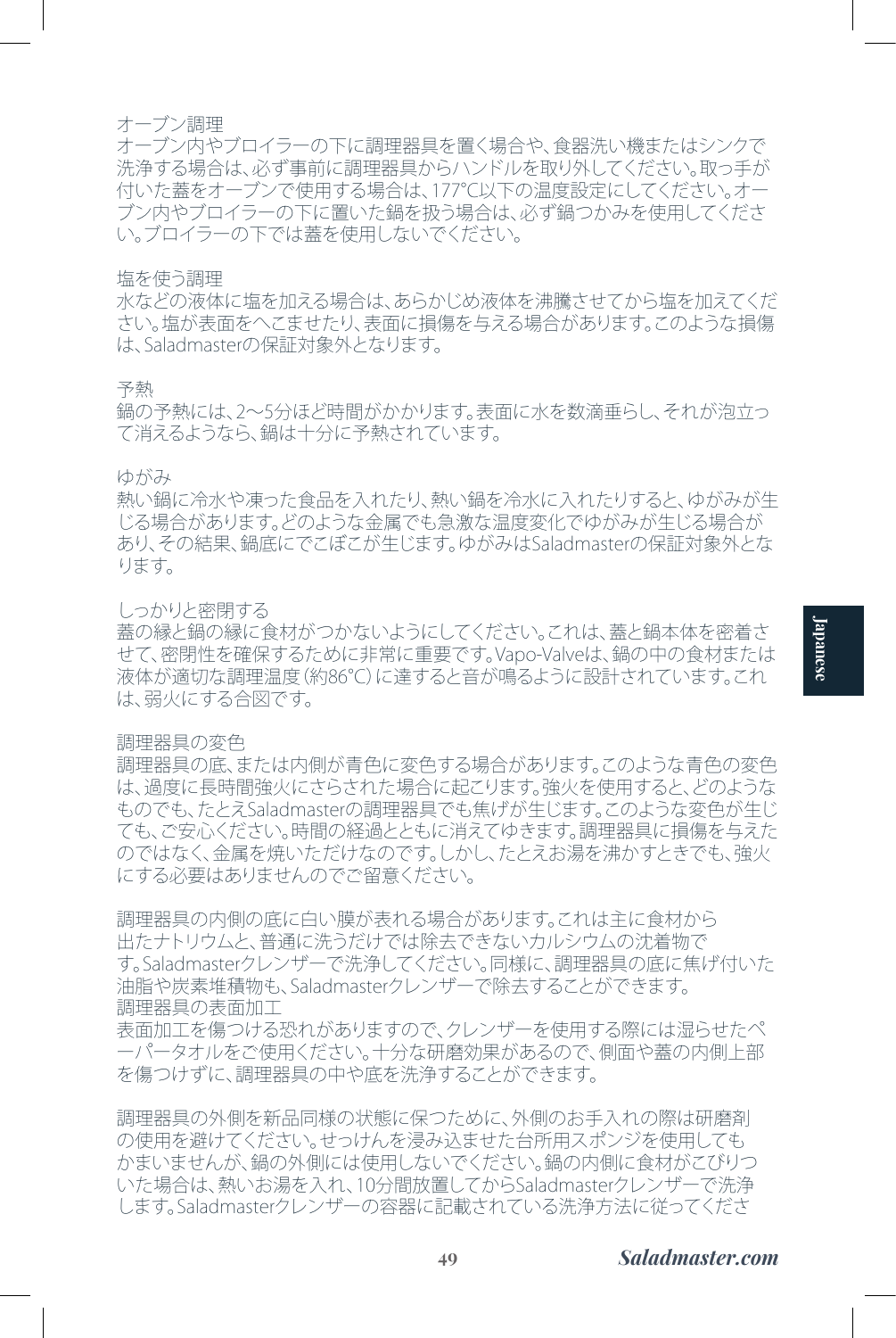い。Saladmasterクレンザーの追加購入をご希望の方は、Saladmaster.comをご覧い ただくか、お近くの販売店までお問い合わせください。 調理に合う調理器具を選択 Saladmasterの調理器具は、調理に合うものをお選びいただくと最高のパフォーマン スを発揮します。少なくとも調理器具の3分の2まで満たされていれば、その調理に合 う適切な器具です。

#### **あぶない:**

**Japanese**

高温調理時やユニットが長時間熱に晒された場合、蓋を取り扱う際には鍋つかみ等 を使用してください。

## **Saladmasterでの基本的な調理法**

コンロで肉をローストする

あらかじめロースターまたはスキレットを中火で2~3分間予熱します。水を数滴垂ら し、それが泡立って跳ねるようなら、鍋は十分に予熱されています。予熱した調理器 具に肉をしっかりと置き、均一に焦げ目がつくように押し付けます。肉のすべての面 に焼き色をつけます。肉がくっつく場合もありますが、焼き色が付くに従いはがれや すくなります。液体は足さないでください(レシピで指示されている場合を除く)。蓋 をして、中火で加熱します。Vapo-Valveの音が鳴ったら弱火にし、レシピに記載されて いる時間に従い加熱するか、ハンドルを取り外してレシピの指示通りにオーブンで仕 上げるか、またはガイドとして以下の表を使用してください。

| 肉          | 1ポンド       | 肉     | 1ポンド       |
|------------|------------|-------|------------|
|            | (454g)あたりの |       | (454g)あたりの |
|            | 調理時間(分)    |       | 調理時間(分)    |
| 牛肉         |            | ラムレッグ |            |
| $\sqrt{I}$ | 10         | レア    | 20         |
| ミディアムレア    |            | ミディアム | 25         |
| ミディアム      |            | ウェルダン | 30         |
| ウェルダン      | 20         | 豚肉    | $25 - 30$  |
|            |            | 子生    |            |

#### 油を使わずに炒める

皮付き、または皮なしの鶏肉を含むあらゆる肉は、油脂を足さずにSaladmasterの調 理器具で「炒める」ことができます。その秘密は、予熱にあります。あらかじめ大型ま たは小型のスキレットを中火で2~3分間予熱します。水を数滴垂らし、それが泡立っ て跳ねるようなら、鍋は十分に予熱されています。予熱したスキレットに肉をしっかり と置き、均一に焦げ目がつくように押し付けます。肉または鶏肉のすべての面に焼き 色をつけます。さらに加熱が必要な場合は、スキレットの上に、やや隙間ができるよ うに蓋をかぶせ、お好みの状態になるまで火を通します。肉同士がくっつかないよう に、必ず十分な大きさのスキレットをお選びいただくか、必要に応じて数回に分けて 調理してください。

#### 重ねて調理する

もうひとつバーナーが欲しいと思ったことはありますか?では次回は重ねて調理して みましょう!バーナーの数を増やさなくても、重ねて調理することで、1つのバーナーで 2種類以上の料理を作ることができます。Saladmasterの調理システムは、熱を均一に 分散し、重ね調理を可能にする密閉性を実現するように特別に設計されています。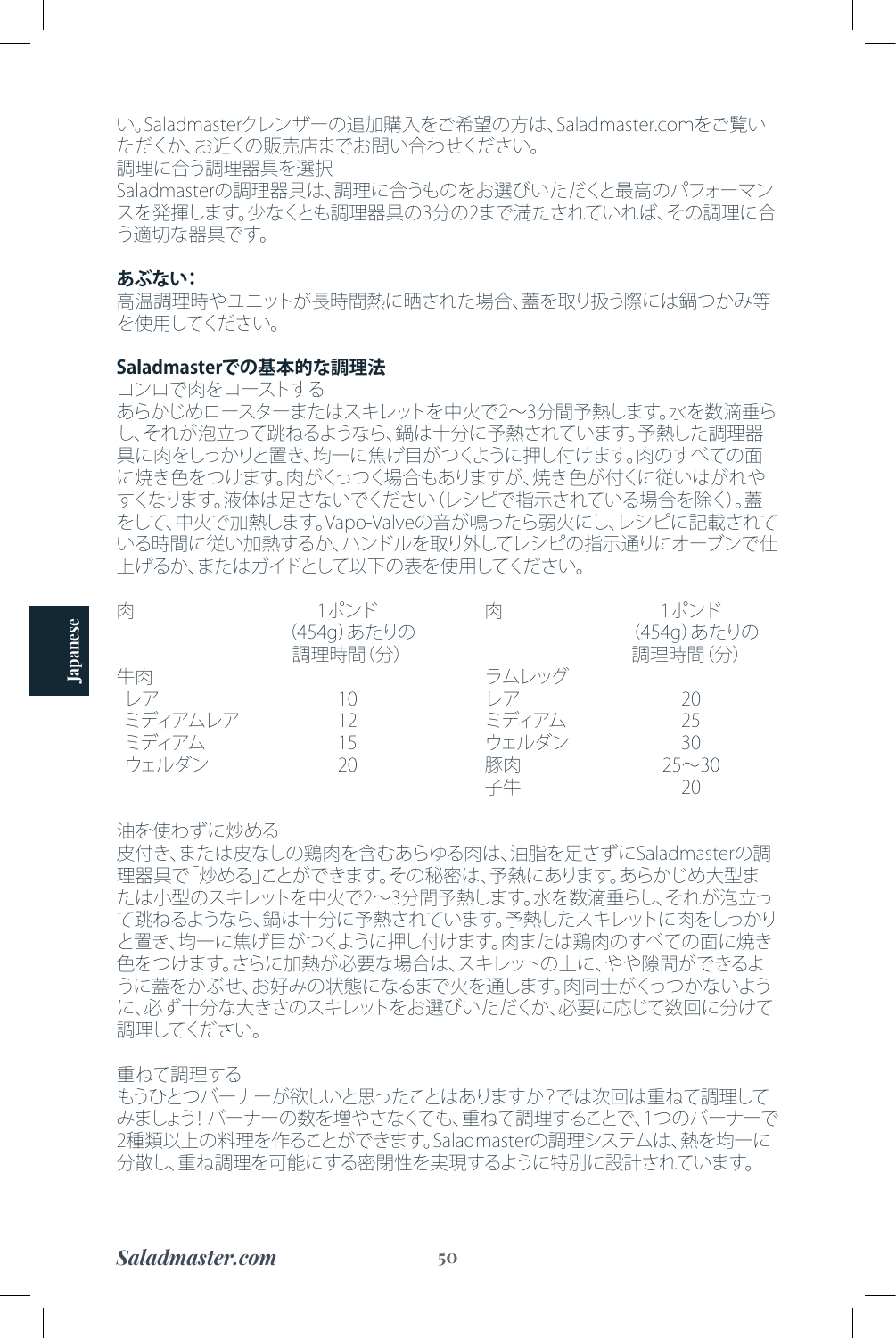まず、中火で調理を開始してください。Vapo-Valveの音が鳴ったらバーナーの火を消 し、その鍋の上に他のバーナーで加熱していた鍋を置きます。内蔵されている核層 が、熱を底部、側面、蓋にまで均一に伝えるので、それぞれの調理器具自体が小さい オーブンの働きをして、一番上に置いてある調理器具も一番下のものとほぼ同様に 熱くなります。

#### **よくあるご質問:**

食器洗い機でSaladmasterの調理器具を洗っても大丈夫ですか? はい、大丈夫です。ただし、着脱可能なハンドルは、食器洗い機で繰り返し洗うと痛み が早くなる可能性がありますので、手洗いをお勧めします。また、エネルギー効率の 良い空気乾燥を選び、熱乾燥は避けてください。

弱火にして密閉された後に蓄を開けてもいいですか? どうしても必要な場合は、中を覗いてください。再度蓋を置いたら、Vapo-Valveの音 が鳴るように回転させてください。音が鳴ったら再度密閉されています。バルブの音 が鳴るまで熱が上がらない場合は、弱火に下げてください。

私のコンロの加熱温度が通常よりも高い場合はどうなりますか? 最低の温度設定でも高すぎる場合は、お客様のバーナー用に熱を下げるパッドをご 購入ください。電気コンロ上でガラスのコーヒーポットの下に置いて使用するタイプ などがあります。

強火調理は可能ですか?

強火での使用はゆがみの原因になります。また、強火で調理すると食材がくっついた り焦げ付いたりしやすくなるほか、高すぎる温度での加熱は食材の縮みや乾燥の原 因になります。ただし、パスタを茹でる場合など、大量の液体を沸かす場合には中火 ~強火で加熱してもかまいません。沸騰したら、火を弱くしてください。

ローストした食材を鍋の中で切っても大丈夫ですか? 調理器具の什上げを維持するために、食材を切る場合はまな板に移してから切るこ とをお勧めします。料理を提供する際には、食材を調理器具に戻すことができます。

なぜ蓋をした鍋を火にかけた途端にVapo-Valveの音が鳴るのですか?その時点で 火を弱くする必要がありますか?

Vapo-Valveは、鍋の中の食材または液体が約86°Cに達すると音が鳴るように設計さ れています。しかし、その温度に達するまで鍋が十分に加熱されていない場合でも、 ゆっくりと音が鳴り始めることがあります。そのような場合は、音を無視して通常通り の手順で調理をしてください。熱が上がるにつれて、音が止まります。温度が約86℃ に達すると、Vapo-Valveの音が再度鳴ります。今回はより速く継続的に音が鳴ります ので、火を弱火にしてください。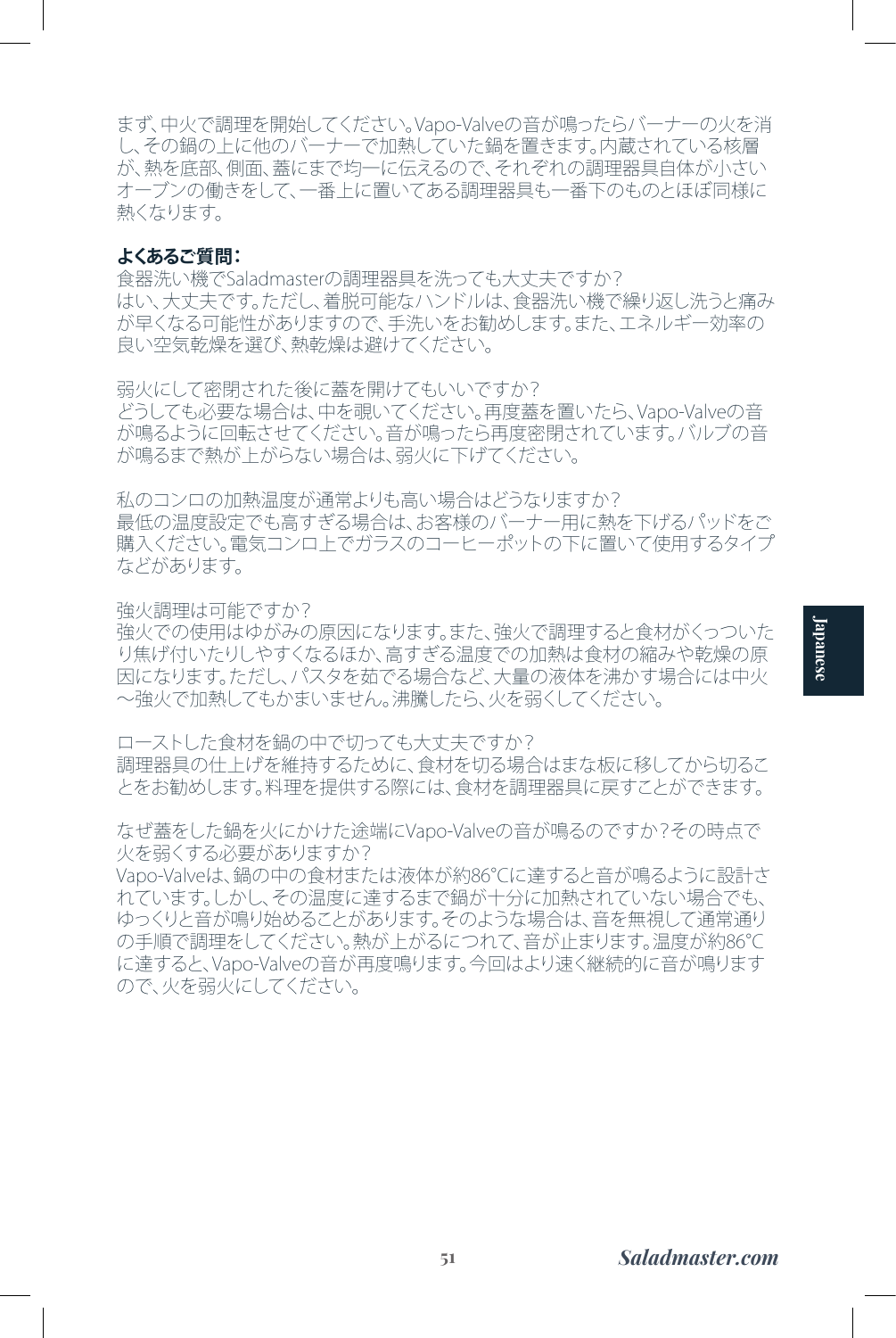## **Saladmaster를 찾아주셔서 감사합니다.**

Saladmaster 고급 조리기구를 구매하신 것을 축하드립니다. Saladmaster의 사명은 요리 라는 수단을 활용해 세상 사람들이 보다 건강한 식생활과 보다 나은 삶을 영위하며, 원하는 삶 을 이뤄내도록 영감을 주는 것입니다. 이제 귀하께서는 일생을 함께할 Saladmaster 조리기 구 소유자로서 Saladmaster가 보다 나은 삶을 가져다줌을 깨달은 세계 곳곳의 사람 중 한 명이 되셨습니다. 우리는 음식을 만드는 법과 가족 식사를 위한 조리 방법을 가르치고 보다 나 은 사업 기회를 제공함으로써 바로 그러한 보다 나은 삶을 전파하고 있습니다. Saladmaster 의 신조는 "삶을 변화시킨다."입니다

Saladmaster의 모든 구성원은 귀하가 투자하신 바의 가장 큰 가치를 누리시기를 원합니다. Saladmaster 조리기구를 올바르게 사용하시면 오래도록 제품이 드리는 이점을 누리실 수 있습니다. 이 안내서는 소유하신 고급 조리기구의 취급 방법에 관해 종합적인 설명을 제공합 니다. 사용하시기 전에 이 안내서, 특히 주방기구를 세척하는 방법에 관한 정보를 자세히 읽어 주십시오.

Saladmaster 조리기구를 즐겨 사용하시게 되면 제품이 제공하는 놀라운 장점을 다른 사 람들과 공유하고 싶어질 것입니다. 저희의 많은 고객이 Saladmaster를 통해 멋진 사업 기회를 얻었습니다. 저희 제품에 대한 이들의 열정은 추가적인 가계 수익으로 보답받습니 다. Saladmaster와 함께하는 사업 기회에 관해 알아보기 원하시면 Saladmaster.com/ start-a-business를 방문해 주십시오.

## **고급 조리 솔루션**

새로 구매하신 Saladmaster 조리기구를 사용하실 때 다음 방법들을 따르면 보다 건강한 식 생활을 할 수 있고, 많은 경우 기존 방식보다 빠르게 음식을 조리할 수 있습니다. 소유하신 시 스템은 열을 고르게 배분함으로써 중요한 영양소를 보존할 수 있도록 특별히 디자인되었습니 다. 뚜껑에 있는 Vapo-Valve™는 열을 낮야 할 시기를 신호로 알려주므로 어림짐작해야 하 는 수고를 덜어주며 수증기를 밀폐해 주어 물이나 지방을 더 넣을 필요가 없습니다.

분리가능한 손잡이 시스템인 Saladmaster 조리기구는 어떤 조리에도 다용도로 사용할 수 있습니다. 요리 중에 손잡이를 분리하고 뜨거운 음식을 운반할 때, 조리대에서 서빙 공간으로 이동할 때 손잡이를 다시 장착하면 됩니다.

Saladmaster 조리기구는 여러 가지 고급 특징을 포함합니다.

- 열전도 알루미늄으로 된 다층 구조 서멀 코어로 열을 고르게 전달합니다.
- 조리 중 양념을 계속 발라 줄 필요가 없는, 반 진공 조리 환경이라 조리 시간을 단축하기 위 해 물, 기름, 지방분을 사용할 필요를 줄여줍니다.
- Vapo-Valve는 열을 낮춰야 할 때가 되면 음향 신호로 알려줍니다.
- 스테인리스강의 외부 표면은 인덕션 레인지, 세라믹 레인지, 가스 레인지, 전기 레인지 등 다양한 조리대 표면에서 사용할 수 있도록 특별 설계되었습니다.
- 넓고 물이 옆으로 새지 않도록 설계된 가장자리로 내용물을 흘리지 않게 해 줍니다.
- 손잡이는 분리 가능며 인체공학적이어서 조리기구를 다양하게 사용할 수 있습니다.
- 둥근 코너는 음식이나 기름기가 들러붙어 쌓이지 않고 세척하기 쉽게 해줍니다.
- 자연스럽게 제자리를 찾는 뚜껑이 있어 보관하기 쉽습니다.
- 손잡이는 항상 손으로 잡을 수 있는 온도를 유지하며 분리할 수 있어 조리기구를 보관할 때 공간을 덜 차지합니다.

당사의 이름을 그대로 물려받은 Saladmaster 푸드 프로세서는 당사를 대표하는 제품이며 Saladmaster 쿠킹 쇼를 통해서만 구매하실 수 있습니다. 과일과 채소를 아름답게 자르고, 갈고, 채를 썰고, 다지고, 얇게 썰 수 있게 해주어 조리가 더 빠르고 쉬워집니다.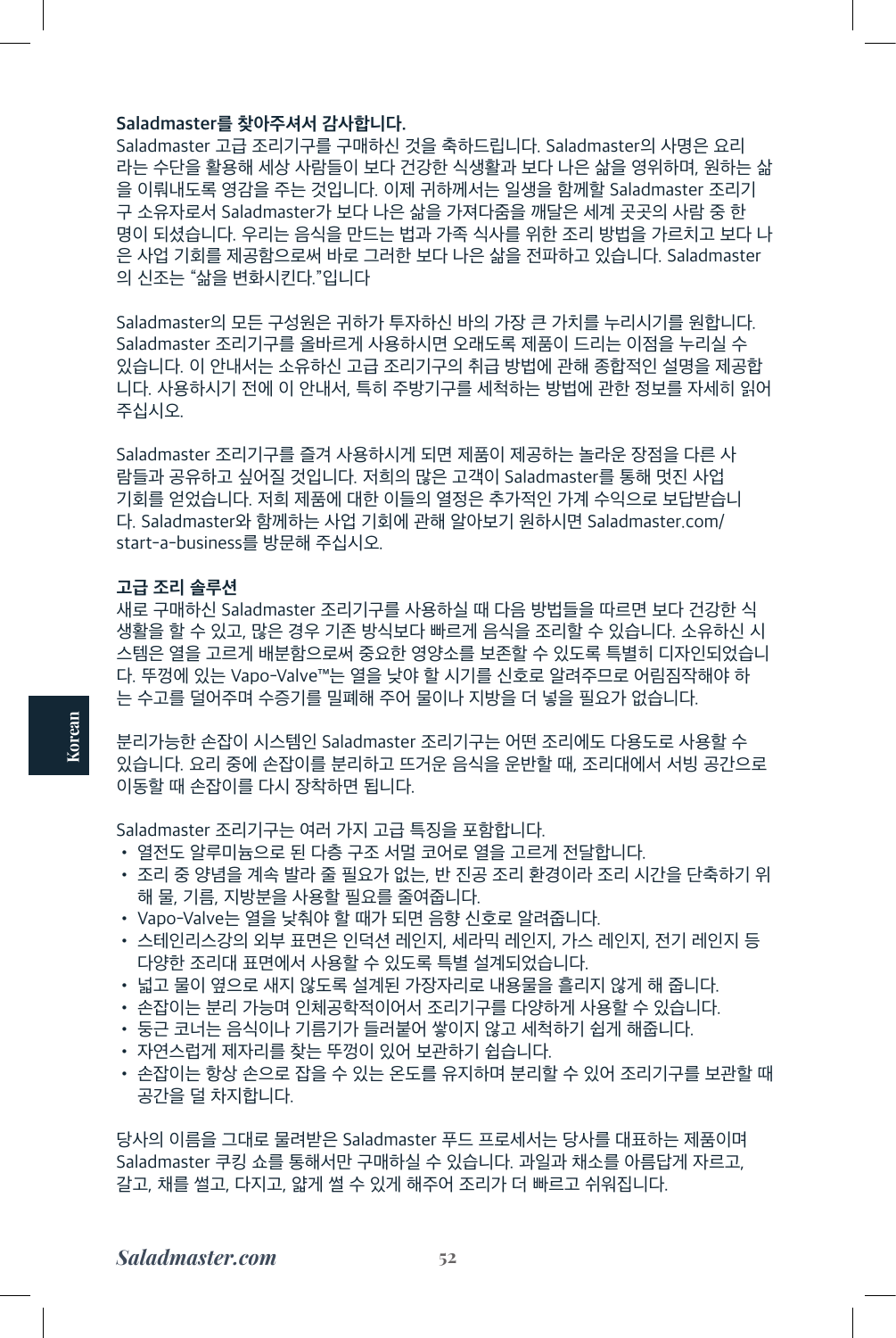Saladmaster 조리기구는 316Ti 티타늄 안정화 스테인리스강 재질로 미국에서 제작되었습 니다.

- Saladmaster 조리기구는 세척하기 쉽고, 사용하기 쉬우며, 무엇보다 음식의 신선도를 보 존해 줍니다.
- 미국의 회사들은 품질과 신뢰성의 전통을 오래도록 이어오고 있습니다. Saladmaster는 Regal Ware, Inc.의 사업부이며, 당사는 100년이 넘는 미국 제조업의 경험을 유산으로 보유하고 있습니다.

## **Saladmaster로 조리하기 소유하신 Saladmaster 조리도구는 미처 상상하지 못하셨던 무궁무진한 이점을 제공합니다.**

#### 빠르고 간단한 조리

Saladmaster 조리기구는 대부분 음식 조리시 단순한 가열 과정을 사용합니다. 신선하거 나 냉동 상태의 음식을 조리기구에 넣고 뚜껑을 닫습니다. 중불에서 조리를 시작하고 뚜껑 위 에 있는 Vapo-Valve가 딸깍 소리를 내면 약불로 조절합니다. 이렇게 열을 조절하면 조리기 구 내부가 반 진공 상태가 되어 수분을 밀폐함으로써 조리 시간을 줄여 주어 기존에 조리 시간 이 오래 걸리는 요리를 더 빨리 완성할 수 있습니다. "중불 - 딸깍 - 약불", 이것만 기억하면 됩 니다.

#### 더 맛있는 음식

Saladmaster가 가르쳐 주는 배우기 쉽고 적게 가열하는 조리 방법으로 사용자들은 보다 맛 있는 음식을 빨리 조리할 수 있습니다. 기름을 조금만 넣거나 아예 넣지 않고도 음식을 조리할 수 있어 음식을 통해 섭취하는 열량과 지방분을 줄이면서 맛은 그대로 보존할 수 있습니다. 물 을 사용하지 않고 낮은 열로 조리하면 음식의 질감과 색상, 맛과 향을 보존할 수 있으며, 채소 의 영양소를 최대 98%까지 보존할 수 있습니다.

#### 지속적인 소비자 지원

Saladmaster는 재미와 활기로 가득한 삶을 추구합니다. 엄마의 손길을 느낄 수 있는 가정식 에서 건강하고 맛있는 각국 전통 요리에 이르기까지 Saladmaster 조리 방법을 사용하는 자 세한 설명이 담긴 새로운 레시피와 재료 손질 방법을 사용자에게 제공합니다. 이 레시피들은 Saladmaster.com의 "많은 요리(Cook More)" 섹션에서 찾아보실 수 있습니다.

또한, Saladmaster 독립 승인 대리점(Independent Authorized Dealerships)에 참여 하면 이 조리기구를 사용한 요리 교실을 통해 조리기구를 최대로 활용할 방법을 배울 수 있을 뿐만 아니라, 오픈 하우스(Open House) 행사를 통해 소비자와 지인들은 Saladmaster 제 품과 사업 기회에 관해 알아볼 수 있습니다.

## 중요한 취급 및 사용법

처음 사용하기 전

분리 가능한 손잡이를 비롯하여 새로 구매하신 Saladmaster 조리기구의 각 부품을 따듯한 비눗물에 물 1갤런(3.8L)당 식초 1컵(250mL) 비율로 섞은 용액을 첨가해 세척하십시오. 이렇게 하면 제조 과정에 사용한 기름, 광택을 내는 화학물질을 깨끗하게 제거할 수 있습니다. 맑은 온수로 헹구고 깨끗하고 부드러운 수건으로 빠진 부분 없이 닦아 말립니다.

#### 매일 사용한 후의 세척

사용하고 나서 분리식 손잡이를 제거하고 조리기구와 손잡이를 따듯한 비눗물에 씻고 헹군 후, 깨끗하고 부드러운 타올로 물기를 제거하여 말리십시오. 조리기구를 식기세척기에 넣어 세척해도 됩니다. 손잡이의 윤기 나는 마감을 보존하려면 자극적인 세척제를 손잡이 세척에 사용하거나 식기세척기에 손잡이를 넣어 세척하지 마십시오.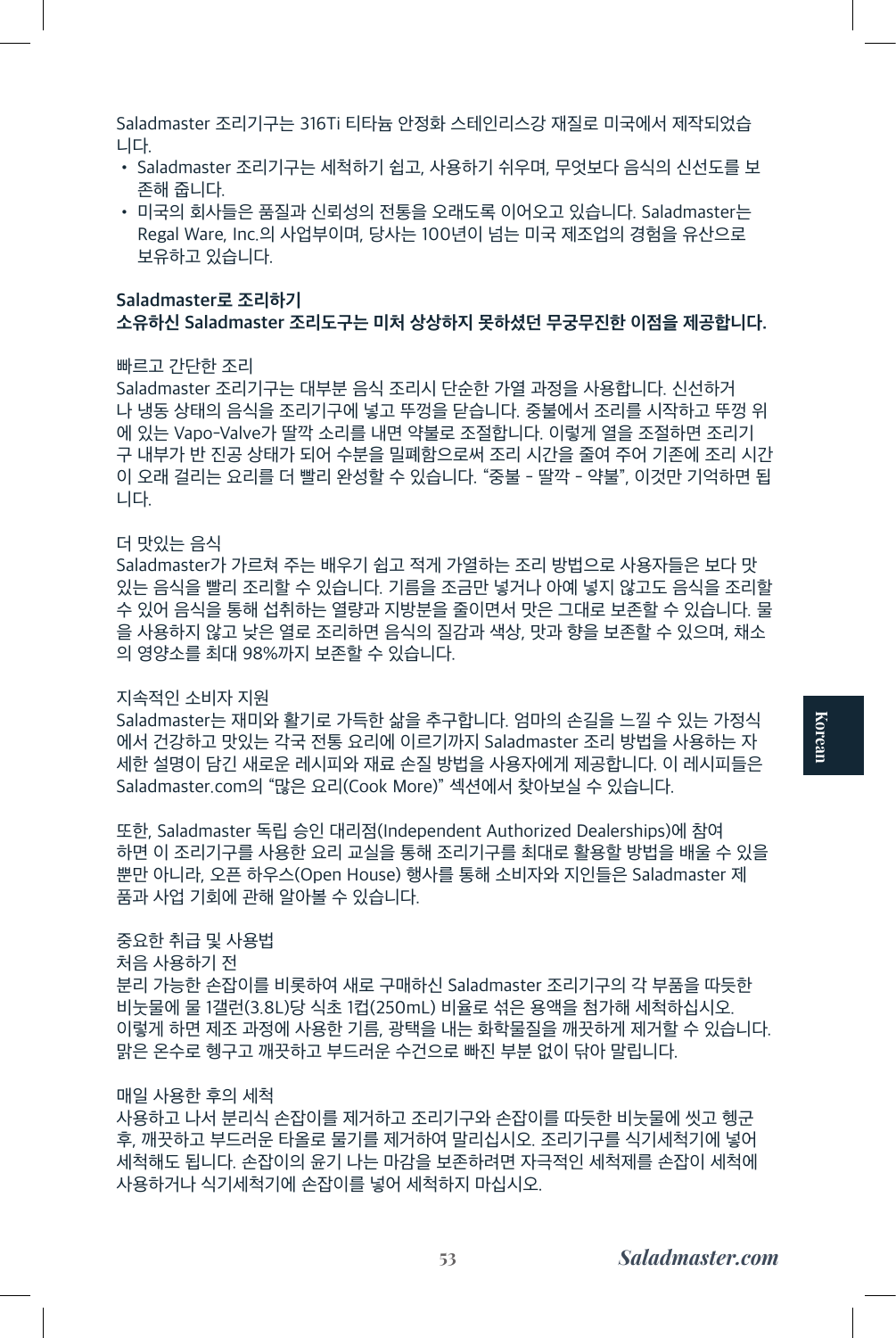## 찌든 얼룩 또는 들러붙은 음식물 제거

따듯한 물로 팬을 헹구고 나서 조리기구와 함께 제공된 Saladmaster 스테인리스강 세척제 를 소량 뿌려 반죽 상태로 만듭니다. 습기 있는 페이퍼타올로 원을 그리듯 문지릅니다. 뜨거운 비눗물로 잘 씻어 세척제를 완전히 제거하고 물로 헹군 후, 깨끗한 타올로 닦아 말립니다. 철 수세미나 기타 자극적인 연마 물질을 조리기구의 외부 표면에 사용하지 마십시오. 그렇게 하 면 마감이 윤기를 잃게 됩니다.

#### 음식 다시 데우기

음식을 냉장고에서 레인지로 바로 옮겼을 때는 가장 낮은 가열 온도로 조리기구를 천천히 가 열하십시오. 갑작스러운 온도 변화로 인해 재질이 변형될 수 있습니다. 절대 뜨거운 팬을 냉장 고 유리판에 올려놓지 마십시오.

## 올바른 사용법

Saladmaster 분리식 손잡이 부착법

조리기구를 레인지 위에 놓아 사용할 때에는 항상 손잡이를 부착하십시오. 기다란 손잡이는 프라이팬이나 소스 팬을 사용할 때 사용하십시오. 짧은 손잡이는 어떤 도구에나 사용할 수 있 습니다. 손잡이에 있는 홈을 팬의 고정된 스테인리스강 브래킷에 일치시키십시오. 손잡이를 부착할 때 버튼을 누르지 마십시오. 딸깍 소리가 나며 맞아 들어갈 때까지 스테인리스강 브래 킷에 손잡이를 밀어 넣으십시오.

#### 분리식 손잡이 제거하기

조리도구를 오븐이나 브로일러에 넣어 사용하기 전 또는 식기세척기에 팬을 넣어 세척할 때 항상 손잡이를 제거하십시오. 다른 손으로 팬의 반대쪽을 잡고 손잡이의 버튼을 아래로 누르 고 바깥쪽으로 당겨 제거하십시오. 손잡이에 무리한 힘을 가하지 마십시오.

#### 조리도구 운반하기

항상 필요한 만큼의 손잡이를 조리도구에 제대로 부착한 채 뒤집거나 기울지 않고 보통 때처 럼 위로 향하게 하여 운반하십시오.

#### 약불로 조리하기

**Korean**

중불이나 약불만을 사용해 조리하십시오. Saladmaster 조리기구로 조리할 때는 센 불 을 사용할 필요가 없습니다. 중불 - 딸각 - 약불만 기억하시면 됩니다. 전기 레인지 조절판 에 따라 중불에서 팬을 예열하십시오. 필요하면 약불로 낮춰 온도를 조절하십시오. 가스 레 인지에서 중불은 불꽃이 발화점과 팬의 바닥 사이의 절반 정도 높이에 오는 가열 온도입니다. Vapo-Valve가 딸깍 소리를 내면 온도를 낮춰주세요. 전기 레인지에서는 가장 낮은 가열 온 도 설정으로 조절합니다. 가스 레인지에서는 불꽃이 꺼지지 않는 가장 낮은 설정입니다. 가장 낮은 불꽃이 그래도 너무 높다면 열 감소 링이나 디퓨저 패드를 버너와 팬 사이에 놓아 사용하 십시오. 긴 시간 동안 과도하게 가열하면 팬에 변형이 올 수 있습니다.

#### 오븐 조리

조리기구를 오븐, 브로일러 또는 식기세척기, 싱크대에 넣기 전에 항상 손잡이를 제거하십시 오. 꼭지가 달린 뚜껑을 사용할 때는 오븐 가열 온도를350°F (177°C) 넘게 설정하지 마십시 오. 오븐이나 브로일러에서 들어가 있던 팬을 내려놓을 때는 항상 홀더를 사용하십시오. 브로 일러 밑에서 조리할 때는 절대 뚜껑을 사용하지 마십시오.

#### 소금을 사용한 조리

물이나 다른 국물에 소금을 넣을 때는 국물이 끓었을 때 소금을 넣으십시오. 소금은 표면에 흠을 내거나 손상시킬 수 있습니다. 이러한 손상은 Saladmaster 품질보증에 해당하지 않습니다.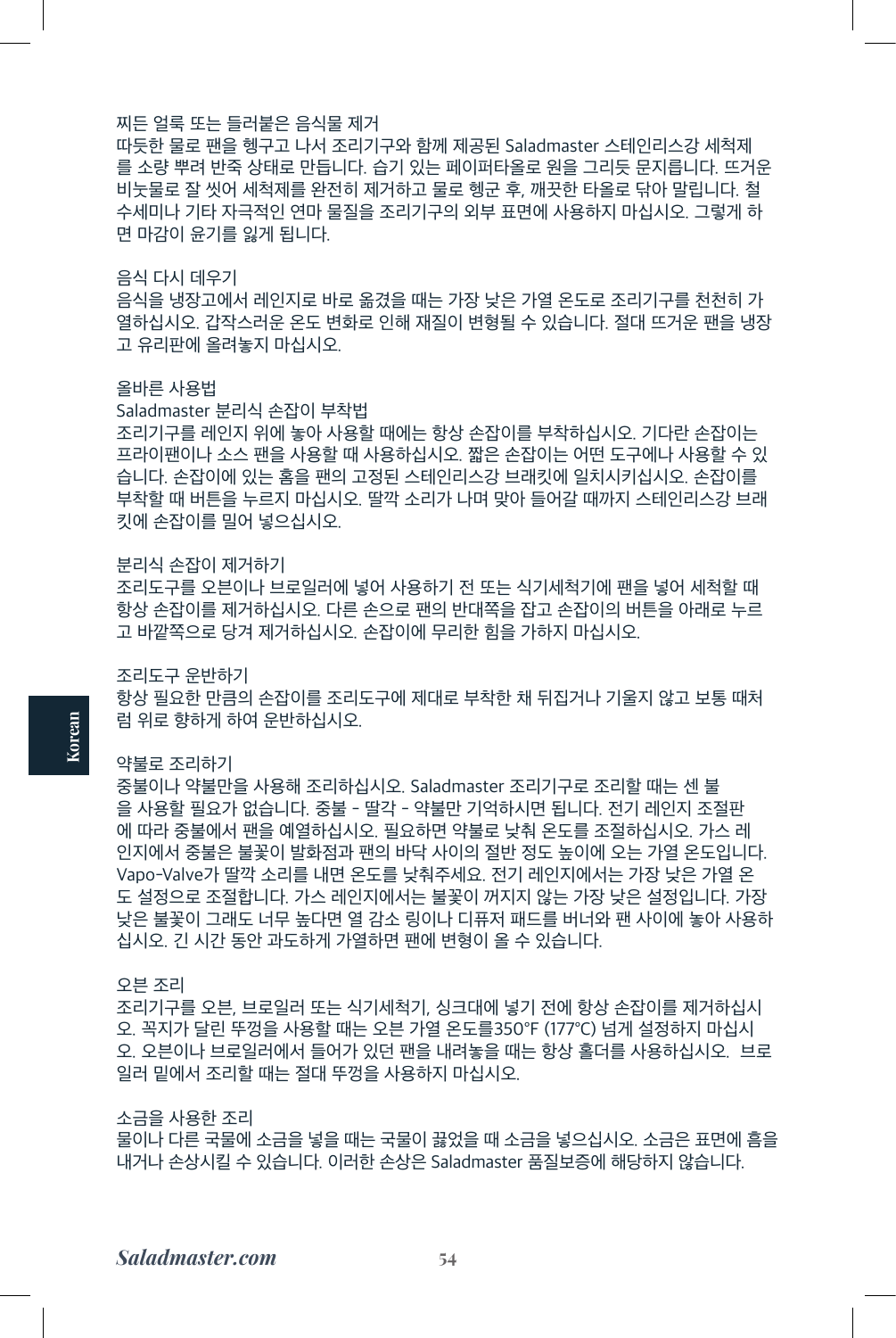## 예열

팬을 예열하는 데 2~5분 정도 소요될 수 있습니다. 팬이 적절하게 예열되었는지 알아보려면 표면에 물을 몇 방울 뿌려 봅니다.

## 변형

달군 팬에 찬물이나 언 음식을 넣거나 찬물에 달군 팬을 넣으면 변형이 발생할 수 있습니다. 온 도가 갑작스럽게 변화하면 어떤 금속이든 변형을 일으키며 바닥이 고르지 않게 변형될 수 있 습니다. 변형은 Saladmaster 품질보증에 해당하지 않습니다.

#### 올바른 밀폐

뚜껑의 테두리와 팬의 테두리에 음식이 끼지 않도록 항상 주의하십시오. 뚜껑과 팬의 가장자 리가 올바르게 밀폐되려면 이렇게 하는 것이 매우 중요합니다. Vapo-Valve는 팬 안에 있는 음식이나 액체가 이상적인 조리 온도인 약 187°F(86°C)가 되었을 때 딸깍 소리를 내도록 설 계되었습니다. 이는 가열 온도를 약불로 조절하라는 신호입니다.

#### 조리기구의 변색

조리기구의 바닥 부품이나 안쪽이 고르게 푸른색으로 변할 수 있습니다. 이러한 푸른 변색은 높은 열이 과도한 기간 가해졌다는 뜻입니다. 높은 온도의 열을 가할 때 불에 그을릴 수 있습니 다. Saladmaster라 해도 마찬가지입니다. 이런 변색이 발생해도 시간이 흐르면서 변색이 탈 색될 것입니다. 조리기구가 손상을 입은 것은 아닙니다. 금속이 센 불에 그을렸을 뿐입니다. 가 장 센 불로 요리할 필요는 전혀 없으며 이는 물을 끓일 때도 적용됩니다.

이따금 조리기구의 안쪽 바닥에 흰색 막이 나타날 것입니다. 이는 주로 음식 조리 중에 탄 나트 륨이거나 세척으로 제거되지 않은 칼슘 침착입니다. Saladmaster 세척제를 사용하십시오. 마찬가지로 타서 눌어붙은 기름기나 조리기구 밑바닥의 탄소 침착 또한 Saladmaster 세척 제를 사용해 제거할 수 있습니다.

조리기구 마감

마감을 긁어 손상하지 않도록 세척제를 적신 페이퍼타올을 사용하십시오. 페이퍼타올은 조리 기구 내부와 바닥을 닦을 수 있을 만큼 강하지만, 옆면이나 뚜껑의 내부 윗면을 긁지 않습니다.

조리기구 외부를 새것처럼 보존하려면 바깥 마감에 자극적인 연마제를 사용하지 마십시오. 비누에 적신 수세미 패드를 안쪽에 사용하실 수 있으나 팬의 바깥 표면에는 사용하지 마십시 오. 팬의 안쪽에 음식이 눌어붙었으면 뜨거운 물을 붓고 10분 정도 불린 후 Saladmaster 세척제로 닦으십시오. Saladmaster 세척제 용기에 적힌 세척 설명을 따르십시오. 추가로 Saladmaster 세척제를 구매하려면 Saladmaster.com을 방문하거나 가까운 대리점에 연 락하십시오.

올바른 주방기구 선택

Saladmaster 조리기구는 올바른 주방기구를 선택할 때 최적의 성능을 발휘합니다. 내용물이 주방기구 깊이의 2/3 정도로 찬다면 올바른 주방기구를 사용하고 있는 것입니다.

## **주의:**

높은 열로 조리하거나 조리기구가 열에 장시간 노출될 경우, 덮개를 다룰 때 냄비 드는 장갑이 나 헝겊을 사용해야 합니다.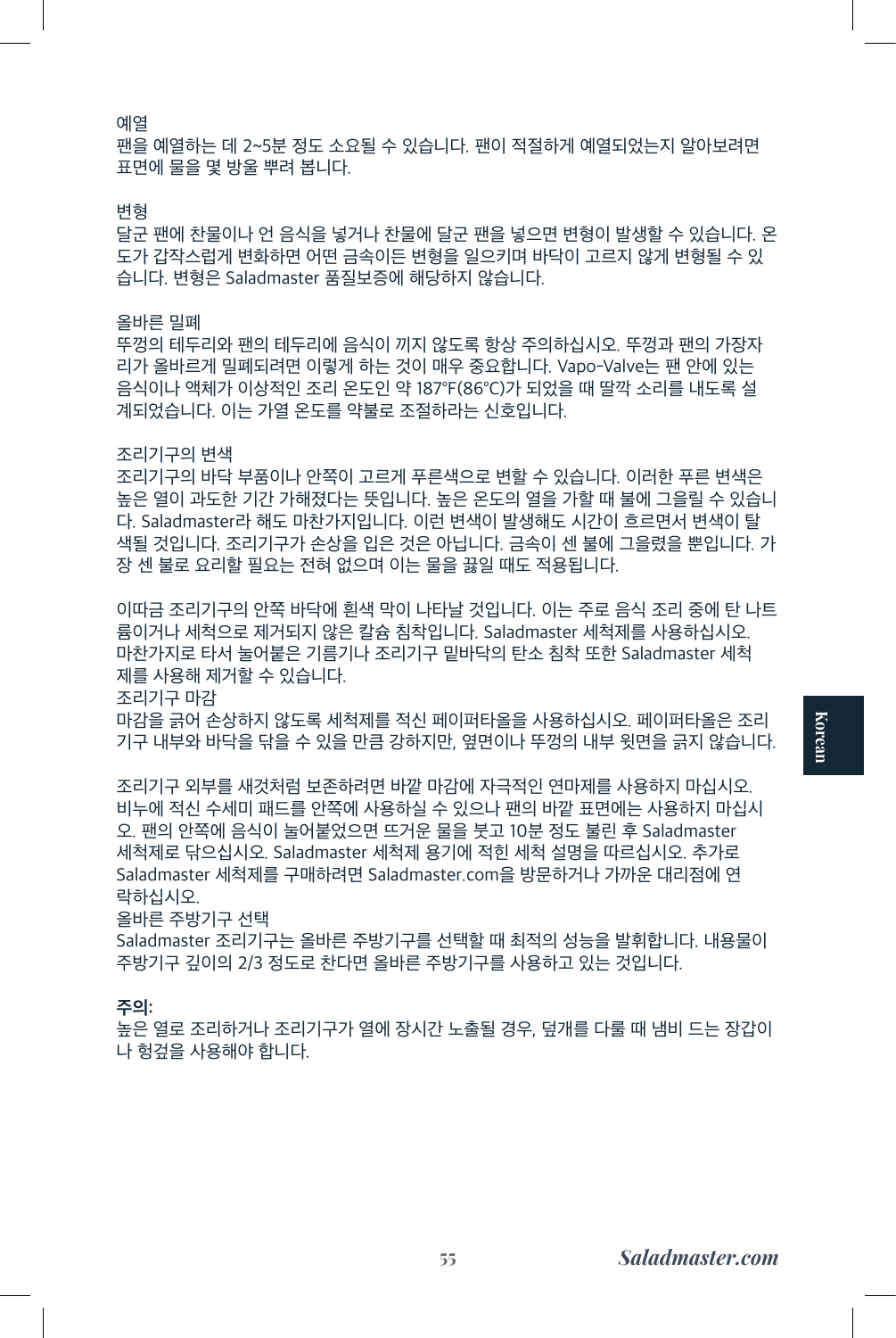## Saladmaster 조리 기초

레인지에서 고기 굽기

고기 굽는 틀이나 프라이팬을 2~3분간 중불에 놓고 물을 몇 방울 떨구었을 때 표면에서 구슬 이 되어 요동칠 때까지 예열합니다. 고기를 예열된 주방기구에 밀착되도록 놓고 고르게 시어 링(겉면을 바삭하게 굽는 것) 되도록 합니다. 고기의 모든 면이 갈색이 되도록 굽습니다. 고기 가 들러붙을 수도 있으나 갈색으로 익으면 떨어질 것입니다. 액체를 넣지 마십시오(레시피에 나와 있지 않는 한). 주방기구에 뚜껑을 덮고 중불에서 조리합니다. Vapo-Valve가 딸깍 소리 를 내면 약불로 낮추고 레시피에 적힌 시간대로 조리하거나 손잡이를 제거하고 레시피에 적힌 대로 오븐에 넣어 조리를 마치십시오. 혹은 이 표를 가이드로 사용하십시오.

| 육류                               | 파운드당<br>시간(분)        | 육류                                      | 파운드당<br>시간(분)                     |
|----------------------------------|----------------------|-----------------------------------------|-----------------------------------|
| 소고기<br>레어<br>미디엄 레어<br>미디엄<br>윀던 | 10<br>12<br>15<br>20 | 양고기다리<br>레어<br>미디엄<br>윀던<br>돼지고기<br>송아지 | 20<br>25<br>30<br>$25 - 30$<br>20 |

지방 없이 조리하는 튀긴 음식

껍질이 있거나 없는 닭고기 등 일체의 육류는 Saladmaster 조리기구를 사용해 지방이나 기 름을 넣지 않고도 "튀길" 수 있습니다. 비밀은 예열에 있습니다. 대형이나 소형 프라이팬을 2~3분간 중불에 놓고 물을 몇 방울 떨구었을 때 표면에서 구슬이 되어 요동칠 때까지 예열합 니다. 고기를 예열된 프라이팬에 밀착되도록 놓고 고르게 시어링(겉면을 바삭하게 굽는 것) 되 도록 합니다. 육류 또는 닭고기의 모든 면이 갈색이 되도록 굽습니다. 좀 더 조리할 필요가 있 다면 프라이팬을 덮은 뚜껑을 약간 연 채로 원하는 만큼 익을 때까지 조리합니다. 고기를 가득 욱여넣기 보다는 항상 고기를 다 담을 수 있는 크기의 프라이팬을 사용하거나 필요할 경우 알 맞게 분량을 나눠 조리하십시오.

다단 조리

**Korean**

버너를 하나 이상 사용해야 할 때가 있습니까? 다단 조리 방법을 사용해 보십시오! 다단 조리는 필요한 추가 버너를 제공할 수 있어 단 하나의 버너를 사용하면서 두세 개의 요리 를 조리할 수 있게 해줍니다. Saladmaster 조리 시스템은 다단 조리를 위해 열을 고르게 배 분하고 진공 밀폐를 하도록 특별히 설계되었습니다.

먼저, 중불에서 조리를 시작하십시오. Vapo-Valve가 딸깍 소리를 내면 버너를 끄고 다른 버 너 위에 조리 중인 팬 위에 팬을 겹쳐 쌓듯 올리십시오. 바닥으로부터 옆면으로, 그리고 뚜껑으 로 열을 고르게 전도하는 내장 코어 레이어 덕분에 조리기구의 각 부위는 자체적인 미니 오븐 이 되어 위쪽 팬도 아래쪽 팬과 거의 같은 온도로 가열됩니다.

#### 자주 묻는 질문:

Saladmaster 조리기구를 식기 세척기에 넣어도 되나요? 예. 손잡이는 따로 떼어 세척하실 것을 권장합니다. 식기세척기로 여러 번 세척하면 손잡이의 광택이 사라질 수 있기 때문입니다. 식기세척기의 열 건조 사이클 대신 에너지 효율적인 공기 건조 사이클을 사용하는 것을 권장합니다.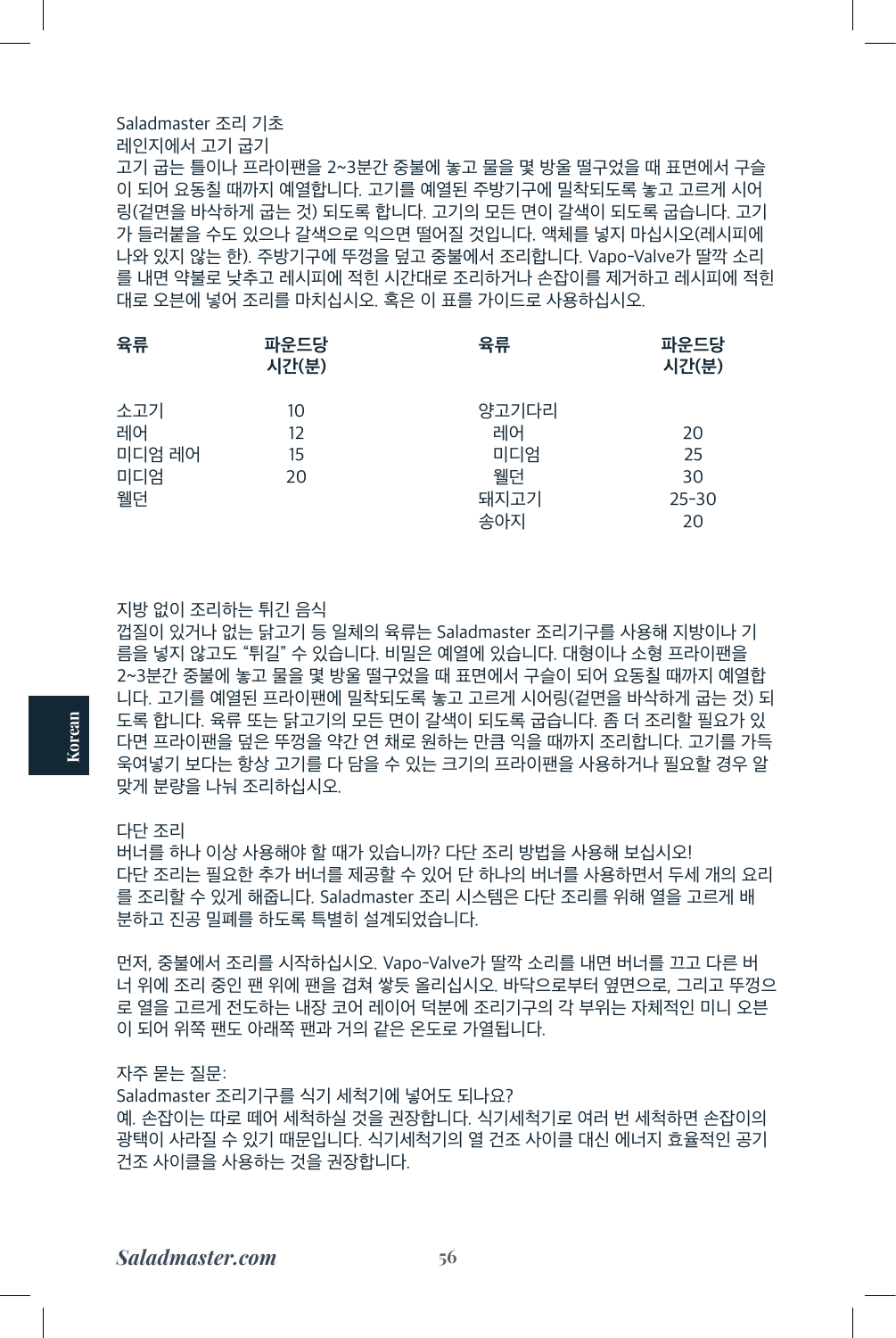불을 줄이고 밀봉된 후 뚜껑을 열어도 되나요? 필요하다면 열어서 보십시오. 다만 뚜껑을 열고 다시 닫은 후에는 반드시 살짝 돌려주어야 합 니다. 그러면 Vapo Value가 딸깍 소리를 내며 다시 밀봉되었음을 알려 줍니다. 딸깍 소리가 나지 않으면 불을 약간 높이고 밸브가 딸깍 소리를 내면 약한 불로 줄입니다.

보통보다 더 높은 온도로 조리하는 레인지인 경우 어떻게 하나요? 가장 낮은 가열 온도 설정이 그래도 너무 높다면 전기 레인지에서 유리로 된 커피포트를 가열 할 때 사용하는 열 감소 패드를 구매해 버너와 함께 사용하십시오.

강한 불로 조리하면 안 되나요?

왜 불을 켜자마자 Vapo-Valve가 딸깍 하는 소리를 내나요? 그때 불을 줄여야 하나요? Vapo-Valve는 팬 안에 있는 음식이나 액체가 약 187°F(86°C)가 되었을 때 딸깍 소리를 내 도록 설계되었습니다. 가끔 이 온도에 도달할 만큼 오래 가열된 것이 아닌데도 딸깍 하는 소리 가 천천히 납니다. 그런 경우 이런 소리를 무시하고 요리하시기 바랍니다. 온도가 올라가면서 소리가 멈출 것입니다. 온도가 약 187°F(86°C)에 도달하면 Vapo-Valve가 다시 딸깍 하는 소리를 냅니다. 이 경우 딸깍 하는 소리는 더 빨리 계속해서 나는데, 이때 불을 줄여야 합니다.

구운 고기를 팬에서 잘라 내도 되나요?

조리기구에 담아 서빙하실 수 있습니다.

고온으로 요리하면 변형이 발생할 수 있습니다. 또한, 음식이 눌어붙거나 그을릴 가능성이 더 크고, 너무 센 불로 조리하면 음식이 졸아들고 퍽퍽해질 수 있습니다. Saladmaster 조리기 구로 파스타용 물과 같은 많은 양의 액체를 중간 불이나 강한 불에서 끓이는 것은 괜찮습니다. 끓는점에 도달한 후 불을 줄여 주기만 하면 됩니다.

조리기구의 마감을 보존하려면 음식을 도마로 옮겨서 자르시는 것을 권장합니다. 음식을 다시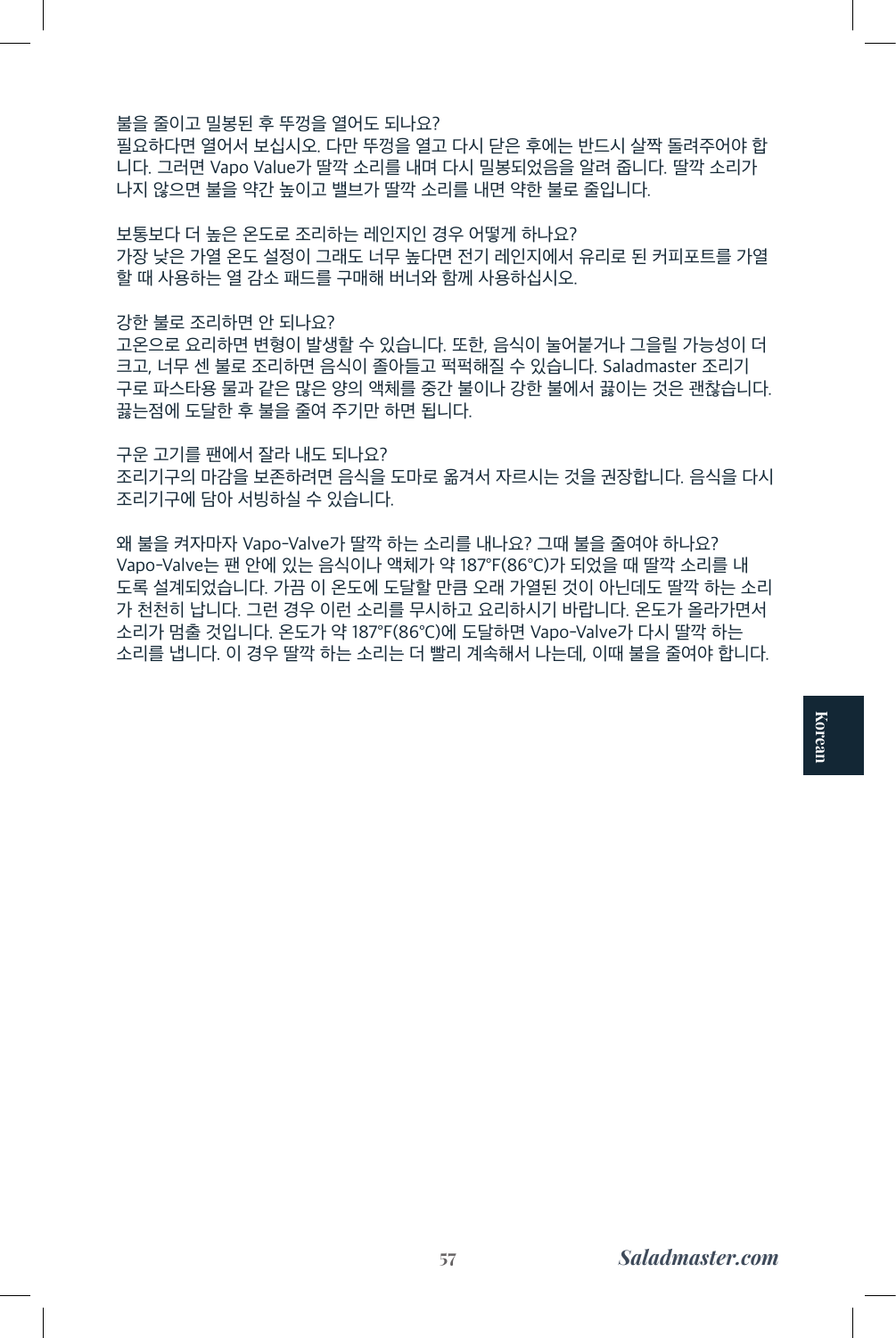## **Velkommen til Saladmaster**

Gratulerer med kjøp av førsteklasses kokekar fra Saladmaster. Vi hos Saladmaster har som mål å inspirere verdens mennesker til å spise bedre, leve bedre og realisere drømmer og idealer gjennom matlaging. Du er nå del av en stor, verdensomspennende familie med permanente eiere av Saladmaster-kokekar, som har oppdaget hvordan Saladmaster forbedrer hverdagen på de mest imponerende måter. Vi oppnår dette ved å lære bort en bedre måte å tilberede mat på – vi lærer bort matlaging som en familieaktivitet, og legger også til rette for bedre forretningsmuligheter. Her hos Saladmaster står varige livsendringer i fokus.

Alle hos Saladmaster ønsker at du får størst mulig utbytte av investeringen. Hvis du bruker kokekarene dine på riktig måte, sørger dette for at du setter pris på matlaging med Saladmaster i mange år fremover. Denne veiledningen gir omfattende instruksjoner for vedlikehold og bruk av dine førsteklasses kokekar. Før bruk anbefaler vi på det sterkeste at du leser gjennom dette nøye – spesielt informasjonen om rengjøring av utstyret ditt.

Ikke bli overrasket hvis du blir så fornøyd med Saladmaster-kokekarene dine at du vil dele de utmerkede fordelene med andre! Mange av kundene våre har funnet nye måter å drive forretninger på med Saladmaster. De har oppdaget at deres egen lidenskap for produktene våre også kan være en måte å skaffe ekstra inntekt for familiene sine på. Hvis du er interessert i å finne ut mer om Saladmaster-muligheten, går du til Saladmaster.com/start-a-business.

## **En førsteklasses matlagingsløsning**

Ved å følge teknikkene som er anbefalt for dine nye Saladmaster-kokekar, vil du kunne spise sunnere og i mange tilfeller tilberede måltider raskere enn med tradisjonelle metoder. Den spesielle utformingen av systemet bevarer viktige næringsstoffer gjennom effektiv varmefordeling. Med Vapo Valve™ i lokket er det slutt på all gjetting – du får signal om når du bør skru ned varmen, og det formes en dampbasert forsegling som gjør det mulig å tilberede mat uten å tilsette ekstra vann eller fett.

Systemet vårt med avtakbart håndtak gjør Saladmaster-kokekar passende til alle typer matlaging. Bare ta av håndtakene mens du tilbereder mat, og fest dem igjen når du leverer varm mat og mens du beveger deg fra platetopp til serveringssteder.

Saladmaster-kokekar inkluderer et utvalg av førsteklasses funksjoner, inkludert:

- En flerlags termisk kjerne av varmeførende aluminium som muliggjør jevn oppvarming.
- Et selv-vætende, delvis vakuumbasert matlagingsmiljø som reduserer behovet for vann, matoljer og fett, og dermed muliggjør raskere tilberedning.
- En Vapo-Valve som varsler brukere med lydsignal når varmen bør reduseres.
- Et rustfritt skall av stål som er spesifikt designet for å fungere på overflater for mattilberedning i hjemmet, fra induksjonsbaserte platetopper til keramisk, gass eller elektrisk – det fungerer selv i ovnen.
- Brede hellekanter som ikke drypper, gjør det såre enkelt å unngå søl.
- Med avtakbare ergonomiske håndtak får du den fleksibiliteten du trenger.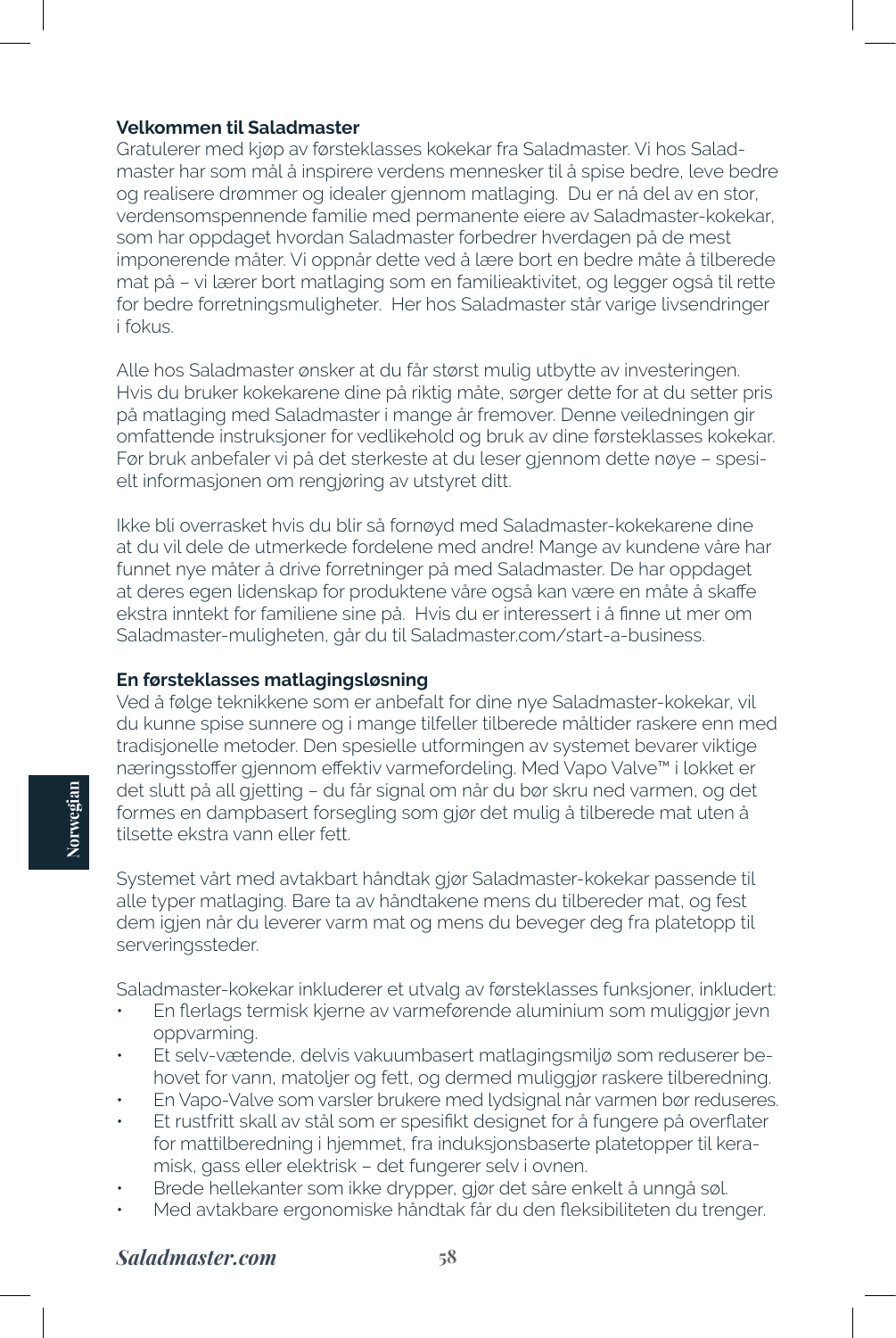- Avrundede hjørner som forebygger oppsamling av mat- og fettrester, og som er enkle å rengjøre.
- Med lokk og bunner som passer i en annen, kan kokekar elegant stables i høyden for enkel oppbevaring.
- De avtakbare håndtakene blir ikke varme, og tar opp mindre plass når du lagrer kokekarene.

Foodprosessoren fra Saladmaster er flaggskipproduktet vårt – og vårt firmas navnebror – kun tilgjengelig gjennom Saladmaster-matlagingsprogrammene. Den kutter, river, skjærer opp i smale og brede strimler, river og skjærer frukt og grønnsaker i skiver med letthet. Aldri har det vært enklere!

Hver del av Saladmaster-kokekar er konstruert av 316Ti titanium-stabilisert rustfritt stål, og er produsert i USA.

- Saladmaster-kokekar er enkle å rengjøre, enkle i bruk, og viktigst av alt, er skånsomme mot matproduktene du behandler, og bevarer deres essens.
- Amerikanske selskaper har lang erfaring med kvalitet og pålitelighet. Saladmaster er en del av Regal Ware, Inc., og sammen tilfører vi over 100 års amerikansk produksjonserfaring til vår felles arv.

## **En introduksjon til matlaging med Saladmaster**

Med Saladmaster-kokekarene dine får du en rekke overraskende fordeler.

#### *Kjapp og enkel matlaging*

Saladmaster-kokekarene benytter en enkel oppvarmingsprosess for de fleste matprodukter. Legg fersk eller frossen mat i kokekaret og sett på lokket. Begynn å tilberede maten over middels varme. Når Vapo-Valve på lokket klikker, reduserer du varmen til et lavt nivå. Denne metoden for oppvarming fører til en begrenset vakuumeffekt. Fuktigheten stenges inne, og dermed reduseres tiden det tar å tilberede måltider, og det blir mulig å raskere utføre oppgaver som før tok mye tid. **«Middels varme – Klikk – Lav varme» – det er alt du trenger å vite!**

## *Mat som smaker bedre*

Ved å bruke de enkle tilberedningsmetodene med lav temperatur som fremmes av Saladmaster, kan kunder finne enkle måter å få mat til å smake bedre på, og også tilberede den raskere. Mat kan tilberedes med lite eller ingen matolje – kalori- og fettinnhold i måltider reduseres uten at smaken påvirkes. Når du lager mat uten vann og bruker lavere temperaturinnstillinger, bevarer maten sin konsistens, farge og smak, samtidig som opptil 98 % av næringsstoffene i grønnsakene bevares.

## *Vedvarende brukerstøtte*

Saladmaster fremmer en gøy og aktiv livsstil ved å tilby eiere nye oppskrifter med detaljerte instruksjoner om hvordan de kan tilberede mat ved bruk av Saladmasters matlagingsmetoder – alt fra komfortmat til sunne og delikate etniske favoritter. Disse oppskriftene finner du på Saladmaster.com under «Tilbered mer mat»-delen av nettstedet.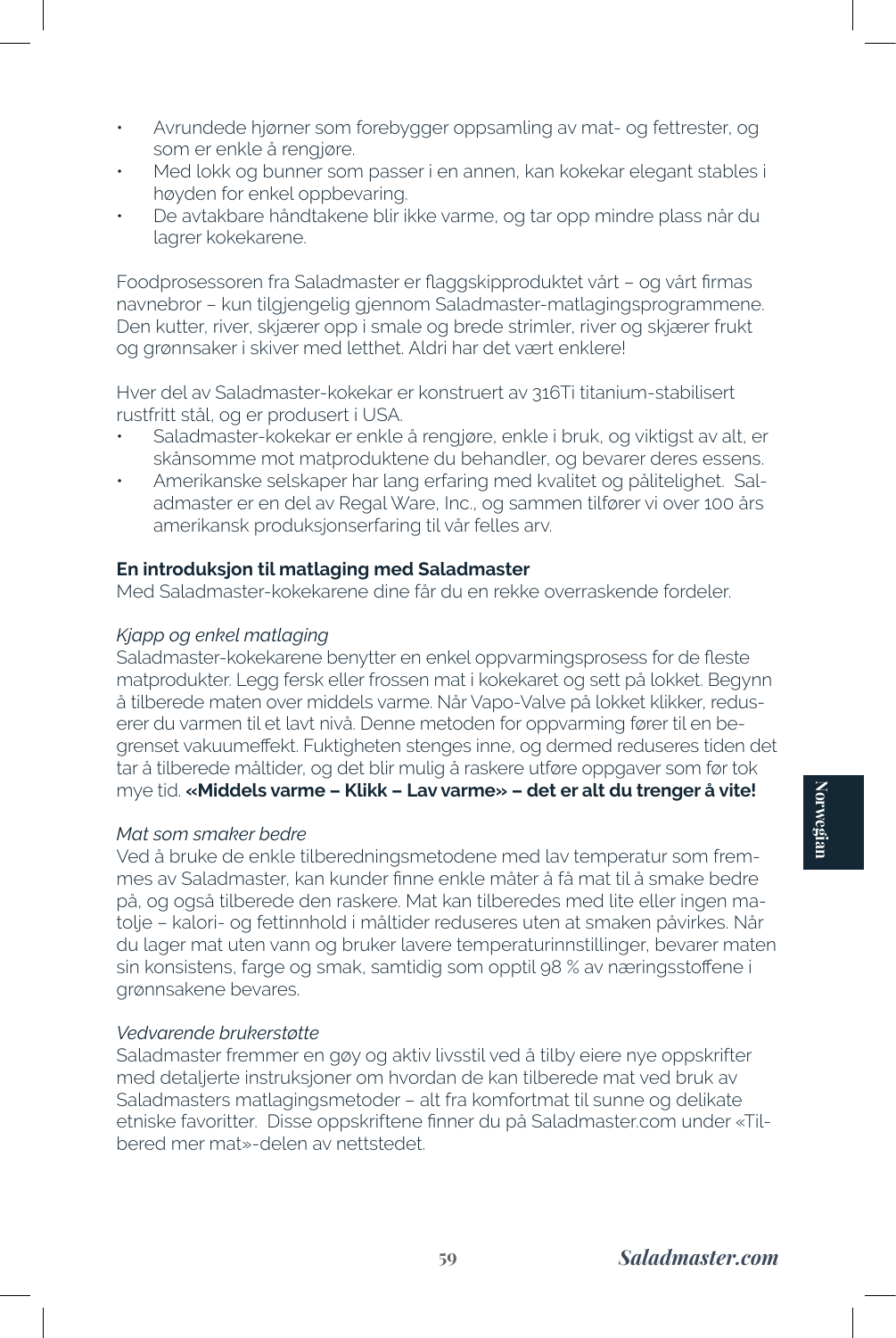I tillegg tilbyr deltakende Saladmaster-autoriserte, uavhengige forhandlere matlagingskurs der du kan lære mer om hvordan du får mest ut av kokekarene dine, i tillegg til å holde åpent hus-arrangementer der forbrukere og deres venner kan lære mer om bruk av Saladmaster-produkter i matlagingen samt forretningsmuligheter.

## **Viktig vedlikehold og bruk**

## *Før første bruk*

Vask hver del av dine nye Saladmaster-kokekar, inkludert de avtakbare håndtakene, i varmt såpevann der du har tilsatt én kopp (250 ml) eddik per gallon (3,8 L) med vann. Dette fjerner alle rester av industrioljer og pussemidler. Skyll i klart, varmt vann og tørk grundig med et rent, mykt håndkle.

## *Rengjøring for daglig bruk*

Etter hver bruk, fjern de avtakbare håndtakene, vask kokekar og håndtak i varmt såpevann, og skyll og tørk med en ren, myk klut. Kokekarene dine kan også vaskes i oppvaskmaskinen. For å bevare den polerte finishen på håndtakene, må du unngå å bruke slipende rensemidler på håndtakene eller rengjøre dem i oppvaskmaskinen.

## *For vanskelige flekker eller stivnede matrester*

Skyll kjelen med varmt vann eller strø på med Saladmaster-rengjøringsmiddelet for rustfritt stål som kom med kokekaret, og gjør dette til en masse. Finn frem fuktig tørkepapir, og gnikk med sirkulær bevegelse. Vask grundig i varmt såpevann for å fjerne rester av rengjøringsmiddelet, og skyll og tørk med et rent håndkle. Bruk aldri stålull eller harde slipemidler på utsiden av kokekar – finishen kan ta skade.

#### *Gjenoppvarming av mat*

Når du vil gjenoppvarme mat rett fra kjøleskapet, varmer du opp kokekaret sakte ved bruk av den laveste temperaturinnstillingen. Plutselige endringer i temperatur kan forårsake deformering. Aldri legg varme kokekar på kjøleskaphyller av glass.

## **Riktig bruk**

**Norwegian**

# *Slik fester du avtakbare håndtak fra Saladmaster*

Alltid fest håndtaket før du bruker kokekaret til å varme opp mat på platetoppen. Benytt kun lange håndtak på stekepanner. Korte sidehåndtak kan brukes på alle kokekar. Juster sporet i håndtaket med den faste braketten i rustfritt stål på kokekaret. Ikke trykk på knappen når du fester håndtaket. Dytt håndtaket mot braketten i rustfritt stål til det klikker på plass.

## *Slik fjerner du avtakbare håndtak*

Fjern alltid håndtakene før du bruker kokekaret i ovnen, før det får varme tilført ovenfra (broiling), eller før rengjøring i oppvaskmaskinen. Ta tak i motsatt side av pannen med én hånd, og med den andre hånden trykker du inn knappen på håndtaket og drar utover for å fjerne det. Ikke bruk for mye kraft når du skal fierne håndtaket.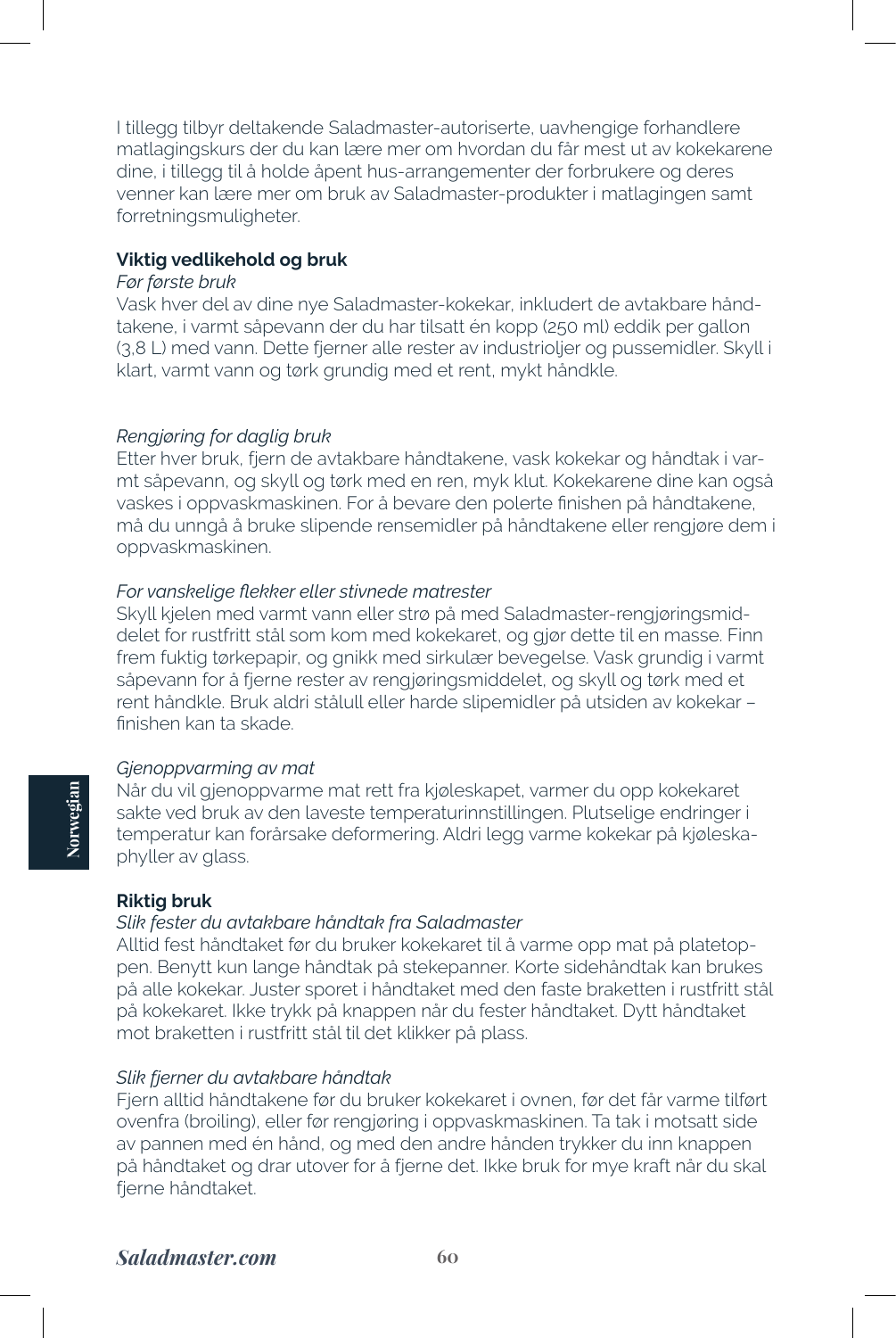## *Transportering av kokekar*

Alltid frakt kokekar i oppreist stilling med nødvendig antall håndtak sikkert og forsvarlig festet.

## *Matlaging med lav varme*

Bruk kun innstillingene for middels og svak varme – høy varme er ikke nødvendig ved bruk av Saladmaster-kokekar. Alt du trenger å vite er: «Middels varme – Klikk – Lav varme». Forvarm kokekar over middels varme, i henhold til hva som gjelder for din elektriske komfyr. Bruk om nødvendig lavere innstillinger for å kontrollere temperaturen. Med gasskomfyr har du middels varme idet stikkflammen når halvveis opp til bunnen av kokekaret. Når Vapo-Valve klikker, reduserer du temperaturinnstillingen til lavt nivå. For elektriske komfyrer endrer du temperaturen til laveste innstilling. For gasskomfyrer er temperaturen på laveste nivå like før flammen brenner ut. Hvis din laveste flamme fremdeles er for høy, kan du bruke en varmereduserende ring eller varmespredningsplate mellom brenneren og kokekaret. Bruk av sterk varme over lengre tid kan føre til at kokekarets form deformeres.

# *Steking i ovn*

Fjern alltid håndtakene fra kokekaret før du setter det i ovnen, før det får varme tilført ovenfra (broiling), eller før du rengjør det i vask eller oppvaskmaskin. Når du bruker et lokk med knott, må ikke varmen i ovnen overskride 177 °C. Alltid bruk grytekluter når du håndterer et kokekar som har vært i ovnen, eller som nettopp har fått tilført varme ovenfra (broiling). Bruk aldri et lokk under på kokekar som har fått tilført varme ovenfra.

#### *Matlaging med salt*

Når du skal tilsette salt til vann eller andre væsker, koker du opp væsken før du legger i saltet. Salt kan føre til tæring og skader på overflater. Slike skader dekkes ikke av Saladmaster-garantien.

#### *Forvarming*

Forvarming av et kokekar kan ta to til fem minutter. Et kokekar er skikkelig forvarmet når et par dråper med vann som tilføres til overflaten, danner perleformede dråper og fordamper.

#### **Deformering**

*Hvis* du tilfører kaldt vann eller frossen mat til et varmt kokekar, eller hvis du legger den varme pannen i kaldt vann, kan dette forårsake at kokekarets form deformeres. Uansett metalltype kan plutselige endringer i temperatur gjøre at metall deformeres, og dette kan resultere i en ujevn bunnflate. Deformering dekkes ikke av Saladmaster-garantien.

#### *Skikkelig forsegling*

Alltid sørg for at kanten på lokket og kanten på kokekaret er fritt for matpartikler. Dette er veldig viktig for å oppnå skikkelig forsegling mellom lokket og kanten på kokekaret. Vapo-Valve er designet for å klikke når maten eller væsken i kokekaret når ideell temperatur – ca. 86 °C. Dette signaliserer at du må redusere temperaturen til lav varme.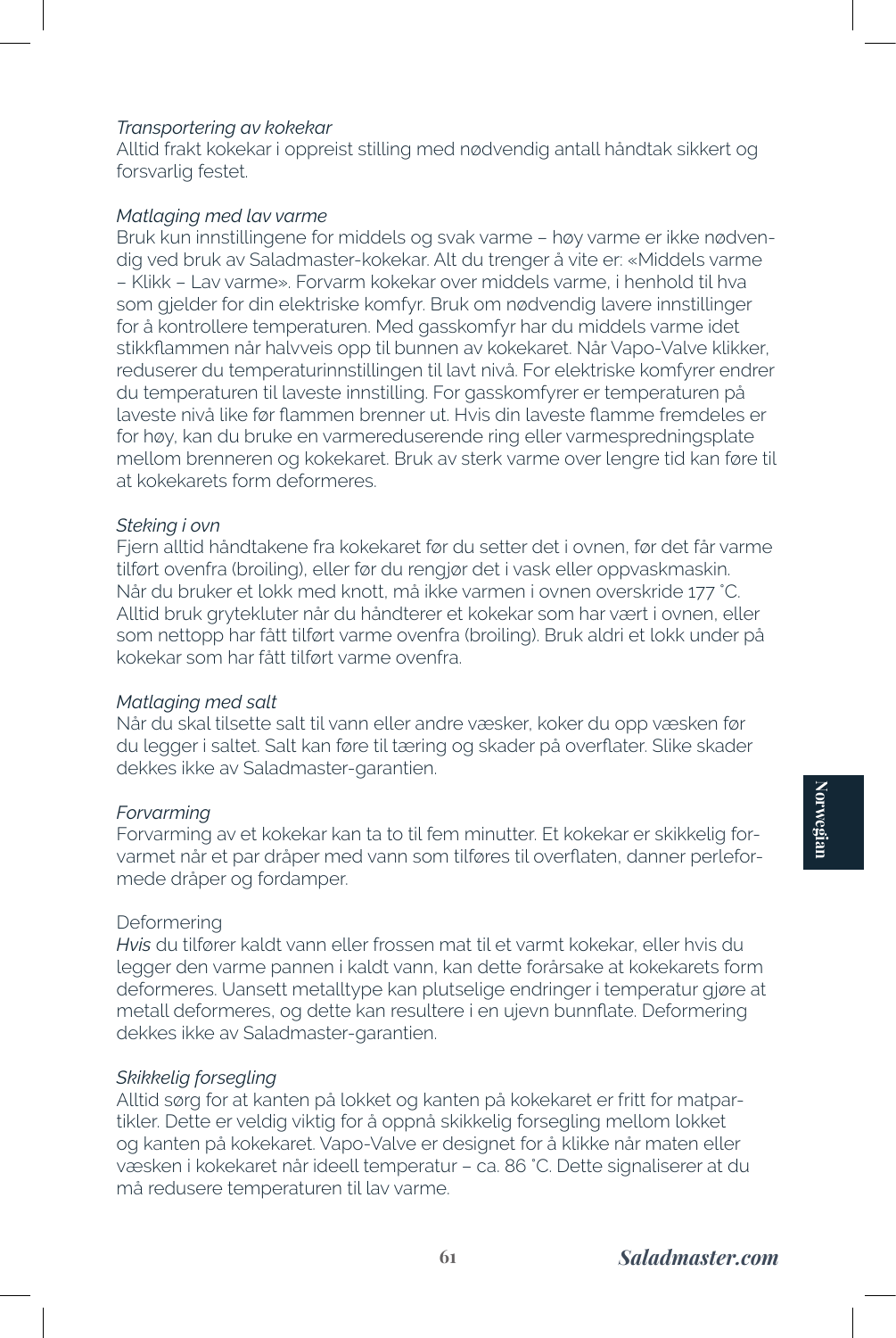## *Misfarging på kokeutstyr*

Det er mulig at en del av kokekaret blir blått på undersiden, eller kanskje på innsiden. Denne blåfargen indikerer at høy varme har blitt tilført i altfor lang tid. Du kan svi hva som helst – selv Saladmaster-kokekar – ved bruk av høy varme. Skulle dette skje, kan vi berolige deg med at fargen gradvis vil svinne hen. Husk at du ikke har skadet kokekaret, du har kun brent metallet. Merk at det aldri er nødvendig å bruke høy varme, selv når du koker opp vann.

Noen ganger dukker det opp en hvit hinne på kokekarets bunn innvendig. Dette er først og fremst natrium fra matvarer og kalkavleiringer som oppvaskmaskinen ikke fjerner. Bruk Saladmaster-rengjøringsmiddelet. På samme måte kan brent fett eller sot på bunnen av kokekaret fjernes ved bruk av Saladmaster-rengjøringsmiddelet.

#### *Kokekar-finish*

For å unngå å skrape opp finishen, bruker du et fuktig papirtørkle med rengjøringsmiddelet. Middelet har høy nok slipeeffekt til å rengjøre innsiden og bunnen av kokekaret, uten å skrape opp sidene eller øverst innvendig i lokkene.

For å holde utsidene til kokekaret i tipp topp stand, bør du unngå å bruke et slipende middel på den utvendige finishen. Hvis du vil bruke en skuresvamp med såpe på innsiden, må du bare gjøre det, men ikke på utsiden av kokekaret. Hvis matpartikler fester seg på innsiden av kokekaret, tilsetter du varmt vann og lar det hele stå i 10 minutter, før du så rengjør med Saladmaster-rengjøringsmiddelet. Følg instruksjonene for rengjøring på beholderen til Saladmaster-rengjøringsmiddelet. For å kjøpe mer Saladmaster-rengjøringsmiddel, går du til Saladmaster.com eller ta kontakt med din lokale forhandler.

#### *Valg av riktig kokekar*

Saladmaster-kokekar fungerer best når du velger det riktige kokekaret for oppgaven. Du bruker riktig kokekar hvis det er minst to tredeler fullt.

#### *Forsiktighet:*

Ved koking på høye varme eller dersom enheten holdes varm over lengre tid, bør du bruke grytekluter ved berøring av lokket.

#### **Grunnleggende om matlaging med Saladmaster**

#### *Steking av kjøtt på platetoppen*

Forvarm stekeovn eller stekepanne over middels varme i to til tre minutter, inntil vann som tilføres til overflaten umiddelbart danner perleformede dråper og danser rundt på overflaten. Legg kjøttet i det forvarmede kokekaret og press det ned slik at kjøttet blir jevnt stekt. Brun kjøttet på alle sider. Kjøttet kan klebre seg til overflaten, men vil løsne etter hvert som det brunes. Ikke tilsett væske (med mindre oppskriften krever det). Tildekk kokekaret og øk til middels varme.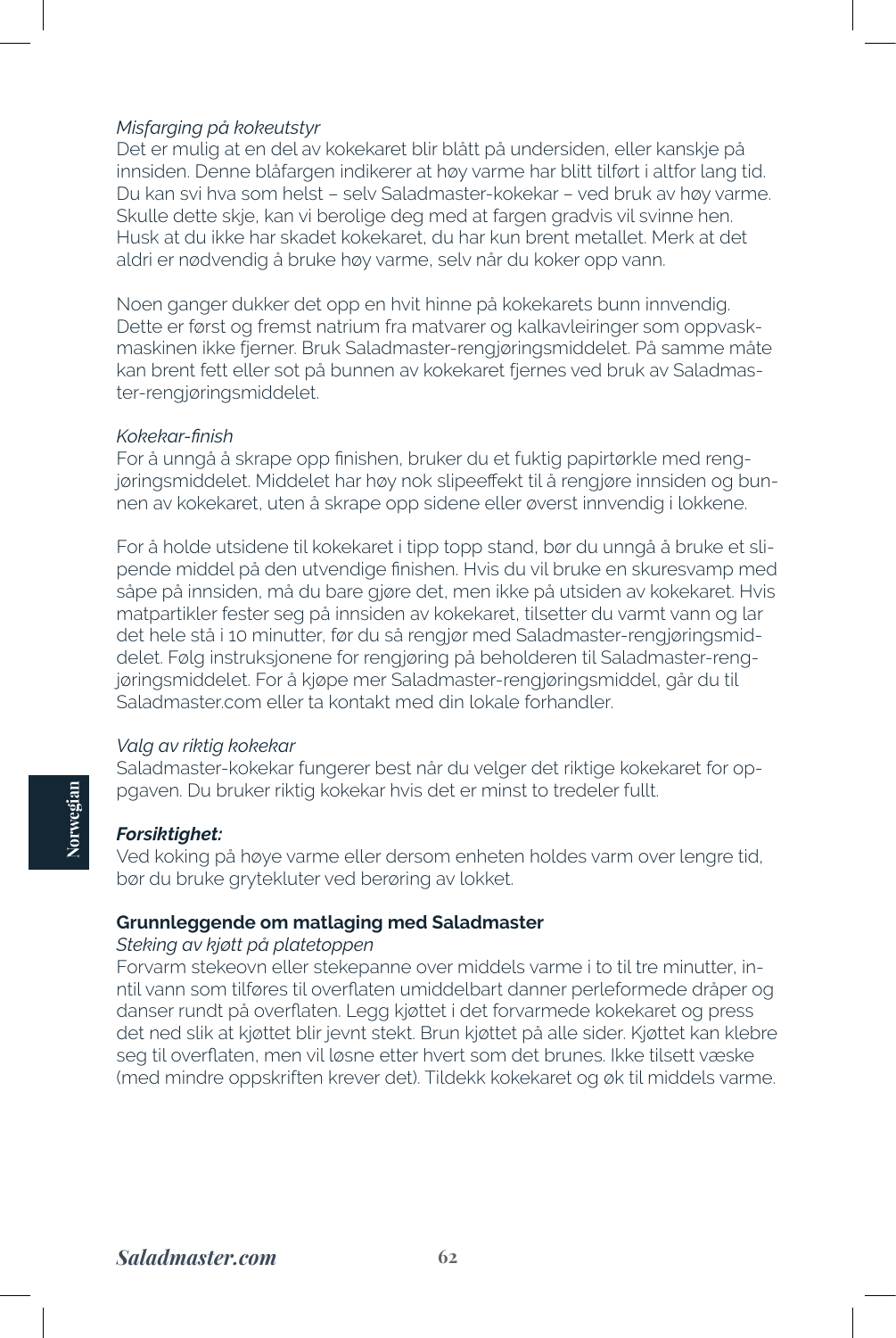Når Vapo-Valve klikker, reduserer du varmen til lavt nivå og venter i henhold til tidene som er angitt i oppskriften. Alternativt kan du fjerne håndtakene og fullføre tilberedningen i ovnen som angitt i oppskriften, eller bare benytt dette diagrammet som veiledning.

| Kjøtt             | <b>Minutter</b><br>per pund (0,45 kg) | Kjøtt             | <b>Minutter</b><br>per pund (0,45 kg) |
|-------------------|---------------------------------------|-------------------|---------------------------------------|
| Storfekjøtt       |                                       | Lammelår          |                                       |
| veldig lite stekt | 10                                    | veldig lite stekt | 20                                    |
| lite stekt        | 12                                    | middels stekt     | 25                                    |
| middels stekt     | 15                                    | godt stekt        | 30                                    |
| godt stekt        | 20                                    | Svinekjøtt        | $25 - 30$                             |
|                   |                                       | Kalvekjøtt        | 20                                    |

## *Stekt mat uten fett*

Alt kjøtt, inkludert kylling med eller uten skinn, kan «stekes» i Saladmaster-kokekaret ditt uten tilsatt fett eller matolje. Hemmeligheten ligger i forvarmingen. Forvarm den store eller lille stekepannen over middels varme i to til tre minutter, inntil vann som tilføres til overflaten danner perleformede dråper og danser rundt på overflaten. Legg kjøttet i en forvarmet stekepanne og trykk det mot stekepannen for å sørge for jevn steking. Brun kjøttet eller kyllingen på alle sider. Dersom ytterligere steking er nødvendig, plasserer du stekepannens lokk litt på skrå og steker til du oppnår ønsket resultat. Alltid velg en stekepanne som er stor nok til å romme kjøttet uten at det blir trangt om plassen, eller tilbered kjøttet stykke for stykke om nødvendig.

## *Stabelkoking*

Har du noen gang ønsket at du hadde hatt bare én ekstra kokeplate? Prøv stabelkoking neste gang!

Med stabelkoking kan du frigjøre den ekstra kokeplaten du trengte, og du kan dermed tilberede to eller flere retter med bare én kokeplate. Saladmaster-matlagingssystemet er spesielt utformet for å gi jevn distribusjon av varme og vakuumeffekten som kreves for stabelkoking.

Først begynner du med middels varme. Når Vapo-Valve klikker, slår du av kokeplaten og stabler med en gang kokekaret oppå det andre kokekaret som allerede står på en annen kokeplate. Takket være det innebygde kjernelaget som jevnt fordeler varmen på bunnen, opp sidene og gjennom lokket, blir hvert kokekar som en liten uavhengig ovn – det øverste kokekaret blir faktisk nesten like varmt som det nederste!

## **Ofte stilte spørsmål:**

## *Kan jeg legge Saladmaster-kokekar i oppvaskmaskinen?*

Ja. Vi anbefaler at de avtakbare håndtakene håndvaskes, siden gjentatt vasking i oppvaskmaskinen kan tære på finishen til håndtakene. Vi anbefaler at du unngår varmetørkeprogrammet på oppvaskmaskinen og heller bruker det energieffektive lufttørkeprogrammet.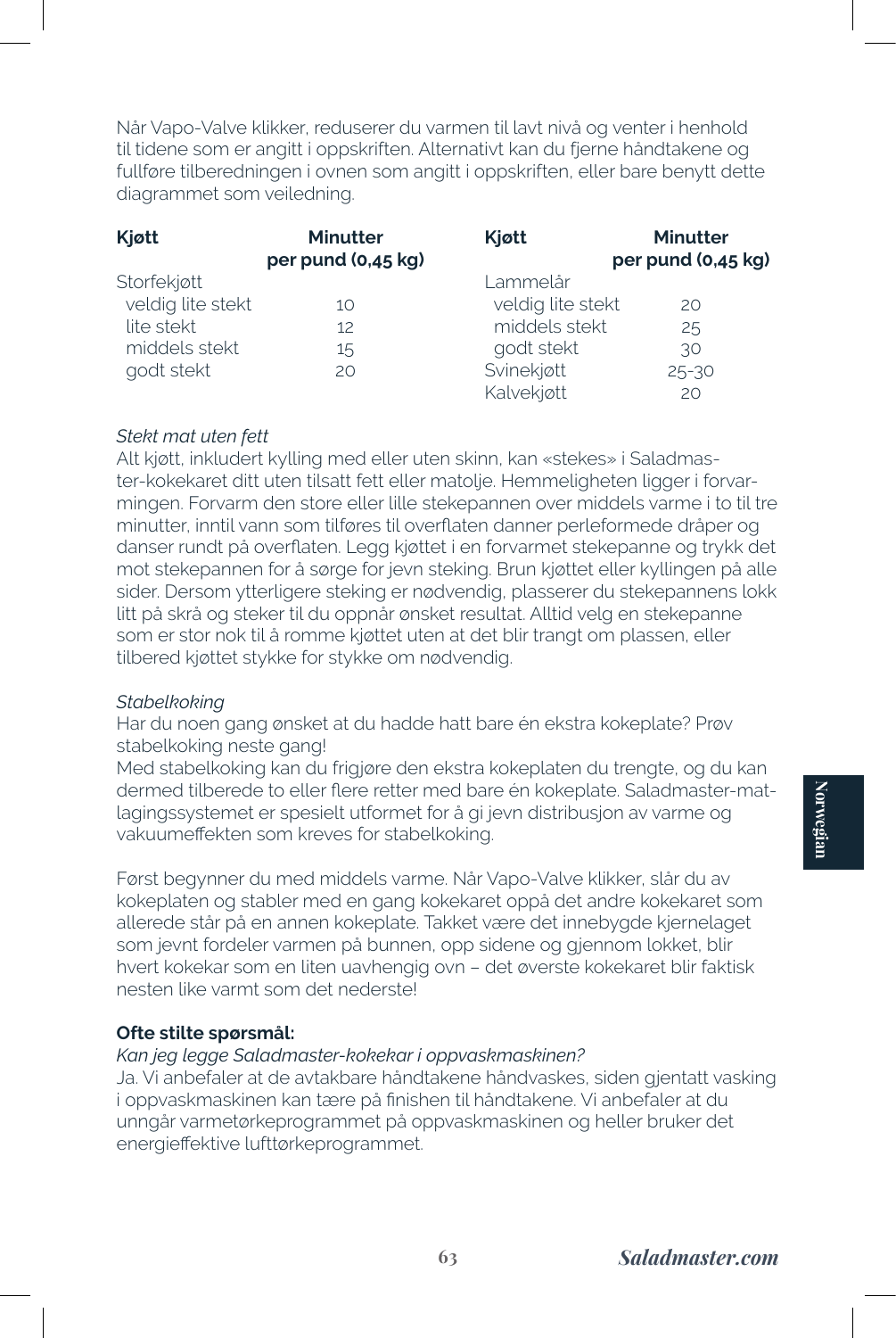## *Etter at jeg har redusert varmen og vakuumeffekten er aktiv, kan jeg da løfte av lokket?*

Titt om du må. Etter å ha satt på plass igjen lokket, roterer du det slik at Vapo-Valve klikker. Dette er en indikasjon på at vakuumeffekten igjen har slått inn. Hvis ikke varmen økes til ventilen klikker, reduserer du varmen til lavt nivå.

*Hva hvis komfyren min opererer ved høyere temperatur enn normalt?* Hvis din laveste temperaturinnstilling fremdeles er for høy, må du kanskje investere i en varmereduserende plate for kokeplaten din, for eksempel den typen som brukes under kaffekanner av glass på elektriske komfyrer.

## *Er det under noen omstendigheter mulig å bruke kokekarene over høy varme?*

Høy varme kan forårsake deformering. I tillegg er det større sjanse for at matpartikler henger fast eller blir svidd ved høy varme, og hvis du bruker for mye varme, kan dette føre til at maten krymper og tørker ut. Du kan imidlertid koke opp store mengder væske, eksempelvis vann for pasta, ved middels høy varme. Reduser varmen etter at kokepunktet er nådd.

## *Kan jeg skjære en stek i kokekaret?*

For å bevare kokekarets finish, anbefaler vi at du først overfører maten til et skjærebrett. Mat kan så legges i kokekaret igjen for servering.

## *Hvorfor klikker Vapo-Valve når jeg skrur på varmen under et tildekket kokekar? Og bør jeg da redusere varmen?*

Vapo-Valve er designet for å klikke når maten eller væsken i kokekaret når ca. 86 °C. Av og til tiltar sakte klikking allerede før kokekaret har vært utsatt for varme lenge nok til å nå det nivået. Når det skjer, fortsetter du bare som du ville ha gjort uten klikket som kom for tidlig. Klikkingen skal stanse etter hvert som varmen øker. Når temperaturen har nådd ca. 86 °C, begynner Vapo-Valve å klikke igjen. Denne gangen blir klikket hurtigere og mer pågående, og det er da på tide å redusere temperaturen til et lavt nivå.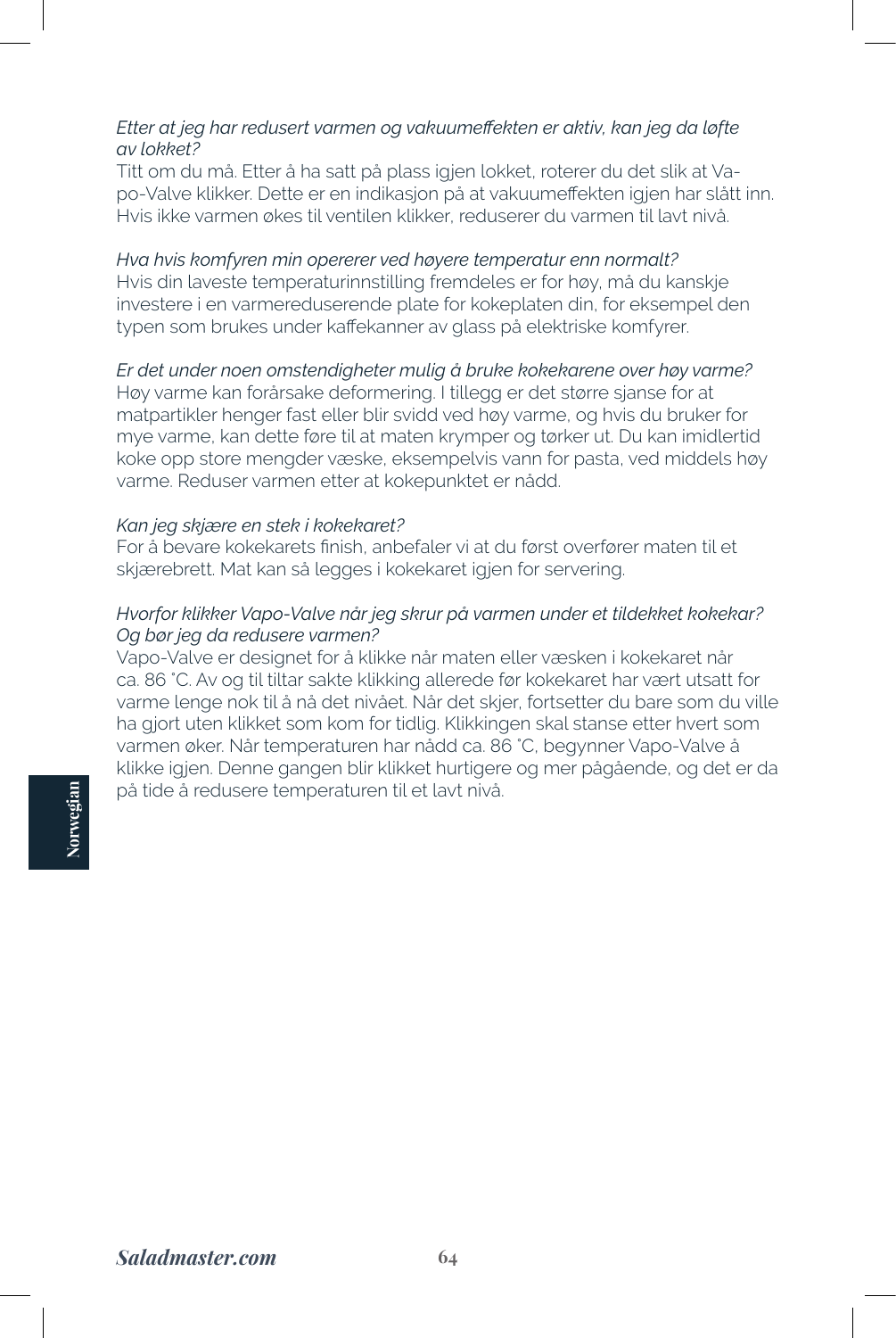## **Bem-vindo à Saladmaster**

Parabéns por comprar os utensílios de cozinha premium da Saladmaster. A nossa missão na Saladmaster é utilizar a cozinha para inspirar todas as pessoas a comer melhor, a viver melhor e a alcançar a vida que desejam. Faz agora parte de uma família de gerações de proprietários de utensílios de cozinha Saladmaster, com membros de todo o mundo, que descobriram como Saladmaster torna a vida melhor. Fazemos isto ao ensinar uma melhor forma de preparar alimentos, ao ensinar a cozinhar como um acontecimento familiar e ao fornecer uma melhor oportunidade de negócios. Na Saladmaster, "Mudamos a Vida".

Todas as pessoas que trabalham na Saladmaster querem que rentabilize ao máximo o seu investimento. A utilização adequada dos seus utensílios de cozinha irá assegurar que pode desfrutar de cozinhar com a Saladmaster durante muito tempo. Este guia fornece instruções pormenorizadas sobre o cuidado e a utilização dos seus utensílios de cozinha premium. Antes de utilizar, certifique-se de que o lê atentamente, especialmente as informações sobre como limpar os seus utensílios.

Não fique surpreendido se gostar tanto dos utensílios de cozinha Saladmaster que vai querer partilhar as suas vantagens excecionais com outras pessoas. Muitos dos nossos clientes encontraram uma excelente oportunidade de negócios com a Saladmaster. Descobriram que a sua paixão pelos nossos produtos também é uma forma de gerar um rendimento extra para as suas famílias. Se está interessado em saber mais sobre a oportunidade proporcionada pela Saladmaster, visite Saladmaster.com/start-a-business.

## **Uma Solução de Cozinha Premium**

Ao seguir as técnicas recomendadas para os seus novos utensílios de cozinha Saladmaster, poderá alimentar-se de forma mais saudável e, em muitos casos, cozinhar mais rapidamente do que com os métodos tradicionais. O design especial do nosso sistema preserva nutrientes essenciais graças à distribuição eficiente do calor. A Vapo-Valve™ na tampa elimina as dúvidas ao indicar quando deve reduzir a temperatura, criando assim uma vedação do vapor, que permite cozinhar sem adicionar água ou gordura.

O nosso sistema de pega amovível torna os utensílios de cozinha Saladmaster versáteis, para qualquer tipo de técnica de cozinha. Basta remover as pegas quando está a cozinhar e voltar a colocá-las quando transportar alimentos quentes e ao deslocar-se do fogão para os espaços onde serve a comida.

Os utensílios de cozinha Saladmaster incluem várias características premium, incluindo:

- Um núcleo térmico com várias camadas de alumínio condutor de calor, que permite um aquecimento uniforme.
- Um ambiente de cozedura em semivácuo que produz a sua própria humidade, reduzindo a necessidade de água, óleos e gorduras e permitido uma cozedura mais rápida.
- Uma Vapo-Valve que avisa os utilizadores através do som quando devem reduzir a temperatura.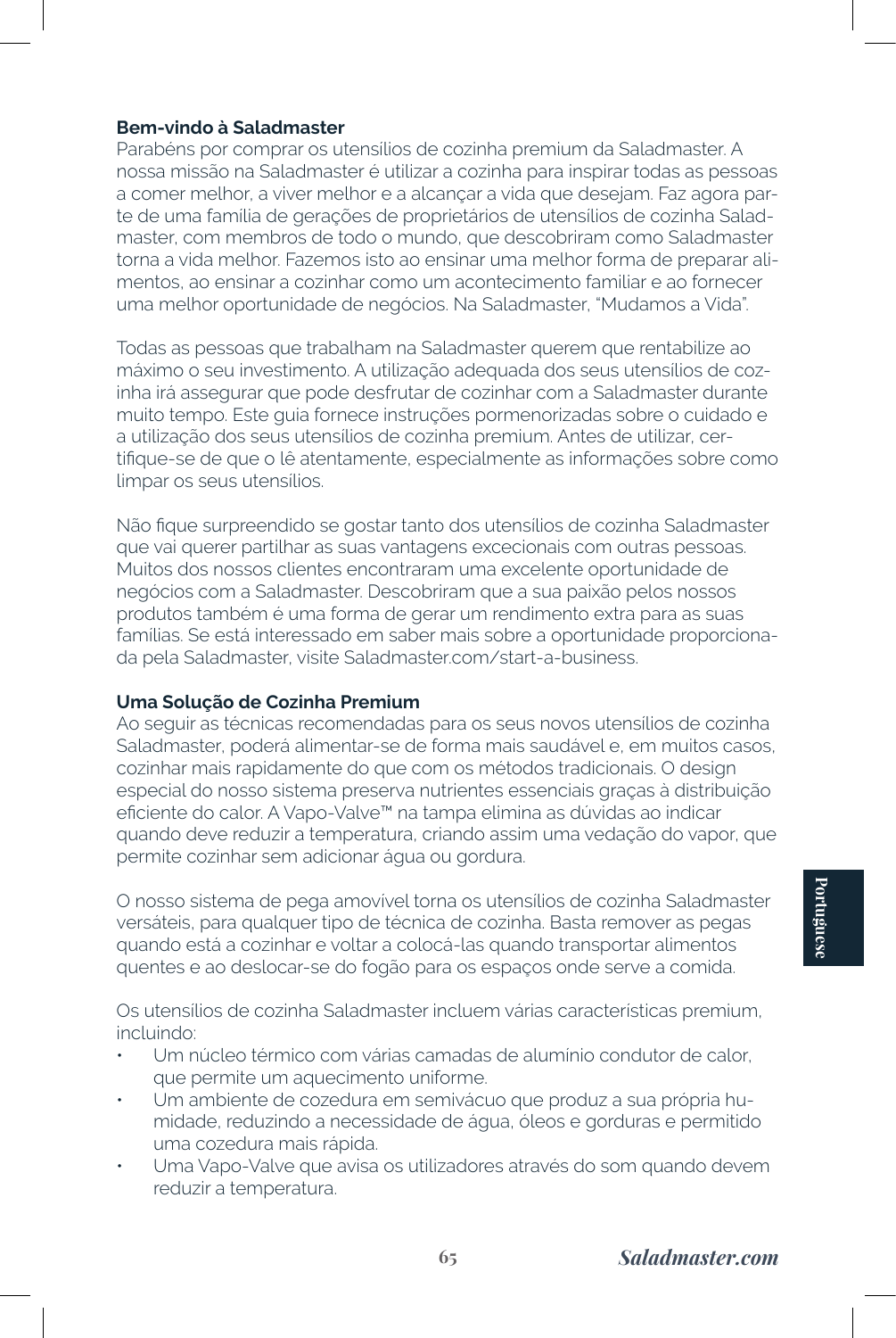- Um exterior em aço inoxidável especificamente concebido para funcionar em várias superfícies de cozinha doméstica, desde placas de indução, a cerâmica, gás e eletricidade – até funciona no forno.
- As bordas largas concebidas para evitar o gotejamento ajudam a evitar derrames.
- Pegas amovíveis e ergonómicas para permitir a flexibilidade dos utensílios de cozinha.
- Cantos arredondados para evitar a acumulação de comida e de gordura e que são fáceis de limpar.
- Tampas que se encaixam, para guardar facilmente.
- As pegas amovíveis permanecem frias ao toque e ocupam menos espaço quando guarda os utensílios de cozinha.

O Processador de Alimentos Saladmaster é o nosso produto emblemático – e que dá o nome à nossa empresa – disponível exclusivamente através das mostras de cozinha Saladmaster. Corta, rala, faz tiras finas, tritura e fatia frutas e legumes, tornando estas tarefas mais rápidas e fáceis.

Cada peça dos utensílios de cozinha Saladmaster é produzida a partir de aço inoxidável estabilizado com titânio 316Ti e fabricada nos Estados Unidos da América.

- Os utensílios de cozinha Saladmaster são fáceis de limpar, de utilizar e, acima de tudo, protegem a pureza dos seus alimentos.
- As empresas americanas têm um longo historial de qualidade e fiabilidade. A Saladmaster é uma divisão da Regal Ware, Inc., e juntas trazemos mais de 100 anos de experiência de fabrico americana a esse legado.

## **Uma introdução a cozinhar com a Saladmaster**

Os seus utensílios de cozinha Saladmaster vão proporcionar-lhe um mundo de vantagens que nunca imaginou.

#### Cozinhar de forma simples e rápida

Os seus utensílios de cozinha Saladmaster utilizam um processo de aquecimento simples para a maioria dos alimentos. Coloque os alimentos frescos ou congelados nos utensílios de cozinha e ponha a respetiva tampa. Comece a cozinhar a uma temperatura média e quando a Vapo-Valve na tampa fizer "clique", reduza para uma temperatura baixa. Este método de aquecimento cria um ambiente em semivácuo, que retém a humidade, reduzindo o tempo necessário para cozinhar refeições e possibilitando que tarefas normalmente demoradas sejam realizadas mais rapidamente. **"Média – Clique – Baixa", é tudo o que precisa de saber.**

#### *Alimentos mais saborosos*

**Portuguese**

Utilizando os métodos de cozinha fáceis de aprender e com baixas temperaturas ensinados pela Saladmaster, os clientes podem descobrir formas simples de fazer com que os alimentos fiquem mais saborosos e de prepará-los mais rapidamente. Os alimentos podem ser cozinhados sem óleo, ou praticamente sem óleo, reduzindo a quantidade de calorias e de gorduras nas refeições, mas mantendo o sabor. Cozinhar sem água e utilizar temperaturas mais baixas ajuda a manter a textura, a cor e o sabor dos alimentos, preservando ao mesmo tempo os nutrientes nos legumes até 98%.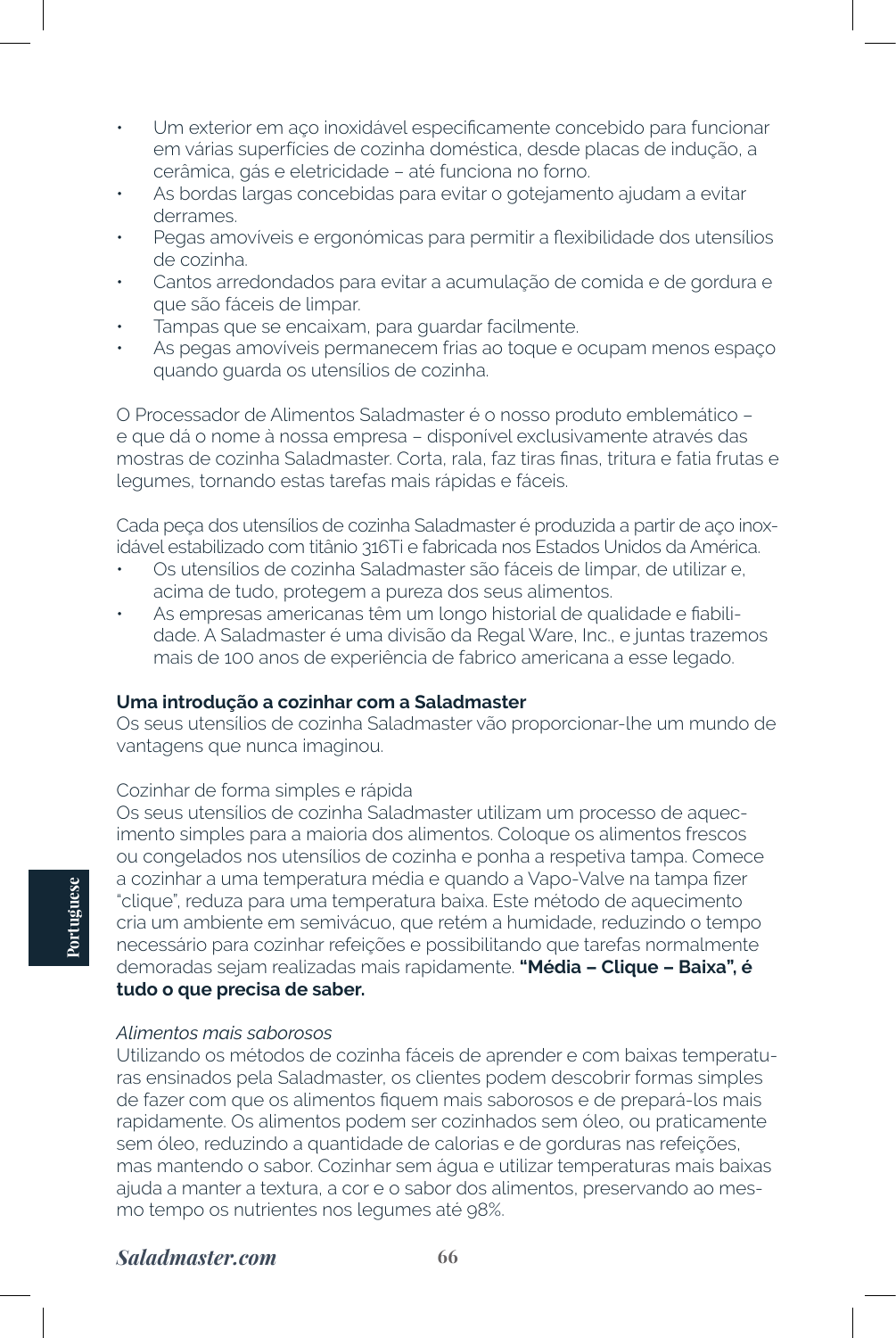## *Apoio contínuo*

A Saladmaster promove um estilo de vida divertido e estimulante, oferecendo aos proprietários novas receitas com instruções detalhadas para preparar alimentos, que vão desde comida reconfortante até pratos populares saudáveis e com sabor étnico, utilizando os métodos de cozinha Saladmaster. Estas receitas estão disponíveis em Saladmaster.com, na secção "Cook More" (Cozinhe Mais) do site.

Para além disso, os Revendedores Autorizados Independentes da Saladmaster participantes oferecem lições de cozinha agendadas para que possa aprender mais sobre como tirar o máximo partido dos seus utensílios de cozinha, bem como eventos abertos ao público ("Open House"), onde os consumidores e os seus amigos podem aprender mais sobre cozinhar com produtos Saladmaster e sobre as oportunidades de negócios.

## **Noções importantes de cuidado e utilização**

## *Antes da primeira utilização*

Lave todas as peças dos seus novos utensílios de cozinha Saladmaster, incluindo as pegas amovíveis, em água morna com sabão, com uma chávena (250 ml) de vinagre por cada 3,8 l (um galão) de água. Isto remove todos os vestígios de óleos e compostos de polimento relacionados com o processo de fabrico. Passe por água limpa e morna, e depois seque cuidadosamente com uma toalha limpa e suave.

## *Limpeza após a utilização diária*

Depois de cada utilização, retire as pegas amovíveis, lave os utensílios de cozinha e as pegas em água morna com sabão, passe por água limpa e seque utilizando uma toalha limpa e suave. Também pode colocar os seus utensílios de cozinha na máquina de lavar louça. Para manter um acabamento polido nas pegas, evite utilizar um produto de limpeza abrasivo ou lavar as mesmas na máquina.

## *Para manchas difíceis ou alimentos incrustados*

Lave a panela com água quente, borrife com o produto de limpeza para aço inoxidável da Saladmaster incluído na embalagem dos seus utensílios de limpeza e crie uma pasta. Utilizando um pedaço de papel de cozinha húmido, esfregue fazendo movimentos circulares. Lave cuidadosamente em água quente com sabão para remover todo o produto de limpeza, passe por água e seque com uma toalha limpa. Nunca utilize palha-de-aço ou produtos abrasivos potentes na superfície externa dos utensílios de limpeza, uma vez que poderão afetar o acabamento.

## *Reaquecer alimentos*

Utilizando a definição de temperatura mais baixa, aqueça o utensílio de cozinha devagar quando passar o mesmo diretamente do frigorífico para o fogão. As mudanças de temperatura repentinas podem provocar deformações. Nunca coloque tachos quentes numa prateleira de vidro do frigorífico.

## **Utilização adequada**

# *Para adicionar as pegas amovíveis Saladmaster*

Coloque sempre a pega antes de utilizar os utensílios de cozinha para cozinhar na placa do fogão. Utilize as pegas compridas apenas nas frigideiras e nas caçarolas; as pegas laterais curtas podem ser utilizadas em qualquer utensílio. Alinhe a ranhura na pega com o suporte fixo em aço inoxidável no tacho. Não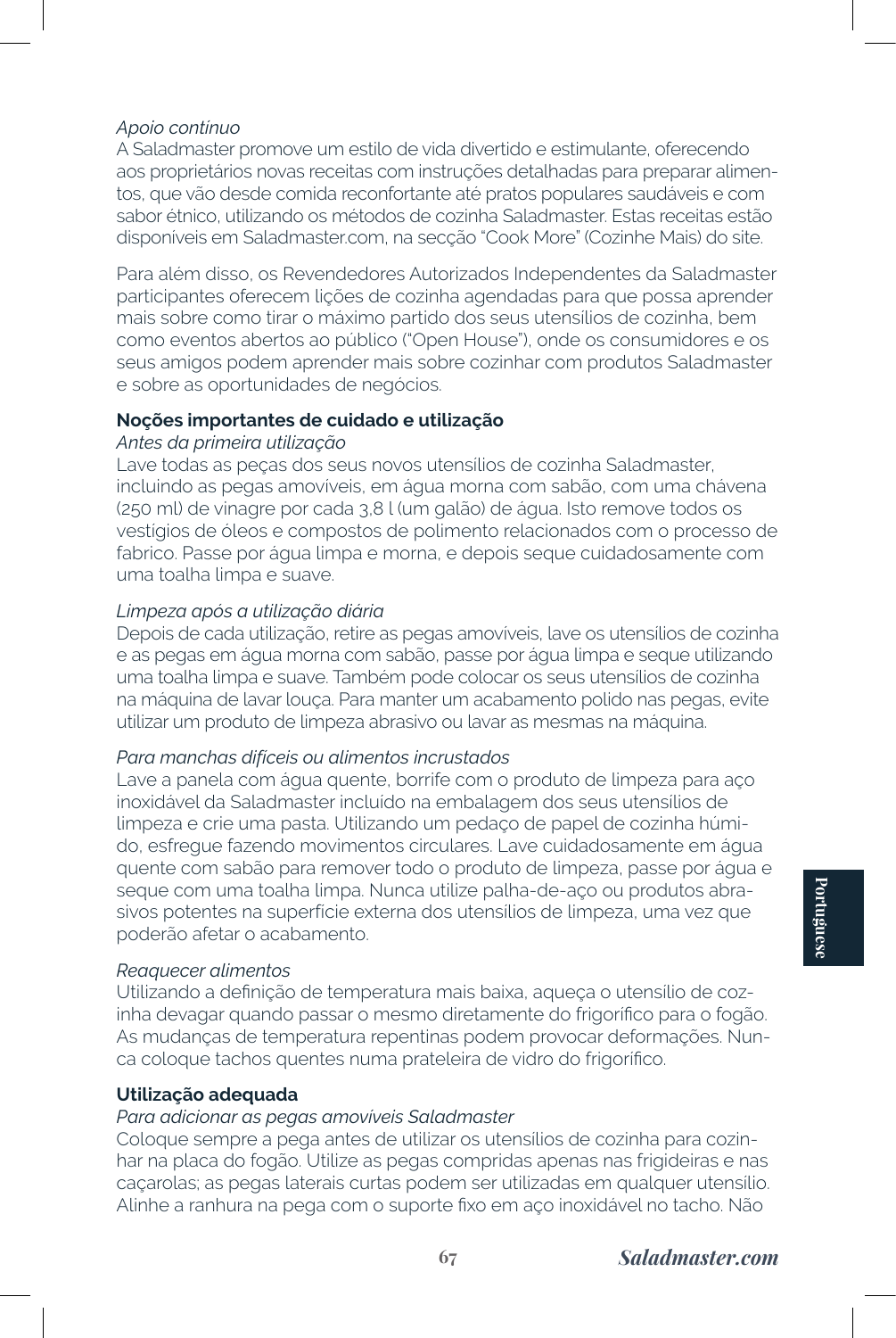prima o botão ao colocar a pega. Pressione a pega contra o suporte de aço inoxidável até a mesma encaixar.

## *Para retirar as pegas amovíveis*

Retire sempre as pegas antes de utilizar o utensílio no forno, sob a grelha ou antes de lavar o tacho na máquina de lavar louça. Enquanto agarra no lado oposto do tacho, utilizando a outra mão, pressione o botão da pega e puxe para fora para retirar a mesma. Nunca force a pega.

## *Transportar os utensílios de cozinha*

Transporte sempre os utensílios de cozinha com o número de pegas necessário colocado de forma adequada e segura e na posição vertical.

## *Cozinhar a baixa temperatura*

Utilize apenas definições de temperatura médias e baixas, uma vez que a temperatura elevada não é necessária quando utiliza utensílios de cozinha Saladmaster. Tudo o que precisa de saber é "Média – Clique – Baixa". Aqueça previamente os tachos a uma temperatura média, de acordo com as suas definições de temperatura da placa elétrica. Se necessário, utilize as definições mais baixas para controlar a temperatura. Num fogão a gás, o lume médio é quando metade da chama entra em contacto com o fundo do tacho. Quando a Vapo-Valve faz "clique", reduza para uma temperatura baixa. Num fogão elétrico, isso deve ser na definição de temperatura mais baixa. Num fogão a gás, trata-se da chama mais baixa sem se extinguir. Se a sua chama mais baixa continuar a ser demasiado quente, utilize um anel redutor do calor ou um disco difusor entre o bico do fogão e o tacho. A utilização excessiva de calor durante períodos de tempo longos pode levar à deformação do tacho.

## *Cozinhar no forno*

Retire sempre as pegas dos seus utensílios de cozinha antes de colocar os mesmos no forno, sob uma grelha ou antes de lavá-los numa máquina de lavar louça ou numa pia. Quando usar uma tampa com manípulo, nunca exceda a temperatura de 177 °C (350 °F) no forno. Utilize sempre as luvas para pegar em utensílios para agarrar num tacho que esteve no forno ou sob a grelha. Nunca use a tampa sob uma grelha.

## *Cozinhar com sal*

**Portuguese**

Quando adicionar sal à água ou a outros líquidos, primeiro ferva o líquido e depois adicione o sal. O sal pode corroer e danificar as superfícies. Este dano não está coberto pela Garantia Saladmaster.

## *Pré-aquecimento*

Pré-aquecer um tacho pode levar entre dois a cinco minutos. Um tacho está devidamente pré-aquecido quando algumas gotas de água borrifadas na superfície se transformam em gotículas e se dissipam.

#### *Deformações*

Adicionar água fria ou comida congelada a um tacho quente, ou colocar um tacho quente em água fria pode causar deformações. As mudanças de temperatura repentinas podem fazer com que qualquer metal fique deformado, levando a que o fundo fique irregular. As deformações não estão cobertas pela Garantia Saladmaster.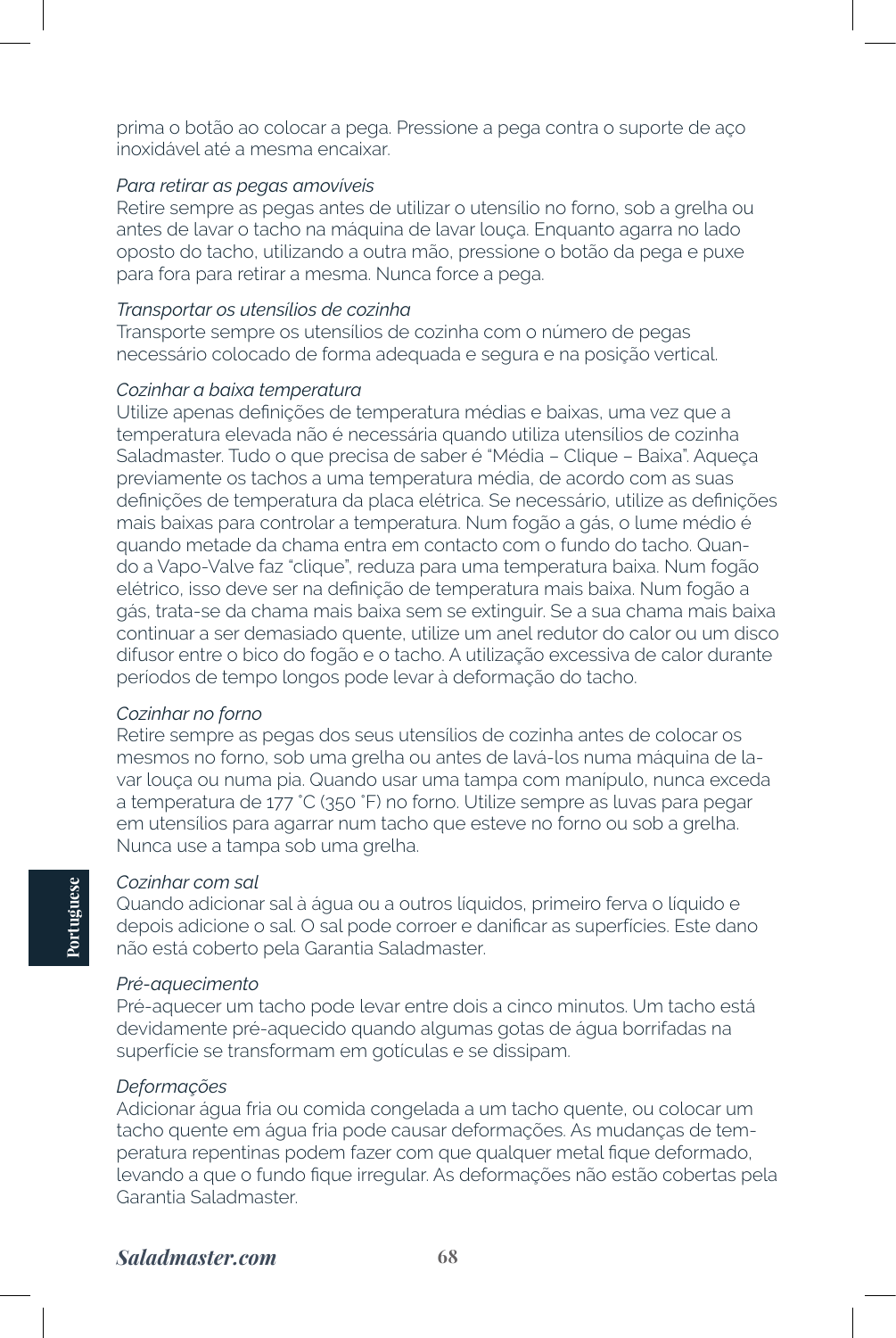## *Vedação adequada*

Certifique-se sempre de que a borda da tampa e a borda do tacho não ficam com restos de comida. Isto é muito importante para obter a vedação adequada entre a tampa e o lado do tacho. A Vapo-Valve foi concebida para fazer "clique" quando os alimentos ou o líquido no interior do tacho atingem a temperatura de cozedura ideal, que é cerca de 86 °C (187 °F). Este é o sinal para reduzir para uma temperatura baixa.

## *Descoloração nos utensílios de cozinha*

É possível que um utensílio de cozinha fique azul no fundo, ou até mesmo no interior. Esta tonalidade azul significa simplesmente que foi utilizada uma temperatura elevada durante um período de tempo excessivo. Pode queimar seja o que for, até mesmo utensílios de cozinha Saladmaster, ao utilizar temperaturas elevadas. Caso isto aconteça, fique descansado, pois eventualmente irá desvanecer-se. Lembre-se de que não danificou o utensílio de cozinha, mas simplesmente queimou o metal. Tenha em mente que nunca é necessário utilizar temperaturas elevadas, nem mesmo para ferver água.

Por vezes, irá aparecer uma película branca na parte interior do fundo do utensílio de cozinha. Esta deve-se principalmente a sódio que saiu dos alimentos durante a cozedura e a depósitos de cálcio que a máquina de lavar não consegue remover. Utilize o produto de limpeza da Saladmaster. Do mesmo modo, é possível remover qualquer mancha de gordura queimada ou depósitos de carvão do fundo do seu utensílio de cozinha recorrendo ao produto de limpeza da Saladmaster.

## *Acabamento dos utensílios de cozinha*

Para evitar riscar o acabamento, utilize um pedaço de papel de cozinha húmido com o produto de limpeza. É suficientemente abrasivo para limpar o interior e o fundo do utensílio de cozinha, sem riscar os lados ou a parte interior das tampas.

Para manter o exterior dos utensílios de cozinha com um aspeto novo, evite utilizar um produto abrasivo no acabamento exterior. Esteja à vontade para utilizar um esfregão com sabão no interior, caso deseje fazê-lo, mas não no exterior do tacho. Se a comida ficar pegada no interior do tacho, deite água quente e espere 10 minutos antes de limpar com o produto de limpeza da Saladmaster. Siga as instruções de limpeza na embalagem do produto de limpeza da Saladmaster. Para comprar mais produto de limpeza da Saladmaster, visite Saladmaster.com ou contacte o seu Revendedor local.

## *Selecionar o utensílio correto*

Os utensílios de cozinha Saladmaster funcionam melhor quando seleciona o utensílio correto. Está a utilizar o utensílio correto se estiver cheio até pelo menos dois terços da capacidade.

## **Cuidado:**

Se cozinhar com lume forte ou se a unidade estiver exposta ao calor durante um período prolongado, deve considerar-se a utilização de uma pega para manusear a tampa.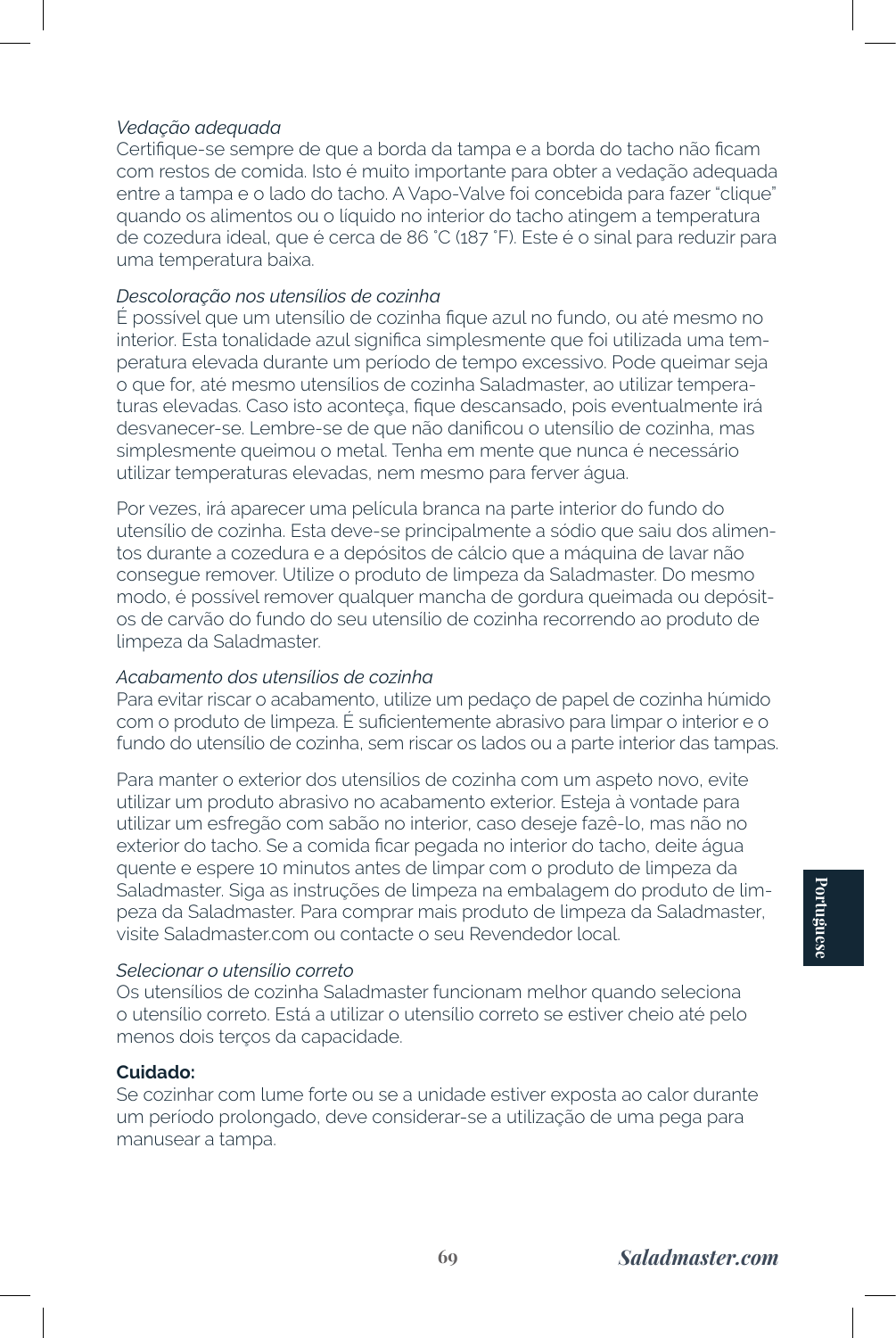## **Noções básicas de cozinha com a Saladmaster**

## *Assar carnes no fogão*

Pré-aqueça a assadeira ou a frigideira a uma temperatura média durante dois a três minutos, até que algumas gotas de água borrifadas na superfície se transformem em gotículas e se movam. Coloque a carne firmemente no utensílio pré-aquecido e faça pressão na mesma, para assegurar uma assadura uniforme. Doure a carne de todos os lados. A carne poderá ficar pegada ao tacho, mas irá soltar-se à medida que vai dourando. Não adicione líquidos (a menos que tal faça parte da receita). Tape o utensílio e deixe cozer a uma temperatura média. Quando a Vapo-Valve fizer "clique", reduza para temperatura baixa e cozinhe de acordo com os tempos indicados na receita, ou retire as pegas e termine de cozinhar no forno, conforme indicado na receita, ou utilize esta tabela como guia.

| Carne            | <b>Minutos</b><br>por 450 g (1 lb) | Carne            | <b>Minutos</b><br>por 450 g (1 lb) |
|------------------|------------------------------------|------------------|------------------------------------|
| Vaca             | 10                                 | Perna de borrego | 20                                 |
| mal passada      |                                    | mal passada      | 25                                 |
| meio mal passada | 12                                 | média            | 30                                 |
| média            | 15                                 | Porco            | $25 - 30$                          |
| bem passada      | 20                                 | Vitela           | 20                                 |

## *Alimentos fritos sem gordura*

Qualquer carne, incluindo de frango com ou sem pele, pode ser "frita" nos seus utensílios de cozinha Saladmaster sem adicionar gordura ou óleo. O segredo está no pré-aquecimento. Pré-aqueça a frigideira grande ou pequena a uma temperatura média durante dois a três minutos, até que algumas gotas de água borrifadas na superfície se transformem em gotículas e se movam. Coloque a carne firmemente na frigideira pré-aquecida e faça pressão na mesma, para assegurar que fica cozinhada de forma uniforme. Doure a carne vermelha ou o frango de todos os lados. Se for necessário cozinhar mais tempo, coloque a tampa ligeiramente de lado na frigideira e cozinhe até atingir o ponto pretendido. Escolha sempre a frigideira que seja grande o suficiente para caber a carne sem que fique demasiado cheia ou cozinhe a carne em pequenas porções de cada vez, se necessário.

## *Cozinhar empilhado*

**Portuguese**

Alguma vez precisou de um bico de fogão extra? Da próxima vez, tente cozinhar empilhado! Cozinhar empilhado pode fornecer-lhe aquele bico extra de que precisa, permitindo-lhe preparar dois ou mais pratos utilizando apenas um bico. O sistema de cozinha Saladmaster foi especificamente concebido para uma distribuição uniforme do calor e a vedação em vácuo necessária para cozinhar empilhado.

Primeiro, comece por cozinhar a uma temperatura média. Quando a Vapo-Valve fizer "clique", simplesmente desligue o bico do fogão e empilhe imediatamente o tacho em cima de outro que já esteja a cozinhar noutro bico. Graças à camada central integrada que conduz o calor de forma uniforme por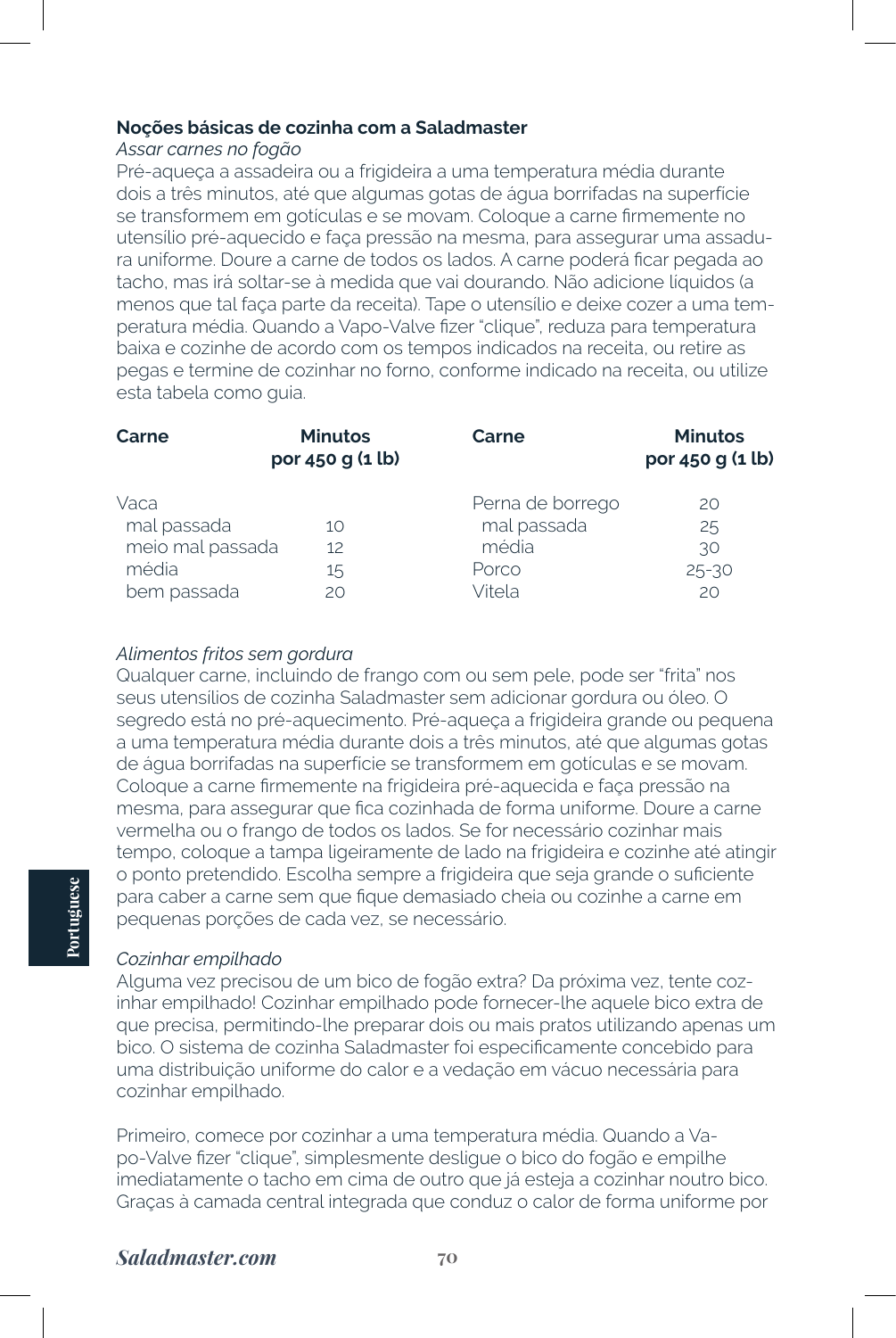todo o fundo, pelos lados e pela tampa, cada utensílio de cozinha transforma-se num pequeno forno, com o utensílio de cozinha que está empilhado em cima a ficar quase tão quente como o que está em baixo.

## **Perguntas frequentes:**

*Posso colocar os utensílios de cozinha Saladmaster na máquina de lavar?* Sim. Recomendamos que lave à mão as pegas amovíveis, uma vez que as lavagens repetidas na máquina de lavar poderão tornar as mesmas baças. Recomendamos que evite o ciclo de secagem com calor da máquina de lavar, utilizando o ciclo de secagem com ar que é eficiente em termos energéticos.

## *Depois de baixar a temperatura e da formação da vedação, posso levantar a tampa?*

Pode espreitar, se precisar. Depois de voltar a colocar a tampa, gire a mesma até à Vapo-Valve fazer "clique", indicando que o utensílio voltou a ficar vedado. Se não aumentar a temperatura até à válvula fazer "clique", então reduza para uma temperatura baixa.

## *E se a minha placa cozinhar a uma temperatura acima da normal?*

Se a sua definição de temperatura mais baixa ainda for demasiado quente, poderá precisar de comprar um disco redutor do calor para o seu bico do fogão, como por exemplo do tipo utilizado debaixo de cafeteiras de vidro em placas elétricas.

## *Posso cozinhar alguma vez com temperaturas elevadas?*

As temperaturas elevadas podem causar deformações. Para além disso, é mais provável que os alimentos fiquem pegados ou queimados com uma temperatura elevada e cozinhar a uma temperatura excessiva pode levar a que os alimentos encolham e fiquem secos. No entanto, não há qualquer problema em ferver grandes quantidades de líquido, como por exemplo água para cozinhar massa, a uma temperatura entre média e elevada. Reduza a temperatura depois de chegar ao ponto de ebulição.

#### *Posso cortar um assado no tacho?*

Para manter o acabamento dos seus utensílios de cozinha, é recomendável passar os alimentos para uma tábua de corte para cortar os mesmos. Pode voltar a colocar os alimentos no utensílio de cozinha para servir.

*Porque é que a Vapo-Valve faz "clique" assim que ligo o fogão debaixo de um tacho com a tampa posta? Será que devo baixar a temperatura nesse momento?* A Vapo-Valve foi concebida para fazer "clique" quando os alimentos ou o líquido no interior do tacho atingem cerca de 86 °C (187 °F). Por vezes, começa a fazer pequenos sons de "clique" antes de o tacho ter estado exposto ao calor pelo tempo suficiente para atingir esse nível. Quando isso acontece, continue como se não ocorresse o som de "clique" prematuro. O "clique" deverá parar enquanto a temperatura sobe. Quando a temperatura atingir cerca de 86 °C (187 °F), a Vapo-Valve irá fazer "clique" novamente. Desta vez, o som de "clique" será mais rápido e insistente e chegou o momento de reduzir para uma temperatura baixa.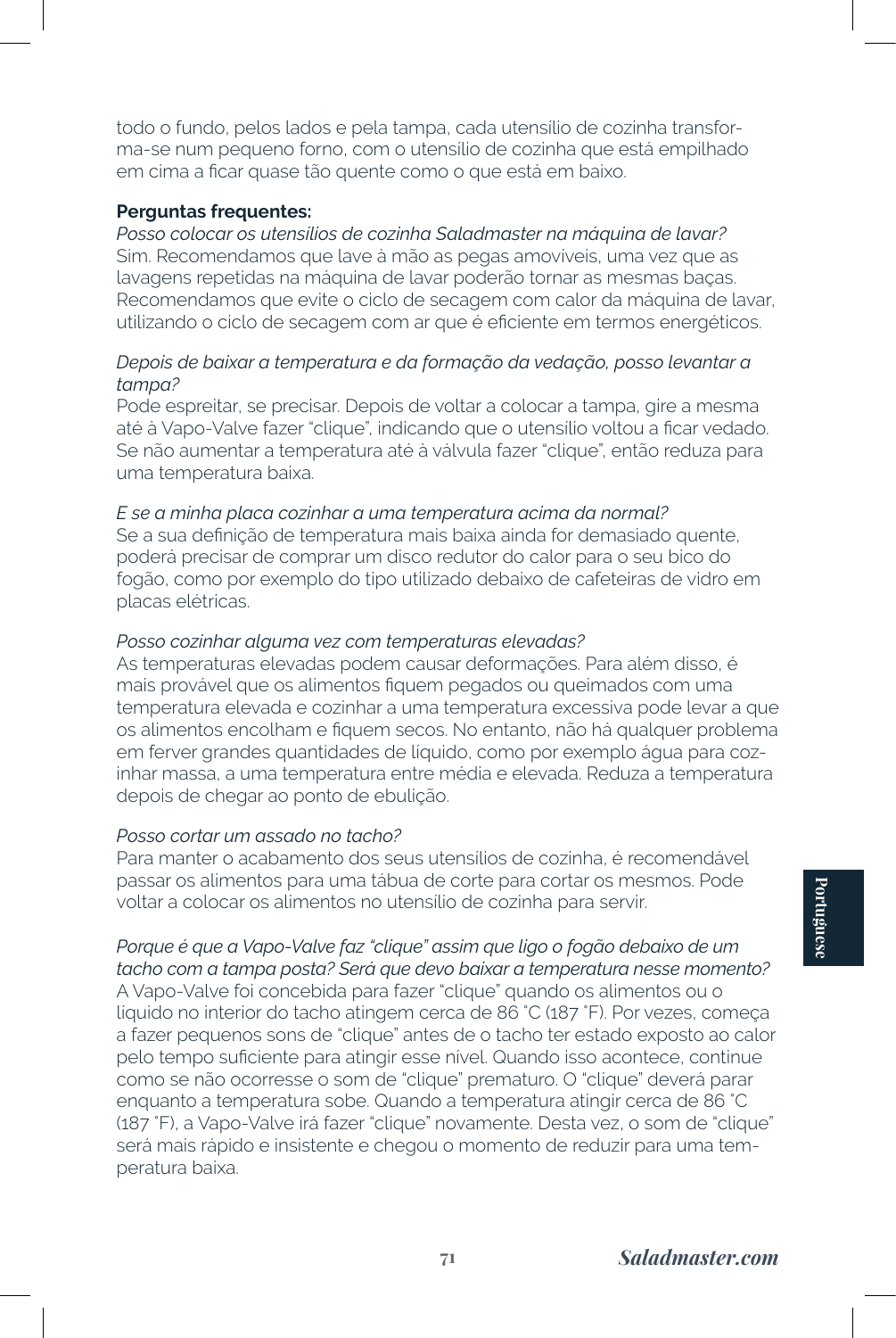## **Добро пожаловать в Saladmaster**

Поздравляем с покупкой высококлассной кухонной посуды Saladmaster. Миссия компании Saladmaster — вдохновлять мир питаться лучше, жить лучше и стремиться к лучшему качеству жизни с помощью кулинарии. Теперь вы стали владельцем кухонной посуды Saladmaster, которая прослужит вам всю жизнь. Владельцы этой продукции узнали, как Saladmaster делает жизнь лучше. Мы достигаем этого за счет обучения лучшим способам приготовления пищи, представления процесса приготовления пищи как семейного события и предложения отличной возможности для бизнеса. В Saladmaster «Мы меняем жизнь к лучшему».

Каждый сотрудник Saladmaster хотел бы, чтобы вы извлекли максимальную пользу из вложенных вами средств. Надлежащая эксплуатация кухонной посуды гарантирует удовольствие от приготовления пищи с продукцией Saladmaster на протяжении многих лет. Это руководство предлагает подробные инструкции по уходу и эксплуатации вашей высококлассной кухонной посуды. До начала эксплуатации внимательно прочитайте это руководство, особенно информацию об очистке посуды.

Не удивляйтесь, если вам настолько понравится кухонная посуда Saladmaster, что вы захотите поделиться своим открытием с другими. Многие наши клиенты открыли для себя прекрасные возможности для бизнеса с Saladmaster. Они поняли, что их страсть к нашей продукции представляет собой возможность принести дополнительный доход в семью. Если вы хотите узнать больше о возможностях в Saladmaster, посетите веб-сайт: Saladmaster.com/start-a-business.

### **Высококлассное решение по приготовлению пищи**

Следуя рекомендуемым методам приготовления пищи с помощью кухонной посуды Saladmaster, вы сможете питаться более здоровой пищей и, во многих случаях, готовить быстрее, чем традиционными способами. Специальный дизайн системы сохраняет важные питательные элементы благодаря эффективному распределению тепла. Клапан для выпуска пара Vapo-Valve™ в крышке устраняет все сомнения, подавая сигнал, когда нужно отключить подачу тепла, создавая таким образом паровую изоляцию, что позволяет готовить пищу без добавления воды или жира.

Наша система съемных ручек делает кухонную посуду Saladmaster подходящей для приготовления пищи любыми способами. Просто снимите ручки во время приготовления пищи, а затем снова наденьте их, если переносите кухонную посуду с горячей едой от плиты к столу.

Кухонная посуда Saladmaster предлагает ряд характеристик премиумкласса, включая следующее:

- Многослойной термальный центральный слой из теплопроводного алюминия, что обеспечивает равномерное нагревание.
- Жиродостаточная полувакуумная среда для приготовления пищи, которая сокращает потребность в воде, масле и жире, что обеспечивает более быстрый процесс ее приготовления.
- Клапан для выпуска пара Vapo-Valve, который громко извещает

## *Saladmaster.com* **72**

**Russian**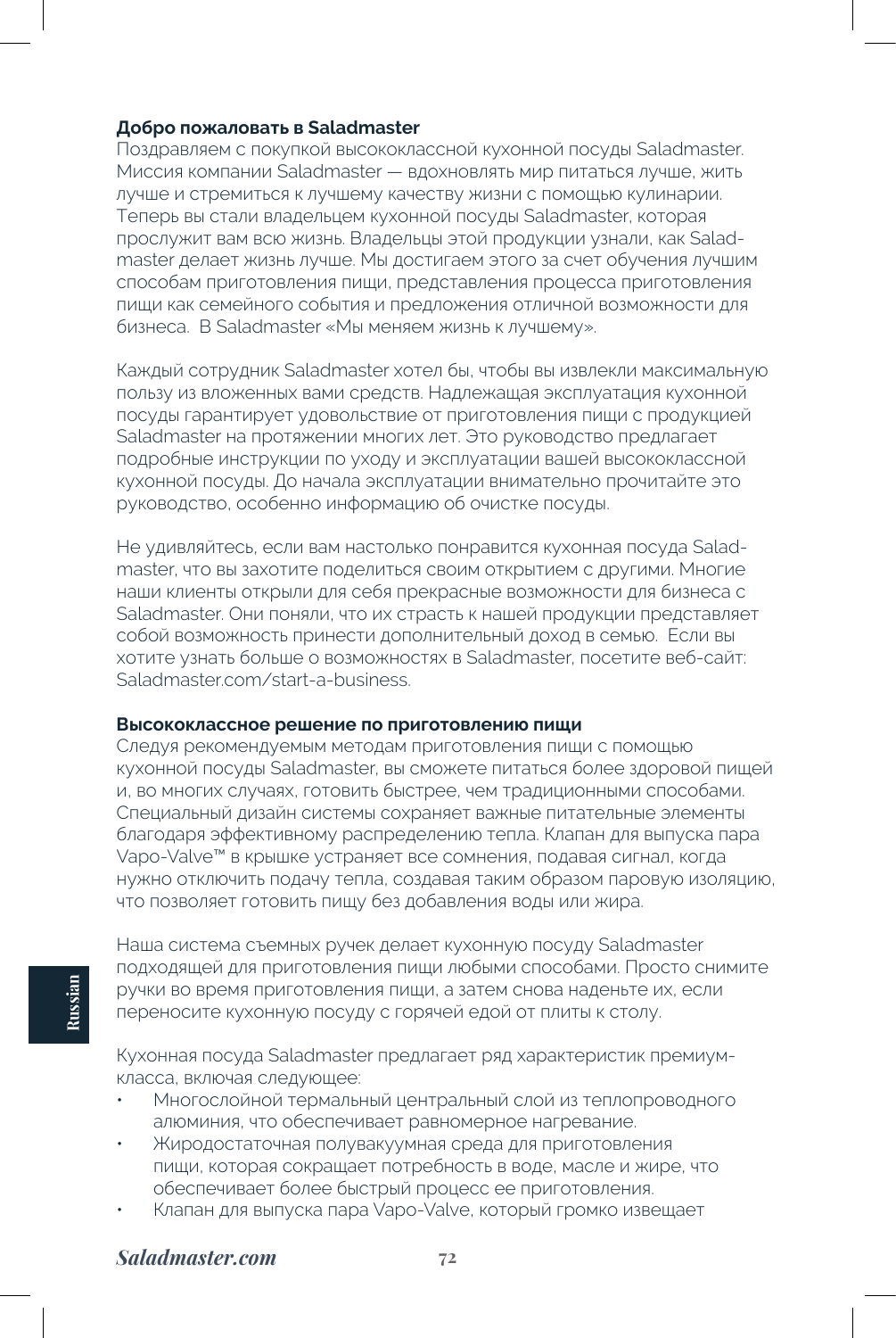пользователей о том, когда следует уменьшить огонь.

- Внешний корпус из нержавеющей стали, специально разработанный для применения на ряде поверхностей приготовления пищи в домашних условиях — от индукционных плит до керамических, газовых и электрических. Он подходит даже для печи.
- Широкие края предотвращают капание при выливании пищи.
- Съемные эргономичные ручки, которые делают кухонную посуду практичной.
- Закругленные углы, которые предотвращают накопление остатков пищи и жира, а также легко очищаются.
- Плотно закрывающие крышки обеспечивают легкость хранения.
- Съемные ручки остаются холодными на ощупь и занимают меньше места при хранении кухонной посуды.

Кухонный комбайн Saladmaster является нашим фирменным продуктом и носит название нашей компании. Его можно приобрести только на шоу по приготовлению пищи Saladmaster. Он красиво разрезает, натирает, шинкует, нарезает соломкой и кусочками фрукты и овощи, выполняя все эти действия быстро и легко.

Каждое изделие кухонной посуды Saladmaster изготовлено из стабилизированной титаном стали 316Ti и производится в США.

- Кухонную посуду Saladmaster легко чистить, использовать и, что самое главное, она сохраняет качество вашей пищи.
- Американские компании имеют долгую историю качества и надежности. Saladmaster является подразделением Regal Ware, Inc., и вместе мы насчитываем свыше 100 лет опыта работы в производстве.

## **Приготовление пищи с кухонной посудой Saladmaster — введение**

Ваша кухонная посуда Saladmaster откроет для вас мир преимуществ, о которых вы даже не мечтали.

## Быстрый и простой процесс приготовления пищи

Кухонная посуда Saladmaster использует простой процесс нагревания для большинства продуктов. Поместите свежие или замороженные продукты в посуду и закройте крышкой. Начните приготовление пищи на среднем огне, а когда клапан для выпуска пара Vapo-Valve на крышке щелкнет, уменьшите огонь до более низкой температуры. Этот метод нагревания создает полувакуумную среду, блокируя влагу, уменьшая время, необходимое на приготовление пищи, и позволяя выполнить традиционно трудоемкие задачи намного быстрее. **«Средний огонь – щелчок – слабый огонь» — это все, что вам нужно знать.**

## Более вкусная пища

Применяя легкие методы приготовления пищи на низких температурах, предлагаемые Saladmaster, клиенты смогут быстрее приготовить продукты и сделать их вкуснее. Пищу можно приготовить с небольшим количеством масла или без него, что уменьшает количество калорий и жира в продуктах, а также сохраняет вкус. Приготовление пищи без воды на слабом огне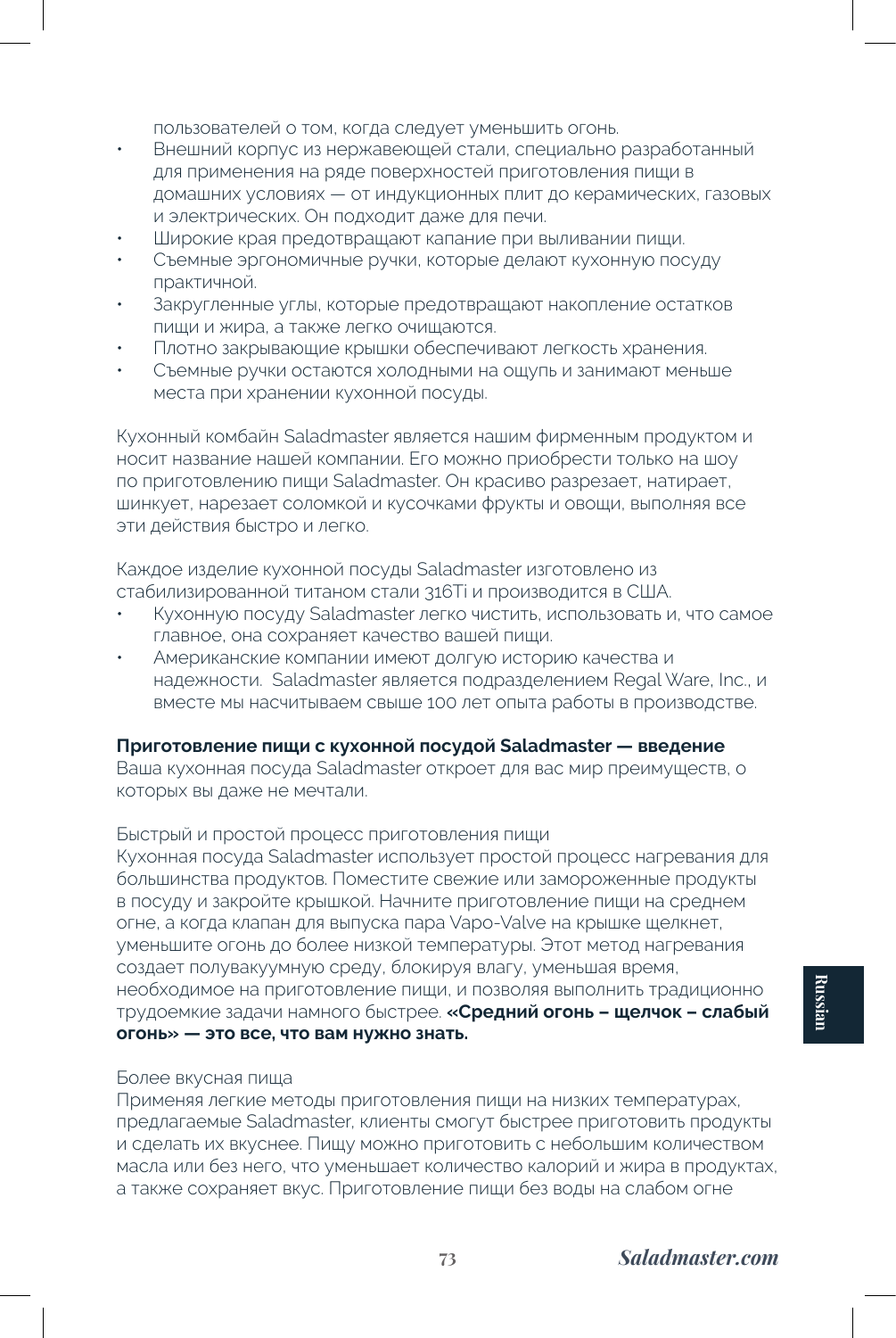помогает сохранить текстуру, цвет и вкус продуктов, а также питательные вещества в овощах до 98 %.

### Постоянная поддержка

Saladmaster пропагандирует увлекательный и энергичный образ жизни, предлагая владельцам новые рецепты в форме подробных инструкций о том, как приготовить пищу (от пищи для поднятия настроения до полезных и вкусных национальных блюд), используя методы приготовления пищи Saladmaster. Рецепты можно найти на сайте Saladmaster.com, в разделе «Готовьте чаще».

Кроме того, участвующие независимые уполномоченные дилерские центры Saladmaster предлагают регулярные курсы обучения кулинарии, которые позволят больше узнать о том, как можно извлечь максимум пользы из вашей кухонной посуды, а на мероприятиях Открытых дверей наши клиенты и их друзья могут научиться готовить с помощью продукции Saladmaster и узнать о возможностях для бизнеса.

## **Важная информация об уходе и эксплуатации**

Перед первым применением

Помойте каждое новое изделие Saladmaster, включая съемные ручки, в теплой мыльной воде, добавив одну чашку (250 мл) уксуса на один галлон (3,8 л) воды. Это позволит устранить все следы промышленных масел и полировальных материалов. Промойте в чистой, теплой воде и тщательно вытрите мягким чистым полотенцем.

### Очистка после ежедневного применения

После каждого применения снимите съемные ручки, вымойте посуду и ручки в теплой мыльной воде, ополосните и вытрите мягким чистым полотенцем. Кухонную посуду также можно поместить в посудомоечную машину. Чтобы сохранить блеск на ручках, избегайте применения абразивных чистящих средств на ручках и не мойте их в посудомоечной машине.

#### Стойкие пятна или остатки пищи

Ополосните сковороду горячей водой и нанесите чистящее средство Saladmaster для нержавеющей стали, которое было упаковано вместе с посудой, до получения пастообразной массы. Вытрите влажным бумажным полотенцем круговыми движениями. Тщательно вымойте в горячей мыльной воде, чтобы удалить чистящее средство, ополосните и вытрите чистым полотенцем. Никогда не используйте металлическую мочалку или жесткие абразивные материалы на внешней поверхности изделия, поскольку они могут испортить обработанную поверхность.

## Повторный нагрев пищи

На самом слабом огне медленно разогрейте пищу в кухонной посуде, если ставите ее из холодильника на плиту. Резкое изменение температуры может привести к деформации изделия. Никогда не ставьте горячие сковородки на стеклянные полки холодильника.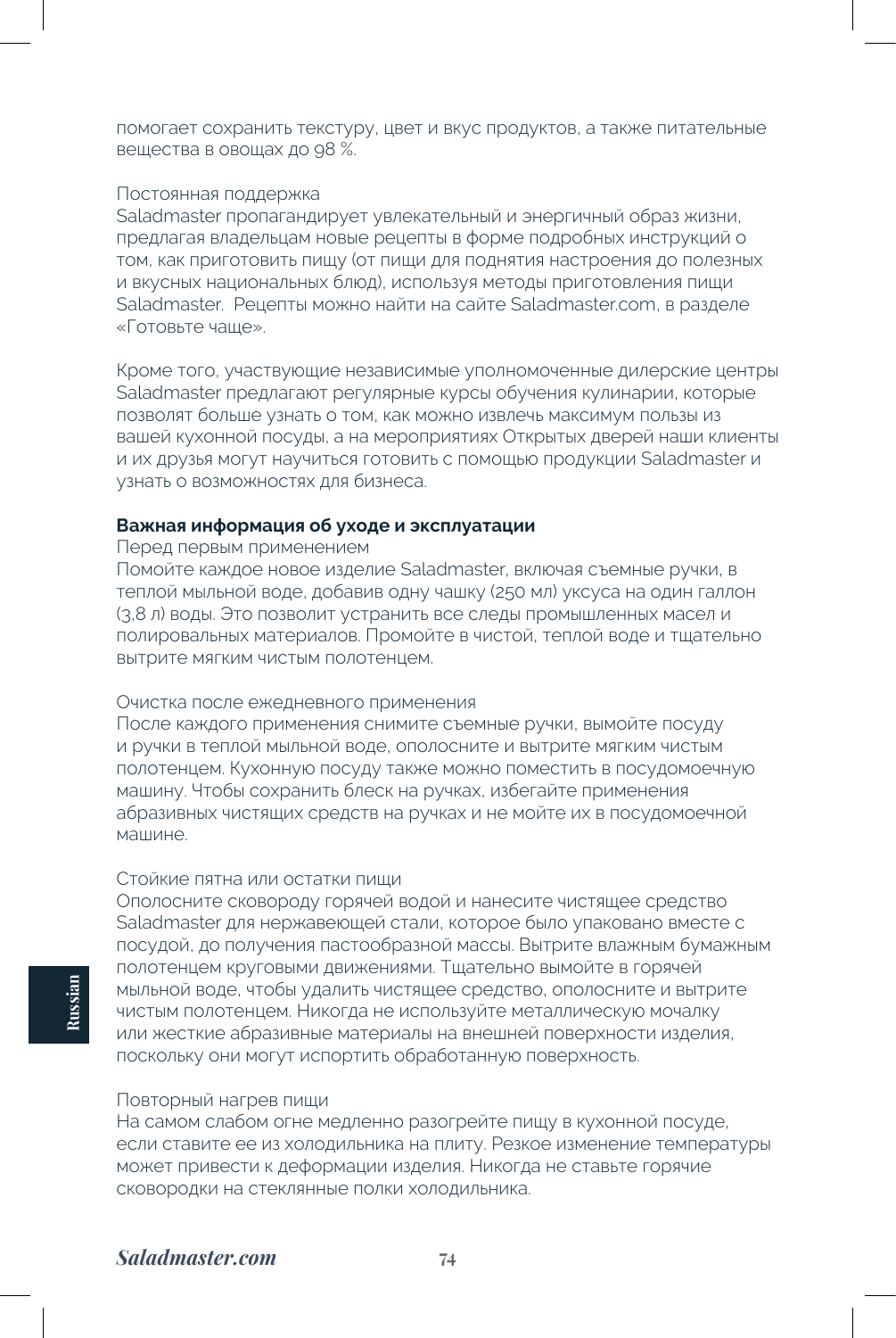## **Надлежащая эксплуатация**

#### Прикрепление съемных ручек Saladmaster

Всегда надевайте ручки перед использованием кухонной посуды на плите. Используйте длинные ручки только на сковородках и кастрюлях; короткие ручки могут использоваться на всех приборах. Совместите прорезь в ручке со скобой из нержавеющей стали на сковороде. Не нажимайте кнопку при надевании ручки. Вдавливайте ручку в скобу из нержавеющей стали, пока она не встанет на место.

## Снятие съемных ручек

Всегда снимайте ручки перед применением посуды в печи, жарочном шкафу или при мойке сковороды в посудомоечной машине. Держа одной рукой сковороду, другой рукой нажмите кнопку ручки и потяните ее на себя, чтобы снять. Никогда не применяйте силу.

#### Транспортировка кухонной посуды

Всегда транспортируйте кухонную посуду с необходимым количеством ручек, надежно и соответствующим образом прикрепленных, в вертикальном положении.

## Приготовление пищи на слабом огне

Используйте только средний и слабый огонь, поскольку при применении кухонной посуды Saladmaster сильный огонь не требуется. Все, что вам нужно знать — «Средний огонь – щелчок – слабый огонь». Предварительно нагрейте сковороду на среднем огне согласно установкам вашей электрической плиты. При необходимости используйте более слабый огонь для контроля температуры. На газовой плите средним огнем считается огонь, при котором пламя наполовину не доходит до днища сковороды. Когда щелкнет клапан Vapo-Valve, измените огонь на слабый. На электрической плите это должен быть самый слабый огонь. На газовой плите это самый низкий уровень выхода пламени. Если самый низкий уровень выхода пламени все равно слишком высокий, используйте кольцо для снижения нагрева или диффузорную решетку между конфоркой и сковородой. Применение сильного огня в течение длительного периода времени может деформировать сковороду.

#### Приготовление пищи в печи

Всегда снимайте ручки с кухонной посуды, прежде чем помещать их в печь, жарочный шкаф, раковину или посудомоечную машину. При использовании крышки с круглой ручкой следите за тем, чтобы температура в печи не превышала 350°F (177°C). Всегда используйте подставки для посуды, если сковорода была в печи или жарочном шкафу. Никогда не используйте крышку в жарочном шкафу.

#### Приготовление пищи с солью

Добавляя соль в воду или другую жидкость, сначала доведите жидкость до кипения, а затем добавляйте соль. Соль может оставлять следы на поверхности и повредить ей. Гарантия Saladmaster не распространяется на такое повреждение.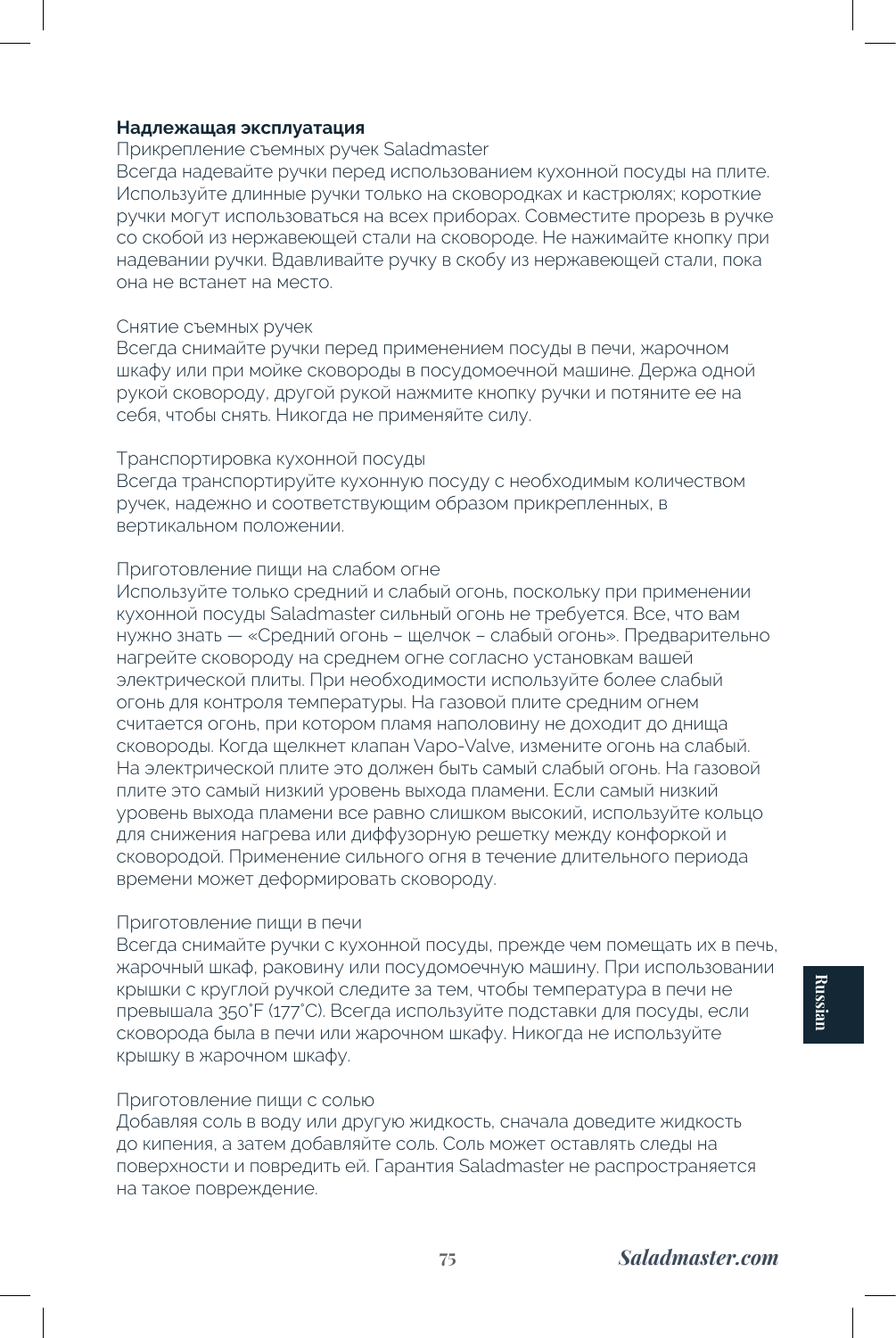## Предварительный разогрев

Предварительный разогрев может занимать 2–5 минут. Сковорода считается надлежащим образом предварительно разогретой, если после того, как вы брызнули водой на поверхность, капли воды отскакивают, образуя пузырьки, которые постепенно исчезают.

## Деформация

Добавление холодной воды или замороженных продуктов на горячую сковороду или помещение горячей сковороды в холодную воду может вызвать деформацию. Неожиданное изменение температуры может привести к деформации металла, что в свою очередь приводит к неровной поверхности днища. Гарантия Saladmaster не распространяется на деформацию изделия.

### Надлежащая изоляция

Всегда следите за тем, чтобы на краях крышки и сковороды не было остатков пищи. Это очень важно для сохранения надлежащей изоляции между крышкой и краем сковороды. Клапан для выпуска пара Vapo-Valve должен щелкнуть, когда продукты или жидкость внутри сковороды достигнут идеальной температуры для приготовления пищи, примерно 187 °F (86 °C). Это сигнал для ослабления огня.

## Изменение цвета кухонной посуды

Возможно изменение цвета кухонной посуды на синий на днище или даже внутри. Появление синего цвета просто означает, что на сильном огне готовили слишком долго. На сильном огне можно подпалить все, даже кухонную посуду Saladmaster. Если это произойдет, будьте уверены, что со временем следы этого исчезнут. Помните, что вы не испортили посуду; вы просто подпалили металл. Не забывайте, что в сильном огне никогда нет необходимости, даже если вы кипятите воду.

Иногда на внутренней поверхности днища изделия может появиться белая пленка. Это, как правило, соль, выделяемая из пищи, и отложения кальция, которые посудомоечная машина не сможет удалить. Воспользуйтесь чистящим средством Saladmaster. Также с помощью чистящего средства Saladmaster можно удалить любой пригоревший жир или отложения кальция на днище вашей кухонной посуды.

## Обработанная поверхность кухонной посуды

Чтобы избежать царапания обработанной поверхности, используйте влажное бумажное полотенце с чистящим средством. Оно достаточно жестко для того, чтобы можно было очистить как внутреннюю сторону, так и днище кухонной посуды, не царапая стороны или внутреннюю верхнюю часть крышки.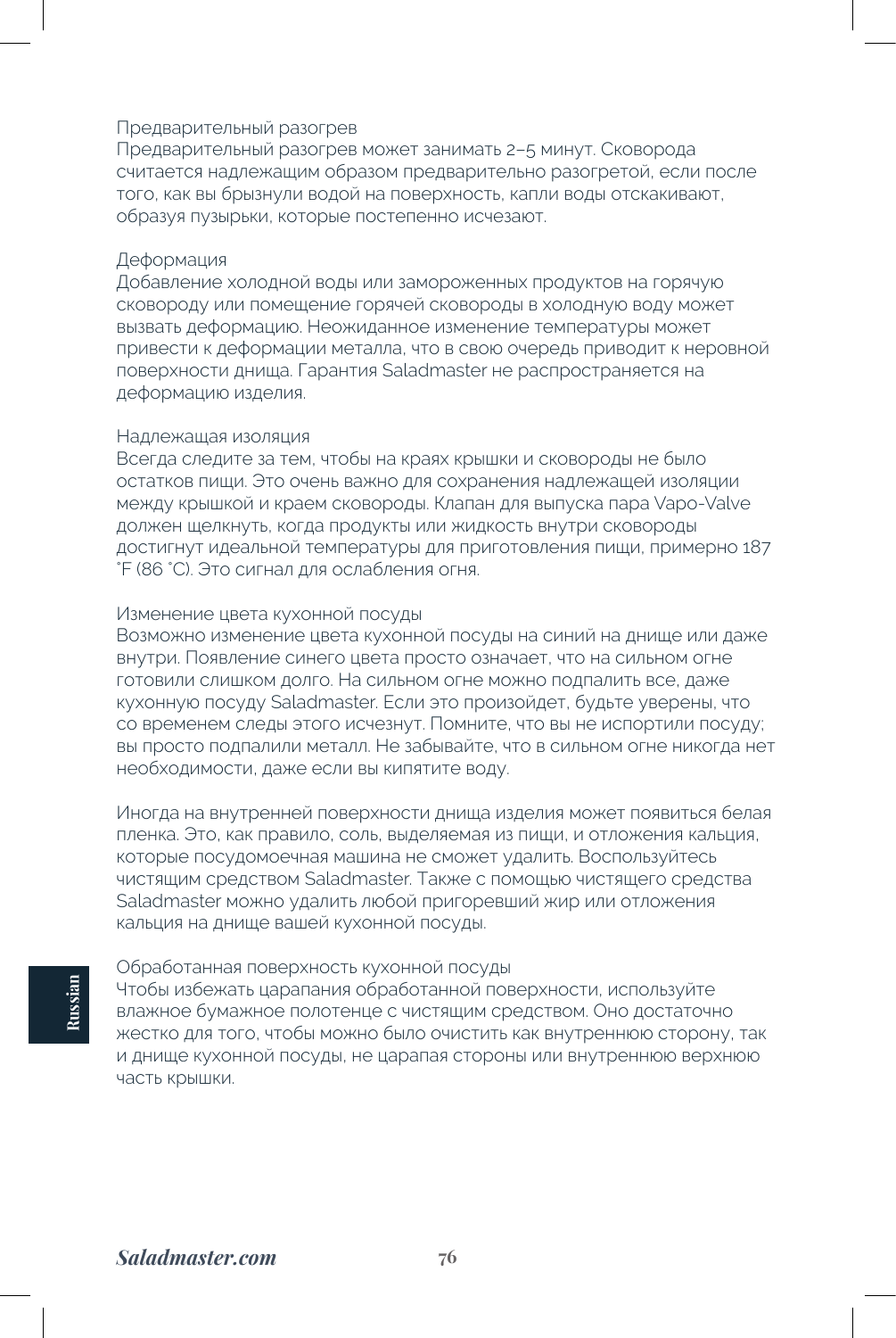Чтобы сохранить изначальный вид кухонной посуды, старайтесь не использовать абразивные материалы на внешней поверхности изделия. Если вы хотите воспользоваться металлической губкой с мылом, вы можете делать это на внутренней поверхности сковороды, но не на внешней. Если остатки пищи прилипли к внутренней поверхности сковороды, добавьте горячей воды и оставьте на 10 минут до того, как почистить с чистящим средством Saladmaster. Следуйте указаниям по очистке, которые можно найти на упаковке чистящего средства Saladmaster. Чтобы приобрести дополнительное чистящее средство Saladmaster, посетите сайт Saladmaster.com или обратитесь в местный дилерский центр.

#### Выбор правильной посуды

Кухонная посуда Saladmaster более эффективна, если правильно выбрать изделие. Вы сделали правильный выбор посуды, если она наполнена как минимум на две трети.

#### **Внимание:**

Если вы готовите пищу на сильном огне или посуда нагревалась длительное время, наденьте кухонную рукавицу, чтобы снять крышку.

#### **Основы приготовления пищи от Saladmaster**

#### Жарка мяса на плите

Разогрейте жаровню или кастрюлю на среднем огне 2–3 минуты, чтобы после того, как вы брызнули водой на поверхность, капли воды отскакивали, образуя пузырьки. Поместите мясо в разогретую посуду и надавите, чтобы обеспечить равномерную обжарку. Прожарьте мясо со всех сторон, пока оно не станет коричневым. Мясо может прилипать, но по мере прожарки оно отлипнет от поверхности посуды. Не добавляйте жидкости (можно добавить, если это требуется согласно рецепту). Закройте посуду и жарьте на среднем огне. Когда щелкнет клапан Vapo-Valve, ослабьте огонь и жарьте согласно указанному в рецепте времени, или снимите ручки и закончите приготовление мяса в печи, как указано в рецепте, либо обратитесь к этой таблице в качестве руководства.

| Мясо                  | Мин.<br>на фунт веса | Мясо         | Мин.<br>на фунт веса |
|-----------------------|----------------------|--------------|----------------------|
| овядина               |                      | Баранья нога |                      |
| недожаренная          | 10                   | недожаренная | 20                   |
| слабо прожаренная     | 12                   | прожаренная  | 25                   |
| прожаренная           | 15                   | ХОРОШО       | 30                   |
| хорошо прожаренная 20 |                      | прожаренная  | $25 - 30$            |
|                       |                      | Свинина      | 20                   |
|                       |                      | Телятина     |                      |

**Russian**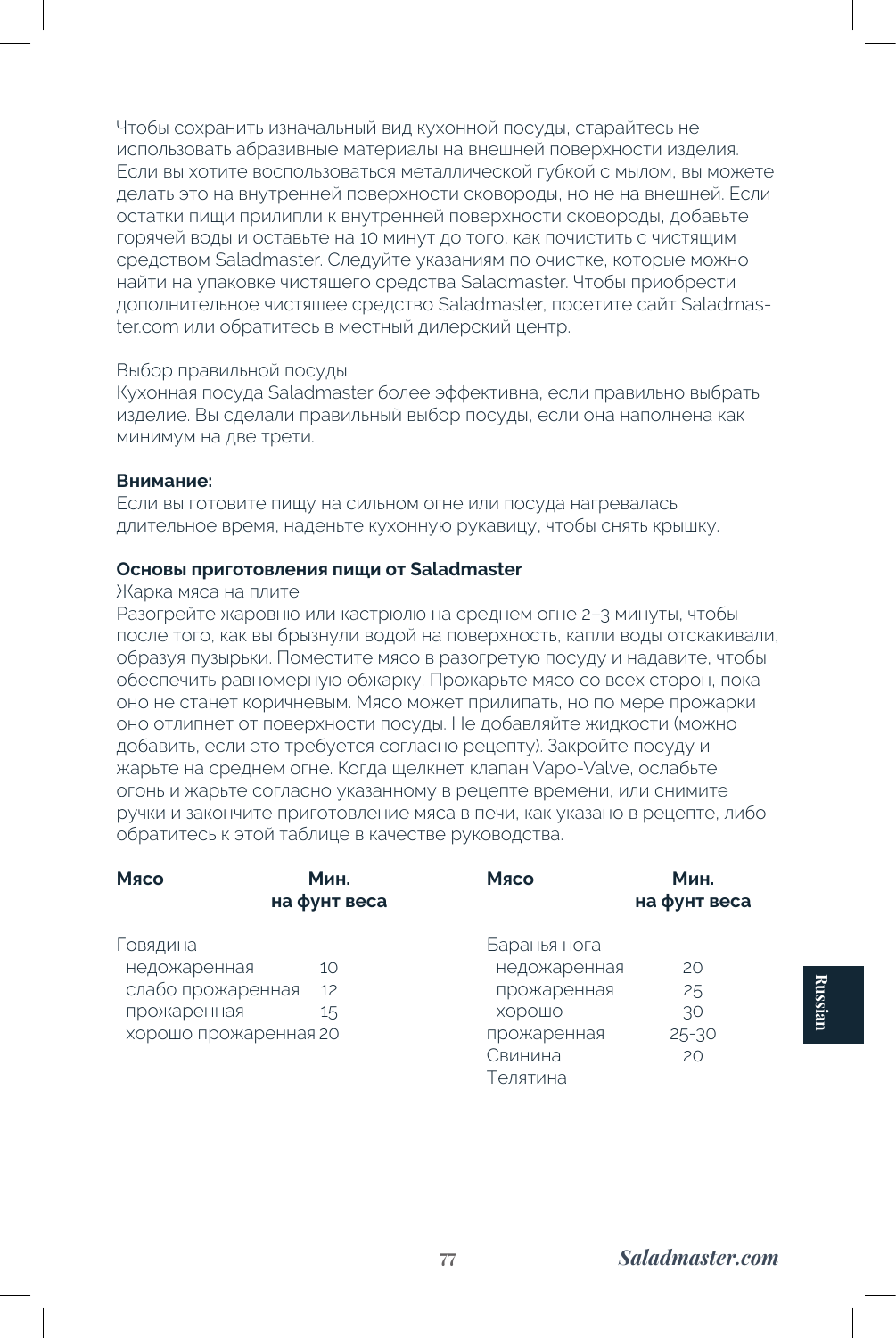## Жареная пища без применения жира

Любое мясо, включая курицу с кожей или без нее, можно пожарить в кухонной посуде Saladmaster без добавления жира или масла. Секрет заключается в предварительном нагреве. Разогрейте большую или маленькую кастрюлю на среднем огне 2–3 минуты, чтобы после того, как вы брызнули водой на поверхность, капли воды отскакивали, образуя пузырьки. Поместите мясо в разогретую посуду и надавите, чтобы обеспечить равномерную обжарку. Прожарьте мясо или курицу со всех сторон. Если необходимо готовить дольше, закройте кастрюлю неплотно крышкой и жарьте до необходимого уровня готовности. Всегда выбирайте достаточно большую кастрюлю, чтобы можно было свободно поместить мясо, или при необходимости готовьте мясо небольшими порциями.

Приготовление пищи в нескольких емкостях одновременно Вы когда-нибудь мечтали о дополнительной конфорке? В следующий раз попробуйте готовить пищу в нескольких емкостях одновременно! Приготовление пищи в нескольких емкостях одновременно решает проблему дополнительной конфорки, позволяя вам готовить два и более блюд на одной конфорке. Система приготовления пищи Saladmaster специально разработана для равномерного распределения тепла, и для приготовления пищи в нескольких емкостях одновременно необходима паровая изоляция.

Начните готовить на среднем огне. Когда щелкнет клапан Vapo-Valve, просто отключите нагрев и сразу же поставьте сковороду поверх той, в которой уже какое-то время готовится пища на другой конфорке. Благодаря встроенному центральному слою, который равномерно проводит тепло по днищу прибора, по сторонам и через крышку, каждое изделие кухонной посуды становится своеобразной маленькой плитой, где верхняя посуда нагревается почти так же сильно, что и посуда внизу.

### **Часто задаваемые вопросы:**

Можно ли мыть кухонную посуду Saladmaster в посудомоечной машине? Да. Мы рекомендуем мыть съемные ручки руками, поскольку ручки могут потускнеть из-за частого мытья в посудомоечной машине. Мы рекомендуем вам избегать цикла сушки теплом в посудомоечной машине и вместо этого использовать энергосберегающий цикл сушки воздухом.

После того как я уменьшил(а) температуру и образовался изоляционный слой, могу ли я поднять крышку?

Если необходимо, вы можете немного приподнять ее. После того, как вы снова закроете посуду крышкой, поверните ее, чтобы щелкнул клапан Vapo-Valve, подтверждая изолирование. Если температура не увеличится до момента щелчка клапана, ослабьте огонь.

Что если моя плита готовит при более высокой температуре, чем обычно? Если самый слабый огонь все еще высокий, вам возможно придется купить решетку для снижения нагрева конфорки, как, например, та, что используется под стеклянным кофейником на электрических плитах.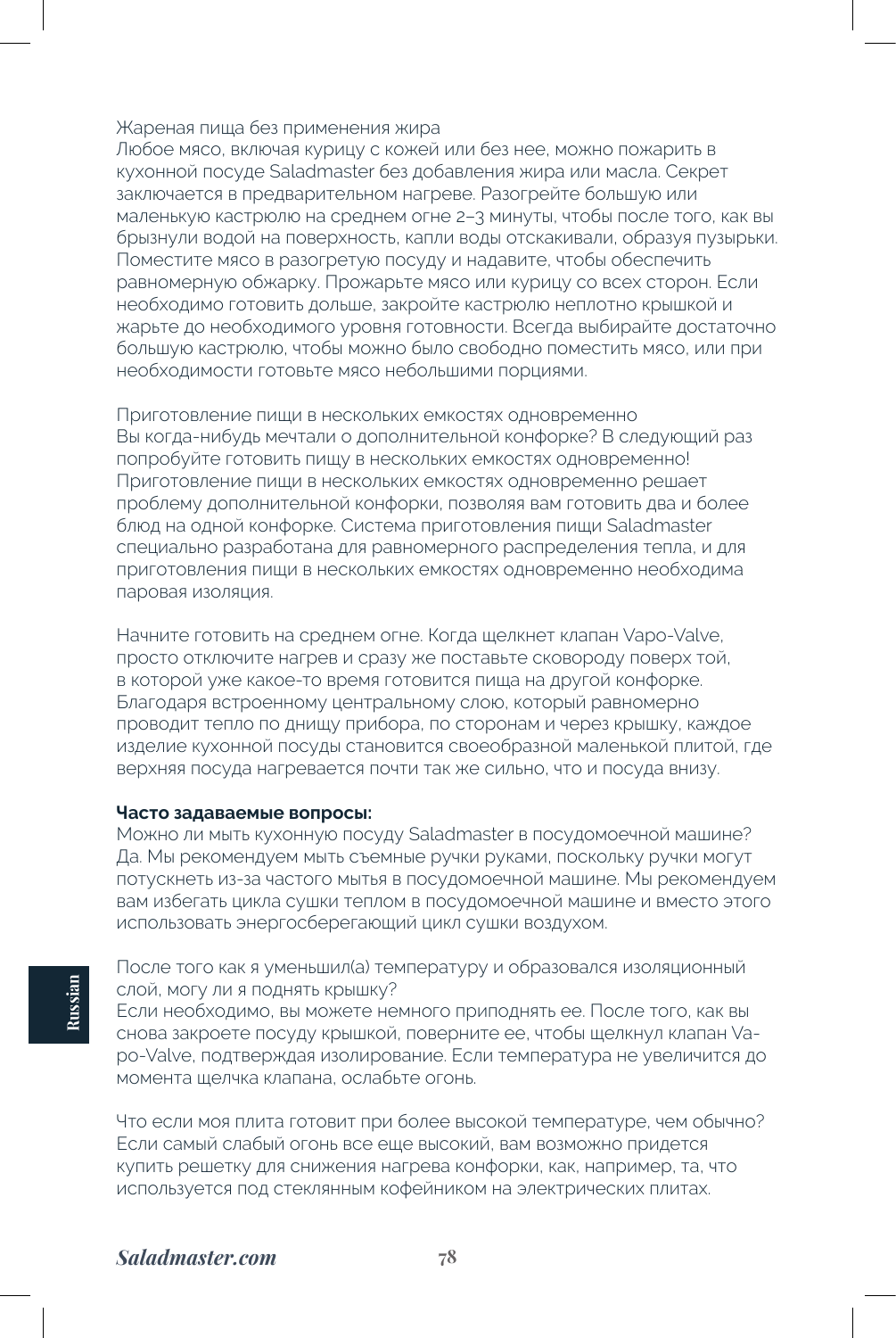## Могу ли я готовить на сильном огне?

Сильный огонь может вызвать деформацию посуды. Кроме того, пища может скорее прилипать и подгорать на сильном огне, и процесс приготовления пищи на слишком сильном огне может сделать ее сухой. Хотя допустимо доводить большое количество жидкости до кипения, например, воду для макарон, на среднем и сильном огне. Ослабьте огонь после того, как вода закипит.

Могу ли я разрезать жареное мясо на сковороде? Чтобы сохранить обработанную поверхность вашей кухонной посуды, рекомендуется перенести приготовленные продукты на разделочную доску для разрезания. После этого продукты можно снова поместить в посуду перед подачей на стол.

Почему клапан Vapo-Valve щелкает, как только я включаю нагрев под закрытой крышкой сковородой? Нужно ли мне в это время ослабить огонь? Клапан Vapo-Valve должен щелкнуть, когда продукты или жидкость внутри сковороды достигнут температуры примерно 187 °F (86 °C). Иногда происходит щелчок до того, как сковорода нагреется до такого уровня. Когда это происходит, продолжайте приготовление пищи, как в случае без щелчка. По мере нагревания щелчок должен деактивироваться. Как только температура достигнет примерно 187 °F (86 °C), клапан Vapo-Valve щелкнет снова. На этот раз щелчок будет более быстрым и четким, и тогда вам будет нужно ослабить огонь.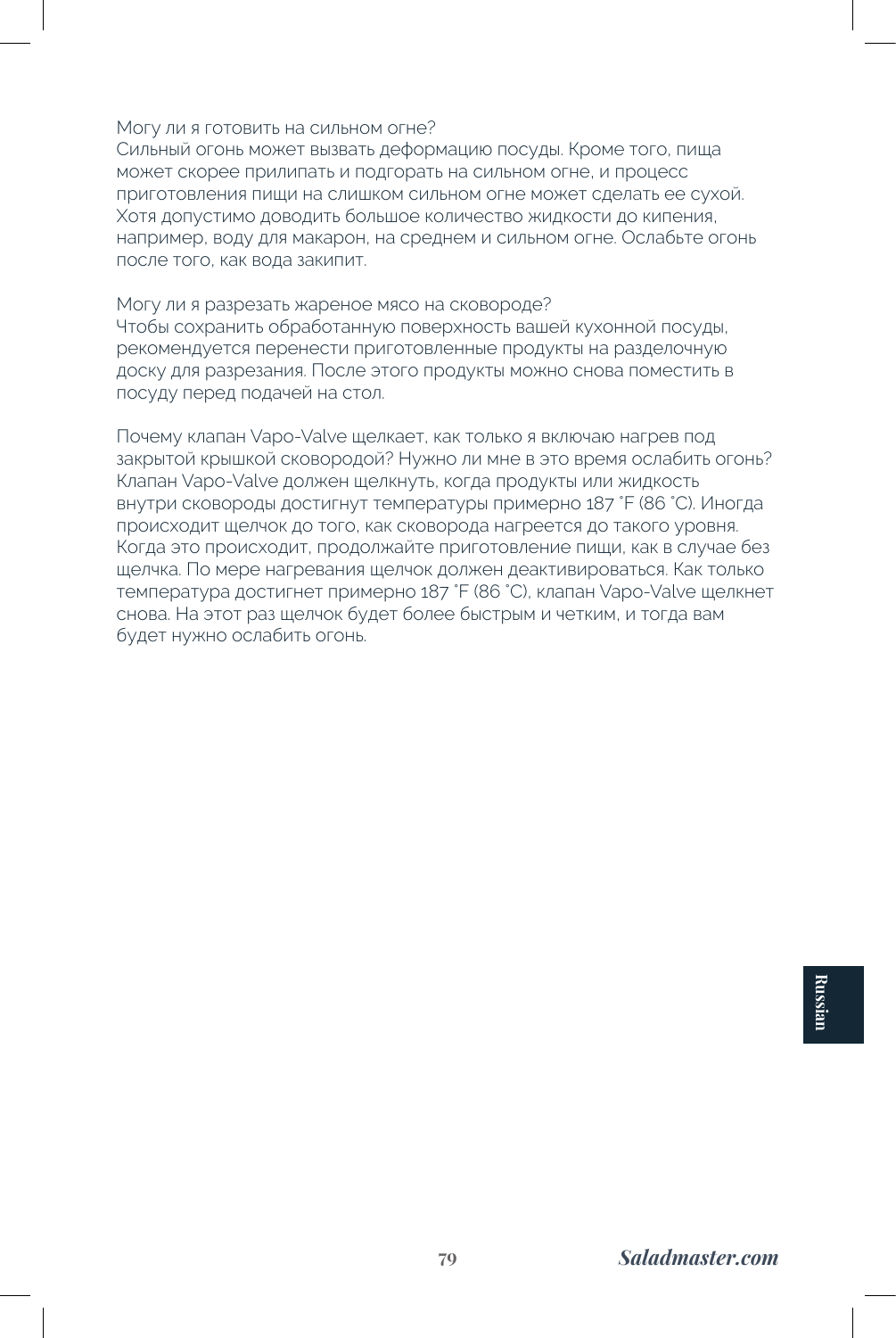### **Bienvenido a Saladmaster**

Felicitaciones por haber adquirido la batería de cocina premium Saladmaster. Nuestra misión en Saladmaster es usar la cocina para inspirar al mundo a comer mejor, vivir mejor y lograr la vida que desea. Hoy en día, con las baterías de cocina Saladmaster usted forma parte de una familia de propietarios de por vida a nivel mundial que han descubierto la forma en que Saladmaster mejora la vida. Para lograrlo esto, enseñamos una mejor forma de preparar los alimentos, a cocinar como un evento familiar y ofrecemos una mejor oportunidad de negocios. En Saladmaster, "Cambiamos la vida".

Todos en Saladmaster queremos que obtenga el máximo beneficio de su inversión. El uso adecuado de su batería de cocina garantizará que pueda disfrutar de cocinar con Saladmaster durante años. Esta guía ofrece instrucciones integrales para el cuidado y uso de su batería de cocina premium. Antes de usarla, asegúrese de leer la guía cuidadosamente, en especial la información sobre la limpieza de los utensilios.

No se sorprenda si disfruta tanto de su batería de cocina Saladmaster que desea compartir sus ventajas únicas con otras personas. Muchos de nuestros clientes encontraron una gran oportunidad de negocios con Saladmaster. También descubrieron que su pasión por nuestros productos es también una forma de generar ingresos extra para sus familias. Si le interesa conocer más acerca de la oportunidad de Saladmaster, visite Saladmaster.com/start-a-business.

### **Una solución de cocción premium**

Siguiendo las técnicas recomendadas para su nueva batería de cocina Saladmaster, usted podrá comer más sano y, en muchos casos, cocinar más rápido que con los métodos tradicionales. El diseño especial de su sistema preserva los nutrientes esenciales mediante una distribución de calor eficiente. La válvula Vapo-Valve™ en la tapa termina con las suposiciones, ya que indica cuándo bajar el fuego y de este modo crea un sello de vapor que permite cocinar sin agua ni grasa agregadas.

Nuestro sistema de asas desmontables hace que la batería de cocina Saladmaster sea versátil para cualquier tipo de cocción. Simplemente desmonte las asas mientras cocina y fíjelas al transportar comida caliente y al pasar de la hornalla al lugar de servir.

La batería de cocina Saladmaster incluye una variedad de características premium, tales como:

- Un núcleo térmico multicapa de aluminio conductor de calor que permite el calentamiento uniforme.
- Un ambiente de cocción de autoadobado en semivacío que reduce la necesidad de agua, aceites y grasas, y permite cocinar más rápido.
- Una válvula Vapo-Valve que emite una alerta sonora al usuario cuando se debe bajar el fuego.
- Superficie exterior de acero inoxidable específicamente diseñada para utilizarse en diferentes superficies de cocción, desde cocinas de inducción hasta placas de cerámica, de gas y eléctricas; incluso se puede usar en el horno.

# *Saladmaster.com* **80**

**Spanish**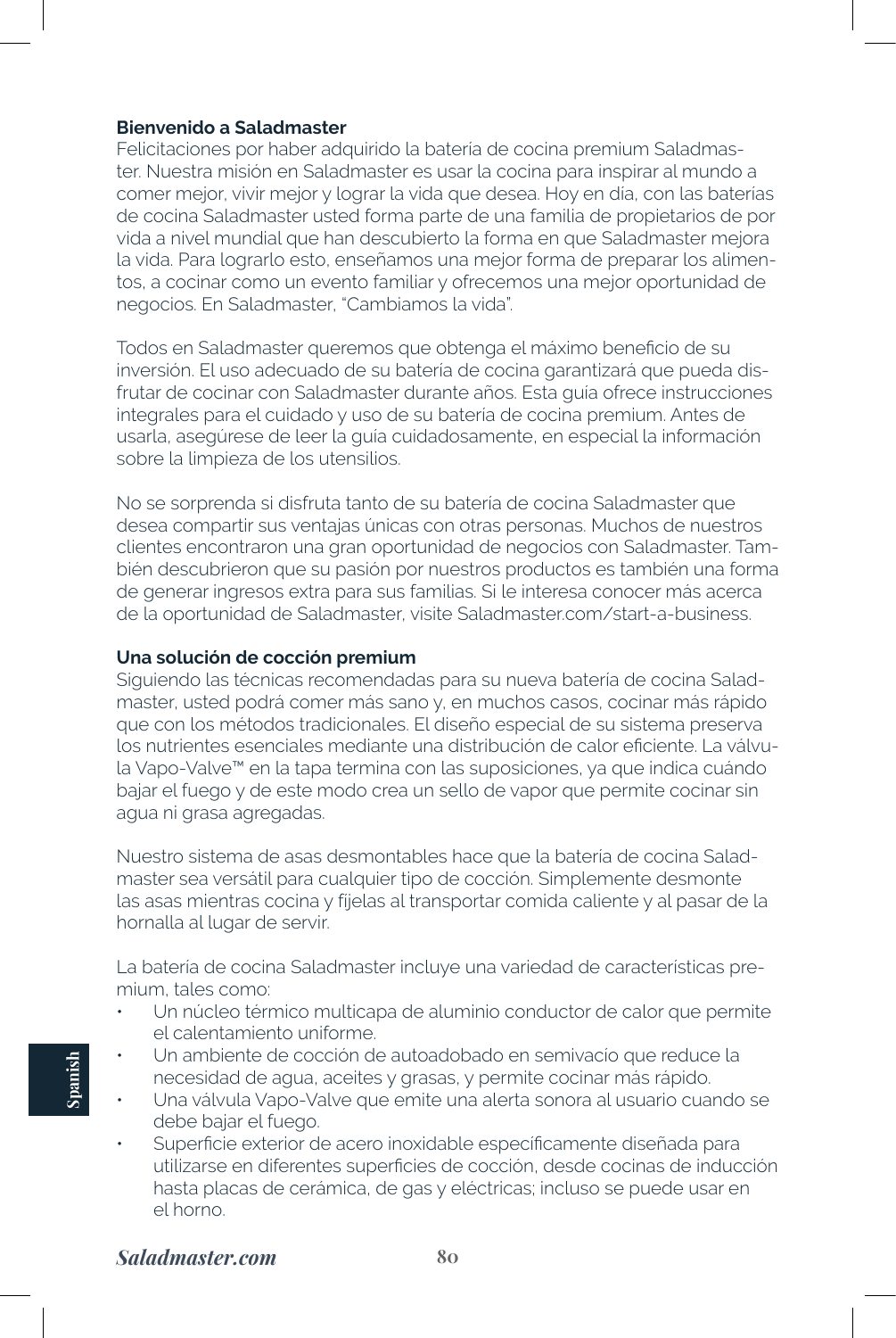- Su borde vertedor ancho y sin goteos ayuda a evitar derrames.
- Asas ergonómicas desmontables que le otorgan flexibilidad a la batería de cocina.
- Esquinas redondeadas que previenen la acumulación de comida y grasa, y son fáciles de limpiar.
- Tapas autoanidadas para un fácil almacenamiento.
- Las asas desmontables permanecen frías al tacto y ocupan menos espacio al guardar la batería de cocina.

El procesador de alimentos Saladmaster es nuestro producto líder —y el homónimo de nuestra compañía— disponible solo a través de los programas de cocina de Saladmaster. Corta, ralla, corta en juliana, tritura y rebana frutas y vegetales maravillosamente. Ahora estas tareas son más rápidas y sencillas.

Cada pieza de la batería de cocina Saladmaster está hecha de acero inoxidable estabilizado con titanio 316Ti y fabricada en Estados Unidos.

- La batería de cocina Saladmaster es fácil de limpiar, fácil de usar y, lo más importante, protege la pureza de sus alimentos.
- Las compañías norteamericanas tienen una larga trayectoria de calidad y confiabilidad. Saladmaster es una división de Regal Ware Inc., y juntos aportamos a dicho legado más de 100 años de experiencia en fabricación en los Estados Unidos.

## **Introducción a la cocción con Saladmaster**

Su batería de cocina Saladmaster le brindará un mundo de beneficios que nunca imaginó.

### *Cocción rápida y simple*

La batería de cocina Saladmaster emplea un proceso de calentamiento sencillo para la mayoría de los alimentos. Coloque alimentos frescos o congelados en la batería de cocina y tápela. Comience cocinando a fuego medio, y cuando chasquee la válvula Vapo-Valve de la tapa, baje el fuego a mínimo. Este método de calentamiento crea un ambiente de semivacío que atrapa la humedad, reduce el tiempo de cocción de las comidas y permite terminar más rápido tareas que suelen llevar mucho tiempo. **"Medio – Chasquido – Mínimo", es todo lo que necesita saber.**

## *Comida más sabrosa*

Dado que los clientes aplican los métodos de cocción a baja temperatura fáciles de aprender que enseña Saladmaster, descubren formas simples para lograr que la comida tenga un mejor sabor y para prepararla más rápidamente. Los alimentos se pueden cocinar con poco o nada de aceite, lo que reduce las calorías y la grasa de las comidas, al mismo tiempo que se conserva su sabor. Cocinar sin agua y usar temperaturas más bajas ayuda a que los alimentos mantengan su textura, color y sabor, mientras se conservan los nutrientes de las verduras hasta en un 98 %.

## *Asistencia continua*

Saladmaster promueve un estilo de vida divertido y energizante, ya que ofrece recetas a sus dueños con instrucciones detalladas sobre cómo preparar los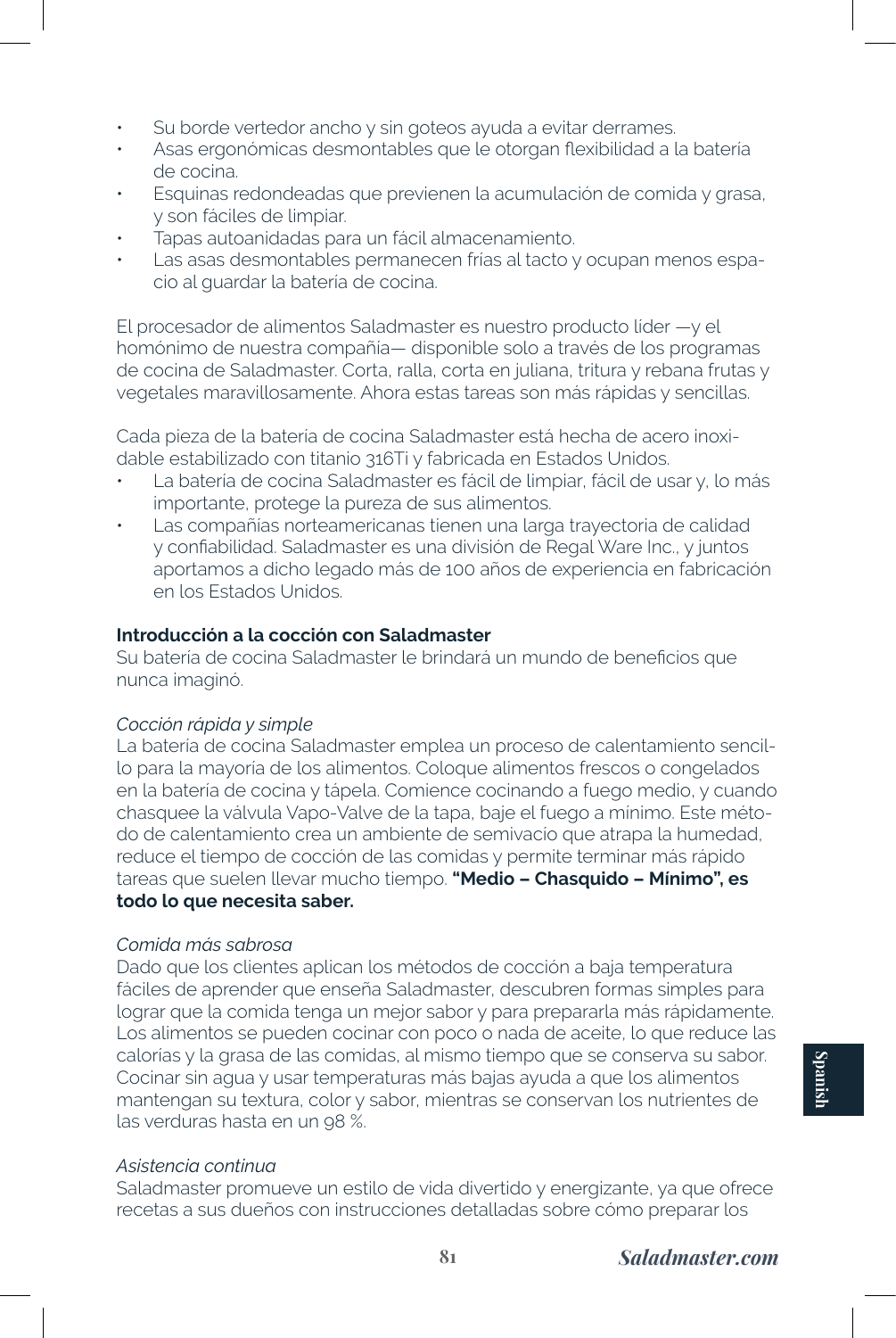alimentos, desde comidas reconfortantes hasta deliciosos y saludables platos étnicos, aplicando los métodos de cocción de Saladmaster. Estas recetas se encuentran en Saladmaster.com, en la sección del sitio llamada "Cocine más".

Además, los Dealers independientes autorizados de Saladmaster ofrecen clases programadas de cocina para que aprenda a sacar el mayor provecho de su batería de cocina, así como eventos de casa abierta donde los consumidores y sus amigos pueden aprender más sobre cómo cocinar con los productos Saladmaster y sobre oportunidades de negocios.

### **Indicaciones importantes de cuidado y uso**

#### *Antes del primer uso*

Lave cada pieza de su nuevo sistema de cocción Saladmaster, incluidas las asas desmontables, en agua tibia jabonosa a la que debe agregar una taza de vinagre (250 ml) por cada galón (3,8 l) de agua. De esta forma, eliminará todos los restos de aceites de fabricación y compuestos de pulido. Enjuague con agua limpia y tibia, y seque bien con una toalla suave y limpia.

## *Limpieza para el uso diario*

Luego de cada uso, retire las asas desmontables, lave la batería de cocina y las asas con agua tibia jabonosa, enjuague y seque con una toalla suave y limpia. También puede colocar la batería de cocina en el lavavajillas. Para mantener el acabado pulido de las asas, evite usar limpiadores abrasivos y evite lavarlas en el lavavajillas.

## *Para manchas resistentes o alimentos pegados*

Enjuague la sartén con agua caliente y añada unas gotas del limpiador Saladmaster para acero inoxidable que viene junto con su batería de cocina, y forme una pasta. Con una toalla de papel humedecida, frote con movimientos circulares. Lave bien con agua tibia y jabonosa para retirar todos los restos del limpiador, enjuague y seque con una toalla limpia. Nunca use lana de acero ni limpiadores abrasivos en la superficie externa de la batería de cocina, ya que podrían opacar el acabado.

### *Recalentar alimentos*

Usando el ajuste de temperatura más bajo, caliente lentamente la batería de cocina al pasarla directamente del congelador a la hornalla. Los cambios bruscos de temperatura pueden producir deformaciones. Nunca coloque ollas calientes sobre un estante de vidrio en el refrigerador.

### **Uso correcto**

## *Cómo agregar las asas desmontables Saladmaster*

Siempre fije las asas antes de usar la batería de cocina para cocinar sobre la hornalla. Use las asas largas solamente en sartenes y ollas; las asas cortas pueden usarse en cualquier utensilio. Alinee la ranura del asa con el soporte fijo de acero inoxidable en la olla. No presione el botón cuando fije el asa. Empuje el asa encima del soporte de acero inoxidable hasta que encaje en su sitio.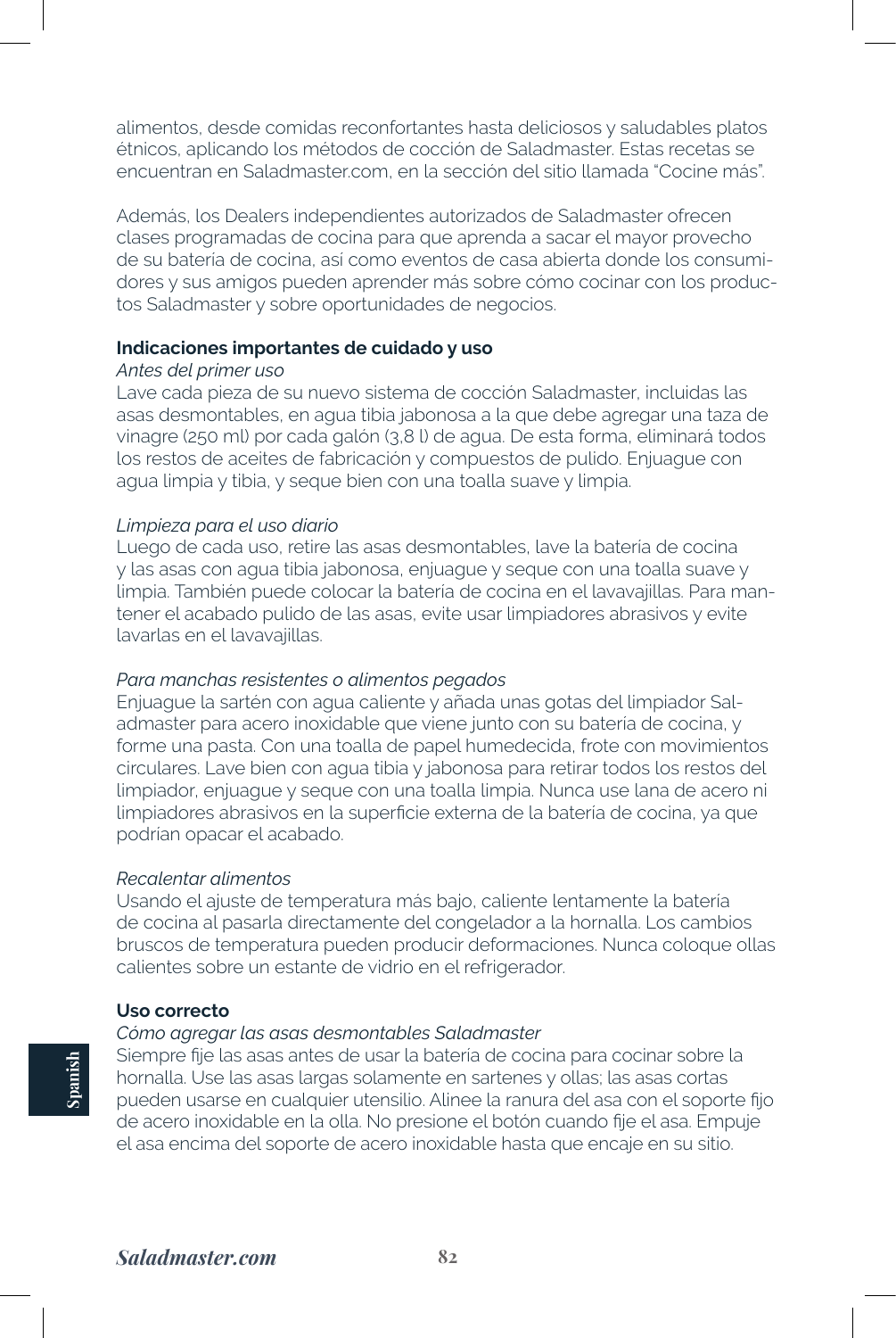## *Cómo extraer las asas desmontables*

Siempre retire las asas antes de usar el utensilio en el horno, bajo la parrilla o al lavar la olla en el lavavajillas. Sosteniendo el lado opuesto de la olla, con la otra mano presione el botón del asa hacia abajo y tire hacia fuera para extraer. Nunca fuerce el asa.

### *Transportar la batería de cocina*

Siempre transporte la batería de cocina con la cantidad necesaria de asas, montadas de forma correcta y segura en posición vertical.

## *Cocinar a fuego mínimo*

Utilice fuego medio y mínimo únicamente, ya que el fuego máximo no es necesario con la batería de cocina Saladmaster. Todo lo que necesita saber es "Medio – Chasquido – Mínimo". Precaliente las ollas a fuego medio, según los ajustes de su cocina eléctrica. De ser necesario, utilice ajustes más bajos para controlar la temperatura. En una cocina de gas, el fuego medio es cuando la llama alcanza la mitad del recorrido hacia la parte inferior de la olla. Cuando la Vapo-Valve chasquee, baje la temperatura a mínimo. En una cocina eléctrica, se debe establecer el ajuste de temperatura más bajo. En una cocina de gas, es la llama más baja posible sin que se apague. Si la llama más baja sigue siendo demasiado alta, utilice un aro o una almohadilla difusora de calor entre la hornalla y la olla. La aplicación de calor excesivo por períodos prolongados puede hacer que la olla se deforme.

## *Cocinar en un horno*

Siempre extraiga las asas de la batería de cocina antes de colocarla en el horno, bajo una parrilla o antes de lavarla en el lavavajillas o en el fregadero. Cuando utilice una tapa con perilla, no exceda los 350 ºF (177 ºC) en el horno. Siempre use una manopla para manipular una olla que haya estado en el horno o bajo la parrilla. Nunca use la tapa debajo de una parrilla.

#### *Cocción con sal*

Cuando agregue sal al agua o a otros líquidos, primero espere a que el líquido hierva, y luego agregue la sal. La sal puede marcar y dañar las superficies. Este daño no está cubierto por la garantía de Saladmaster.

#### *Precalentamiento*

Precalentar una olla puede tomar entre dos y cinco minutos. La olla estará correctamente precalentada cuando al salpicar unas pocas gotas de agua sobre la superficie estas se atomicen y se disipen.

#### *Deformación*

Añadir agua fría o alimentos congelados en una olla caliente, o colocar una olla caliente en agua fría, puede producir deformaciones. Los cambios bruscos de temperatura pueden hacer que cualquier metal se deforme, lo cual se traduce en un fondo irregular. La garantía de Saladmaster no cubre la deformación.

Siempre asegúrese de que el borde de la tapa y el borde de la olla estén libres de comida. Esto es muy importante para lograr un sellado correcto entre la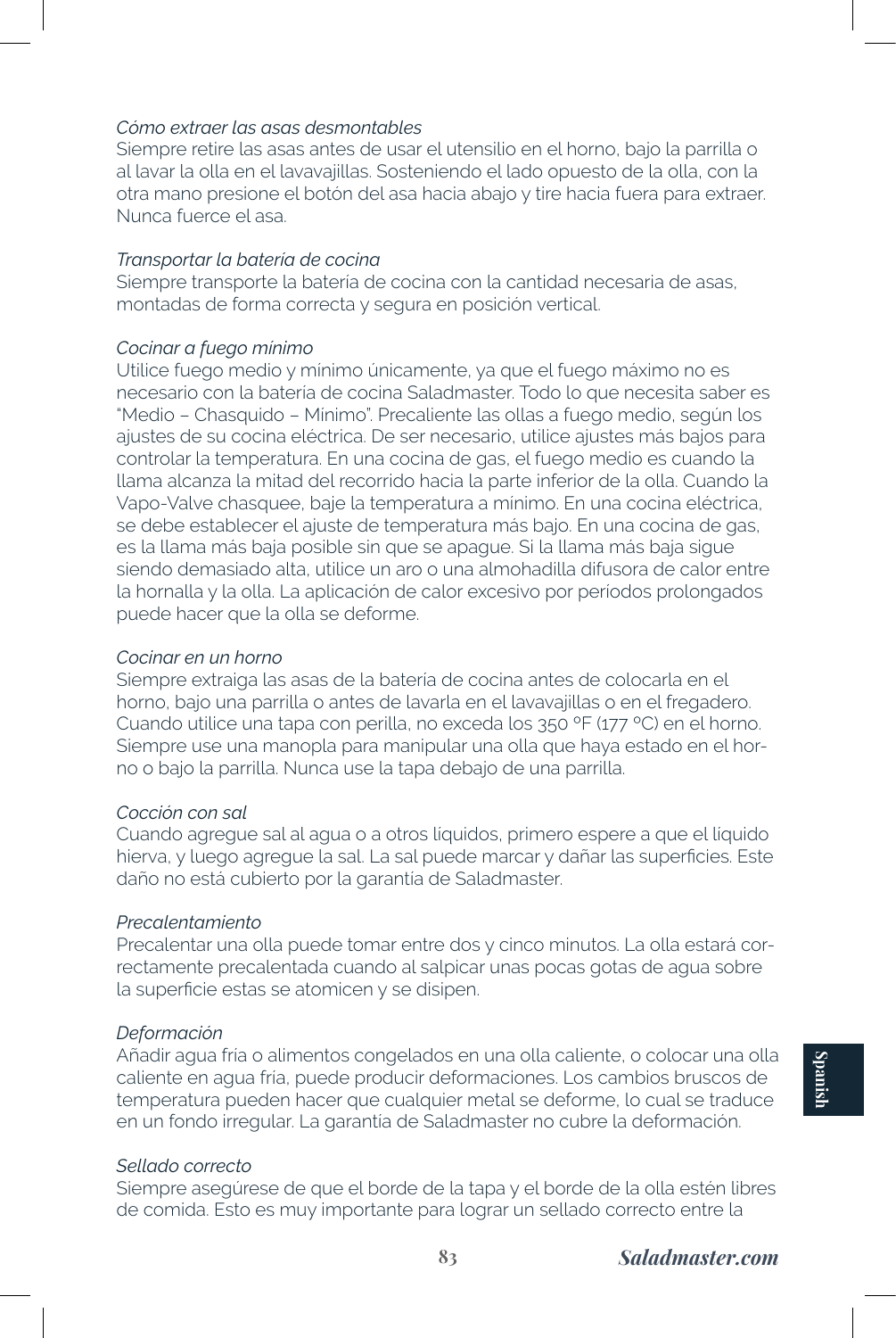tapa y el borde de la olla. La válvula Vapo-Valve está diseñada para chasquear cuando los alimentos o líquidos en el interior de la olla alcanzan la temperatura de cocción ideal, aproximadamente unos 187 °F (86 °C). Esta es la señal para bajar el fuego a mínimo.

## *Decoloración de la batería de cocina*

Es posible que alguna pieza de la batería de cocina adquiera un color azul en el fondo, o incluso en su interior. Este tono azul solo significa que se ha aplicado fuego máximo durante un tiempo excesivo. El uso de fuego máximo puede quemar cualquier cosa, incluso la batería de cocina Saladmaster. Si esto ocurre, puede quedarse tranquilo que con el tiempo desaparecerá. Recuerde: no ha dañado la batería de cocina, simplemente ha quemado el metal. Tenga en cuenta que nunca es necesario usar el fuego máximo, ni siquiera para hervir agua.

A veces, puede aparecer una película blanca en el fondo de la batería de cocina. Principalmente se trata de sodio cocido fuera de los alimentos, así como depósitos de calcio que el lavavajillas no puede extraer. Use el limpiador de Saladmaster. Del mismo modo, la grasa quemada o los depósitos de carbón en el fondo de su batería de cocina se pueden extraer usando el limpiador Saladmaster.

## *Acabado de la batería de cocina*

Para evitar rayar el acabado, utilice una toalla de papel húmeda con el limpiador. Es lo suficientemente abrasivo para limpiar el interior y el fondo de la batería de cocina sin rayar los costados ni el interior de las tapas.

Para mantener el aspecto nuevo de las superficies exteriores de la batería de cocina, evite usar un abrasivo sobre el acabado exterior. Si desea usar una almohadilla abrasiva con jabón en la superficie interior, hágalo, pero no lo haga sobre el exterior de la olla. Si la comida se pega en la parte interior de la olla, agregue agua caliente y deje remojar por 10 minutos antes de limpiar con el limpiador Saladmaster. Siga las instrucciones de limpieza que figuran en el envase del limpiador Saladmaster. Para comprar más limpiador Saladmaster, acceda a Saladmaster.com o póngase en contacto con su distribuidor local.

### *Seleccionar el utensilio correcto*

*La batería de cocina Saladmaster* funciona mejor cuando se elige el utensilio correcto. Está usando el utensilio correcto si está lleno en al menos dos tercios.

## *Precaución:*

Si cocina a alta temperatura o si la unidad está expuesta al calor por un largo período de tiempo, debe considerar usar una agarradera cuando manipule la tapa.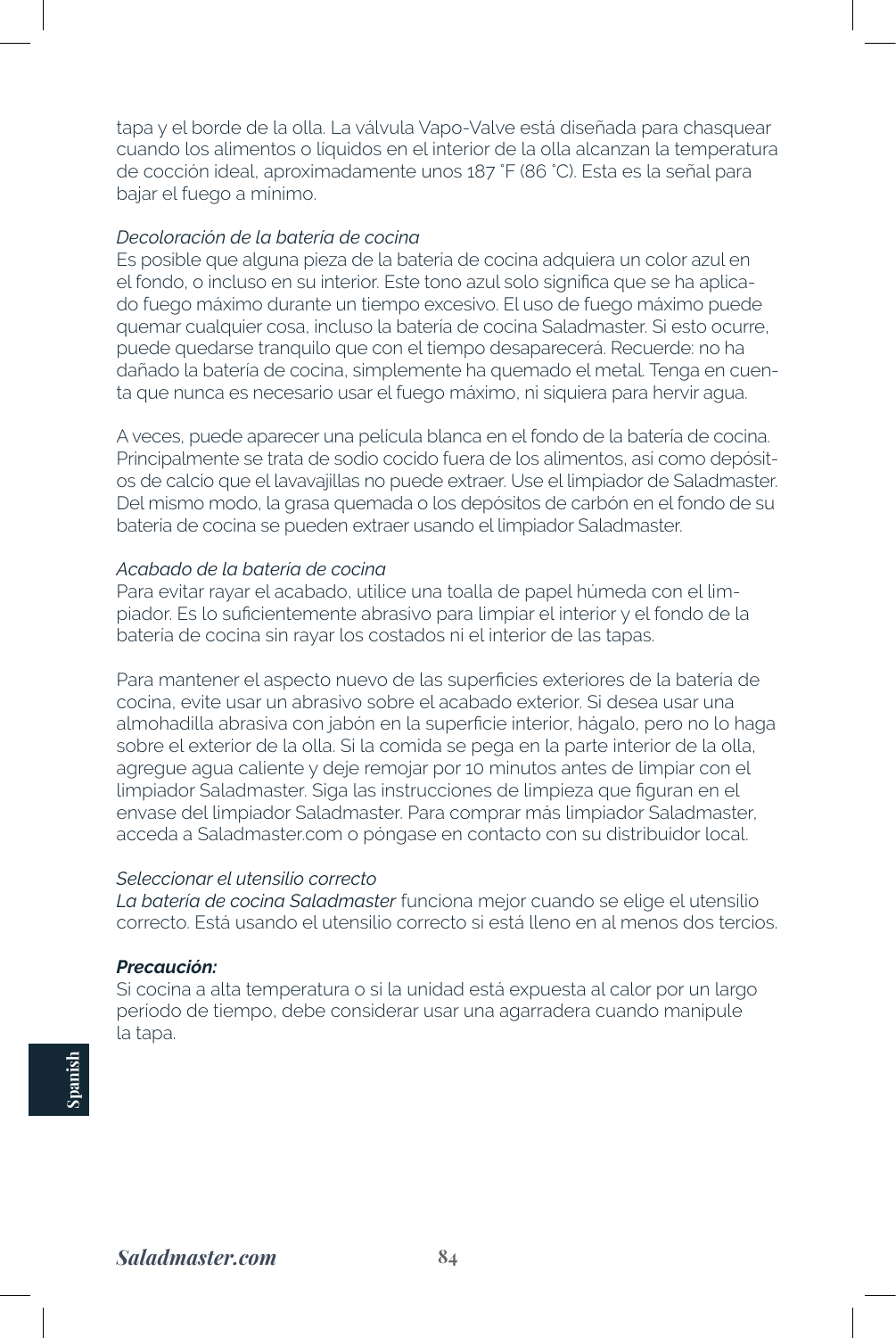## **Principios básicos de la cocina con Saladmaster**

## *Asar carnes sobre la hornalla*

Precaliente la fuente o sartén a fuego medio durante dos o tres minutos hasta que al salpicar unas gotas de agua sobre la superficie estas se atomicen y se desplacen. Coloque la carne firmemente sobre el utensilio precalentado y presione hacia abajo para asegurarse de que se selle de manera uniforme. Dore la carne de todos sus lados. La carne puede pegarse, pero se aflojará a medida que se dore. No agregue líquidos (a menos que la receta así lo indique). Cubra el utensilio y cocine a fuego medio. Cuando chasquee la Vapo-Valve, baje el fuego a mínimo y cocine según los tiempos indicados en la receta, extraiga las asas y termine de cocinar en el horno según lo indique la receta, o bien use este cuadro como guía.

| Carne                           | <b>Minutos</b><br>por libra | Carne                                              | <b>Minutos</b><br>por libra       |
|---------------------------------|-----------------------------|----------------------------------------------------|-----------------------------------|
| Carne de res<br>jugoso          | 10                          | Pierna de<br>cordero                               |                                   |
| a punto<br>medio<br>bien cocido | 12<br>15<br>20              | jugoso<br>medio<br>bien cocido<br>Cerdo<br>Ternera | 20<br>25<br>30<br>$25 - 30$<br>20 |

## *Alimentos fritos sin grasa*

Cualquier carne, inclusive el pollo con o sin piel, se puede "freír" en su batería de cocina Saladmaster sin grasa ni aceite agregado. El secreto es el precalentamiento. Precaliente la sartén grande o pequeña a fuego medio durante dos o tres minutos hasta que al salpicar unas gotas de agua sobre la superficie estas se atomicen y se desplacen. Coloque la carne firmemente sobre la sartén precalentada y presione hacia abajo para asegurarse de que se selle de manera uniforme. Dore la carne o pollo de todos sus lados. Si requiere cocción adicional, coloque la tapa ligeramente entreabierta sobre la sartén y cocine hasta el punto deseado. Siempre elija una sartén lo suficientemente grande para que la carne no se superponga, o cocine la carne en pequeñas series, de ser necesario.

## *Cocción apilable*

¿Alguna vez necesitó una hornalla más? La próxima vez, ¡pruebe con la cocción apilable!

La cocción apilable puede brindarle esa hornalla extra que necesita, lo que le permite preparar dos o más platos mientras usa una sola hornalla. El sistema de cocción Saladmaster está específicamente diseñado para brindar una distribución uniforme del calor y el sello de vacío que se necesita para la cocción apilable.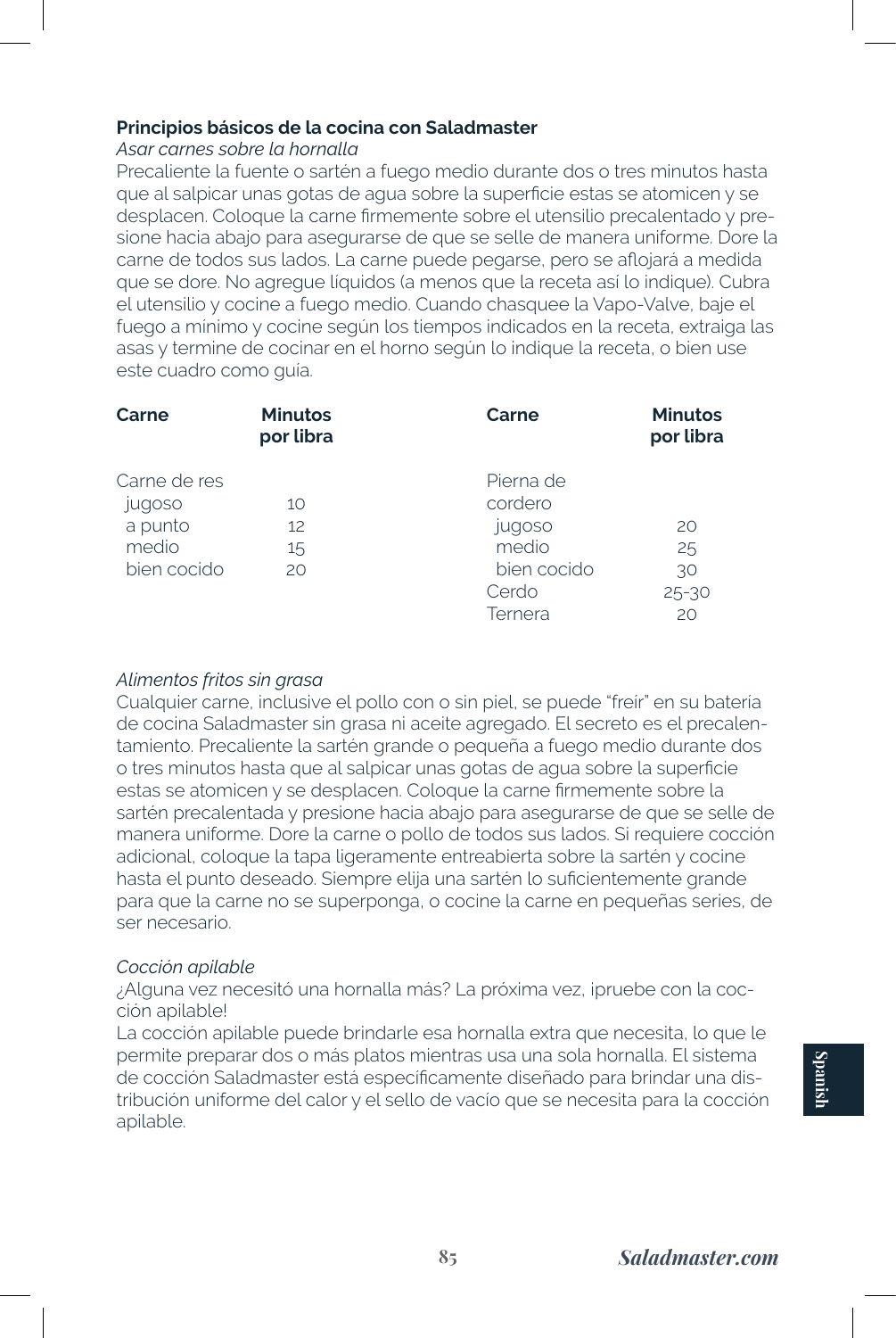Primero, comience a cocinar a fuego medio. Cuando la Vapo-Valve chasquee, simplemente apague la hornalla e inmediatamente apile la olla encima de otra olla que está calentándose sobre otra hornalla. Gracias a la capa de núcleo incorporada que conduce el calor de manera uniforme hasta el fondo, hacia los lados y a través de la tapa, cada pieza de la batería de cocina se convierte en un pequeño horno independiente, ya que la parte superior de la batería de cocina se calienta tanto como la pieza ubicada debajo.

#### **Preguntas frecuentes:**

*¿Puedo colocar la batería de cocina Saladmaster en el lavavajillas?*

Sí. Recomendamos lavar las asas desmontables a mano, ya que el lavado reiterado en el lavavajillas puede opacar las asas. Recomendamos evitar el ciclo de secado por calor del lavavajillas y reemplazarlo por un ciclo de secado por aire con ahorro de energía.

*Una vez que baje el fuego y se haya formado el sello, ¿puedo levantar la tapa?* Eche un vistazo si necesita hacerlo. Luego de volver a colocar la tapa, gírela de modo tal que la Vapo-Valve chasquee, lo cual indica que se volvió a sellar. Si no lo hace, suba el fuego hasta que chasquee la válvula, y luego reduzca el fuego nuevamente a mínimo.

*¿Qué pasa si mi hornalla cocina a una temperatura más alta que la normal?* Si la temperatura mínima sigue siendo demasiado alta, probablemente necesite adquirir una almohadilla reductora de calor para su hornalla; por ejemplo, las que se usan bajo las cafeteras de vidrio en las cocinas eléctricas.

## *¿Alguna vez puedo cocinar a fuego alto?*

El fuego alto puede producir deformaciones. Además, es más probable que los alimentos se peguen o se quemen, y cocinar con temperaturas demasiado altas puede hacer que estos se encojan y se sequen. Sin embargo, está bien hervir grandes cantidades de líquido a fuego medio-alto, como el agua para cocinar pasta. Baje el fuego una vez alcanzado el punto de hervor.

## *¿Puedo cortar carne asada dentro de la olla?*

Para mantener el acabado de su batería de cocina, se recomienda colocar los alimentos sobre una tabla para cortarlos. Puede volver a colocar los alimentos en la batería de cocina para servirlos.

## *¿Por qué la Vapo-Valve chasquea en una olla cubierta ni bien enciendo la hornalla? ¿Debo bajar la temperatura en ese momento?*

La válvula Vapo-Valve está diseñada para chasquear cuando los alimentos o líquidos en el interior de la olla alcanzan aproximadamente unos 187 °F (86 °C). A veces se presenta un chasquido leve antes de que la sartén haya sido expuesta al calor durante un tiempo suficiente como para alcanzar ese nivel. Si esto ocurre, proceda como lo haría si el chasquido prematuro no se hubiera producido. El chasquido se detendrá a medida que aumente el calor. Una vez que la temperatura alcance aproximadamente los 187 °F (86 °C), la Vapo-Valve chasqueará nuevamente. Esta vez el chasquido será más rápido y fuerte para avisarle que es momento de bajar el fuego a mínimo.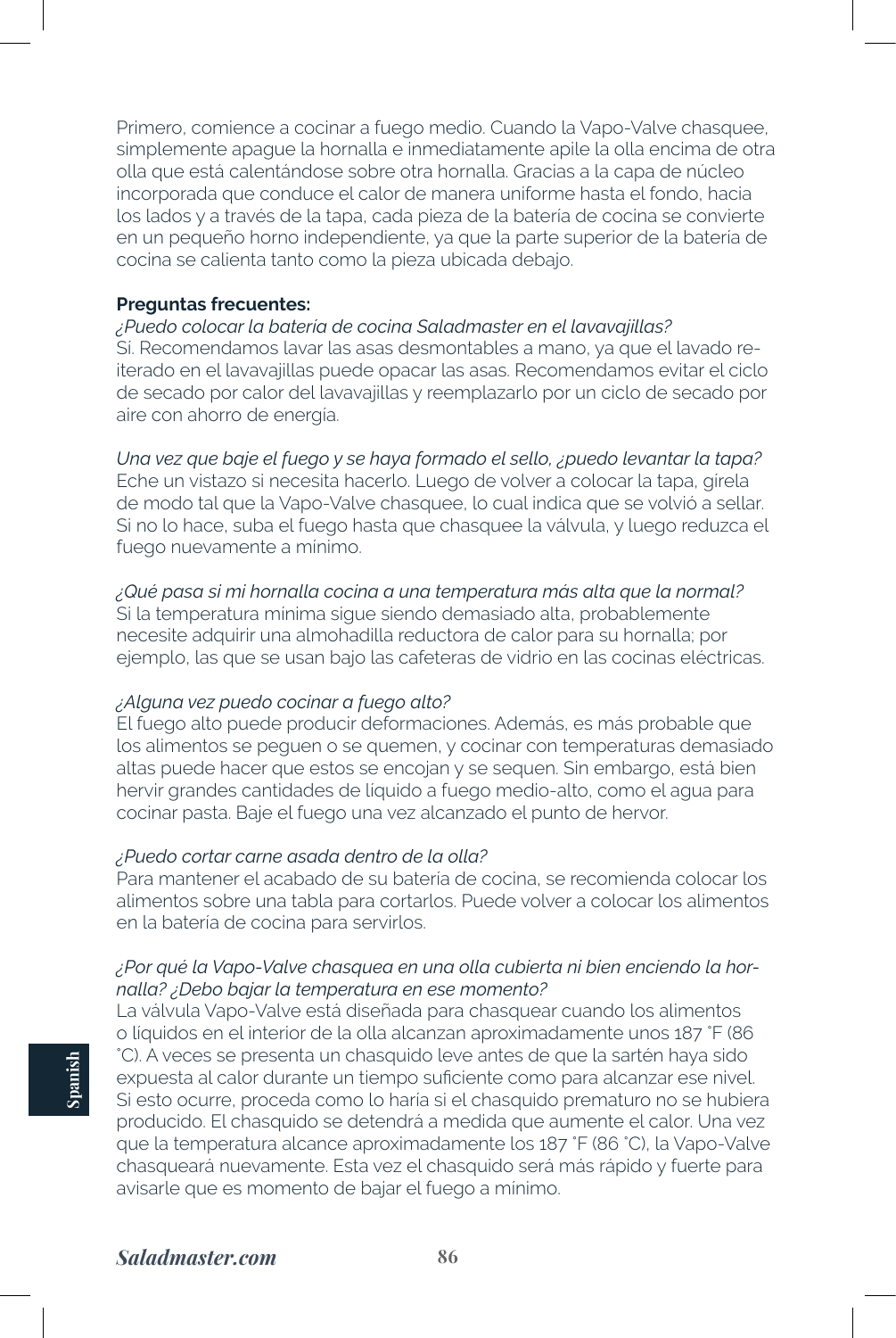## **Välkommen till Saladmaster**

Gratulerar till köpet av Saladmaster premium-kokkärl. Vår mission hos Saladmaster är att använda matlagningen för att inspirera människor i världen att äta bättre, leva bättre och uppnå det liv de önskar. Du är nu en del av familjen av ägare av Saladmaster-kokkärl från hela världen som har upptäckt hur Saladmaster gör livet enklare. Vi gör detta genom att lära ut ett bättre sätt att bereda mat, genom att göra matlagning till en familjehändelse och genom att tillhandahålla en bättre affärsmöjlighet. Hos Saladmaster, "förändrar vi livet."

Alla på Saladmaster vill att du ska få ut så mycket som möjligt av din investering. Korrekt användning av våra kokkärl gör att du kan njuta av att laga mat med Saladmaster under många år framöver. Denna guide ger omfattande instruktioner för skötsel och användning av våra premium-kokkärl. Innan användning, se till att ha läst igenom detta noga, särskilt informationen om rengöring av dina redskap.

Bli inte överraskad om du gläds så mycket över Saladmasters kokkärl att du vill dela med dig av dess fantastiska fördelar med andra. Många av våra kunder har hittat en fantastisk affärsmöjlighet med Saladmaster. De har funnit att deras passion för våra produkter också är ett sätt att generera extra inkomster till familjen. Om du är intresserad av att lära dig mer om möjligheterna med Saladmaster, besök Saladmaster.com/start-a-business.

## **En premium matlagningslösning**

Genom att följa teknikerna som rekommenderas för dina nya Saladmaster-kokkärl kommer du att kunna äta mer hälsosamt och, i många fall, tillaga maten snabbare än med traditionella metoder. Den speciella designen för vårt system bevarar vitala näringsämnen genom effektiv värmefördelning. Vapo-Valve™ i locket eliminerar gissningar genom att signalera när värmen skall sänkas samt skapar en ångförsegling som möjliggör tillagning utan att tillsätta vatten eller fett.

Vårt löstagbara handtagssystem gör Saladmasters kokkärl mångsidiga för alla typer av tillagning. Ta helt enkelt bort handtagen under tillagningen och fäst dem vid transport av het mat och vid förflyttning från spisen till serveringsplatsen.

Saladmasters kokkärl inkluderar en mängd olika premiumfunktioner såsom:

- En termisk kärna i flera skikt med värmeledande aluminium som möjliggör en jämn värmefördelning.
- En självösande halv-vakuum-tillagningsmiljö som reducerar behovet av vatten, oljor och fett vilket möjliggör snabbare tillagning.
- En Vapo-Valve som ljudligt uppmärksammar användaren när de skall minska värmen.
- Ett rostfritt yttre som särskilt designats för att fungera på olika tillagningsytor i hemmet, från induktionshällar, till keramiska hällar, gas- och elektriska spisar - och den fungerar även i ugnen.
- Breda, droppfria upphällningskanter hjälper till att undvika spill.
- Löstagbara och ergonomiska handtag ger flexibilitet med redskapen.
- Rundade hörn som förhindrar att mat och fett ansamlas och är enkla att rengöra.
- Självinbäddande lock för enkel förvaring.
- Löstagbara handtag förblir kalla att ta i och tar upp mindre plats när kokkärlen förvaras.

**Swedish**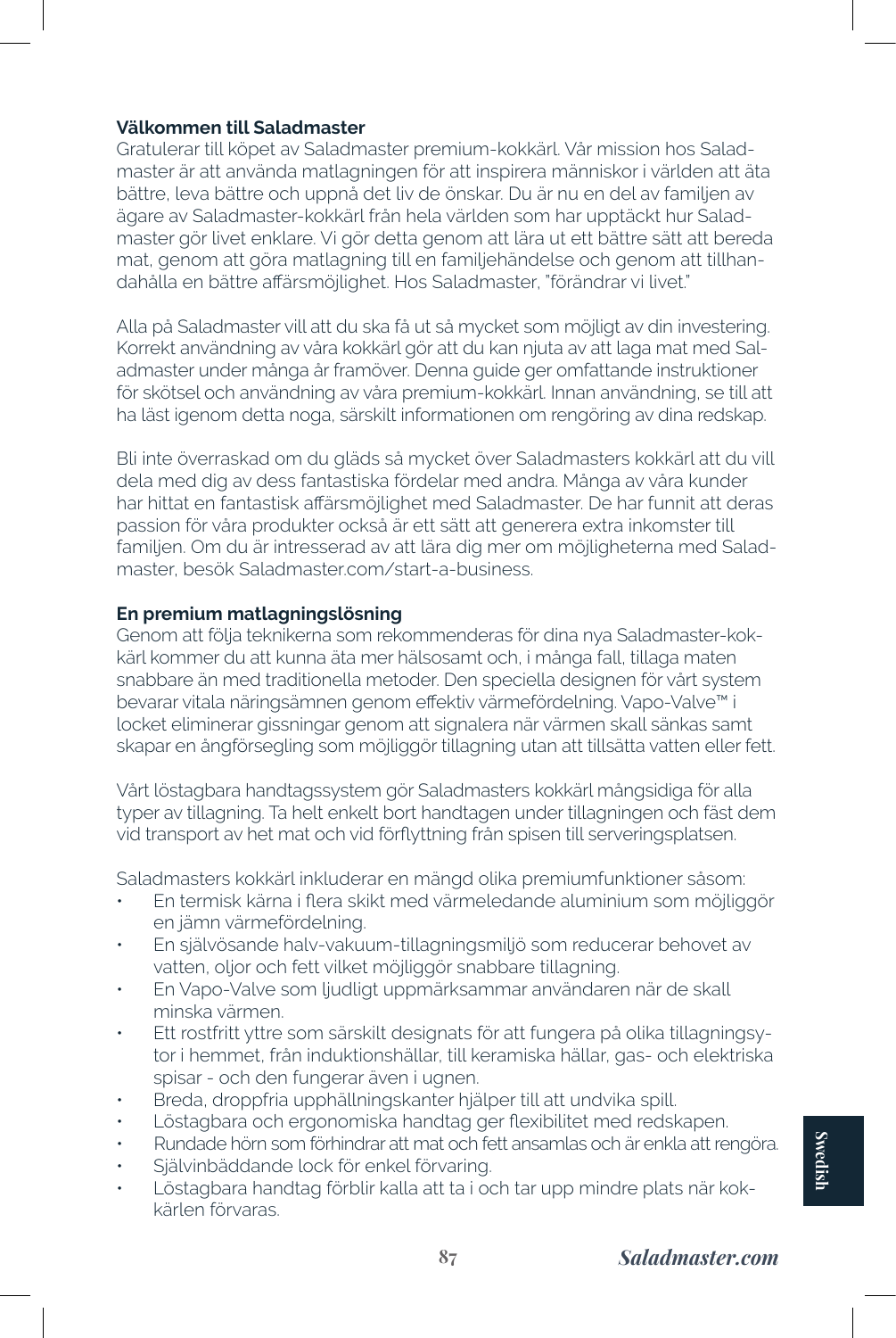Saladmasters matberedare är vår signaturprodukt - och vårt företags namne endast tillgänglig vid Saladmaster matlagningsevent. På ett snyggt sätt skär den, river, strimlar, fördelar och skivar frukt och grönsaker både snabbare och enklare.

Varje del av Saladmasters köksredskap är skapad av 316Ti titanstabiliserat rostfritt stål och tillverkas i USA.

- Saladmasters kokkärl är enkla att rengöra, använda och, viktigast av allt, skyddar renheten hos maten.
- Amerikanska företag har en lång historia av kvalitet och pålitlighet. Saladmaster är en avdelning inom Regal Ware, Inc. och tillsammans bidrar vi med över 100 år av amerikansk tillverkningserfarenhet till det arvet.

## **En introduktion till tillagning med Saladmaster**

Ditt Saladmaster-kokkärl kommer att ge dig en hel värld av fördelar som du aldrig kunnat föreställa dig.

#### *Snabb och enkel tillagning*

Saladmasters kokkärl använder en enkel uppvärmningsprocess för de flesta matvaror. Placera färsk eller fryst mat i kokkärlet och lägg på locket på kokkärlet. Börja tillagningen på medelvärme och när Vapo-Valve på locket klickar, minska värmen till låg värme. Denna uppvärmningsmetod skapar en halv-vakuummiljö, behåller fukten, minskar tillagningstiden av mat och gör det möjligt att göra traditionellt tidsödande uppgifter snabbare. **"Medium – Klick – Låg", det är allt du behöver kunna.**

### *Mer välsmakande mat*

Användning av enkelt-att-lära och låg-temperaturtillagning som Saladmaster lär ut gör att kunder kan hitta enkla sätt att få maten att smaka bättre på och bereda den snabbare. Mat kan tillagas med lite eller ingen olja alls vilket minskar kalorier och fett i måltiderna medan smaken bibehålls. Tillagning utan vatten och med låga temperaturinställningar hjälper maten att bibehålla sin textur, färg och smak medan näringsämnen i grönsaker bibehålls upp till 98 %.

## *Fortlöpande support*

Saladmaster främjar en rolig och stimulerande livsstil genom att erbjuda ägare nya recept med detaljerade instruktioner om hur maten tillagas, allt från bekväm mat till hälsosamma och smakrika etniska favoriter med Saladmasters tillagningsmetoder. Dessa recept hittar du på Saladmaster.com, under sektionen "Cook More" (Tillaga mer) på webbsidan.

Dessutom anordnar oberoende auktoriserade återförsäljare som säljer Saladmaster matlagningskurser för att lära ut mer om hur man får ut det mesta av kokkärlen, samt Öppet Hus-event där kunder och deras vänner kan lära sig mer om tillagning med Saladmasters produkter och affärsmöjligheterna.

## **Viktigt om skötsel och användning**

## *Innan första användning*

Diska varje del av de nya Saladmaster-kokkärlen, inklusive de löstagbara handtagen i varmt diskvatten där du tillsatt 250 ml vinäger per 3,8 l vatten. Detta tar bort alla spår av tillverkningsoljor och polermedel. Skölj i rent, varmt vatten och torka noga med en ren och mjuk handduk.

# *Saladmaster.com* **88**

**Swedish**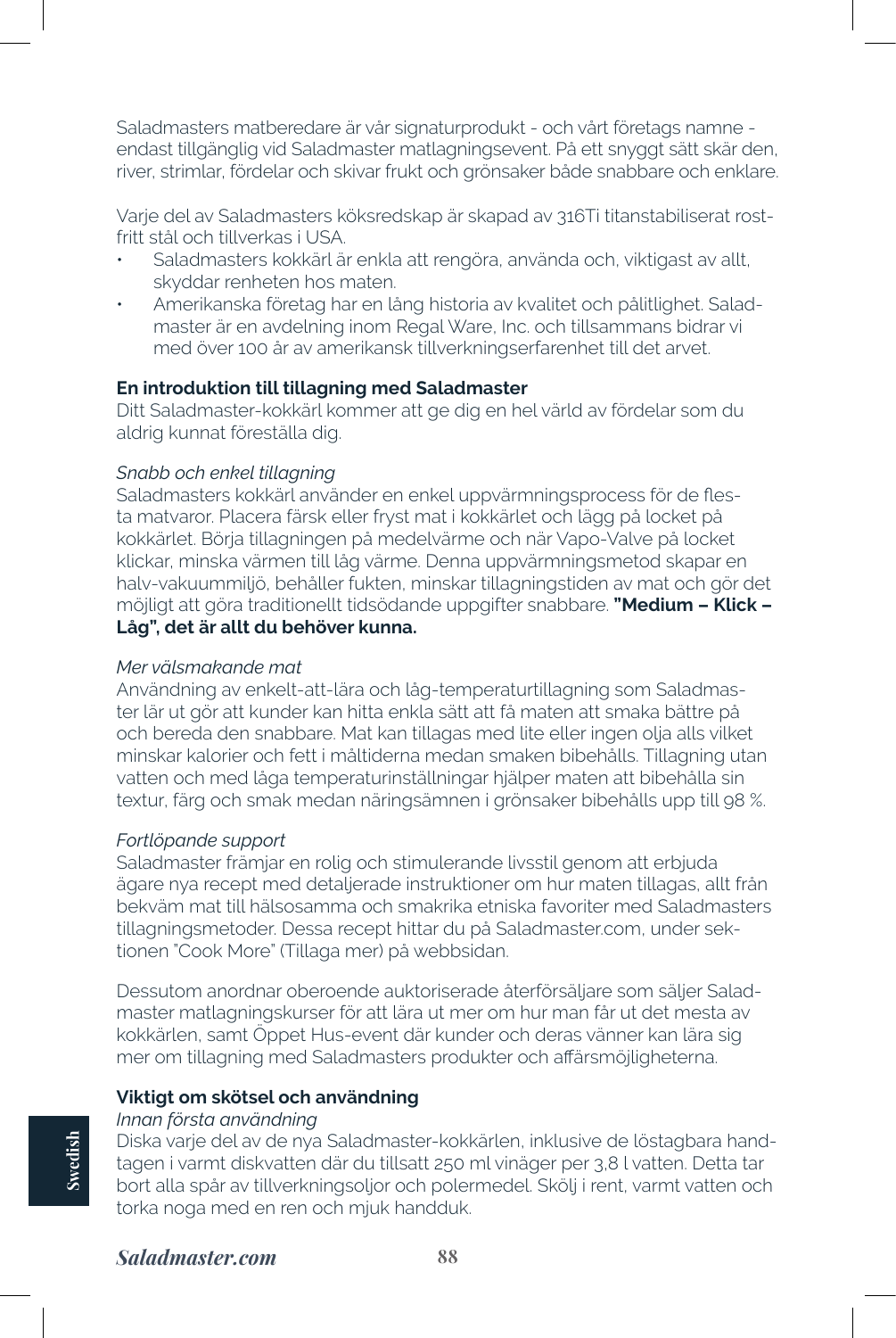## *Daglig rengöring vid användning*

Efter varje användning, ta bort de löstagbara handtagen, skölj kokkärlen och handtagen i varmt diskvatten, skölj och torka med en ren och mjuk handduk. Kokkärlen kan också diskas i diskmaskinen. För att bibehålla den polerade ytan på handtagen, undvik att använda slipande rengöringsmedel på handtagen eller att diska dem i diskmaskinen.

## *För envisa fläckar eller mat som har fastnat*

Skölj kärlet med hett vatten och spreja på Saladmasters rengöringsmedel för rostfritt stål som medföljde kokkärlet och skapa en pasta. Använd en fuktig pappershandduk och gnid i cirkelrörelser. Skölj noga i hett diskvatten för att ta bort allt rengöringsmedel, skölj och torka med en ren handduk. Använd aldrig stålull eller kraftigt slipmedel på den yttre ytan av kokkärlen eftersom de kan matta finishen.

## *Uppvärmning av mat*

Använd den lägsta temperaturinställningen, värm kokkärlet långsamt när det kommer direkt från kylskåpet till spisen. Hastig temperaturändring kan orsaka buktigheter. Placera aldrig heta kokkärl på glashyllor i kylskåpet.

## *Korrekt användning*

## Att fästa Saladmasters löstagbara handtag

Fäst alltid handtagen innan kokkärlet används för tillagning ovanpå spisen. Använd endast de långa handtagen på kastruller och stekpannor, de korta sidohandtagen kan användas på alla kokkärl. Rikta in öppningen på handtagen mot de fasta, rostfria stålfästena på pannan. Tryck inte på knappen när handtagen sätts fast. Skjut handtaget på det rostfria stålfästet tills den snäpper på plats.

## *Att ta bort de löstagbara handtagen*

Ta alltid bort handtagen innan kokkärlet används i ugnen, på grill eller diskas i diskmaskinen. Håll ena handen på motsatt sida av pannan och använd den andra handen för att trycka ned knappen och dra handtaget utåt och ta bort det. Tvinga aldrig handtaget.

#### *Flytta kokkärl*

Flytta alltid kokkärl med det antal handtag som krävs, korrekt och säkert fästa i upprätt läge.

## *Tillagning på låg värme*

Använd endast medel och låg värme eftersom hög värme inte krävs när Saladmasters kokkärl används. Allt du behöver kunna är Medel - Klick - Låg. Förvärm pannor på medelvärme i enlighet med den elektriska inställningen. Om så behövs, använd låg inställning för att kontrollera temperaturen. På gasspisar är medelvärme när lågan når halvvägs till pannans undersida. När Vapo-Valve klickar, sänk temperaturinställningen till låg. På en elektrisk spis skall du använda den lägsta temperaturinställningen. På en gasspis är det den lägsta lågan utan att lågan slocknar. Om den lägsta lågan fortfarande är för hög, använd då en värmereducerande ring eller en värmereducerande platta mellan pannan och gaslågan. Användning av hög värme under långa perioder kan göra att pannan blir buktig.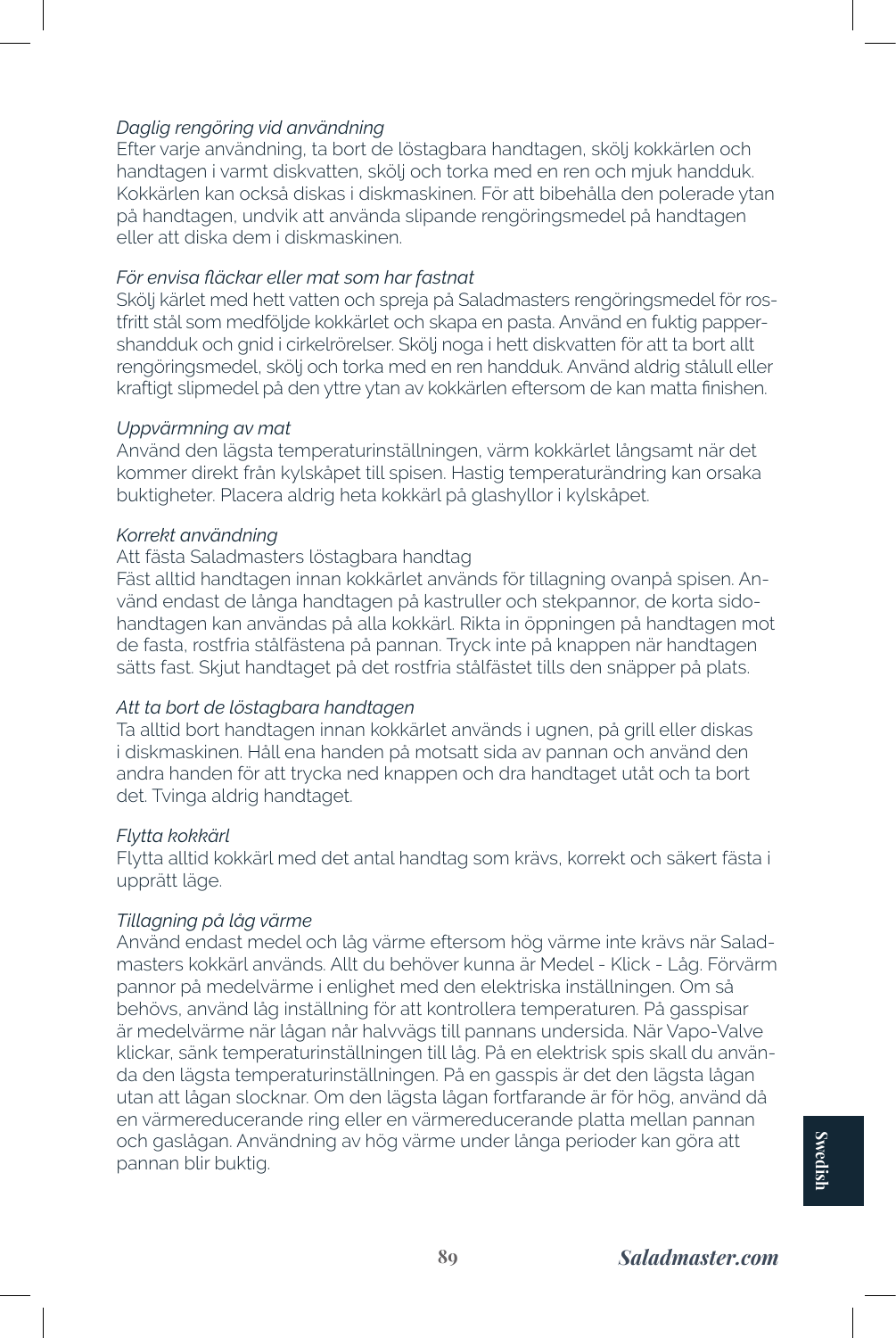## *Ugnstillagning*

Ta alltid bort handtagen från kokkärlet innan det ställs in i ugnen, under en grill eller diskas i diskmaskinen eller i diskhon. Vid användning av ett lock med handtaget, se till att ugnen inte överstiger 177 °C. Använd alltid grytlappar för att hantera en panna som har varit i ugnen eller under grillen. Använd aldrig locket under en grill.

#### *Tillagning med salt*

När salt skall tillsättas i vatten eller i annan vätska, låt alltid vätskan koka upp först innan saltet tillsätts. Saltet kan skapa gropar och skada ytan. Dessa skador täcks inte av Saladmasters garanti.

#### *Förvärmning*

Förvärmning av en panna tar två till fem minuter. En panna är förvärmd när några droppar vatten som sprejas på ytan blir till pärlor och upplöses.

## *Buktning*

Om kallt vatten eller fryst mat tillsätts i en het panna eller om en het panna placeras i kallt vatten kan detta orsaka buktningar. Sådana temperaturändringar kan göra att all metall buktar vilket resulterar i en ojämn botten. Buktning täcks inte av Saladmasters garanti.

#### *Korrekt försegling*

Se alltid till att kanterna på locket och pannan förblir fria från mat. Detta är mycket viktigt för att bibehålla korrekt försegling mellan locket och kanten på pannan. Vapo-Valve är designad för att klicka när maten eller vätskan inuti pannan når perfekt tillagningstemperatur, ungefär 86 °C. Detta är signalen för att sänka temperaturen till låg temperatur.

#### *Missfärgning av kokkärlet*

Det är möjligt att en del av kokkärlet blir blått på undersidan eller på insidan. Denna blå färgning betyder helt enkelt att hög värme använts under överdrivet lång tid. Du kan bränna allt, även Saladmasters kokkärl, genom att använda hög värme. Om detta sker kan du vara säker på att det med tiden kommer att försvinna. Kom ihåg att du inte har skadat kokkärlet utan endast bränt metallen. Kom ihåg att det aldrig är nödvändigt att använda hög värme, inte ens när vatten kokas.

Ibland kan en vit film uppstå på insidan av botten på kokkärlet. Detta är i första hand natrium som kokats ut från maten och kalciumavlagringar som diskvattnet inte tar bort. Använd Saladmasters rengöringsmedel. På samma sätt kan allt inbränt fett och eventuella kolavlagringar på undersidan av kokkärlet tas bort med Saladmasters rengöringsmedel.

#### *Kokkärlets finish*

För att undvika repor i finishen, använd en mjuk pappershandduk med rengöringsmedlet. Det är tillräckligt slipande för att rengöra insidan och botten på kokkärlet utan att repa sidorna eller insidan av locken.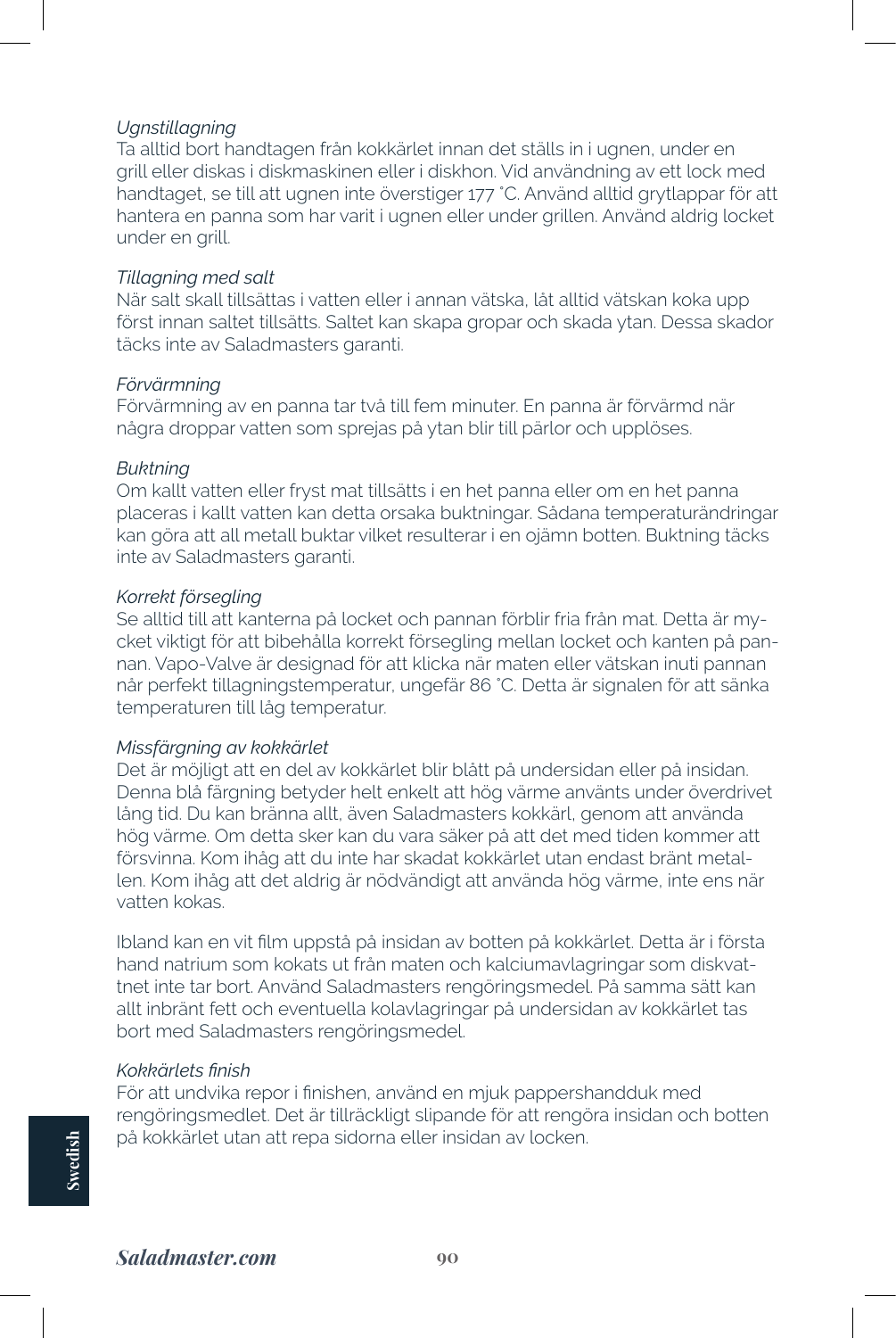För att bibehålla ett nytt utseende på exteriören, undvik att använda slipande medel på utsidans yta. Om du vill använda en kökssvamp med diskmedel på insidan kan du göra det, men använd den inte på utsidan av pannan. Om mat fastnar på insidan av pannan, tillsätt hett vatten och låt stå i 10 minuter innan du rengör med Saladmasters rengöringsmedel. Följ rengöringsinstruktionerna på förpackningen för Saladmasters rengöringsmedel. För att köpa ytterligare rengöringsmedel från Saladmaster, besök Saladmaster.com eller kontakta din lokala återförsäljare.

#### *Att välja rätt köksredskap.*

Saladmasters kokkärl fungerar bäst med rätt utvalda köksredskap. Du använder rätt redskap om den är minst tvåtredjedels full.

#### *Försiktighet:*

Använd en grytlapp till locket om du lagar mat med hög värme eller om enheten utsätts för värme under en längre period.

## **Saladmasters grundläggande tillagning**

### *Bryna kött ovanpå spisen*

Förvärm grillpannan eller stekpannan över medelvärme i två till tre minuter tills några droppar vatten som droppas på ytan bildar pärlor och förflyttar sig över pannan. Placera köttet försiktigt på det förvärmda kokkärlet och tryck ned så att det bryns jämnt. Bryn köttet på alla sidor. Köttet kan fastna men kommer att lossna när det är brynt. Tillsätt ingen vätska (såvida inte receptet säger annat). Täck kokkärlet och tillaga över medelvärme. När Vapo-Valve klickar, sänk till låg värme och tillaga enligt tiderna som anges i receptet, eller ta bort handtagen och avsluta tillagningen i ugnen såsom anges i receptet, eller använd denna tabell som en vägledning.

| <b>Kött</b>      | <b>Minuter</b><br>per pund<br>$(1$ pund = 454 g) | <b>Kött</b> | <b>Minuter</b><br>per pund<br>$(1$ pund = 454 g) |
|------------------|--------------------------------------------------|-------------|--------------------------------------------------|
| <b>Biff</b>      |                                                  | Lammstek    |                                                  |
| lättstekt        | 10                                               | lättstekt   | 20                                               |
| medium lättstekt | $12^{12}$                                        | medium      | 25                                               |
| medium           | 15                                               | välstekt    | 30                                               |
| välstekt         | 20                                               | Gris        | $25 - 30$                                        |
|                  |                                                  | Kalv        | 20                                               |

## *Stekt mat utan fett*

Allt kött, inklusive kyckling med eller utan skinn, kan "stekas" i ditt Saladmaster-kokkärl utan att fett eller olja tillsätts. Hemligheten är förvärmning. Förvärm den stora eller lilla stekpannan över medelvärme två till tre minuter tills några droppar vatten som skvätts på ytan bildar pärlor och förflyttar sig över pannan. Placera försiktigt köttet i den förvärmda stekpannan och tryck ned för att få en jämn bryning. Bryn köttet eller kycklingen på alla sidor. Om ytterligare tillagning krävs, placera locket något på glänt ovanpå stekpannan och tillaga till önskad nivå. Välj alltid en stekpanna som är tillräckligt stor så att köttet får plats eller tillaga köttet i små omgångar om så behövs.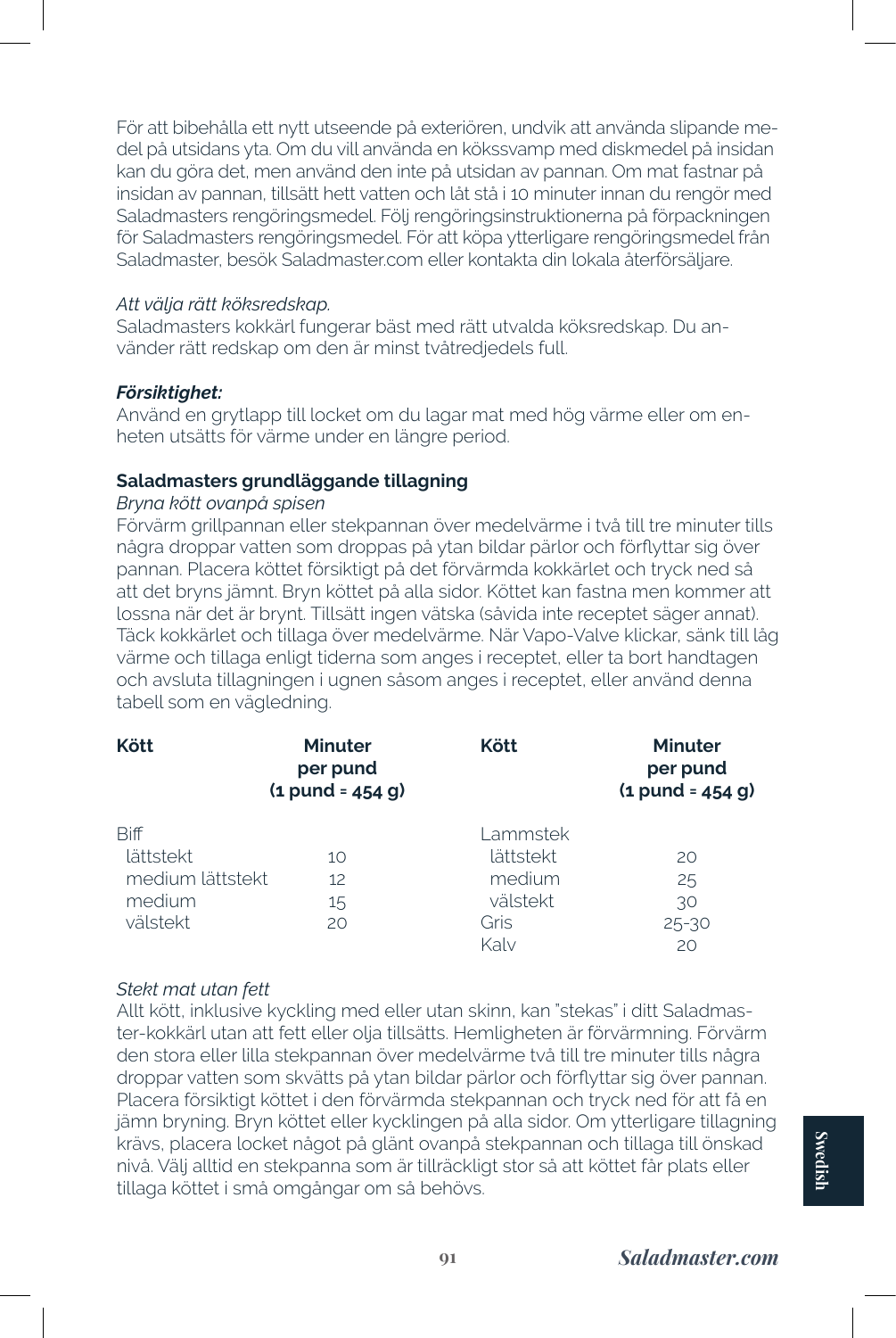## *Staplad tillagning*

Har du någonsin haft behov av mer än en platta? Nästa gång, försök att stapla maten! Staplande av maten kan ge den extra platta som du behöver, samt att du kan bereda två eller flera rätter men använder endast en platta. Saladmasters tillagningssystem är specifikt designat för att ge jämn värmedistribution och vakuumförseglingen krävs för staplad tillagning.

Först, börja tillagningen över medelvärme. När Vapo-Valve klickar, stäng av plattan och placera omedelbart pannan ovanpå en panna som tillagas på en annan platta. Tack vare det inbyggda kärnskiktet som jämnt fördelar värmen över undersidan och upp längs sidorna blir varje del av kokkärlen en egen liten ugn och den övre delen blir nästan lika varm som den understa delen.

## **Vanliga frågor:**

### *Kan jag placera Saladmaster-kokkärl i diskmaskinen?*

Ja. Vi rekommenderar att de löstagbara handtagen handdiskas eftersom upprepad diskning i diskmaskin kommer att göra handtagen matta. Vi rekommenderar att du undviker värmetorkningscykeln i diskmaskinen genom att använda den energieffektiva lufttorkningscykeln.

## *När jag har sänkt värmen och tätning skett, kan jag då lyfta på locket?*

Kika om du måste. Efter att locket satts tillbaka, vrid det så att Vapo-Valve klickar, vilket indikerar att den tätat till sig själv. Om värmen inte ökar tills ventilen klickar, sänk då till låg temperatur.

## *Vad gör jag om temperaturområdet har högre temperatur är normalt?*

Om den lägsta temperaturinställningen är för hög kan du behöva köpa en värmereducerande platta för plattan, såsom de som används under glaskaffekannor på elektriska plattor.

#### *Kan jag någonsin tillaga över hög värme?*

Hög värme kan orsaka buktigheter. Dessutom fastnar mat lättare vid hög värme och tillagning vid för hög värme kan göra att maten krymper ihop och blir torr. Det går naturligtvis bra att använda hög värme för att få större mängder vätska att koka, såsom vatten för pasta. Minska värmen när kokpunkten har uppnåtts.

#### *Kan jag skära en stek i pannan?*

För att bibehålla kokkärlets finish rekommenderas att maten tas bort från kokkärlet och skärs på en skärbräda. Maten kan läggas tillbaka i kokkärlet för servering.

## *Varför klickar Vapo-Valve så fort jag slår på värmen under en täckt panna? Skall jag sänka värmen då?*

Vapo-Valve är designad att klicka när maten eller vätskan i pannan når ungefär 86 °C. Emellanåt börjar långsam klickning innan pannan värmts tillräckligt länge för att nå den nivån. När detta sker, fortsätt som vanligt utan det för tidiga klicket. Klicket bör sluta när temperaturen stiger. När temperaturen når ungefär 86 °C kommer Vapo-Valve att klicka igen. Denna gång kommer klicket att vara snabbare och mer ihållande och då är det dags att sänka temperaturen till låg.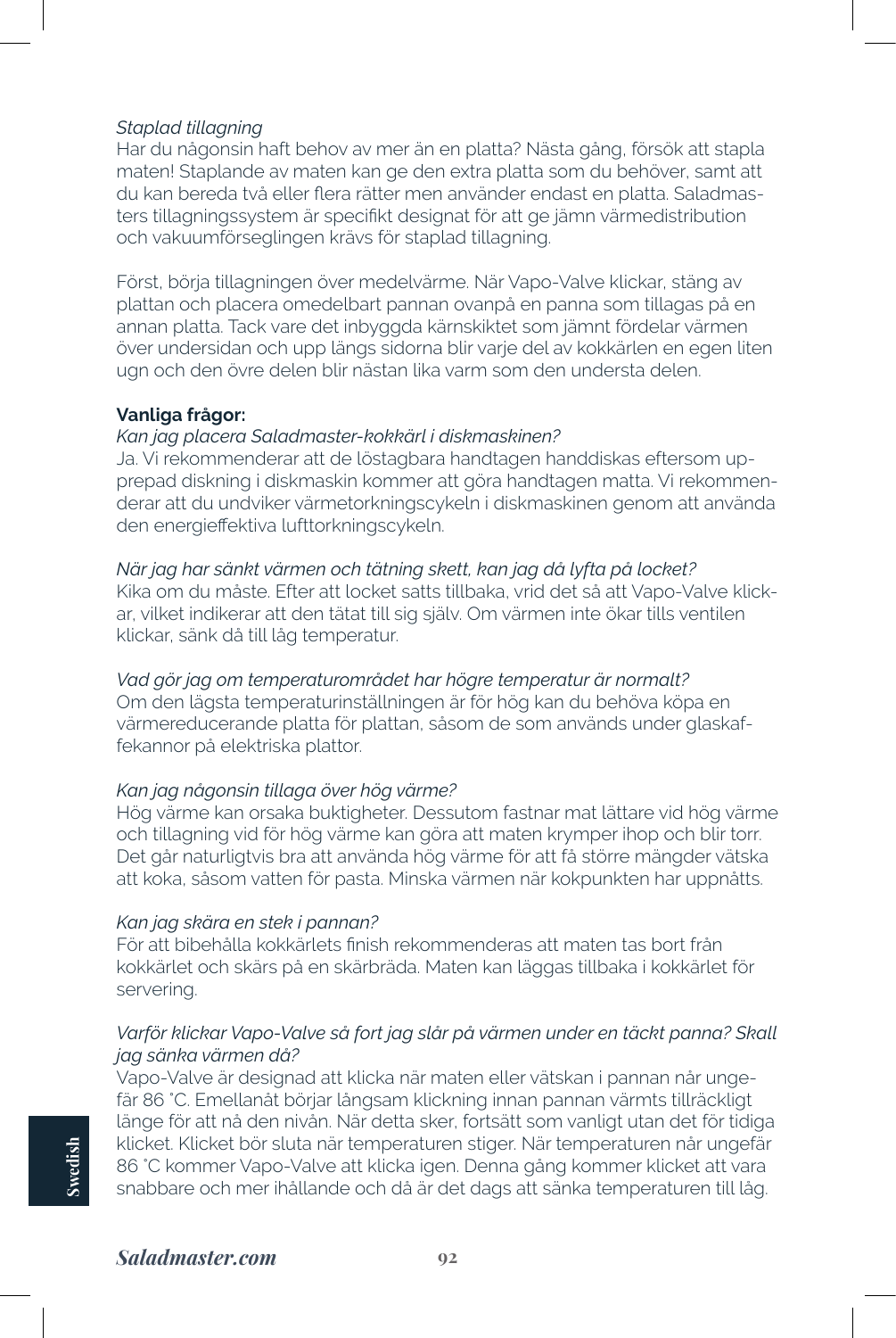## **Pagbati mula sa Saladmaster**

Binabati ka namin para sa iyong pagbili ng premium na Saladmaster cookware. Sa Saladmaster, layunin naming gamitin ang pagluluto upang hikayatin ang mga tao sa buong mundo na kumain ng mas masusustansya, mamuhay nang mas maginhawa at abutin ang kanilang mga pangarap sa buhay. Ngayon, isa ka sa mga nagmamay-ari ng napakatibay na Saladmaster cookware sa buong mundo na nakatuklas sa kakayahan ng Saladmaster na paginhawain ang buhay. Nagagawa namin ito sa pamamagitan ng pagtuturo ng mas mainam na paraan ng pagluluto, pagturing sa pagluluto bilang isang gawaing pampamilya at pagbibigay ng mas magandang oportunidad sa pagnenegosyo. Sa Saladmaster, "Pinapagaan Namin ang Buhay."

Gusto ng lahat ng nasa Saladmaster na masulit mo ang iyong puhunan. Kapag nagamit mo nang tama ang iyong cookware, tiyak na masisiyahan ka sa pagluluto gamit ang Saladmaster hanggang sa hinaharap. Makakakita sa gabay na ito ng mga komprehensibong tagubilin para sa pangangalaga at paggamit sa iyong premium na cookware. Bago mo ito gamitin, tiyaking babasahin mo ito nang mabuti, lalo na ang impormasyon tungkol sa paglilinis sa iyong mga utensil.

Huwag magtaka kung lubos kang masisiyahan sa iyong Saladmaster cookware sa puntong gugustuhin mong ibahagi ang napakagagandang benepisyo nito sa ibang tao. Marami sa aming mga customer ang nakakita ng magandang oportunidad sa pagnenegosyo sa Saladmaster. Napag-alaman nilang ang kanilang hilig sa aming mga produkto ay isa ring paraan upang magkaroon ng karagdagang kita para sa kanilang mga pamilya. Kung gusto mong matuto nang higit pa tungkol sa oportunidad sa Saladmaster, mangyaring bisitahin ang Saladmaster.com/start-a-business.

## **Isang Premium na Solusyon sa Pagluluto**

Kapag sinunod mo ang mga inirerekomendang diskarte para sa iyong bagong Saladmaster cookware, makakakain ka ng mas masusustansyang pagkain at mas mabilis ka nang makakapagluto kaysa sa mga tradisyonal na paraan. Dahil sa espesyal na disenyo ng iyong system at pantay na distribusyon ng heat, napapanatili ang sustansya ng mga pagkain. Hindi mo na rin kakailanganing hulaan kung malapit nang maluto ang isang pagkain dahil sa tulong ng Vapo-Valve™ na nasa takip, malalaman mo kung kailan dapat hinaan ang apoy- /i-adjust ang heat upang magkaroon ng isang vapor seal na magbibigay-daan sa iyong magluto nang walang karagdagang tubig o fat.

Dahil sa aming mga naaalis na handle, magagamit ang Saladmaster cookware sa anumang uri ng pagluluto. Alisin lang ang mga handle kapag magluluto ka at ikabit ang mga ito kapag kailangan mo nang magbuhat ng maiinit na pagkain at ilipat ang cookware sa mga mesa mula sa kalan.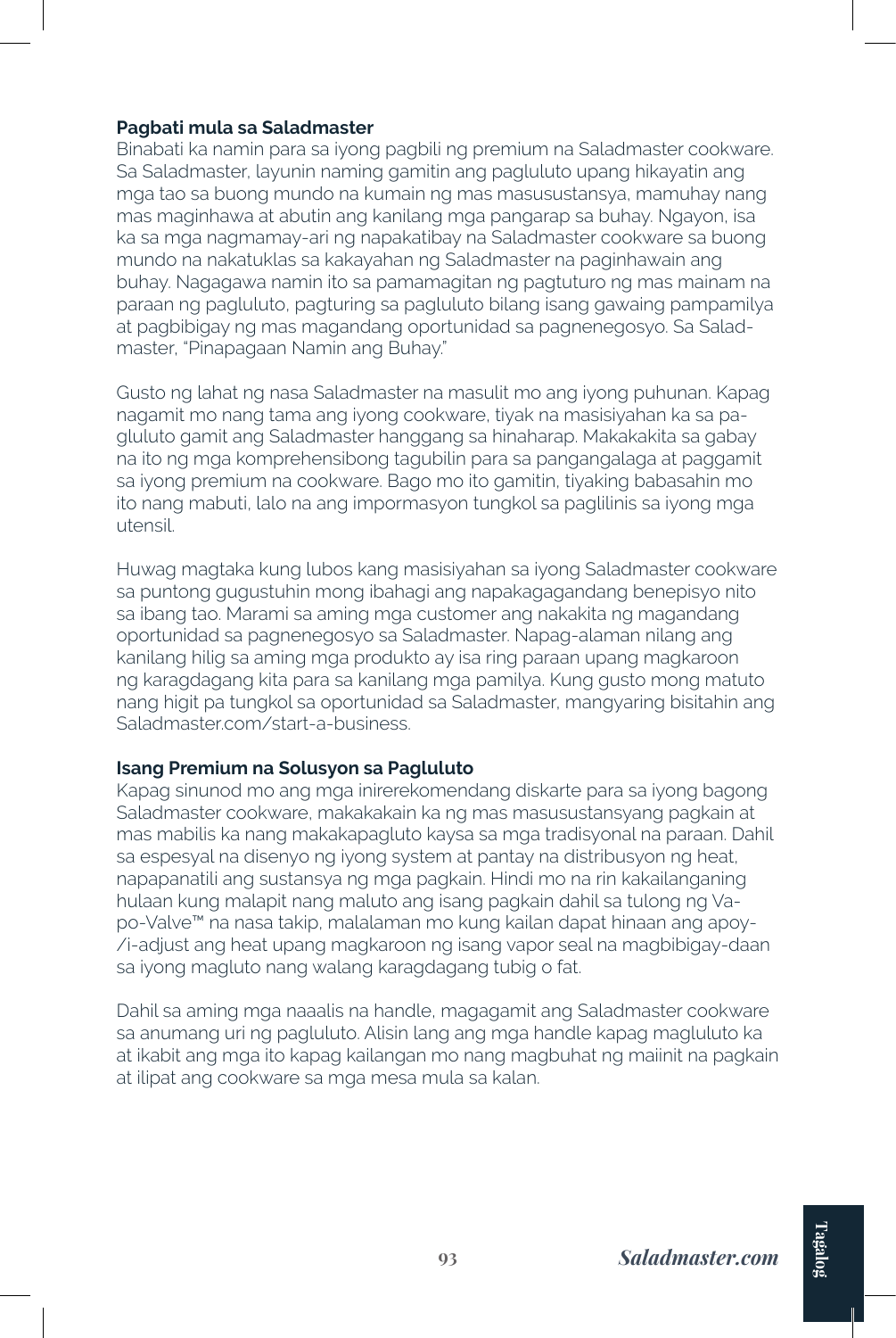Ang Saladmaster cookware ay may iba't ibang premium na feature, kasama ang:

- Isang multi-layer na thermal core ng aluminum na nagko-conduct ng heat at nae-enable kahit may niluluto.
- Isang self-basting at semi-vacuum na cooking environment na binabawasan ang pangangailangan para sa tubig, mga mantika at fat, na nagbibigay-daan sa mas mabilis na pagluluto.
- Isang tumutunog na Vapo-Valve na nag-aalerto sa mga gumagamit kung kailan nila dapat hinaan ang apoy/i-adjust ang heat.
- Isang exterior na gawa sa stainless steel na partikular na idinisenyo upang gumana sa iba't ibang surface para sa pagluluto sa bahay, mula sa mga induction cooktop, hanggang sa ceramic, gas at electric – maging sa oven.
- Nakakatulong ang mga malawak at dripless na pouring edge na maiwasan ang mga tapon.
- Dahil sa mga naaalis at madaling hawakan na handle, nagiging flexible ang cookware.
- Napipigilan ng mga pabilog na kanto ng cookware ang pamumuo ng pagkain at sebo, at napapadali ang paglilinis nito.
- Maaaring pagpatung-patungin ang mga takip kaya madaling maitatago ang mga ito.
- Hindi umiinit ang mga naaalis na handle at hindi nakakasagabal sa pagtatago sa cookware.

Ang Saladmaster Food Processor ang aming pinakasikat na produkto – ang kapangalan ng aming kumpanya – na mabibili lang sa pamamagitan ng mga cooking show ng Saladmaster. Napakahusay nitong pumutol, magkudkod, maghiwa nang pahaba, magkayod at maghiwa ng mga prutas at gulay, kaya napapabilis at napapadali ang mga gawaing ito.

Ang bawat bahagi ng Saladmaster cookware ay gawa sa 316Ti titanium-stabilized na stainless steel at ginawa sa Estados Unidos.

- Ang Saladmaster cookware ay madaling linisin, gamitin, at higit sa lahat, nagpapanatili sa kalinisan at kalidad ng iyong pagkain.
- Matagal nang napatunayan ang pagiging de-kalidad at maaasahan ng mga kumpanya sa Estados Unidos. Ang Saladmaster ay isang sangay ng Regal Ware, Inc., at sa tulong nito, naibabahagi namin ang mahigit sa 100 taong husay at kalidad ng paggawa sa Estados Unidos.

## **Isang Pagpapakilala sa Pagluluto gamit ang Saladmaster**

Bibigyan ka ng lutuang Saladmaster ng isang mundo ng mga beneposyo na hindi mo man napangarap.

## Mabilisan at Simpleng Pagluluto

Gumagamit ang lutuang Saladmaster ng isang simpleng pamamaraan ng pagiinit para sa halos lahat ng pagkain. Ilagay ang presko o nakayelong pagkain sa lutuan at takpan ang lutuan. Simulang magluto gamit ang katamtamang init, at kapag nag klik na ang Vapo-Valve, bawasan ang init. Ang ganitong paraan ng pag-iinit ay gumagawa ng isang semi-vacuum na paligid na nagkakandado sa halumigmig, binabawasan ang oras ng paglulutoo ng pagkain at ginagawang posible na tapusing gawin ang mga tradisyonal at matagalang gawain. **"Medium – Klik – Low", yan lang ang kailangan mong malaman.**

# *Saladmaster.com* **94**

**Tagalog**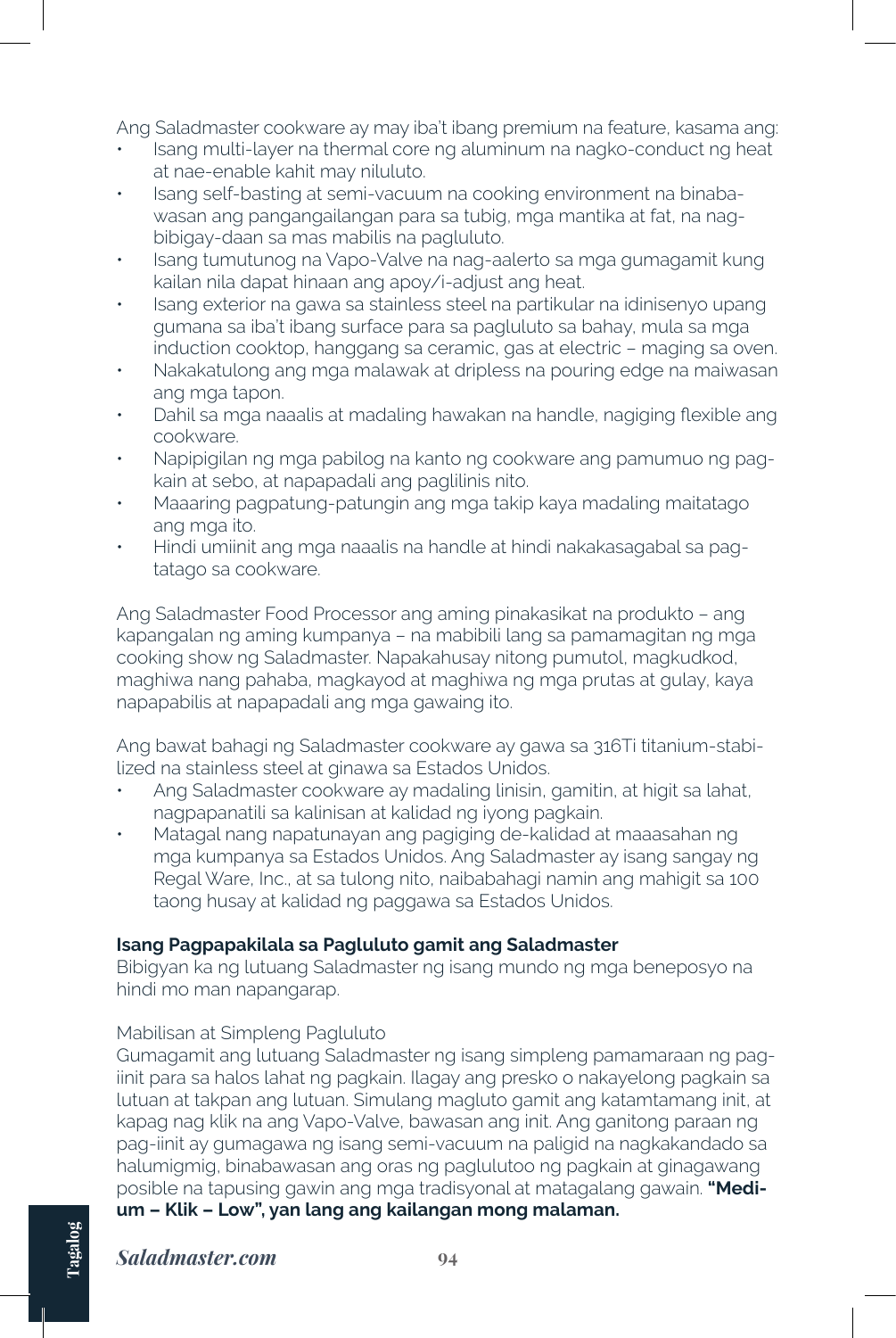## *Masmasarap na Pagkain*

Gamit ang madaling pag-aralang mga pamamaraan na tuto ng Saladmaster gamit ang mababang temperatura, natutuklasan ng mga kustomer ang mga simpleng paraan ng pagpapalasa sa pagkain at sa pagluto ng mga ito nang masmabilis. Mga pagkain na maaaring lutuin gamit ang kaunti o walang mantika, nagbabawas sa mga kalori at taba sa mga pagkain, habang pinananatili ang lasa. Paglutuo nang walang tubig at gumagamit ng mga setting sa mababang temperatura at tumutulong na panatiliiin ang yari, kulay at lasa, habang pinapangalagaan ang nutrisyon sa mga gulay nang hanggang sa 98%.

## *Patuloy na Suporta*

Nagbibigay ang Saladmaster ng isang pamumuhay na masaya at puno ng enerhiya, sa pamamahitan ng pagbigay sa mga may-ari ng mga bagong recipe na may detalyadong mga tagubilin sa pag handa ng mga pagkain, mula sa mga pagkaing nakagawian na hanggang sa mga masasarap na mga etnikong faborityo, gamit ang mga pamamaraan ng pagluluto ng Saladmaster. Makikita ang mga recipe na ito sa Saladmaster.com, sa seksyong "Magluto nang Higit Pa" sa site.

Bilang karagdagan, ang mga lumalahok na mga Dealership na Independyente at Autorisado ng Saladmaster ag nagbibigay ng mga nakatakdang klase sa pagluluto upang malaman pa ang tungkol sa higit na pakinabang sa iyong lutuan, pati na rin, ang mga kaganapang Open House kung saan ang mga mamimili at ang kanilang mga kaibigan ay maaaring matuto pa tungkol sa pagluluto sa mga produkto ng Saladmaster at ang mga oportunidad na pangkalakal.

# **Mahalagang Pangangalaga at Paggamit**

## *Bago Unang Gamitin*

Hugasan ang bawat pyesa ng iyong lutuang Saladmaster, kabilang ang mga natatanggal na hawakan, sa maligamgam, may sabong tubig na dinagdagan ng isang tasa (250 ml) ng suka bawat isang galon (3.8 L) ng tubig. Tinatanggal nito ang lahat ng bahid ng mga langis sa pagawaan at mga pampakintab na materyal. Banlawan sa malinaw, maligamgam na tubig at patuyuin nang tuluyan gamit ang isang malinis, malambot na tuwalya.

## *Paglilinis sa Pang araw-araw na Paggamit*

Pagkatapos ng bawat gamit, tanggalin ang natatanggal na mga hawakan, hugasan ang lutuan at mga hawakan sa tubig na maligamgam at may sabon, banlawan at patuyuin gamit ang isang malinis, malambot na tuwalya. Maaari ring ilagay ang iyong lutuan sa iyong dishwasher. Upang mapanatili ang pakintab na yari sa mga hawakan, iwasan ang paggamit ng magaspang na panglinis sa mga hawahan o ang paglinis sa mga ito sa loob ng dishwasher.

## *Para sa mga Matitinding Mantsa o Pagkaing Naipit*

Banlawan ang kawali gamit ang mainit na tubig at budburan ng Saladmaster na stainless steel na panlinis na nasa pakete ng iyong lutuan, ang gumawa ng isang pandikit o paste. Gamit ang isang mamasa-masang paper towel, ikuskos nang paikot. Hugasan nang mabuti sa mainit na tubig na may sabon upang matanggal ang lahat ng mga panlinis, banlawan at patuyuin gamit ang isang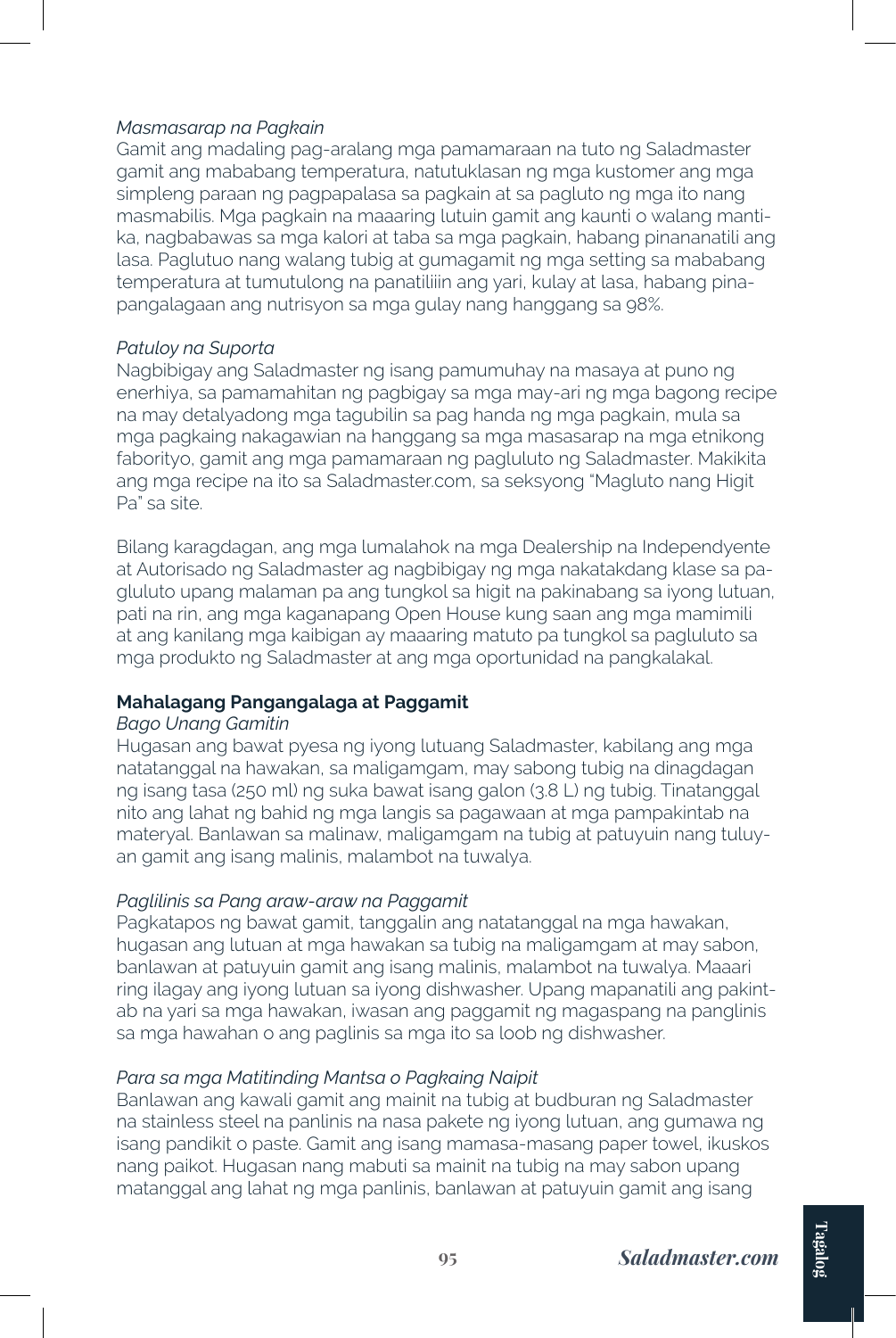malinis na tuwalya. Huwag kailanman gagamit ng steel wook o mga matitinding pangkaskas sa labas ng lutuan dahil maaaring mapalabo nito ang yari.

## *Muling Pagpapainit ng mga Pagkain*

Gamit ang pinakamababang setting ng temperatura, painitin ang lutuan nang dahan-dahan kapag inilipat nang direkta mula sa ref papunta sa kalan. Ang biglaang pagbago ng temperatura ay maaaring magdulot ng pagkabaluktot. Huwag kailanman maglalagay ng maiinit na mga kawali sa isang babasaging patungan sa ref.

## **Wastong Paggamit**

## *Upang Idagdag ang mga Natatanggal na mga Hawakan ng Saladmaster*

Palaging ikabit ang hawakan bago gamitin ang lutuan upang magluto sa kalan. Gamitin lamang ang mga mahahabang hawakan sa mga kawali at maliliit na kaldero; mga maiikling hawakan ay maaaring gamitin sa anumang gamit. Ihilera ang butas sa hawakan sa nakalagay na stainless steel na braket sa kawali. Huwag diinan ang buton kapag nagkakabit ng mga hawakan. Itulak ang hawakan sa stainless steel na braket hanggang mailagay ito sa lugar.

## *Pagtanggal ng mga Natatanggal na mga Hawakan*

Parating tanggalin ang mga hawakan bago gamiting ang kagamitan sa hurno, sa ilalim ng pang ihaw o paghugas ng kawali sa dishwasher. Habang hinahawakan ang magkabilang gilid ng kawali, gamit ang kabilang kamay, idiin pababa sa buton ng hawakan at hatakin palayo upang tanggalin. Huwag kailanman pilitin ang mga hawakan.

## *Pagbiyahe ng Lutuan*

Palaging ibiyahe ang lutuan gamit ang kinakailangang bilang ng mga hawakan na nakakabit nang ligtas at wasto sa posisyon nakatayo.

## *Pagluto gamit ang Kaunting Init*

Gamitin lamang ang katamtaman at kakaunting init na setting dahil hindi kailangan ang mainit na mainit kapag gumagamit ng lutuang Saladmaster. Ang kailangan mo lang malaman ay Katamtaman - Klik - Kaunti. Painitin muna ang mga kawali sa ibabaw ng katamtaman na init, ayon sa setting ng iyong elektrikal na kalan. Kung kinakailangan, gumamit ng masmababang mga setting upang pamahalaan ang temperatura. Sa isang gaas na kalan, ang katamtaman ay kapag ang apoy ay umaabot nang kalahati sa ilalim ng kawali. Kung magklik ang Vapo-Valve, pihitin paibaba ang setting ng temperatura. Sa isang elektrikal na kalan, dapat iyong ilagay sa pinakamababang setting ng temperatura. Sa isang gaas na kalan, ito ang pinakamaliit na apoy bago ito mamatay. Kung ang pinakamababang apoy ay masyado pa ring mataas, gumamit ng ring na nagpapabawas sa init o isang pad na diffuser sa pagitan ng burner at ng kawali. Ang paggamit ng sobrang init sa mahabang panahon ay maaaring magpakulubot sa kawali.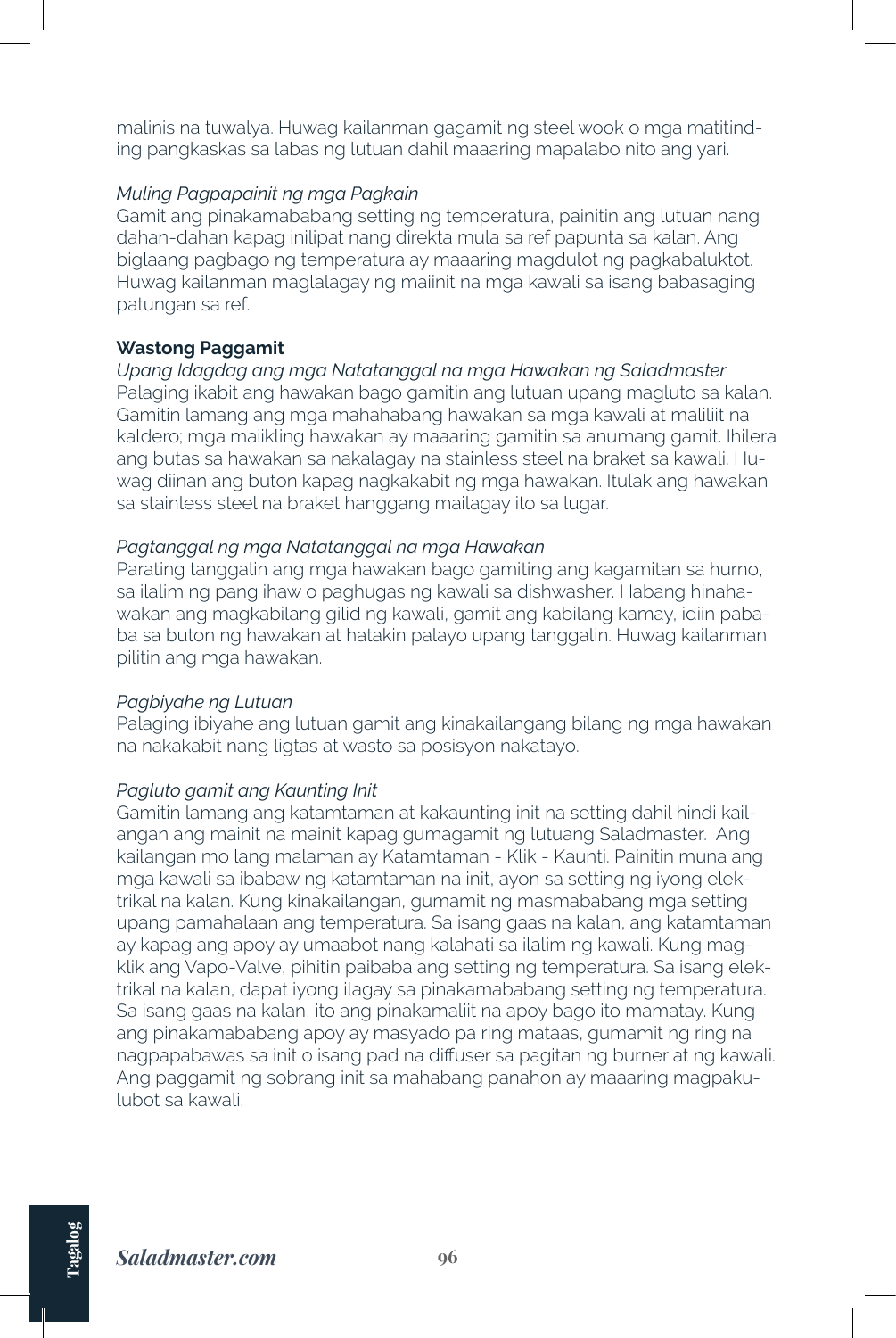## *Pagluto sa Hurno*

Parating tanggalin ang mga hawakan mula sa iyong lutuan bago ilagay ang lutuan sa hurno, sa ilalim ng pang ihaw o paghugas ng mga ito sa isang dishwasher o lababo. Kapag gumamit ka ng takip na may hawakan, huwag hayaang lumampas sa 350°F (177°C) ang temperatura sa hurno. Gumamit parati ng mga pot holder paghawak sa isang kawali na galing sa hurno o sa ilalim ng pang-ihaw. Huwag kailanman gamitin ang takip sa ilalim ng isang pang-ihaw.

## *Pagluluto ng may Asin*

Kapag nagdaragdag ng asin sa tubig o sa ibang mga likido, pakuluan muna ang likido at pagkatapos ay idagdag ang asin. Maaring makabutas at makapinsala ang asin sa mga ibabaw. Ang pinsalang ito ay hindi sakop ng Garantiya ng Saladmaster.

## *Pagpapainit*

Ang pagpapainit ng kawali ay maaaring abutin ng dalawa hanggang limang minuto. Ang isang kawali ay maayos na napainit, kapag ang ilang patak ng tubig na ipinatak sa ibabaw ay magbutil at mawala.

## *Pagkulubot*

Ang pagdagdag ng malamig na tubig o nagyelong pagkain sa isang mainit na kawali, o ang paglagay ng isang mainit na kawali sa malamig na tubig ay maaaring magdulot ng pagkulubot. Ang biglaang pagbabago ng temperatura ay maaaring magpakulubot sa anumang metal, na magbibigay ng di pantay na ilalim. Ang pagkulubot ay hindi sakop ng Garantiya ng Saladmaster.

## *Wastong Selyo*

Siguraduhing panatiliin ang gilid ng takip na walang natitirang pagkain. Ito ay mahalaga upang magkaroon ng wastong selyo sa pagitan ng takip at ng balikat ng kawali. Ang Vapo-Valve at idinisendyo na mag-klik kapag ang pagkain o likido sa loob ng kawali at umabot na sa tamang temperatura ng pagluto, na mahigit kumulang sa 187°F (86°C). Ito ang senyales na pihitin at bawasan ang init.

## *Pagbago ng kulay sa Lutuan*

Posibleng magkulay asul ang isang pyesa ng lutuan sa ilalim, o kahit na sa loob. Ang pag-asul na tinta na ito ay nagpapahiwatig na sumobra ang paggamit nito sa mataas na init. Maaari mong masunog ang kahit ano, kahit ang lutuang Saladmaster, sa pamamagitan ng paggamit ng sobrang init. Kapag nangyari ito, magtiwala na mawawala rin ito. Tandaan, hindi mo naipahamak ang lutuan; nasunog mo lang ang metal. Ilagay sa isipan; hindi kailanman kailangan ng sobrang init, kahit na sa pagpapakulo ng tubig.

Minsan isang puting bahid ay makikita sa loob ng ilalim ng lutuan. Ito ay malamang na sodium na nanggaling sa mga nilutong pagkain at mga deposito ng calcium na hindi matanggal ng dishwasher. Gamitin ang pampalinis ng Saladmaster. Pareho rin, anumang nasunog na langis o deposito ng karbon sa ilalim ng iyong lutuan ay maaaring matanggal gamit ang pampalinis ng Saladmaster.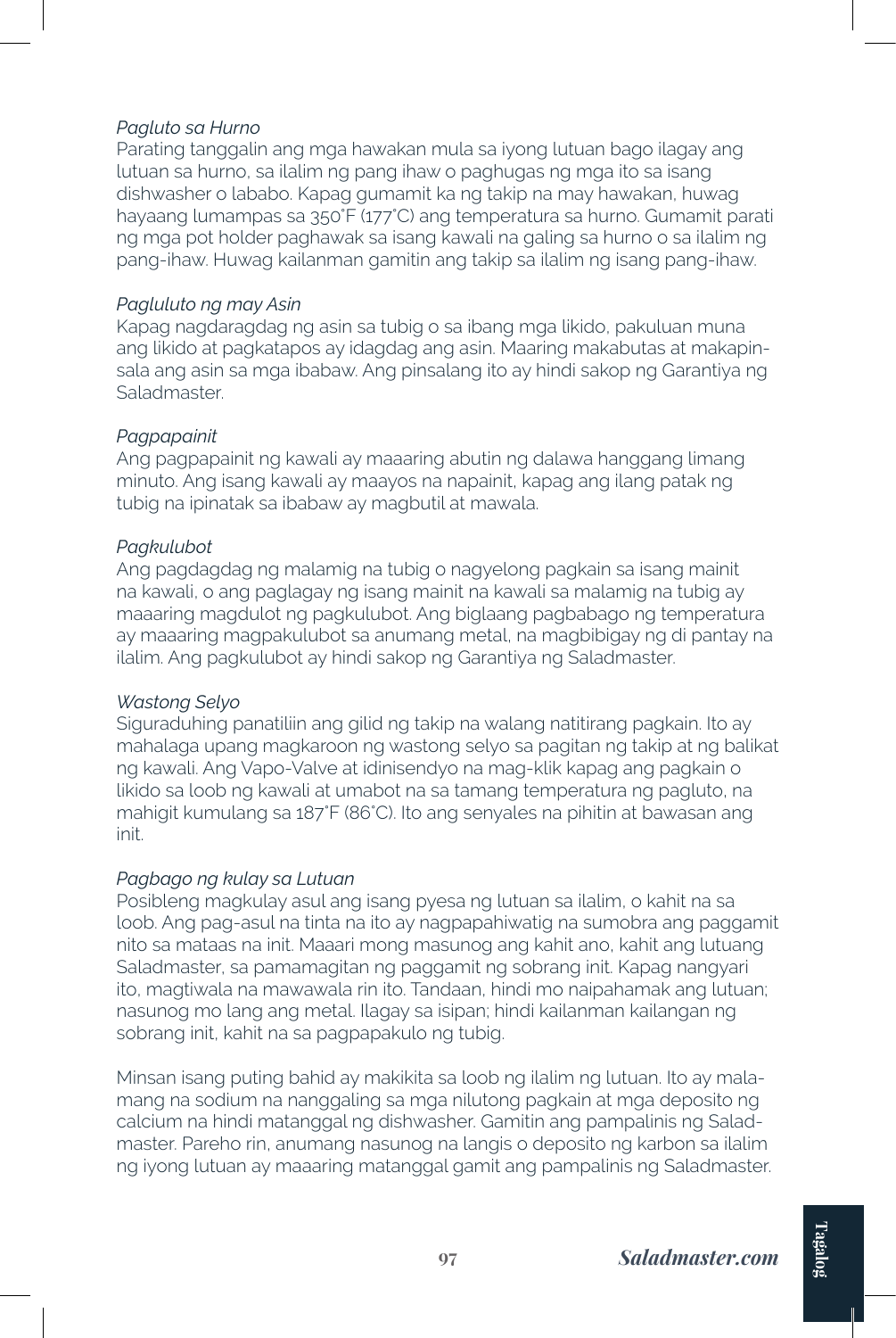## *Yari ng Lutuan*

Upang maiwasan na magasgas ang yari, gumamit ng mamasa-masang paper towel na mayroong pampalinis. Tama na ang gaspang nito upang malinis ang loob at ilalim ng lutuan nang hindi nagagasgas ang mga gilid o loob ng ilalim ng mga takip.

Upang mapanatiling mukhang bago ang mga panlabas ng lutuan, iwasan ang paggamit ng mga nakakagasgas sa panlabas na yari. Kung gusto mo gumamit ng pangkuskos na puno ng sabon sa loob, malayang gawin ito, ngunit hindi sa panglabas ng kawali. Kung dumikit ang pagkain sa loob ng kawali, dagdagan ng mainit na tubig at iwan nang 10 minuto bago linisin gamit ang Saladmaster na panlinis. Sundan ang mga tagubiin ng paglinis sa lalagyan ng Saladmaster na panlinis. Upang bumili ng karagdagang panlinis ng Saladmaster bumisita sa Saladmaster.com o tawagan ang iyong lokal na Nagbebenta.

## *Pagpili sa Wastong Gamit*

Nagagamit nang pinakamabuti ang lutuan ng Saladmaster kapag ang wastong gamit ang pinili. Tama ang ginagamit mong gamit kung ito ay puno nang di kulang sa dalawa't-tatlo o two-thirds.

## *Mag-ingat:*

Kung nagluluto nang malakas ang apoy o kung matagal na malalantad ang unit sa init, dapat na pag-isipang gumamit ng pot holder kapag hahawakan ang takip.

## **Mga Panimulang Pagluluto ng Saladmaster**

## *Pag-ihaw ng mga Karne sa Ibabaw ng Kalan*

Painitin muna ang pang ihaw o kawali sa ibabaw ng katamtamang init nang dalawa hanggang tatlong minuto hanggang ang ilang mga patak ng tubig na tumalansik sa ibabaw ay magbutil at sumayaw. Ipatong ang karne nang maayos sa pinainit na utensil at idiin upang masiguro na pantay ang pagkapaso. Pasuin ang karne sa lahat ng mga gilid. Maaaring dumikit ang karne, subalit matatanggal din ito kapag napaso. Huwag magdagdag ng likido (malibang kung kailangan sa pagluluto o recipe). Takpan ang gamit at lutuin ang karne gamit ang katamtamang init. Kapag mag klik ang Vapo-Valve, bawasan ang init at lutuin ayon sa mga oras na nakalista sa recipe, o alisin ang mga hawakan at tapusin ang pagluluto sa hurno ayon sa bilin sa recipe, o gamitin ang tsart na ito bilang gabay.

| <b>Karne</b> | <b>Mga Minuto</b><br>bawat Libra | <b>Karne</b>         | <b>Mga Minuto</b><br>bawat Libra |
|--------------|----------------------------------|----------------------|----------------------------------|
| Baka         |                                  |                      |                                  |
| hilaw        | 10 <sup>°</sup>                  | Binti ng tupa        |                                  |
| medyo hilaw  | $12^{12}$                        | hilaw                | 20                               |
| tama lang    | 15                               | tama lang            | 25                               |
| lutung-luto  | 20                               | lutung-luto          | 30                               |
|              |                                  | Karne ng Baboy       | $25 - 30$                        |
|              |                                  | Karne ng Batang Baka | 20                               |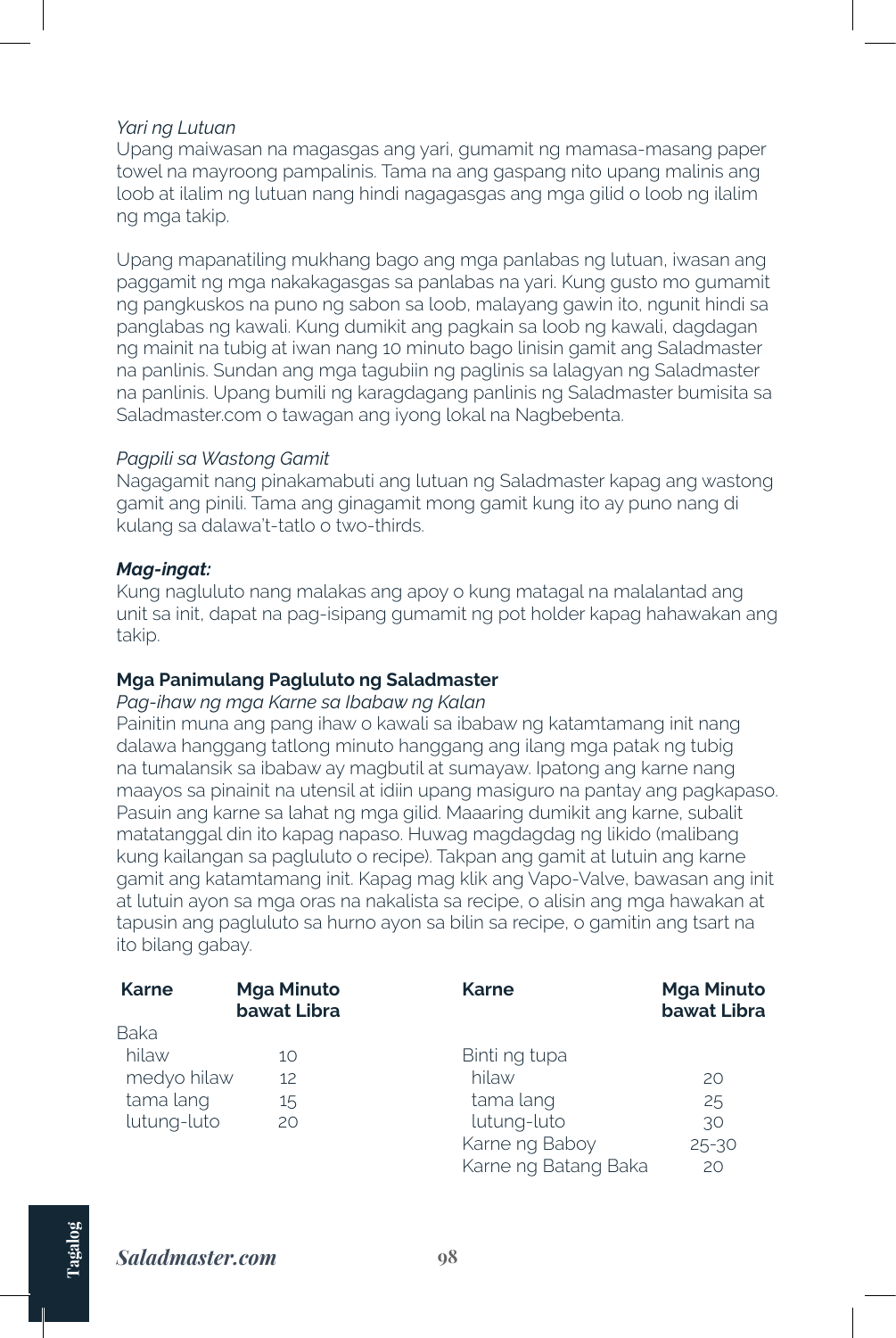## *Mga Piniritong Pagkaing Walang Taba*

Ang anumang karne, kasama ang manok, may balat man o wala, ay maaaring "iprito" sa iyong Saladmaster cookware nang walang karagdagang fat o mantika. Ang sikreto ay nasa pagpapainit. Ipainit ang malaki o maliit na kawali sa ibabaw ng katamtamang init nang dalawa o tatlong minuto hangang sa nang dalawa hanggang tatlong minuto hanggang ang ilang mga patak ng tubig na tumalansik sa ibabaw ay magbutil at sumayaw. Ipatong ang karne nang maayos sa pinainit na kawali at idiin upang masiguro na pantay ang pagkapaso. Pasuin ang karne o manok sa lahat ng mga gilid. Kung kailangan ng karagdagang pagluluto, ipatong ang takip nang bahagya sa ibabaw ng kawali at lutuin ayong sa nais na pagkaluto. Palaging pumili ng kawali kung saan kasya ang karne nang hindi siksikan o lutuin ang karne nang pakaunti-unti kung kailangan.

## *Patung-patong na Pagluluto*

Nangailangan ka na ba ng isa pang burner? Sa susunod, subukan ang patung-patong na pagluluto! Ang patung-patong na pagluluto ay nagbibigay ng karagdagang burner na iyong kailangan, kaya maaari kang maghanda ng dalawa o higit pang mga pagkain habang gumagamit lamang ng isang burner. Ang sistema ng pagluluto ng Saladmaster ay partikular na dinisenyo upang magbigay ng pantay na pagkalat ng init at ang vacuum na selyo at kailangan para sa patung-patong na pagluluto.

Una, magsimulang magluto gamit ang katamtamang init. Kapag nag klik na ang Vapo-Valve, pihitin lamang ang burner para patayin ang apoy at agad na ipatong ang kawali sa ibabaw ng isang kawali na pinaglulutuan na sa ibabaw ng isa pang burner. Salamat sa built-in na core layer na naglalapat ng init nang pantay sa paligid ng buong ilalim, pataas sa mga gilid, at sa buong takip, ang bawat pyesa ng lutuan ay nagiging isang maliit na hurno, na ang pang ibabaw na pyesa ng lutuan ay nagiging kasing init ng pyesa sa ilalim.

## **Mga Madalas na Tinatanong:**

# *Pwede ko bang ilagay nag lutuang Saladmaster sa dishwasher?*

Oo. Inirerekomenda namin nag ang mga natatanggal na mga hawakan ay hugasan gamit ang kamay dahil ang paulit-ulit na paghugas sa dishwasher ay maaaring makapag purol sa mga hawakan. Inirerekomenda namin na iwasan mo ang heat-dry na siklo ng dishwasher sa pamamagitan ng paggamit sa energy-efficient na air-dry na siklo.

## Pagkatapos kong hinaan ang init at nabuo na ang selyo, pwede ko bang buksan ang *takip?*

Sumilip kung kailangan. Pagkatapos palitan ang takip, paikutin ito para mag klik ang Vapo-Valve, para malaman na naselyuhan na nito ang sarili. Kung hindi lumakas ang init hanggang sa mag klik ang balbula, bawasan ang init.

**Tagalog**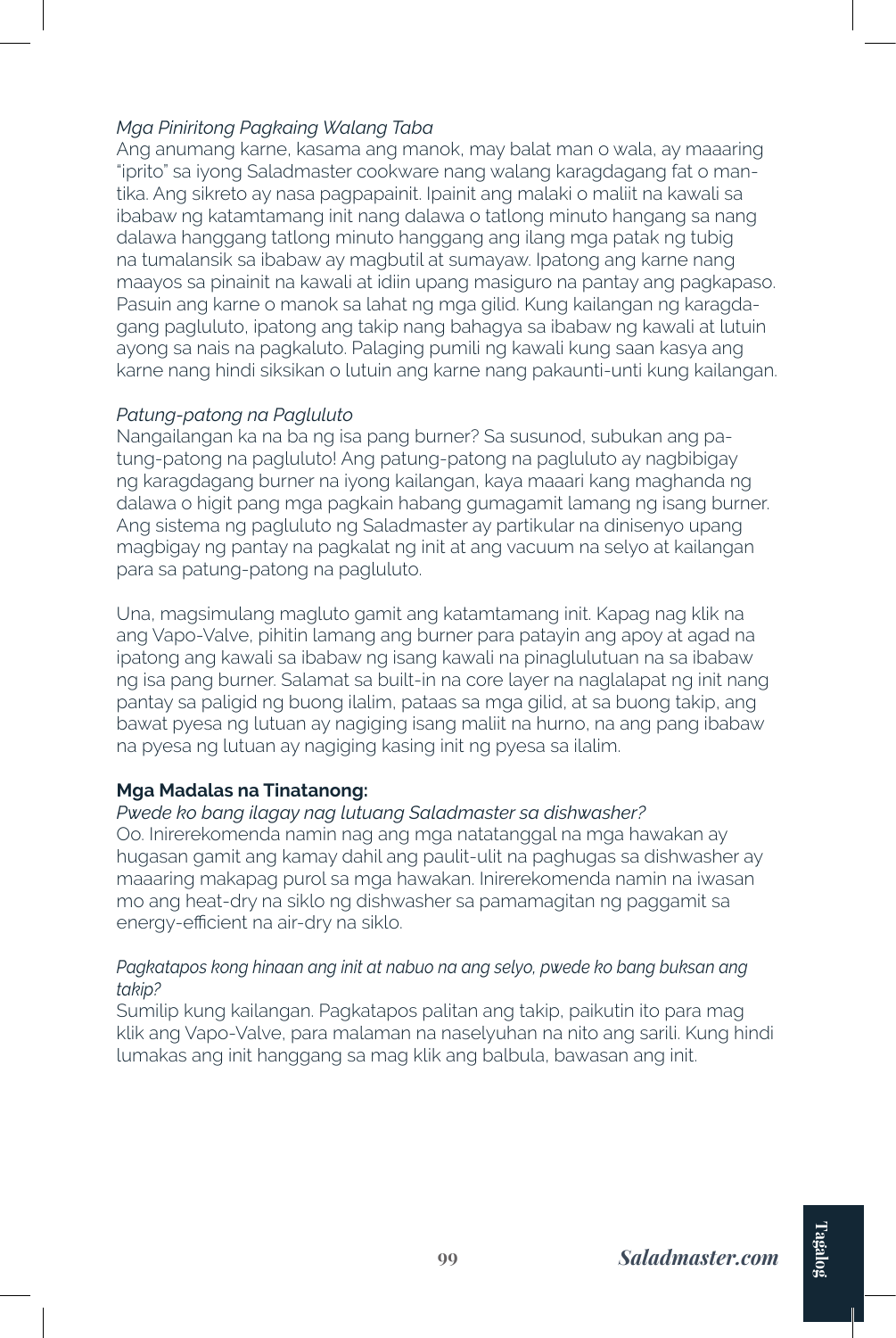## *Paano kung ang aking kalan ay nagluluto sa masmataas na temperatura kaysa sa normal?*

Kung ang iyong pinakamahinang setting ng temperatura ay masyado pa ring mataas, maaaring kailanganin mong bumili ng pad na nagpapabawas sa init ng iyong kalan, tulad ng mga uri na ginagamit sa ilalim ng mga kristal na kapitera sa mga elektrikal na kalan.

## *Maaari ba akong magluto gamit ang mainit na mainit?*

Maaaring mangulubot sanhi ng sobrang init. Pati, ang mga pagkain ay malamang na dumikit o masunog sa sobrang init, at ang pagluluto sa sobrang init ay maaaring magpaliit at magpatuyo sa pagkain. Subalit okay lang na magpakulo ng maraming likido, tulad ng tubig para sa pasta, gamit ang medyo mainit na apoy. Bawasan ang init kapag kumulo na.

## *Pwede ko bang hiwain ang inihaw sa kawali?*

Upang mapanatili ang yari ng iyong lutuan, inirerekomenda na ang mga pagkain ay alisin at ipatong sa isang sangkalan para hiwain. Ang mga pagkain ay maaaring isauli sa iyong mga lutuan para isilbi.

## *Bakit nagki-klik ang Vapo-Valve kapag binuksan ko ang init sa ilalim ng isang may takip na kaldero? Dapat ko bang hinaan ang init sa panahong ito?*

Ang Vapo-Valve ay idinesenyo upang mag klik kapag ang pagkain o likido sa loob ng kawali ay umabot sa mahigit kumulang na 187°F (86°C). Minsan, ang mabagal na pag-klik ay nagsisimula bago malantad ang kawali sa init nang matagal upang umabot sa gayung antas. Kapag nangyari iyon, magpatuloy nang wala ang naunang klik. Ang klik ay tapat na tumigil kapag uminit. Kapag nag temperatura ay umabot sa humigit kumulang na 187°F (86°C), ang Vapo-Valve ay muling magki-klik. Ngayon, ang klik ay magiging masmabilis at masmadalas, at oras na para hinaan ang init.